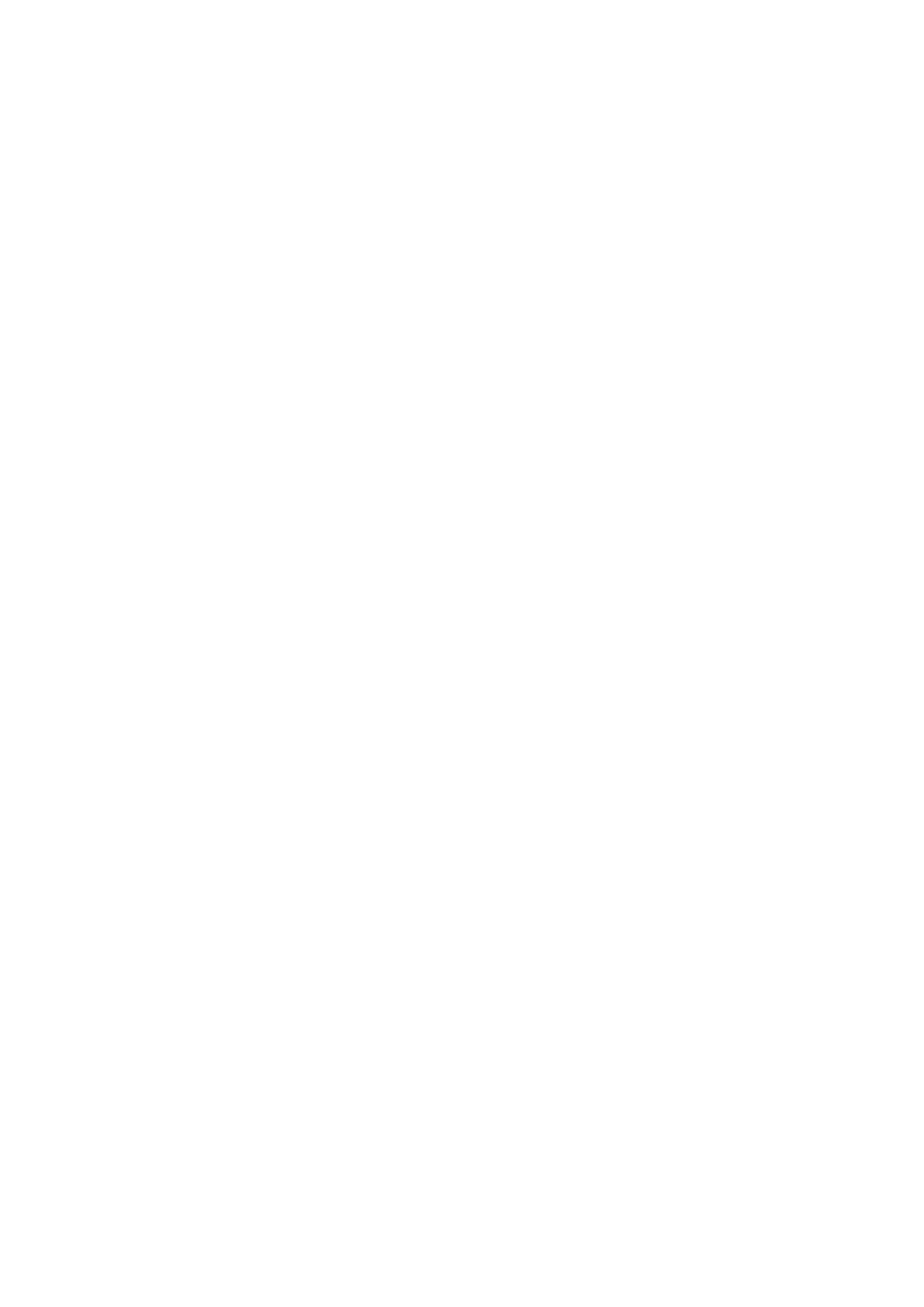# **Economic Commission for Europe**

Eighth Environment for Europe Ministerial Conference

Batumi, 8–10 June 2016 Item 5 of the provisional agenda **Improving air quality for a better environment and human health**

# **Batumi Action for Cleaner Air: a compilation of actions by countries and organizations**

**Note by the secretariat on the basis of inputs from countries and organizations**

#### *Summary*

The Batumi Action for Cleaner Air (ECE/BATUMI.CONF/2016/7) –– an initiative aimed at improving air quality within the region prepared by the Bureau of the Executive Body for the United Nations Economic Commission for Europe (ECE) Convention on Long-range Transboundary Air Pollution for the Eighth Environment for Europe Ministerial Conference (Batumi, Georgia, 8–10 June 2016) –– was approved by the ECE Committee on Environmental Policy at its special session in February 2016 for submission to ministers to be endorsed as a Conference outcome. In their declaration, Ministers endorsed the initiative.

Countries and other stakeholders were invited to voluntarily commit to implementing some of the actions to this initiative. The initiative is open until 2018 and beyond for further submissions by countries and stakeholders.

The present compilation contains all 108 actions submitted by 31 countries and other stakeholders to the ECE secretariat as of 17 May 2017. All actions are also posted in the documents table under the tab "BACA" on the Conference website [\(www.unece.org/environmental-policy/environment-for-europe/efe-conferences/batumi](http://www.unece.org/environmental-policy/environment-for-europe/efe-conferences/batumi-conference/documents-and-materials)[conference/documents-and-materials\)](http://www.unece.org/environmental-policy/environment-for-europe/efe-conferences/batumi-conference/documents-and-materials). All actions are included as they were sent by their authors, they were not formally edited.

The document is for information purpose with a view to facilitate access to all commitments compiled in one place. The current version of the document is subject to revision to include additional actions, which might be submitted in the future by countries and other stakeholders.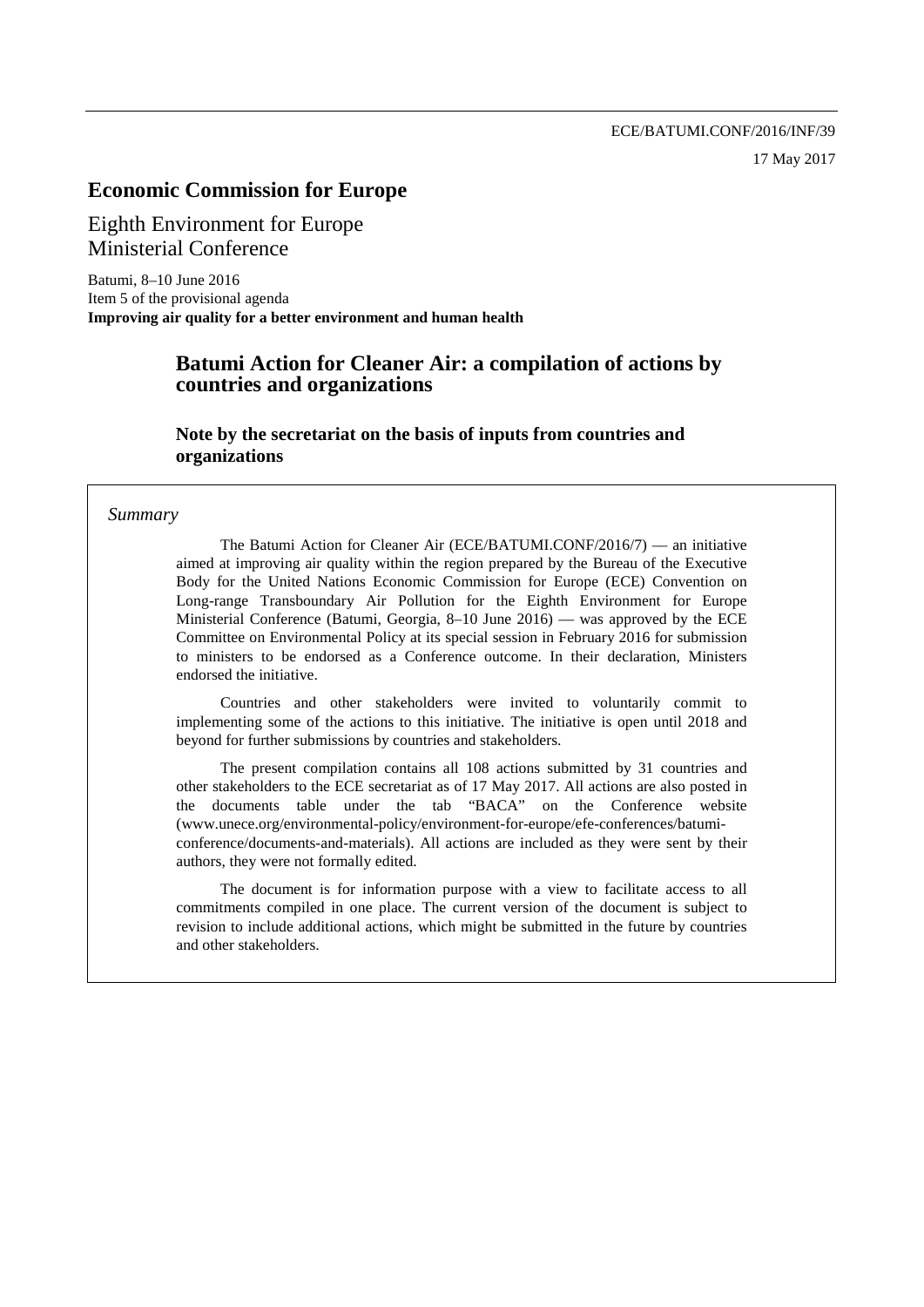#### *Country:* **Armenia, Ministry of Nature Protection**

*Title:*

**To apply best available techniques to mobile sources and to both new and existing stationary sources, including in the agriculture sector, taking into account the related guidance documents adopted by the Executive Body for the Air Convention** (*BACA Actions 16)*

*Description:* Development and adoption by the National Assembly of the Republic of Armenia of a revised law on air protection reflecting modern approaches to air protection, notably by introduction of new criteria for assessing air quality, control of pollutants emissions into the atmosphere through the implementation of best available techniques, as well as creating an integrated database to keep record of emissions of harmful substances into the atmosphere and greenhouse gases.

*Expected outcome:* Availability of legislative basis to facilitate the application of best available techniques to new and existing sources of emissions; it will lead not only to emissions reduction, but also to mitigation of harmful effects on the environment as a whole.

*Partners:* Ministry of Nature Protection, other stakeholder authorities

*Contact point:* Ms. Asya Muradyan Head of Section for Climate Change Policy and Air Protection Ministry of Nature Protection E-mail: [as.muradyan@mail.ru](mailto:as.muradyan@mail.ru)

Ms. Anzhela Turlikyan Chief specialist, Section for Climate Change Policy and Air Protection National focal point for the Air Convention Ministry of Nature Protection E-mail: [turlikyan@nature.am](mailto:turlikyan@nature.am)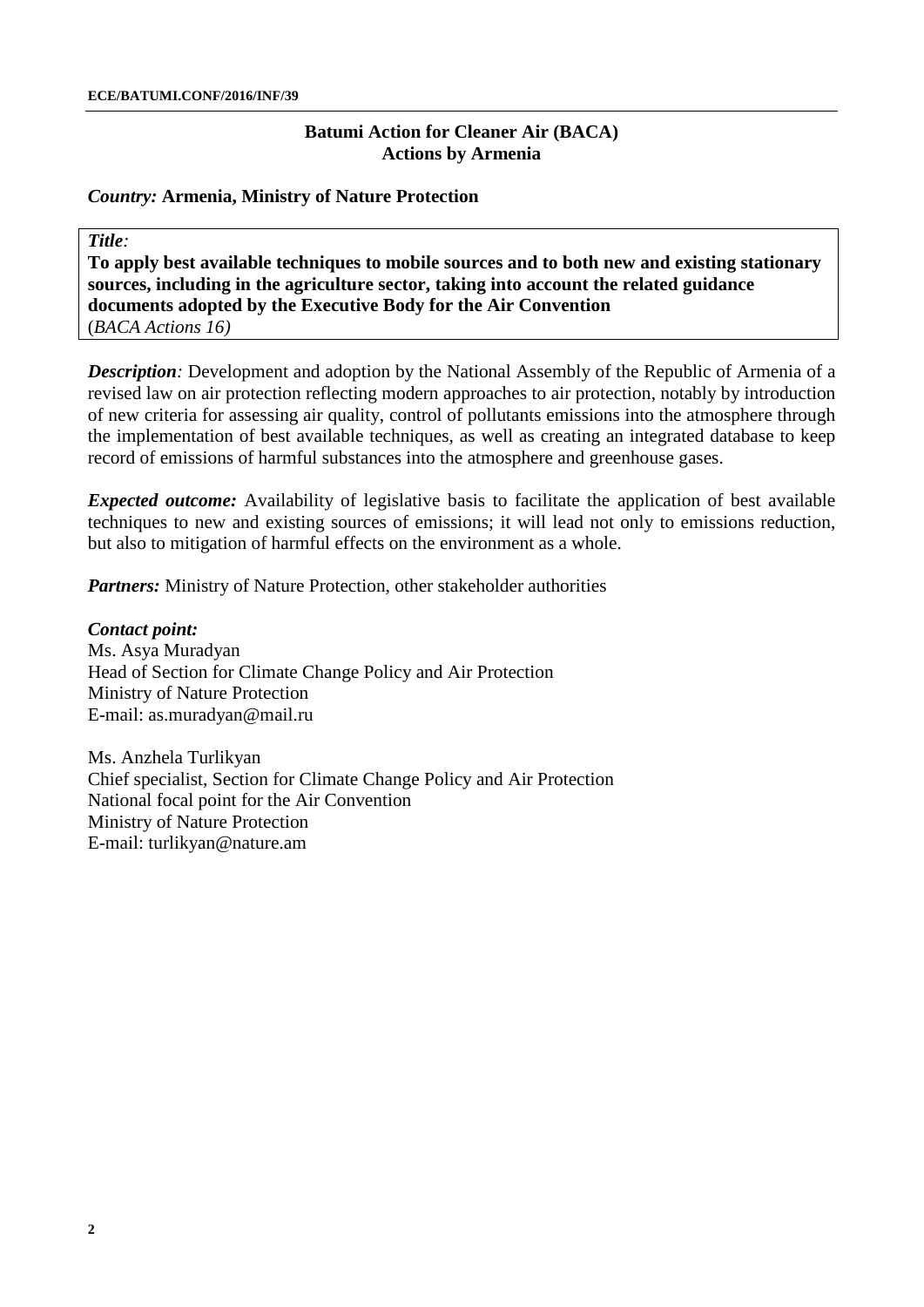### *Country:* **Austria Environment Agency**

*Title:* **Training Center for National Greenhouse Gas and Air Emission Inventory Capacity Building** (*BACA Actions 1, 6, 7, 30)*

*Description:* Based on long-term experience in national inventory building, providing targeted capacity-buildung in the entire emission inventory preparation process: Setting up a national system (including the institutional and procedural arrangements required), Collection of activity data, emission factors and all relevant information needed for final emission estimates; Finding appropriate sectoral methodology; Estimation of emissions following the UNFCCC and UNECE/LRTAP guidebooks and relevant reporting guidelines. Assistance in key category analysis, uncertainty analysis, emission projections and gridding of emissions. Preparation and improvement of national greenhouse gas and/or air emission reports for submission to the UN and/or EU. Identification of improvement needs.

*Expected outcome*: Improved emission inventories with comparable quality with support through targeted capacity-building

*Partners*: Administrations / institutions / countries in need of capacity-building Donor countries and international conventions/institutions (UNFCCC, CLRTAP, EEA)

### *Contact point*:

Ms. Daniela Perl Dept. Climate Change Mitigation & Emission Inventories Environment Agency Austria Phone: +43 1 31304 5956 Email: [trainingcenter@umweltbundesamt.at](mailto:trainingcenter@umweltbundesamt.at)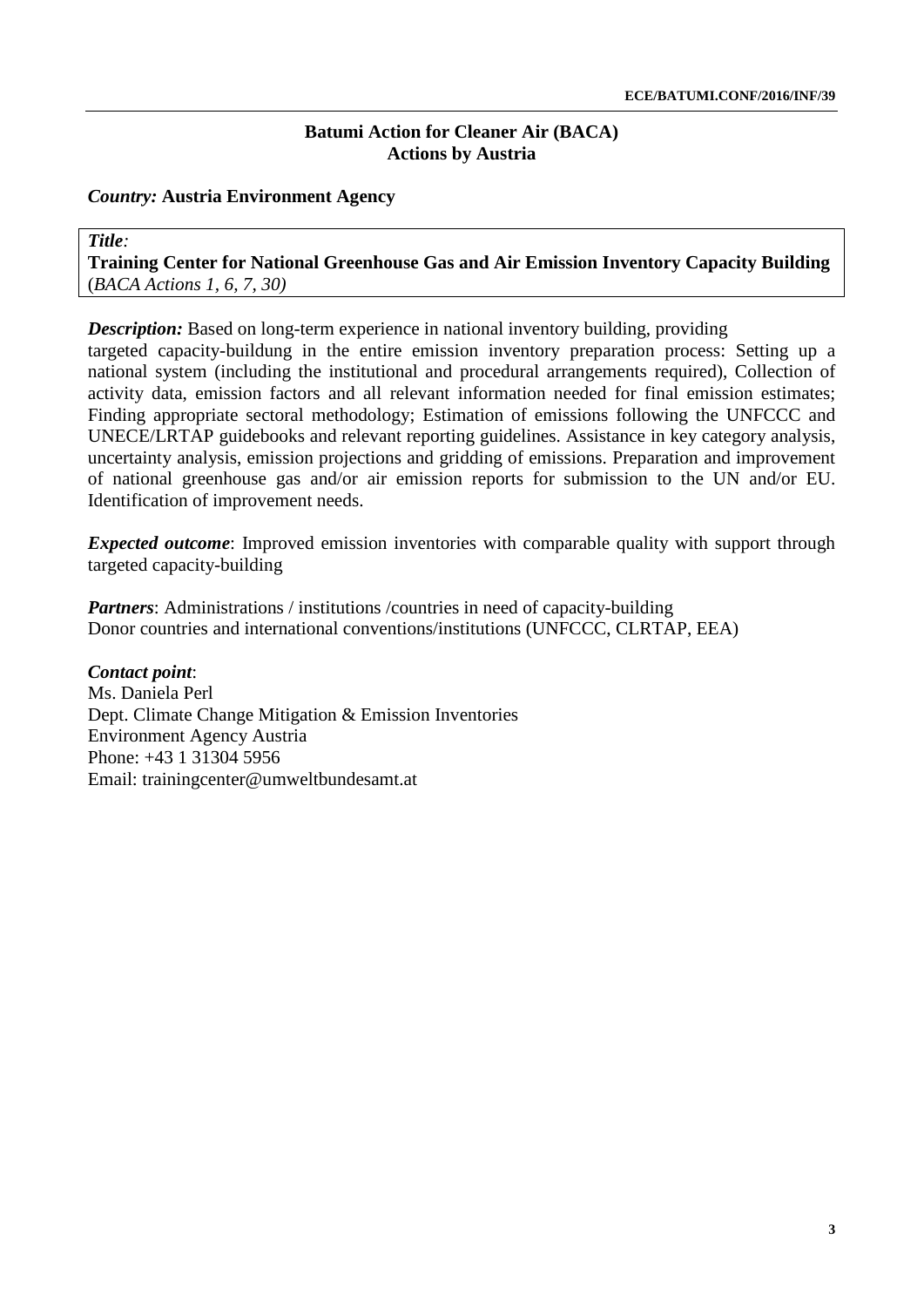### *Country:* **Austria Environment Agency**

*Title:*

**Promoting public availability of up-to-date air quality data throughout the UN-ECE region** (*BACA Actions 2, 4, 5, 7, 19, 28, 30)*

*Description*: Up-to-date air quality data are online publicly available to very different extent in the countries of the UN-ECE Region. Challenges include affordable monitoring equipment and data management devices, comparable monitoring strategies, quality and interpretation of data, interinstitutional co-operation etc. Targeted capacity-building support from International Organisations and donor countries will support all UN-ECE countries to report substantial progress reported to the next EfE Conference.

*Expected outcome*: Improved public availability of up-to-date air quality data in all countries of the UN-ECE region

*Partners*: UN-ECE WGEMA, Aarhus Convention Access to Information Task Force (as assessment fora for needs and progress undertaken)

UNEP DEWA (as regards capacity-building activities in Eastern Europe and Central Asia, and the promotion/testing of affordable air quality monitoring and data management devices for countries without yet fully developed air quality monitoring network)

EEA (as regards SEIS-related capacity-building in UN-ECE countries outside the EEA/Eionet area, and harmonisation of up-to-date air quality data availability within the EEA/Eionet area)

EC (as regards capacity-building projects for non-EU countries in the UN-ECE area, and the improved comparability of up-to-date air quality data through introduction of a European Air Quality index)

All interested administrations, donor countries, NGOs and service providers

### *Contact point:*

Johannes Mayer Dept. International Relations Environment Agency Austria Email: [johannes.mayer@umweltbundesamt.at](mailto:johannes.mayer@umweltbundesamt.at)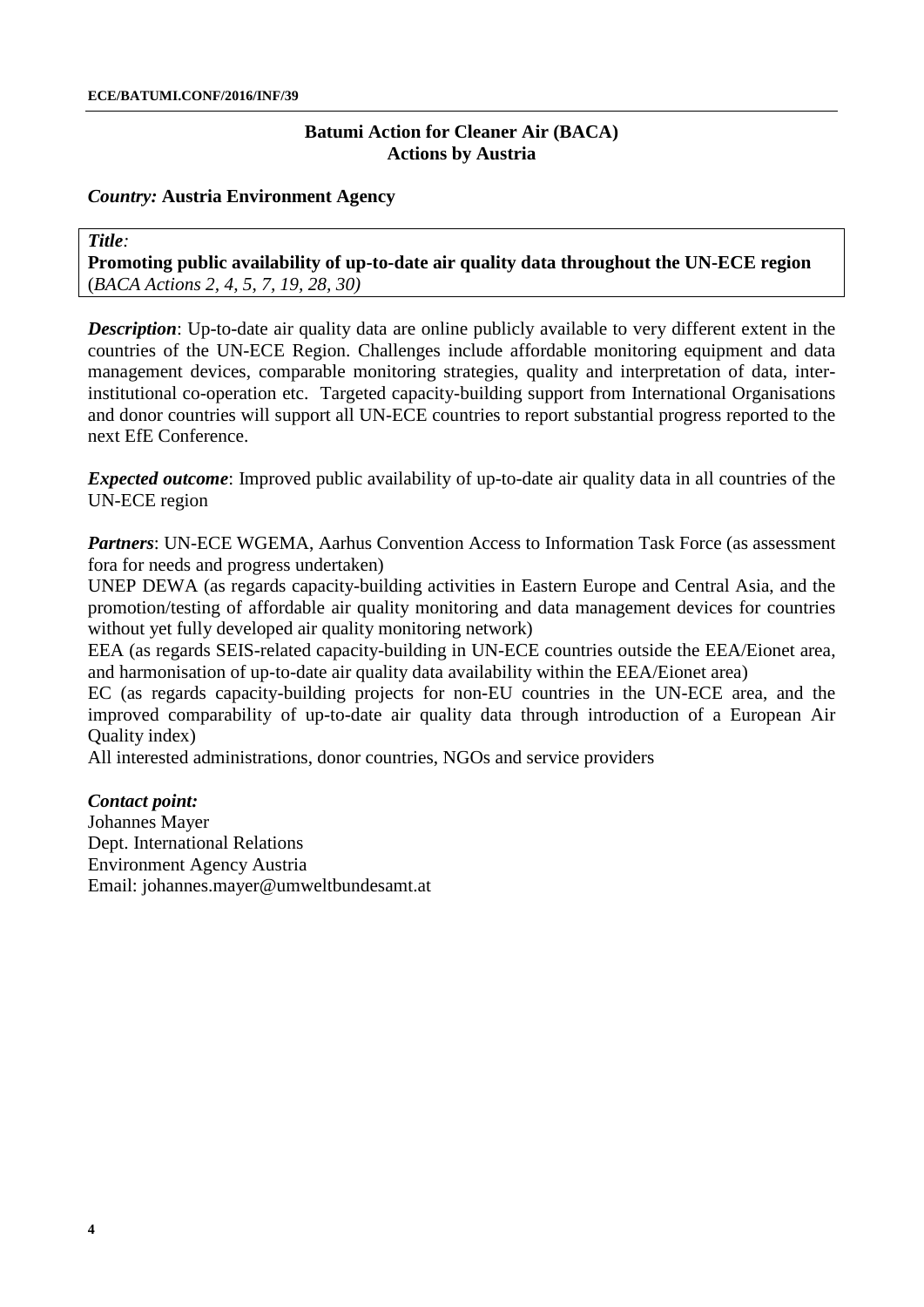### **Batumi Action for Cleaner Air (BACA[\)](http://www.unece.org/fileadmin/DAM/env/efe/Batumi/CAREC.BIG-E.e.pdf#page=4) Actions by the Republic of Azerbaija[n](http://www.unece.org/fileadmin/DAM/env/efe/Batumi/CAREC.BIG-E.e.pdf#page=5)**

### *Country:* **Azerbaijan**

*Title:*  **Improve Air Quality Monitoring and Management in Azerbaijan**  *(BACA Actions 1, 5, 6, 15)*

*Description:* Update national action plan on air quality; Implement National Programme on improvement ecological conditions and efficient use of natural resources for 2016-2020; Strengthen Institutional Capacity of Air Quality Management and Monitoring System; Improvement of data collection, analysis, database and reporting on air quality; Improved monitoring network covering priority air pollutants; Introduction of air pollution dispersion modeling for air quality assessment; Improve inventory of emission sources; Strengthen inter sectorial cooperation and coordination on air quality management and monitoring in Azerbaijan; Harmonization of Air Quality legislation and regulatory framework with EU Standards; Modernization of Air Quality Monitoring Infrastructure; Strengthen implementation of UNECE Convention on Long range Transboundary Air Pollution

Action's timeframe/milestones, as appropriate: 2017-2020 years

Type of action: strategy and policy development, establish platform for dialogue with relevant national stakeholders, improve inter sectoral cooperation and capacity building

Reference instruments and sources, as appropriate: State programmes, and support of EU, EEA, WHO, UNEP, UNECE, IFIs and other interested international donor partners

### *Expected outcome***:**

Input to implementation to EfE process and to national state programme and action plans of Azerbaijan.

Implementation of Environmental Performance Review (EPR) Recommendations, as appropriate: Contribution to the implementation of the  $2<sup>nd</sup> EPR$  recommendations for Azerbaijan

Objectively verifiable indicators, as appropriate:

1. Air Quality Standards Harmonized with EU and WHO air quality guidelines and standards for major pollutants ( $PM_{10}$ ,  $PM_{2.5}$ , CO, SO<sub>2</sub>, NO<sub>2</sub>)

2. Strengthened the capacity and upgrade technical capability of Department of Environmental Monitoring of the Ministry of Ecology and Natural Resources of Azerbaijan.

3. Improved Public Access to Monitoring Data on Air Quality

### *Partners:*

Relevant government institutions, Academia, international organizations, IFIs, private sector

*Contact point:* Rasim Sattarzada; E-mail: [rsattarzada@gmail.com](mailto:rsattarzada@gmail.com)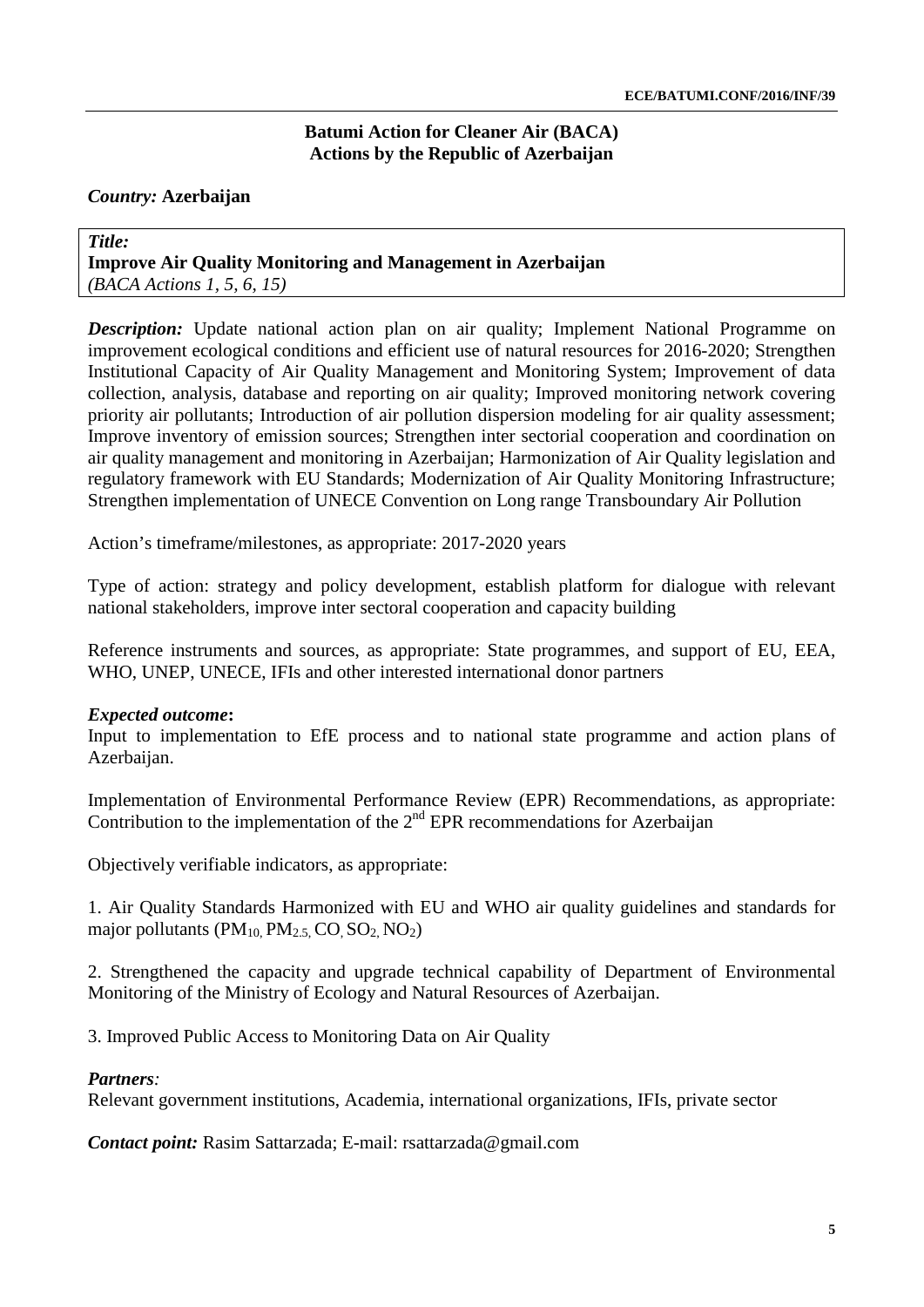#### *Country:* **Belarus, Ministry of Natural Resources and Environmental Protection**

#### *Title:*

**Limitation and reduction of emissions of sulphur, nitrogen oxide, hydrogen nitride, volatile organic compounds, and disperse materials (including black carbon), heavy metals and some persistent organic pollutants, which play an important role with taking into account their potential of long-range transboundary air transport and negative impact on human health, natural ecosystems, materials or agricultural crops due to various reasons, e.g. acidification, eutrophication or ozone ground layer formation** (*BACA Action 8)*

*Description*: Development of programmes for reducing the emissions of polluting substances in air based on the best available technologies in regard to emissions of heavy metals, persistent organic pollutants, nitrogen oxides, hydrogen nitride, volatile organic compounds, particulate pollutants and sulphur dioxide. Timeframe – 2018.

*Expected outcome*: development of coordinated actions for the Republic of Belarus to meet requirements and obligations within the protocols to the Convention on Long-Range Transboundary Air Pollution (Protocol on Heavy Metals, Protocol on Persistent Organic Pollutants, Protocol to Abate Acidification, Eutrofication and Ground-Level Ozone).

*Contact points*: Marina Philipyuk Head of International Cooperation Department International Cooperation Department Ministry of Natural Resources and Environmental Protection Email: [mphilipyuk@tut.by](mailto:mphilipyuk@tut.by)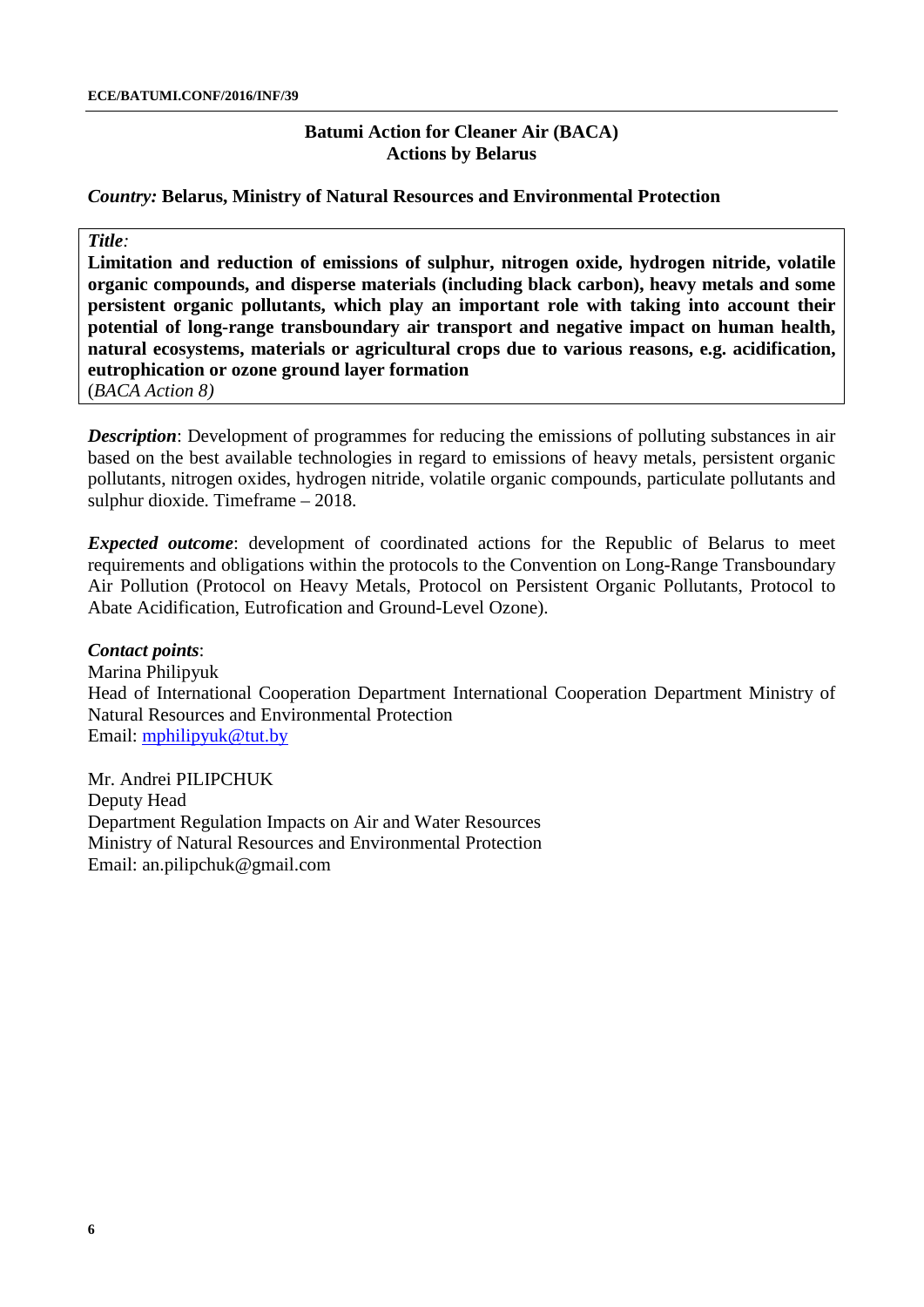### *Country:* **Belarus, Ministry of Natural Resources and Environmental Protection**

*Title:*

**Implementation of less polluting transport systems and promotion of traffic management systems aimed at reduction of the total volume of emissions and negative impact of road transportation**

(*BACA Action 12)*

*Description*: Development of the Smart Safety Transport System with video surveillance of the city of Minsk with motorways M2 "Minsk – National Airport Minsk" and M9 "Ring Road of Minsk" included in it. Timeframe – 2016-2017.

Expected outcome: Reduction of emissions of pollutants and greenhouse gases into the air, reduction of death toll in road accidents, improvement of logistic frameworks.

Partners: Minsk City Executive Committee, the state enterprise "Capital City Transport and Communication".

### *Contact points*:

Marina Philipyuk Head of International Cooperation Department International Cooperation Department Ministry of Natural Resources and Environmental Protection Email: [mphilipyuk@tut.by](mailto:mphilipyuk@tut.by)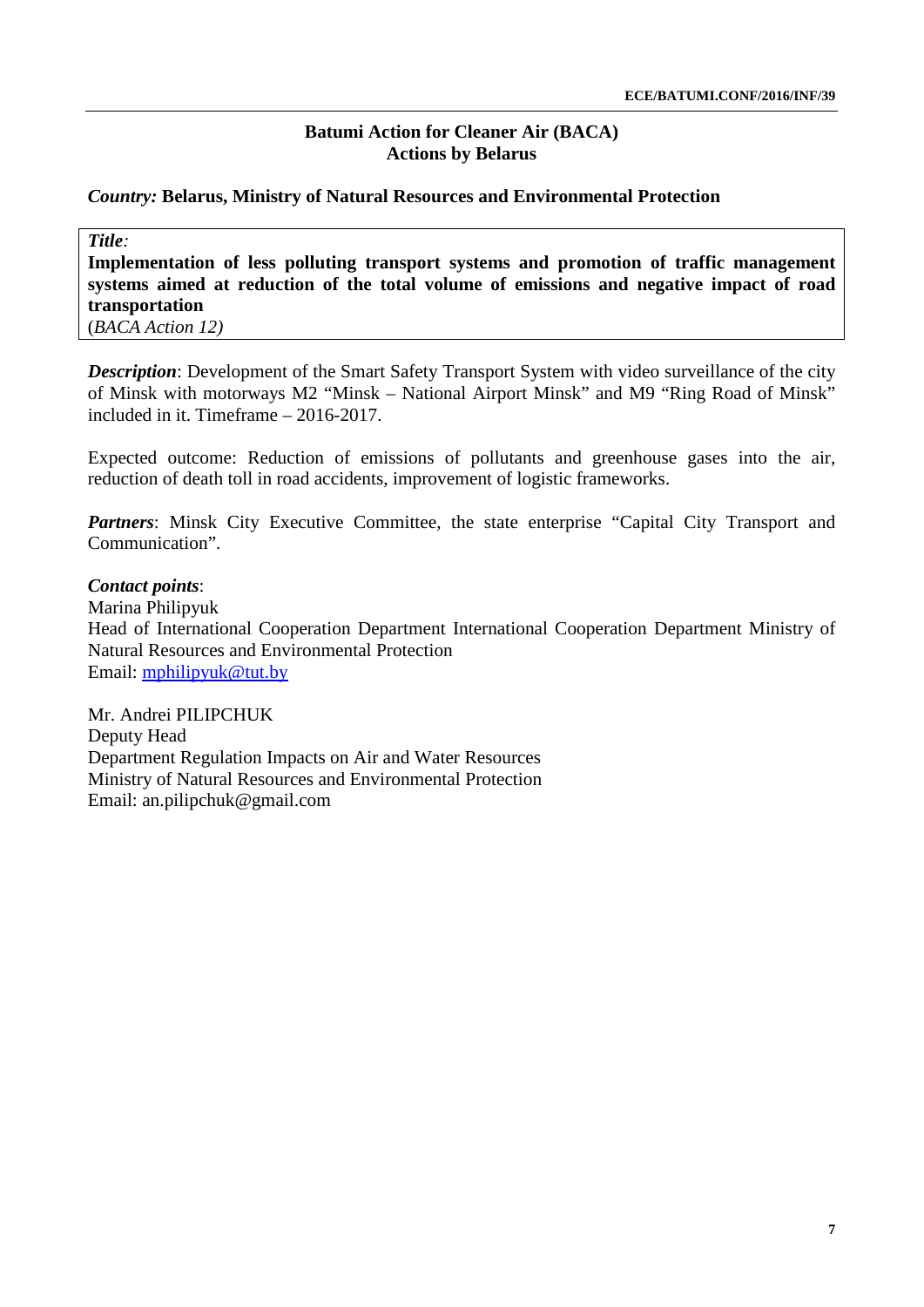#### *Country:* **Belarus, Ministry of Natural Resources and Environmental Protection**

#### *Title:*

**support to development of the due agricultural practices to avoid hydrogen nitride losses with getting into the environment and promotion of alternatives to open incineration of agricultural waste as to avoid harmful emissions** (*BACA Action 14)*

**Description**: development of the manual in the field of environmental protection (manual on environmental protection) "Best Available Technologies to Reduce Hydrogen Nitride Emissions". Timeframe – 2017.

Expected results: use of the best available technical methods when designing new agricultural objects and issuing comprehensive nature protection permissions, which will allow to prevent and reduce hydrogen nitride emissions into the air.

*Partners*: the state enterprise "Ekologiyainvest" (Ecologyinvest)

#### *Contact points*:

Marina Philipyuk Head of International Cooperation Department International Cooperation Department Ministry of Natural Resources and Environmental Protection Email: [mphilipyuk@tut.by](mailto:mphilipyuk@tut.by)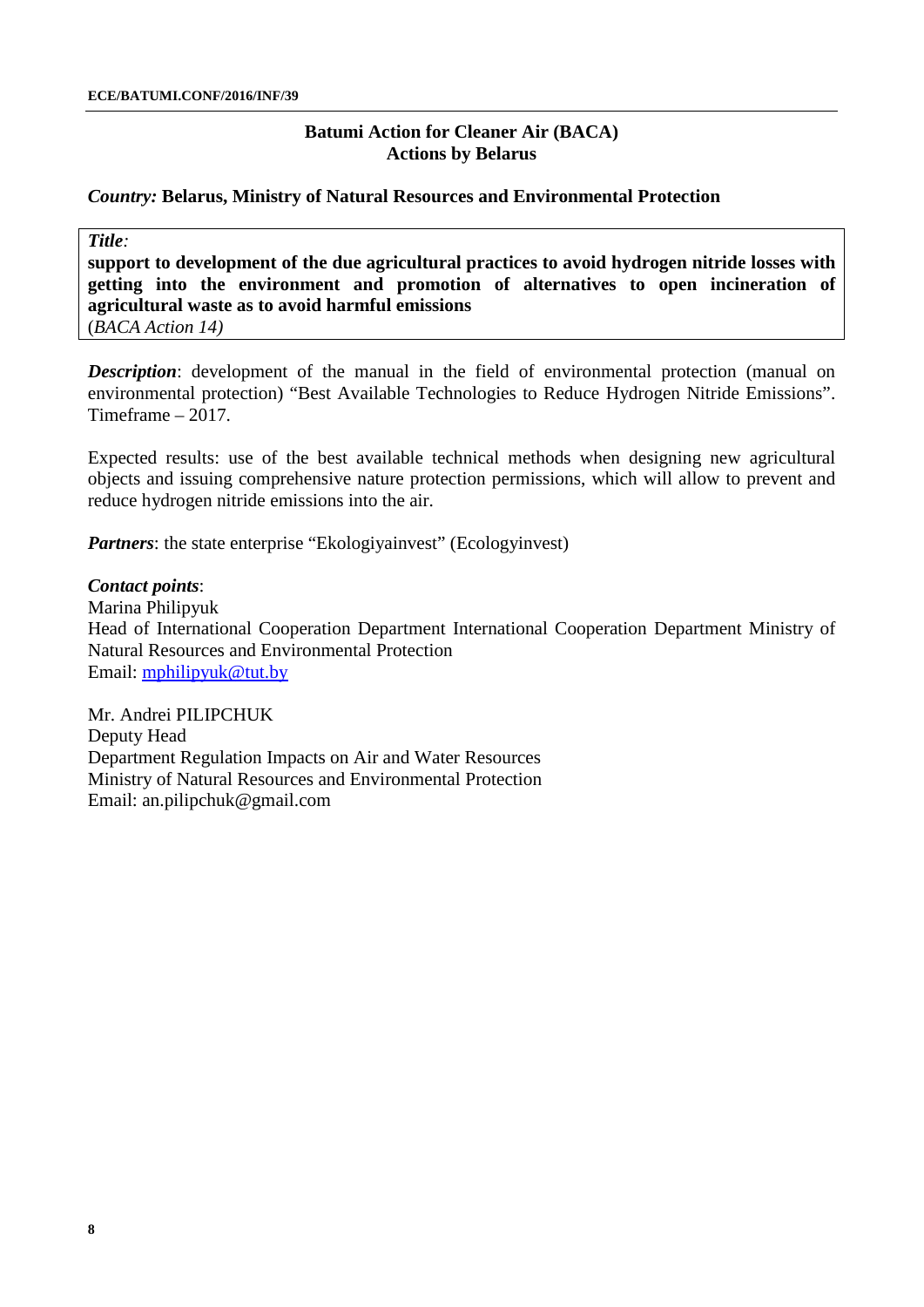### *Country:* **Belarus, Ministry of Natural Resources and Environmental Protection**

#### *Title:*

**Encouragement and incentive according to the national laws, regulations and practices of providing information to the general public, including information on air pollution levels and its impact on public health and ecosystems – in compliance with the guidelines of the Joint Programme for Monitoring and Evaluation of Long-Range Transmission of Air Pollutants in Europe (EMEP)** 

(*BACA Action 18)*

**Description**: ensuring operation of the station for integrated baseline monitoring "Berezinsky Reserve" under the programme of the second level stations within the EMEP programme. Timeframe – 2020.

*Expected action*: meeting the obligations of the Republic of Belarus to organise monitoring within the frameworks of the EMEP programme and to provide general public with information on air quality in the baseline area.

### *Contact points*:

Marina Philipyuk Head of International Cooperation Department International Cooperation Department Ministry of Natural Resources and Environmental Protection Email: [mphilipyuk@tut.by](mailto:mphilipyuk@tut.by)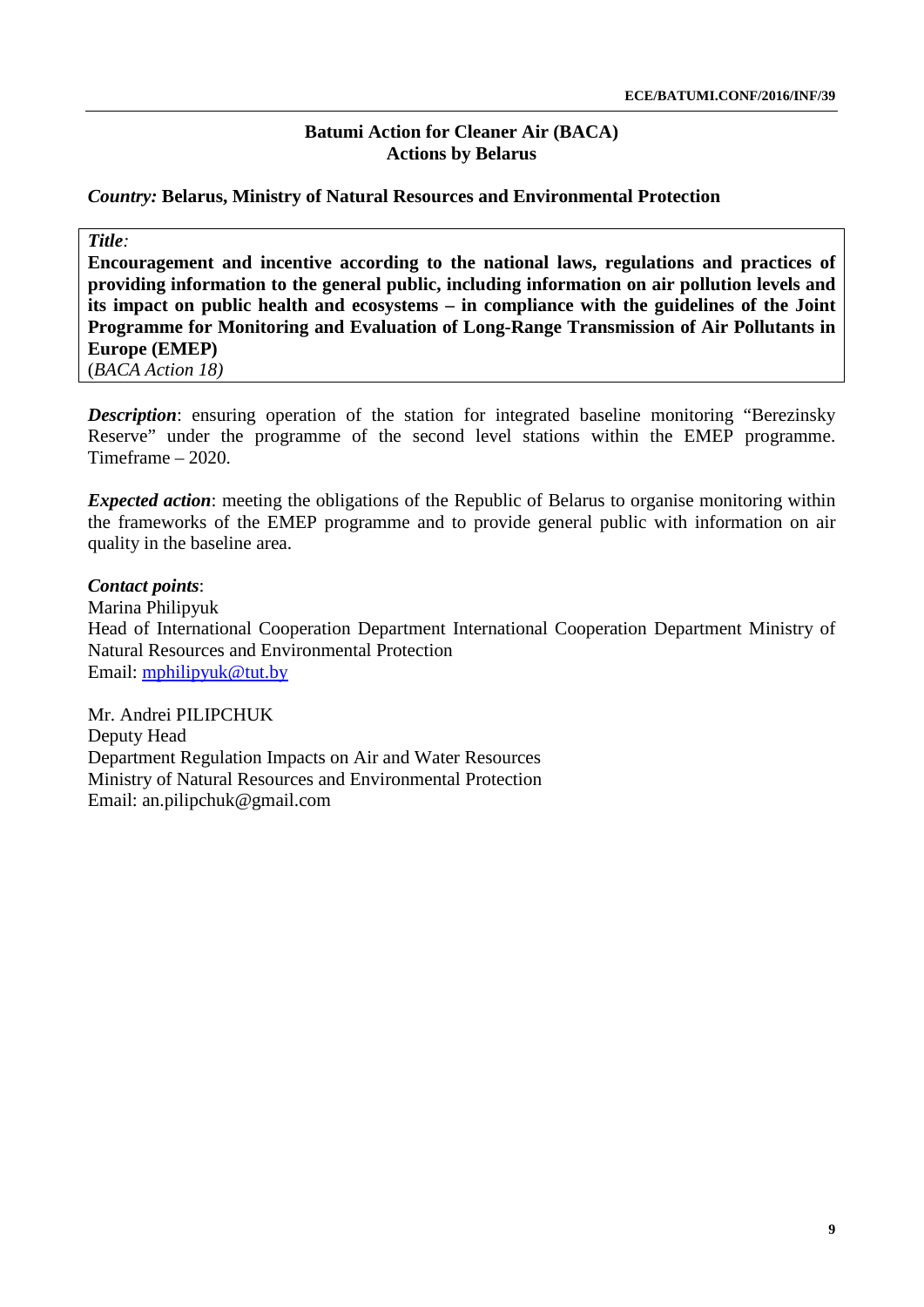### *Country:* **Belarus, Ministry of Natural Resources and Environmental Protection**

### *Title:*

**Carrying out work aimed at ratification of the reviewed Protocol to Abate Acidification, Eutrophication and Ground-Level Ozone to the Air Convention and submitting a report on the achieved progress to the Working Group on Strategies and Review at its annual session** (*BACA Action 38)*

**Description**: development of drafts of legislative and regulatory acts for joining the Protocol to Abate Acidification, Eutrofication and Ground-Level Ozone. Timeframe – 2018.

*Expected outcome*: joining the Protocol to Abate Acidification, Eutrofication and Ground-Level Ozone by the Republic of Belarus.

*Partners*: European Union

### *Contact points*:

Marina Philipyuk Head of International Cooperation Department International Cooperation Department Ministry of Natural Resources and Environmental Protection Email: [mphilipyuk@tut.by](mailto:mphilipyuk@tut.by)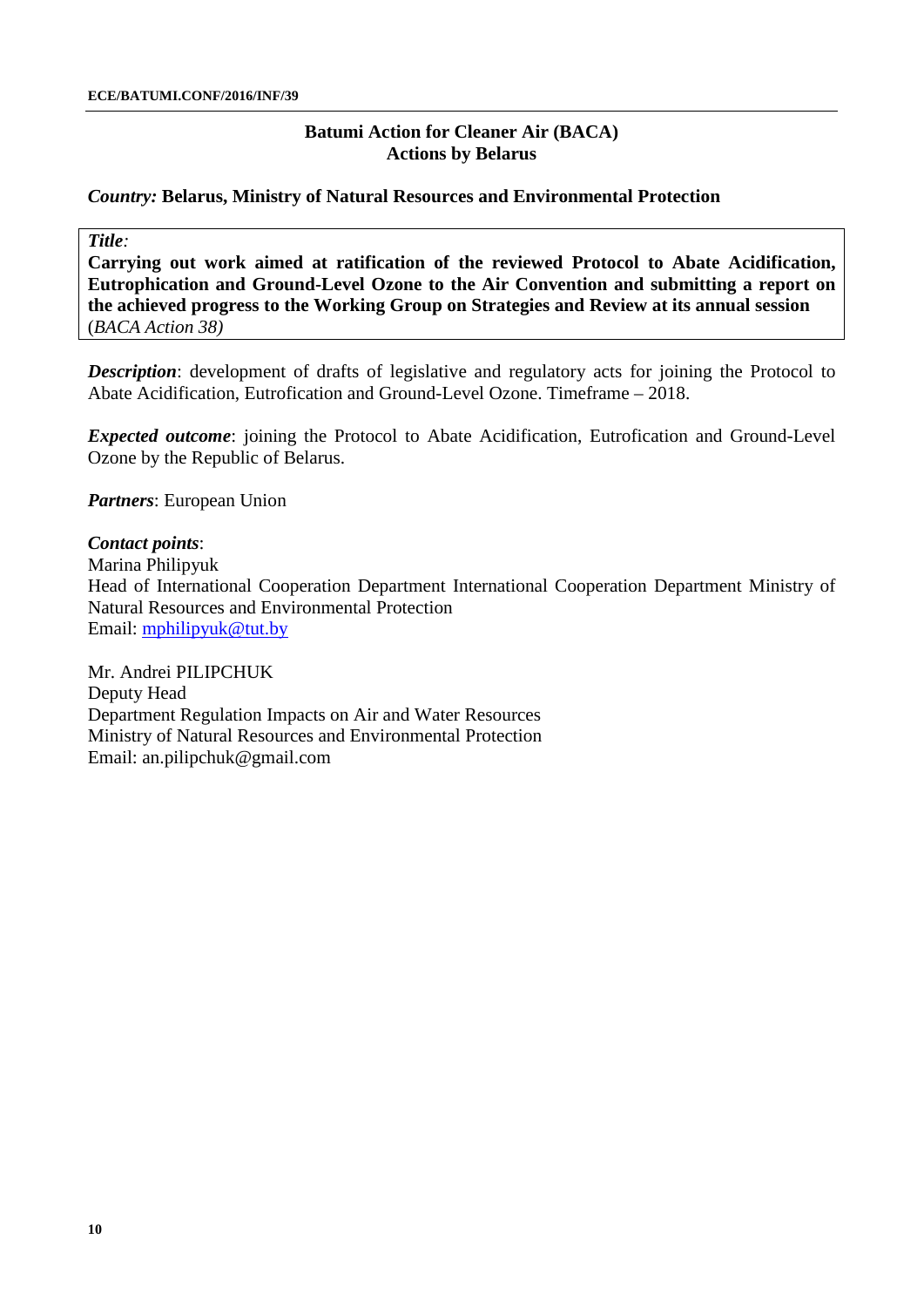### *Country:* **Belgium**

*Title:* **Ratification of the LRTAP-Protocol on Heavy Metals** (*BACA Action 35)*

*Description:* Go through the approval process of the amendments of the protocol in all 4 concerned governments (3 regional and federal governments) and where necessary adapt legislation to the provisions in the protocol.

*Expected outcome:* Ratification of the protocol, in order to let in enter into force. This will allow new member states to join and will lead to a decrease of their emissions, which will have a positive impact of air quality in the whole UNECE region.

*Partners:* The federal and regional governments

*Contact point:* Mr. David Knight Policy Advisor Air Pollution Environmental Department Flemish Region Email: [david.knight@lne.vlaanderen.be](mailto:david.knight@lne.vlaanderen.be)

# **Batumi Action for Cleaner Air (BACA) Actions by Belgium**

### *Country:* **Belgium**

*Title:* **Ratification of the LRTAP-Protocol on POPs** (*BACA Action 36)*

*Description:* Go through the approval process of the amendments of the protocol in all 4 concerned governments (3 regional and federal governments) and where necessary adapt legislation to the provisions in the protocol.

*Expected outcome:* Ratification of the protocol, in order to let in enter into force. This will allow new member states to join and will lead to a decrease of their emissions, which will have a positive impact of air quality in the whole UNECE region.

*Partners:* The federal and regional governments

*Contact points:* Mr. David Knight Policy Advisor Air Pollution Environmental Department Flemish Region Email: [david.knight@lne.vlaanderen.be](mailto:david.knight@lne.vlaanderen.be)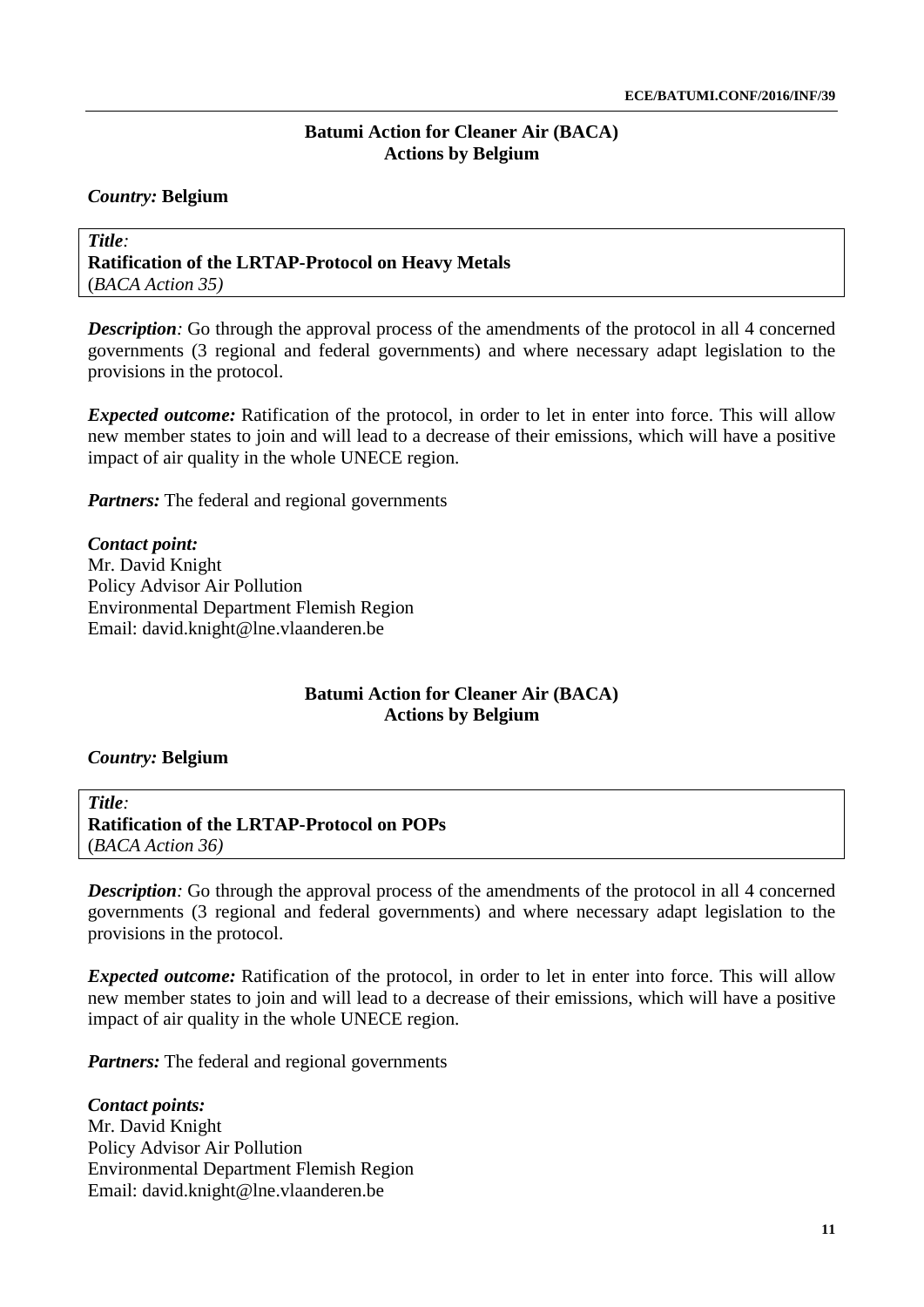#### *Country:* **Belgium**

*Title:* **Ratification of the LRTAP- Gothenburg Protocol** (*BACA Action 38)*

*Description:* Go through the approval process of the amendments of the protocol in all 4 concerned governments (3 regional and federal government) and where necessary adapt legislation to the provisions in the protocol.

*Expected outcome:* Ratification of the protocol, in order to let in enter into force. This will allow new member states to join and will lead to a decrease of their emissions, which will have a positive impact of air quality in the whole UNECE region.

*Partners:* The federal and regional governments

*Contact point:* Mr. David Knight Policy Advisor Air Pollution Environmental Department Flemish Region Email: [david.knight@lne.vlaanderen.be](mailto:david.knight@lne.vlaanderen.be)

### **Batumi Action for Cleaner Air (BACA) Actions by Belgium**

#### *Country:* **Belgium**

#### *Title:*

**Introduce less polluting transport systems and promote traffic management systems** (*BACA Action 12)*

*Description:* Addressing policy incentives in the wider context of a global policy framework, which addresses low/zero emission vehicles and fuels, modal shift and congestion problems. Several measures have recently been taken, such as a kilometre charge for trucks partly based on the Euro emission class) and greening the road tax and vehicle registration tax in Flanders. Further taxation and other incentives to stimulate the use of less polluting transport systems and promote traffic management systems will be worked

*Expected outcome:* Reduction of emissions of all pollutants from traffic (and improvement of air quality) and less congestion

*Partners:* The federal and regional governments, to some extent also local authorities

*Contact point:* Mr. David Knight Policy Advisor Air Pollution Environmental Department Flemish Region Email: [david.knight@lne.vlaanderen.be](mailto:david.knight@lne.vlaanderen.be)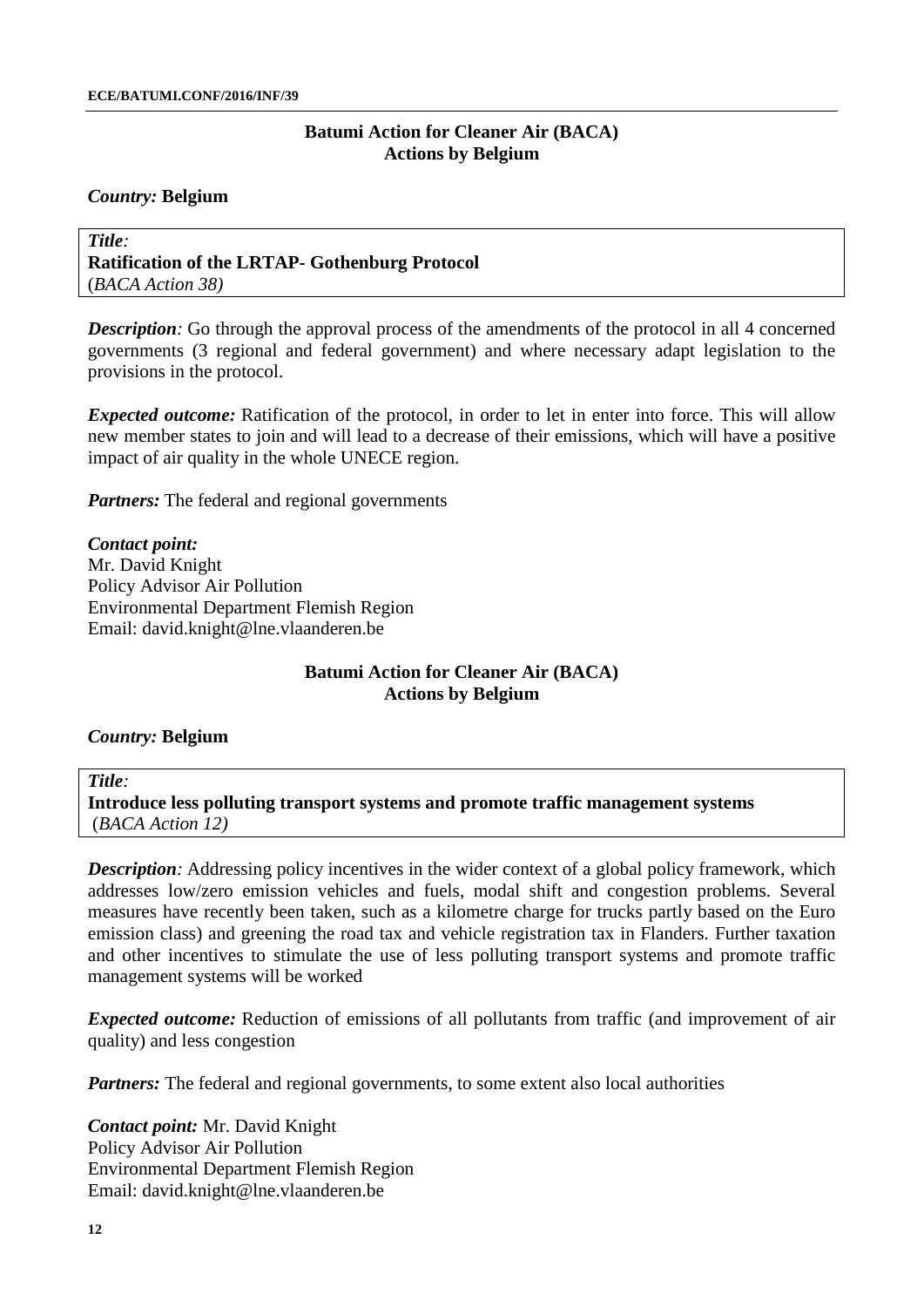### *Country:* **Belgium**

*Title:* **To further reduce emissions of air pollution** (*BACA Action 8)*

*Description:* Air pollution policy constantly evolves in order to reduce emissions of all relevant pollutants and thus the impact of air pollution on health and the environment. Environmental legislation and permits are combined with an approach through fiscal instruments, awareness raising and voluntary agreements. One of the important tools is the enforcement of the use of Best Available Technologies. In the framework of the revised EU NEC directive, a new emission reduction program will be established (timing depends on the provisions in the final directive, probably around 2020) taking into account emission ceilings, but also air quality standards and other environmental and health targets.

*Expected outcome:* Emission reduction programme; reduction of emissions of all pollutants and improvement of air quality

*Partners:* The federal and regional governments, to some extent also local authorities

*Contact point:* Mr. David Knight Policy Advisor Air Pollution Environmental Department Flemish Region Email: [david.knight@lne.vlaanderen.be](mailto:david.knight@lne.vlaanderen.be)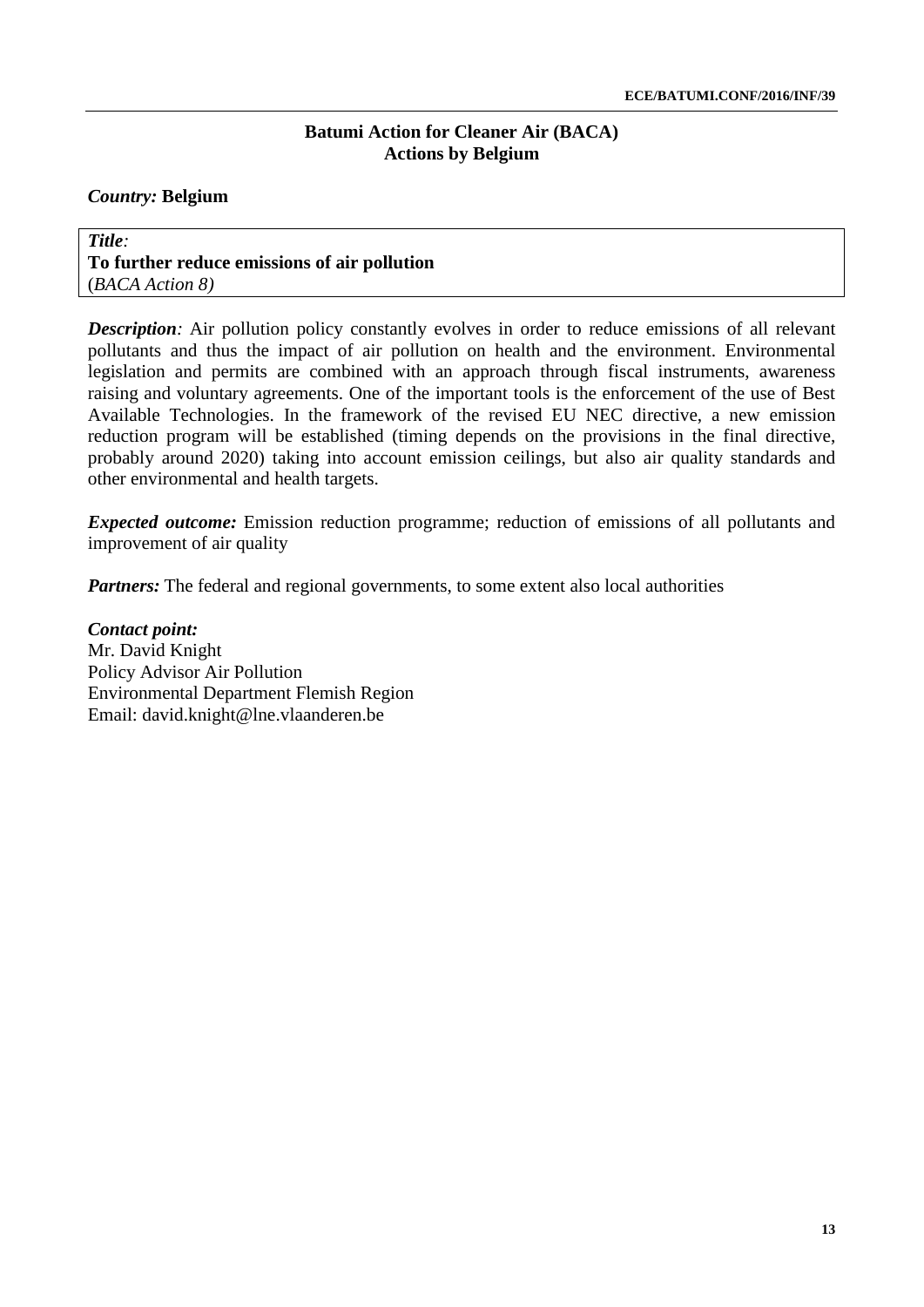#### *Country***: Canada**

Title:

**Regulations Amending the Off-Road Small Spark-Ignition Engine Emission Regulations**  *(BACA Actions 8, 11)*

*Description:* The existing *Off-Road Small Spark-Ignition Engine Emission Regulations*, set air pollutant emission standards for small spark-ignition (typically gasoline) engines. These proposed amendments would further reduce air pollutant emissions by aligning with the new more stringent U.S. Phase 3 emission standards. The proposed amendments would affect manufacturers and importers of small engines and equipment, such as lawn and gardening equipment. More information is available online at [https://www.ec.gc.ca/lcpe](https://www.ec.gc.ca/lcpe-cepa/eng/regulations/DetailReg.cfm?intReg=233)[cepa/eng/regulations/DetailReg.cfm?intReg=233.](https://www.ec.gc.ca/lcpe-cepa/eng/regulations/DetailReg.cfm?intReg=233)

*Expected Outcome:* The proposed Amendments would decrease exhaust and evaporative emissions of air pollutants from off-road engines using a spark plug, or other sparking device, and producing no more than 19 kW of power; improve overall air quality; and result in both health and environmental benefits for Canadians.

*Partners:* Provincial and territorial governments, engine and machine manufacturers, importers and industry associations and environmental non-government organizations.

*Contact Point:*  Mr. Stéphane Couroux Environment and Climate Change Canada E-mail: stephane.couroux@canada.ca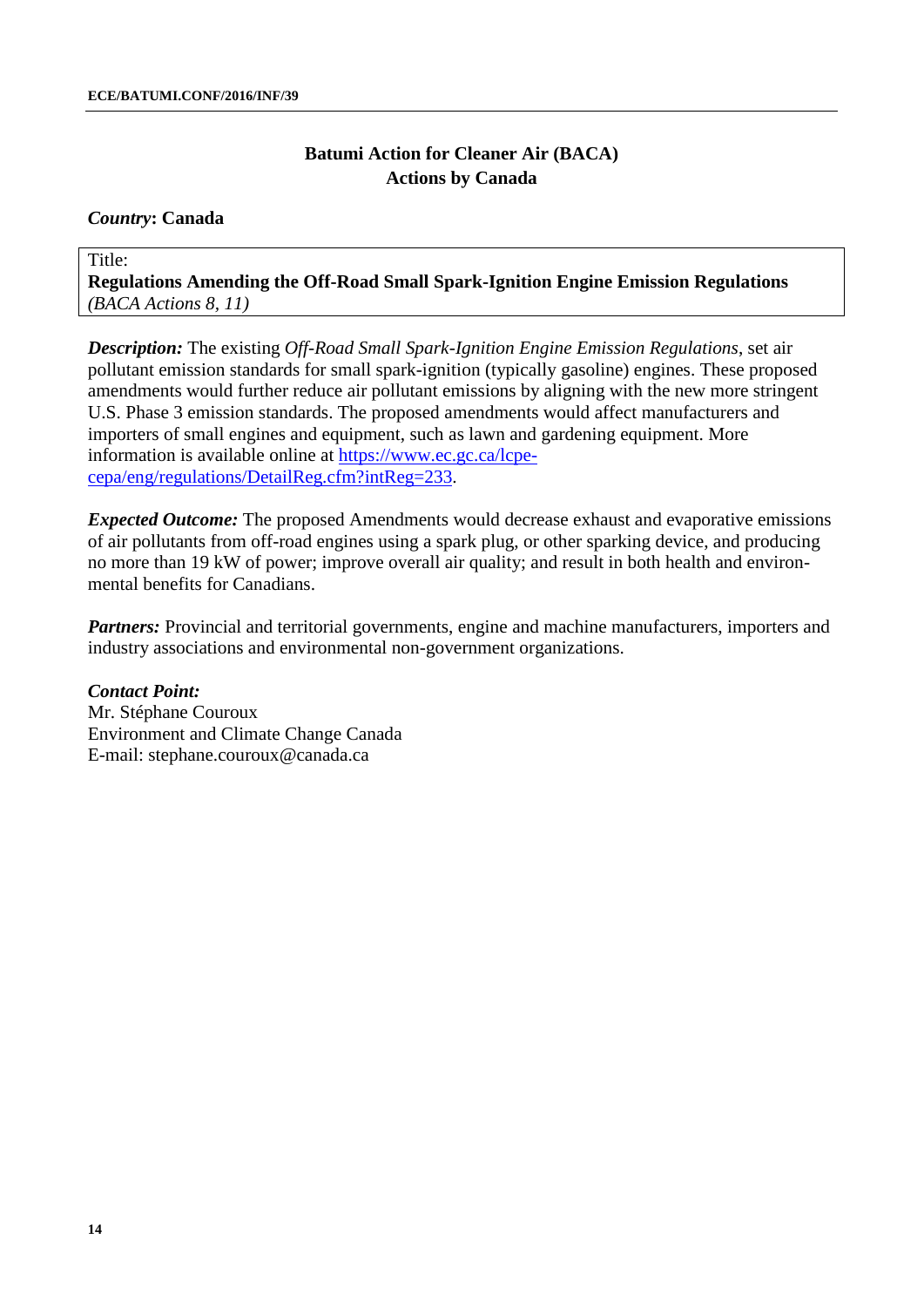# *Country***: Canada**

Title: **Off-Road Compression-Ignition and Large Spark-Ignition Engines Emission Regulations**  *(BACA Actions 8, 11)*

*Description:* The proposed regulations would replace the existing *Off-Road Compression-Ignition Engine Emission Regulations*. The new regulation would reduce air pollutant emissions from both off-road compression-ignition (diesel) and large spark-ignition (gasoline, propane and natural gas) engines by establishing emission standards and test procedures that would align with those of the United States Environmental Protection Agency.

The proposed regulations would affect manufacturers and importers of large spark-ignition engines, such as forklifts and ice resurfacers, and compression-ignition engines and equipment, such as construction, farming and forestry equipment. More information is available online at [https://www.ec.gc.ca/default.asp?lang=En&n=DF9C1A4C&offset=1&toc=show#X-](https://www.ec.gc.ca/default.asp?lang=En&n=DF9C1A4C&offset=1&toc=show#X-2014031713015137)[2014031713015137](https://www.ec.gc.ca/default.asp?lang=En&n=DF9C1A4C&offset=1&toc=show#X-2014031713015137)

*Expected Outcome:* The new regulations would reduce air pollutant emissions from large sparkignition engines, improve overall air quality, and result in both health and environmental benefits for Canadians.

*Partners:* Provincial and territorial governments, engine and machine manufacturers, importers and industry associations and environmental non-government organizations.

# *Contact Point:*

Mr. Stéphane Couroux Environment and Climate Change Canada E-mail: stephane.couroux@canada.ca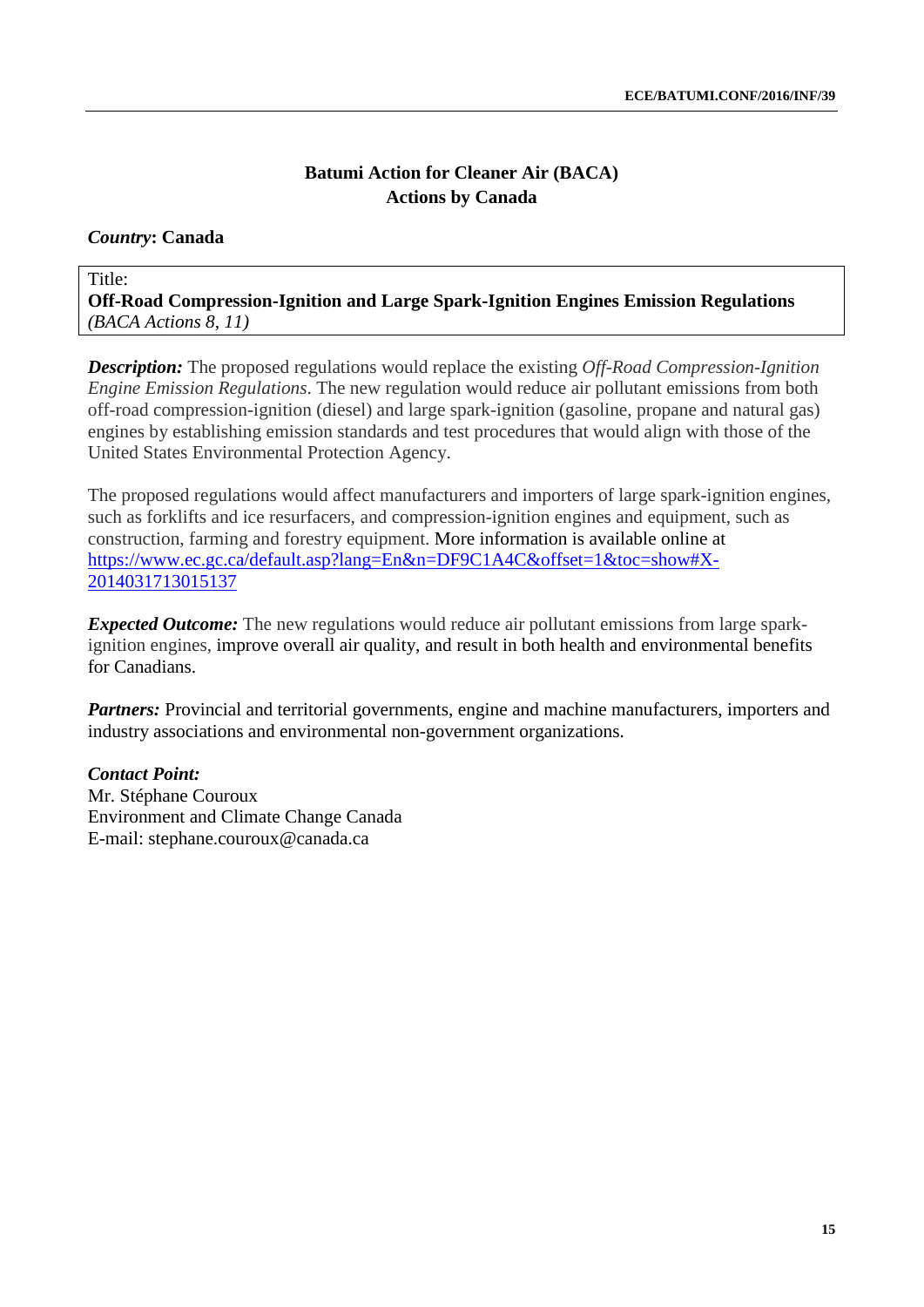### *Country***: Canada**

### Title:

**Regulations Amending the On-Road Vehicle and Engine Emission Regulations and Other Regulations Made Under the Canadian Environmental Protection Act, 1999** *(BACA Actions 8, 11)*

*Description:* The *Regulations Amending the On-Road Vehicle and Engine Emission Regulations and Other Regulations Made Under the Canadian Environmental Protection Act, 1999* (the ORVEER Amendments) introduce stricter limits on air pollutant emissions from new passenger cars, light-duty trucks and certain heavy-duty vehicles beginning with the 2017 model. The ORVEER Amendments are published with the *Regulations Amending the Sulphur in Gasoline Regulations* (the SiGR Amendments). The SiGR Amendments introduce lower limits on the sulphur content of gasoline. These two regulatory initiatives work in concert to reduce vehicle air pollutant emissions. The amendments impact on-road vehicle manufacturers and importers and gasoline producers and importers. More information is available online at [http://www.ec.gc.ca/lcpe](http://www.ec.gc.ca/lcpe-cepa/eng/regulations/DetailReg.cfm?intReg=222)[cepa/eng/regulations/DetailReg.cfm?intReg=222.](http://www.ec.gc.ca/lcpe-cepa/eng/regulations/DetailReg.cfm?intReg=222)

*Expected Outcome:* Stricter limits for sulphur content in gasoline and with stricter limits for new vehicle exhaust and evaporative emissions are expected to work together to reduce emissions and improve overall air quality, resulting in both health and environmental benefits for Canadians

*Partners:* Provincial and territorial governments, vehicle manufacturers and importers, gasoline producers and importers, industry associations and environmental non-government organizations.

### *Contact Points:*

Fuels: Mr. Pierre Boucher Environment and Climate Change Canada E-mail: [pierre.boucher3@canada.ca](mailto:pierre.boucher3@canada.ca)

Vehicles and Engines: Mr. Stéphane Couroux Environment and Climate Change Canada E-mail: [stephane.couroux@canada.ca](mailto:stephane.couroux@canada.ca)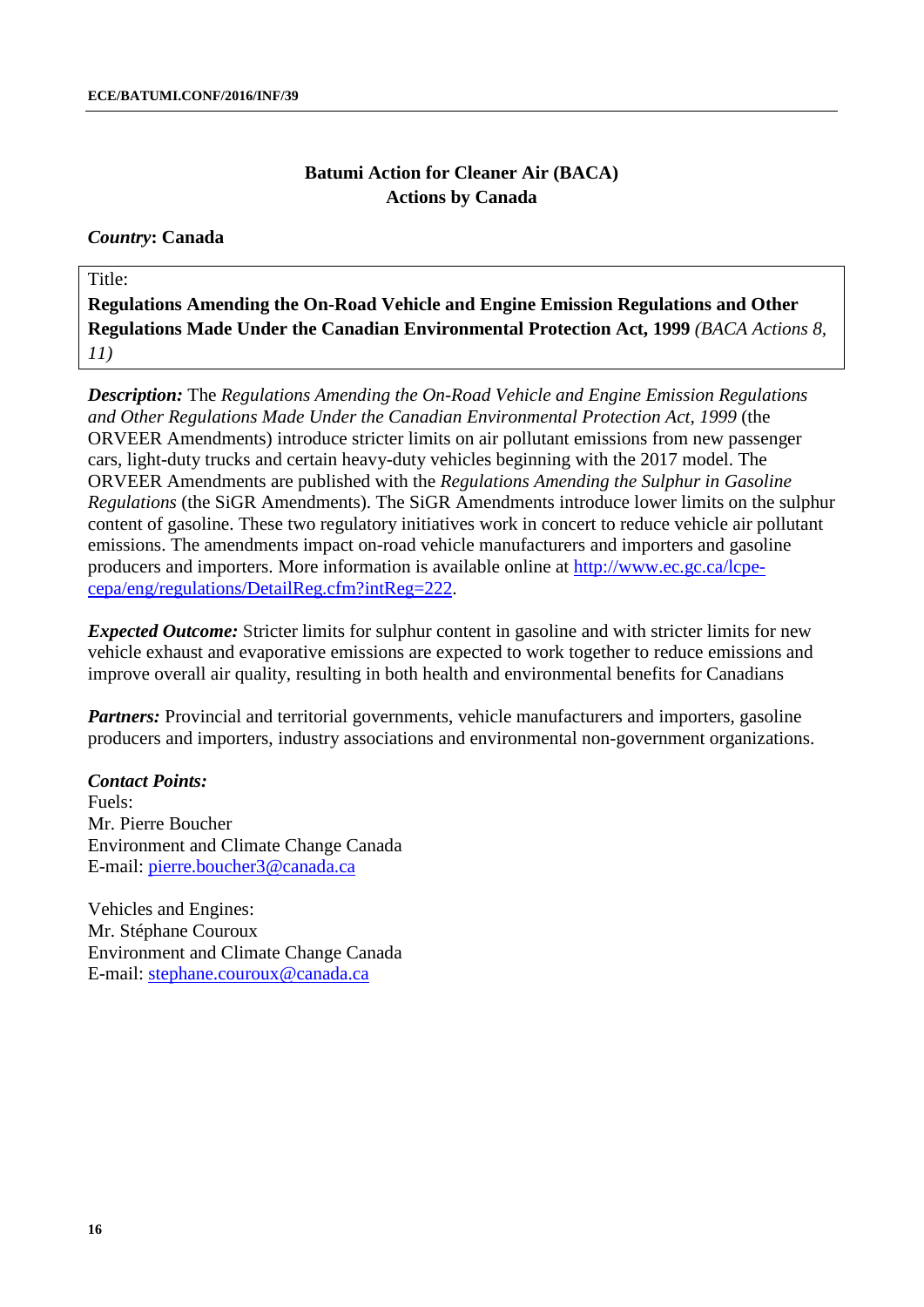### *Country***: Canada**

# Title: **Ambient Air Quality Monitoring** *(BACA Action 2)*

*Description:* Canada delivers long-term ambient air quality measurements at urban, rural, and remote sites from the Canada-US border to the high Arctic. These measurements, both at the surface and aloft, are undertaken to inform the status and trends of air pollutants (in ambient air) related to smog, acid deposition and their major precursors (nitrogen oxides (NOx), sulphur dioxide (SO2), volatile organic compounds (VOCs), black carbon), mercury, ammonia, tropospheric ozone, priority emerging and legacy chemicals, as well as to measure ultraviolet radiation and the thickness of the ozone layer through the total atmospheric column.

These measurements are carried out by a number of complementary networks including the National Air Pollution Surveillance (NAPS) program ( [http://www.ec.gc.ca/rnspa-naps/\)](http://www.ec.gc.ca/rnspa-naps/) and the Canadian Air and Precipitation Monitoring Network (CAPMoN) [\(https://www.ec.gc.ca/rs](https://www.ec.gc.ca/rs-mn/default.asp?lang=En&n=752CE271-1)[mn/default.asp?lang=En&n=752CE271-1\)](https://www.ec.gc.ca/rs-mn/default.asp?lang=En&n=752CE271-1).

*Expected Outcome:* This work provides relevant and accurate evidence and environmental intelligence to understand and report on the efficacy of mitigation actions associated with the impacts of air pollutants on air quality, and the health of humans and ecosystems. This work also helps to identify risks and opportunities to improved air quality as a result of changing sources, weather and climate conditions.

*Partners:* Provinces and Territories, United States National Atmospheric Deposition Program, World Meteorological Organization (WMO) and UNEP

*Contact point:* Mr. Jean-Pierre Charland Environment and Climate Change Canada E-mail: [jean-pierre.charland@canada.ca](mailto:jean-pierre.charland@canada.ca)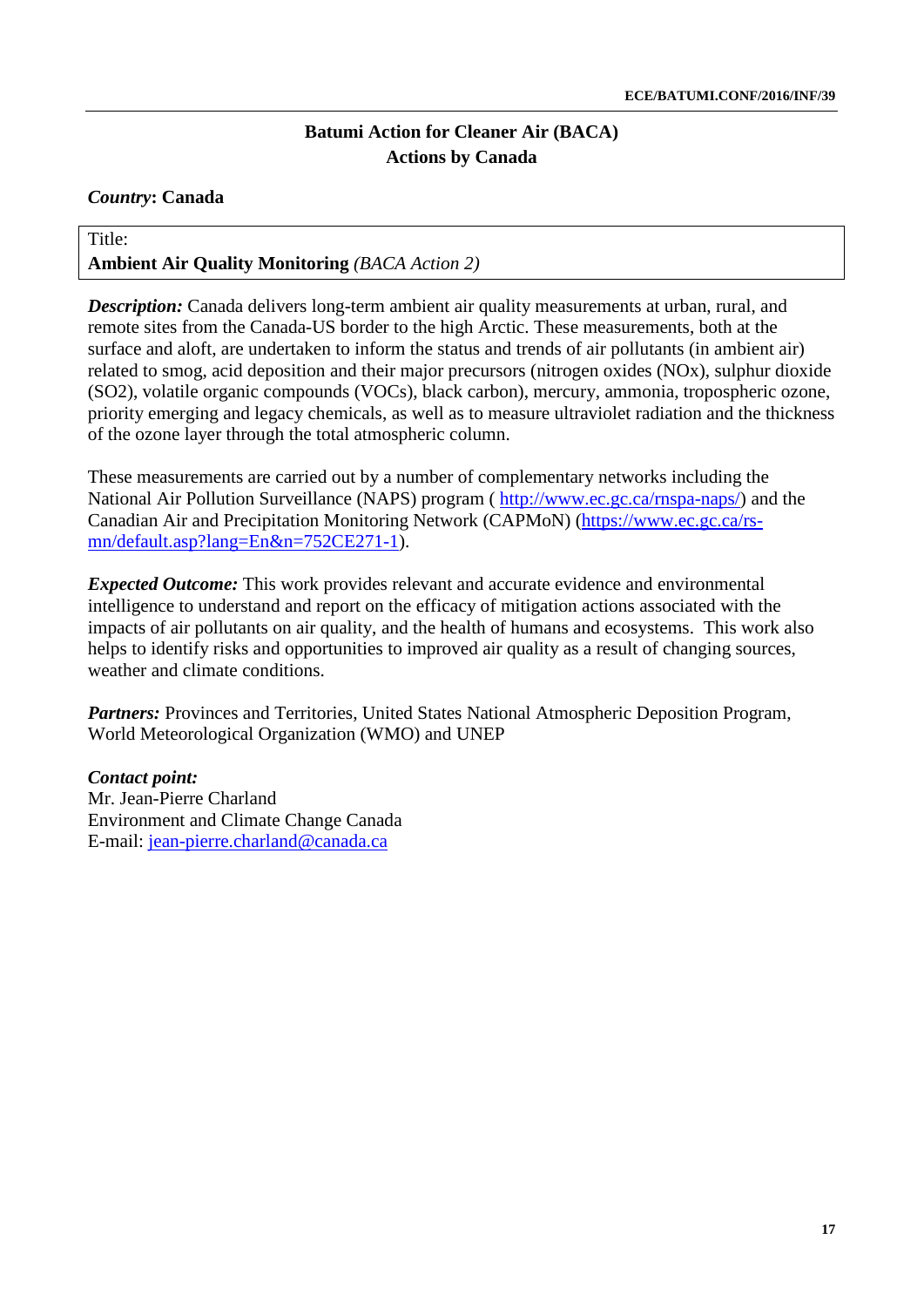### *Country***: Canada**

# Title: **Canadian Ambient Air Quality Standards** *(BACA Action 15)*

**Description:** In May 2013, the federal government formally established air quality standards for fine particulate matter and ozone under Sections 54 and 55 of the Canadian Environmental Protection Act, 1999 as part of its commitment to implement a new comprehensive Air Quality Management System. The Air Quality Management System includes: Ambient air quality standards to drive improvement of outdoor air quality across the country; Industrial emissions requirements for major industrial sectors and equipment groups that set a base level of performance throughout Canada; A framework for air zone management within provinces and territories that enables actions to be tailored to specific sources of air emissions in a given area; Regional airsheds that facilitate regional-scale air quality reporting and the coordination of action to address transboundary air pollution issues; and an intergovernmental working group to improve collaboration and develop a plan to reduce emissions from the transportation sector.

*Expected outcome:* The federal government anticipates that there will be approximately 15% fewer Canadians exposed to levels above the 2020 standards for PM and ozone as a result of these new standards. This will result in fewer premature deaths, asthma attacks, hospital visits, missed work days and less crop and forest damage across Canada.

# *Contact Points:*

Ms. Jennifer Kerr Environment and Climate Change Canada E-mail: [jennifer.kerr2@canada.ca](mailto:jennifer.kerr2@canada.ca)

Mr. John Cooper Health Canada Email: [john.cooper@hc-sc.gc.ca](mailto:john.cooper@hc-sc.gc.ca)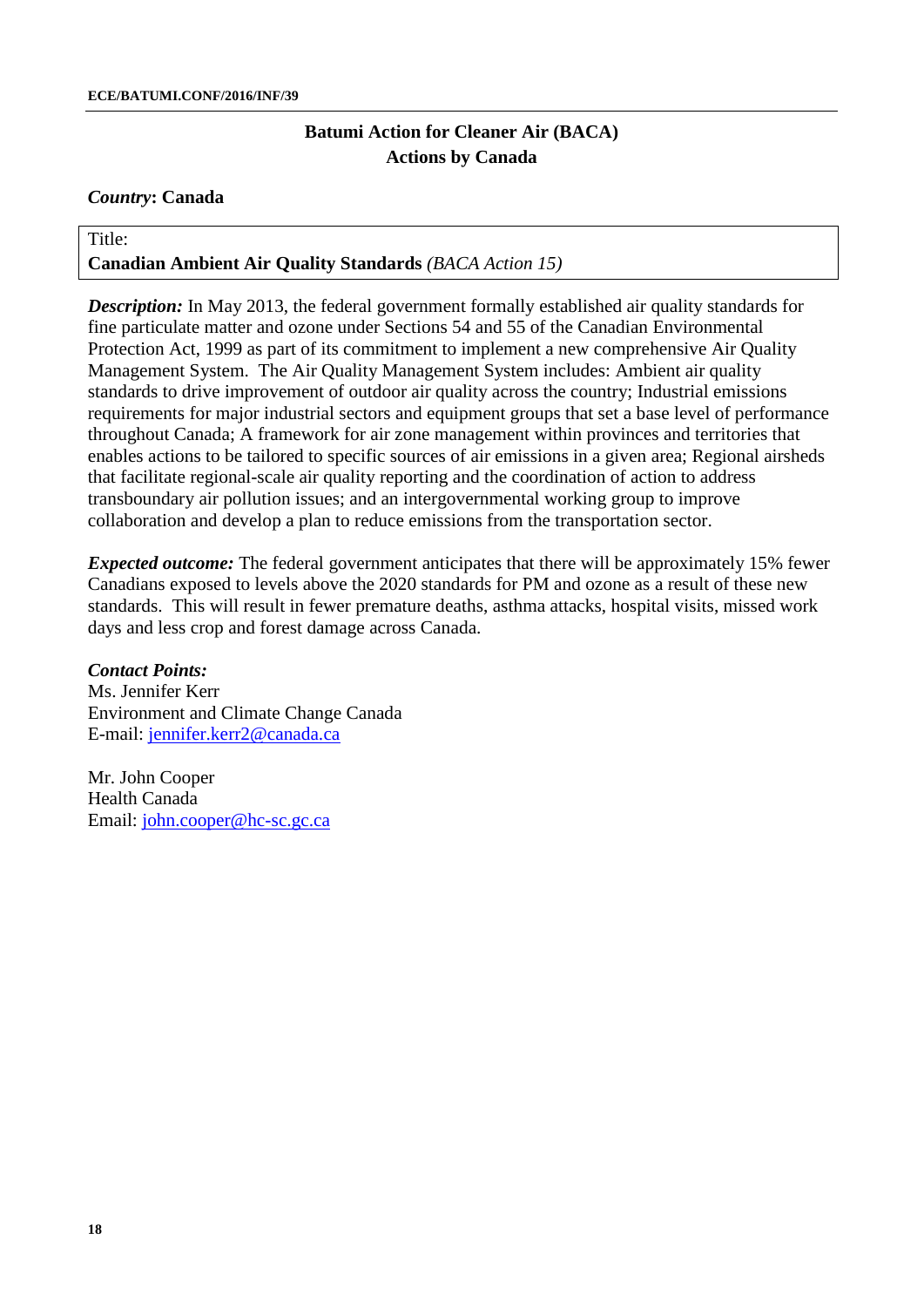### *Country:* **Canada**

Title:

**Code of Practice to Reduce Emissions of Fine Particulate Matter (PM2.5) from the Aluminium Sector** *(BACA Actions 8, 9)*

*Description*: The Code of Practice describes operational activities in the primary aluminium sector and concerns related to emissions of fine particulate matter  $(PM_{2.5})$  from these activities, including the production of aluminium from alumina using prebaked anode technology; prebaked anode production; green coke calcining and alumina production. It presents recommendations for the implementation of best practices to reduce emissions of  $PM_{2.5}$ . These recommended practices can be used by the aluminium industry, regulatory agencies and the general public as sources of technical and policy guidance but they do not replace regulatory requirements. For further information please visit <https://www.ec.gc.ca/lcpe-cepa/default.asp?lang=En&n=BF9A6F9A-1>.

*Expected outcome*: Fine particulate matter emissions from the aluminium sector are reduced through implementation of best practices.

*Partners*: Provincial and territorial environment departments of Canada

*Contact point:*  Ms. Nicole Folliet Environment and Climate Change Canada E-mail: [nicole.folliet@canada.ca](mailto:nicole.folliet@canada.ca)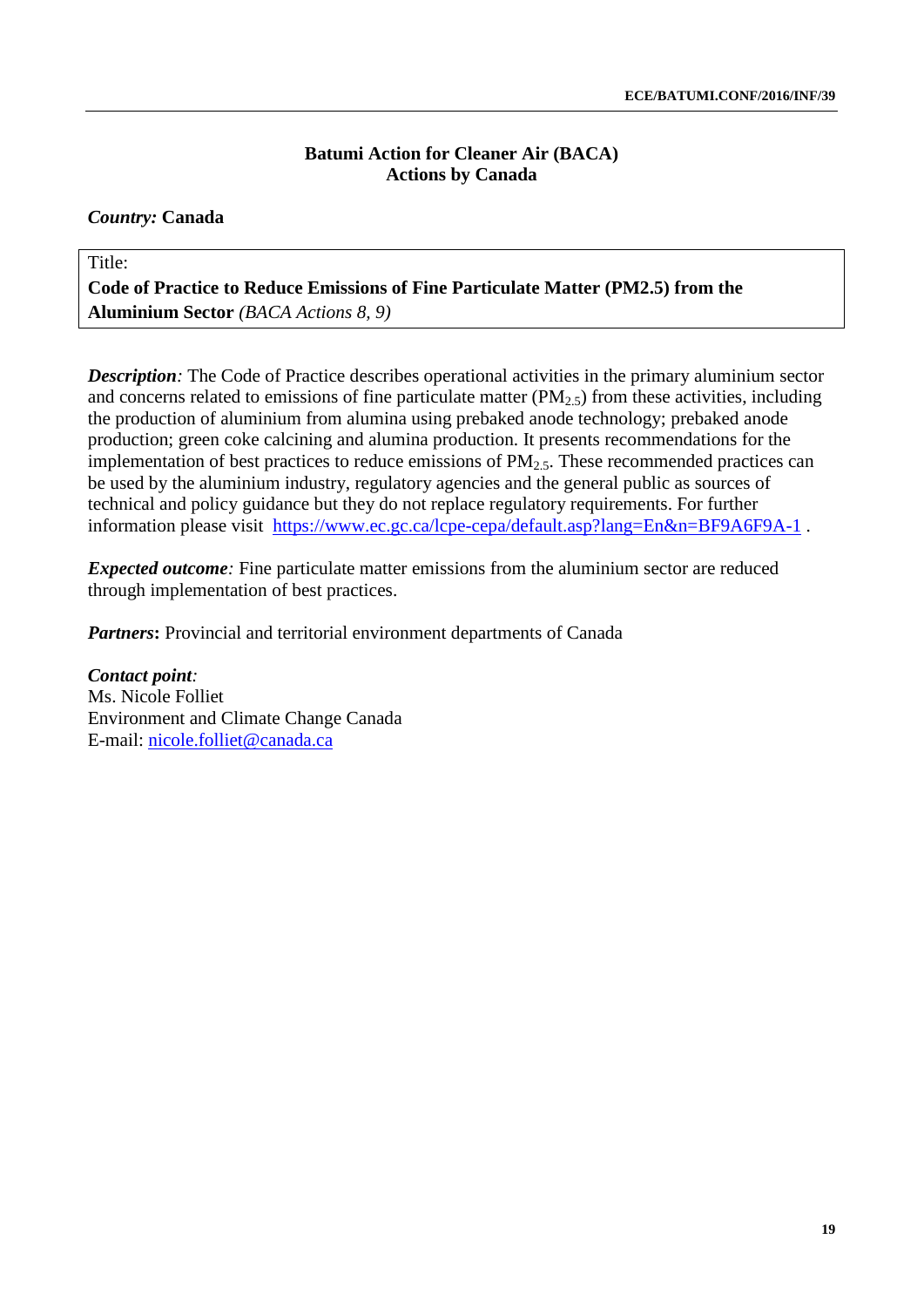**Actions by Canada**

#### *Country:* **Canada**

#### *Title***: Reducing Methane Emissions in the Upstream Oil and Gas Sector** *(BACA Action 8)*

*Description*: In March 2016, the Government of Canada committed to putting in place federal methane regulations for the oil and gas sector by early 2017. Since then, ECCC held over 150 hours of consultations with provinces, territories, industry, ENGOs and associations representing Indigenous Peoples on the development of the federal regulatory approach. These regulations will reduce emissions of methane and VOC emissions, which are emitted together, from oil and gas sources. The proposed requirements are outcome-based and target five key methane emissions sources: 1) fugitive equipment leaks, 2) venting, 3) pneumatic devices, 4) compressors, and 5) well completions. Canada plans to publish the proposed methane regulations in early 2017.

*Expected outcome*: Reducing methane is recognized as one of the lowest cost opportunities to make significant GHG reductions from the energy sector. The proposed federal methane regulations for the oil and gas sector have been designed to achieve Canada's target of reducing emissions by 40- 45% from 2012 levels by 2025. The proposed regulations will result in tangible reductions of 20 megatonnes of carbon dioxide equivalent, which is equal to taking about 5 million passenger vehicles off the road each year.

*Partners*: Indigenous peoples; provincial, territorial and municipal governments; industry; nongovernmental organizations.

#### *Contact point:*

Mr. James Diamond Environment and Climate Change Canada E-mail: [ec.methane-methane.ec@canada.ca](mailto:ec.methane-methane.ec@canada.ca)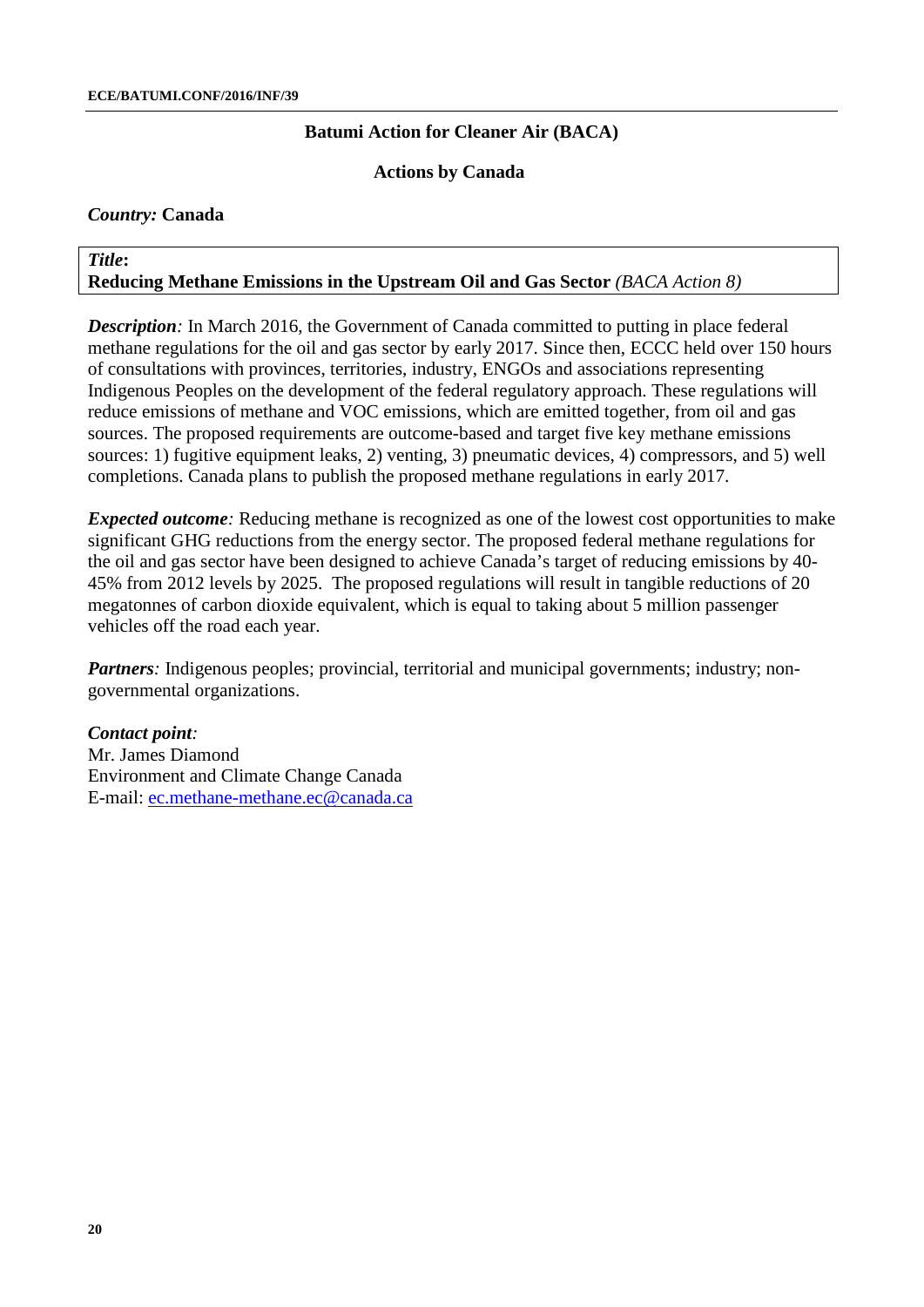### *Country:* **Canada**

### *Title***: Sulphur in Gasoline Regulations** *(BACA Action 11)*

*Description:* The *Sulphur in Gasoline Regulations* place limits on the sulphur concentration in gasoline that is produced, imported, sold or offered for sale in Canada. Also specified in the *Sulphur in Gasoline Regulations* are the acceptable analytical methods for determining the concentration sulphur.

In July 2015, Canada introduced more stringent sulphur level requirements for vehicles, engines and fuels in order to align with the Tier 3 requirements of the United States Environmental Protection Agency (U.S EPA).

*Expected outcome:* The expected outcome of the *Sulphur in Gasoline Regulations* is the efficient and effective operation of advanced vehicle emission control systems. There has been a significant reduction of nitrogen oxide emissions from off-road vehicles and traditional transportation vehicles from 1,856.3 kilotonnes in 1990 to 1,049.2 kilotonnes in 2014. Additionally, carbon monoxide emissions have been decreasing substantially since 1990. Approximately 12,461 kilotonnes of carbon monoxide was emitted in 1990 while only approximately 3,736.7 kilotonnes of carbon monoxide was emitted in 2014 from off-road vehicles and traditional transportation vehicles.

*Partners*: Canadian Border Services Agency (CBSA), Provinces/Territories, industry associations, non-governmental organizations

### *Contact point:*  Ms. Lynne Patenaude Environment and Climate Change Canada E-mail: [lynne.patenaude@canada.ca](mailto:lynne.patenaude@canada.ca)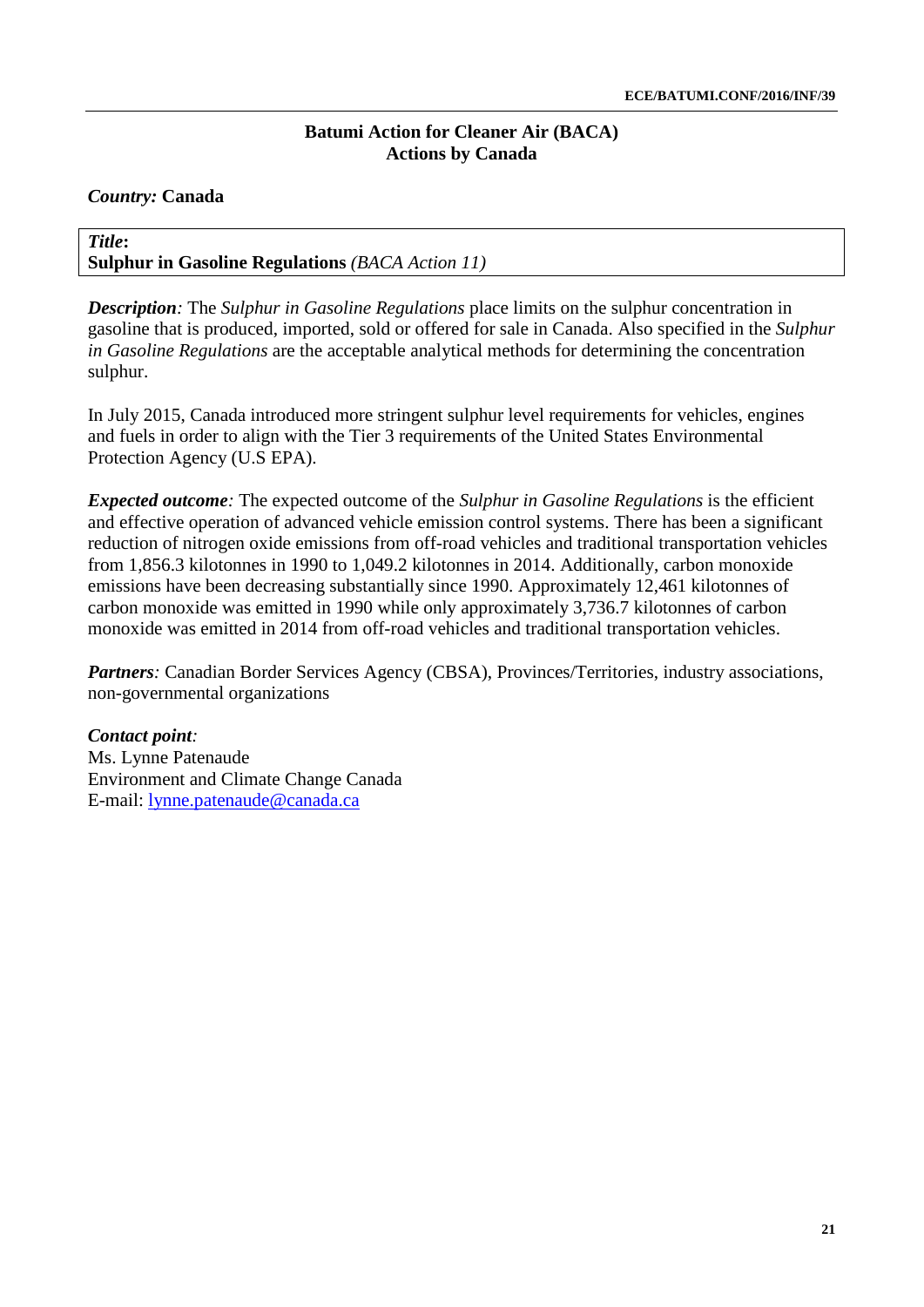### *Country:* **Canada**

### **Title: Sulphur in Diesel Fuel Regulations** *(BACA Action 11)*

*Description:* The *Sulphur in Diesel Fuel Regulations* place limits on the sulphur concentration in diesel fuel that is produced, imported, sold or offered for sale in Canada. The sulphur concentration requirements are based on the intended use of diesel fuel.

The *Sulphur in Diesel Fuel Regulations* also specify the acceptable analytical methods for determining the concentration sulphur.

*Expected outcome:* The expected outcome of the *Sulphur in Gasoline Regulations* is the efficient and effective operation of advanced vehicle emission control systems. There has been a significant reduction of nitrogen oxide emissions from off-road vehicles and traditional transportation vehicles from 1,856.3 kilotonnes in 1990 to 1,049.2 kilotonnes in 2014.

Carbon monoxide emissions have been decreasing substantially since 1990. Approximately 12,461 kilotonnes of carbon monoxide was emitted in 1990 while only approximately 3,736.7 kilotonnes of carbon monoxide was emitted in 2014 from off-road vehicles and traditional transportation vehicles.

*Partners*: Canadian Border Services Agency (CBSA), provinces/territories, industry associations, non-governmental organizations

*Contact point:*  Ms. Lynne Patenaude Environment and Climate Change Canada E-mail: [lynne.patenaude@canada.ca](mailto:lynne.patenaude@canada.ca)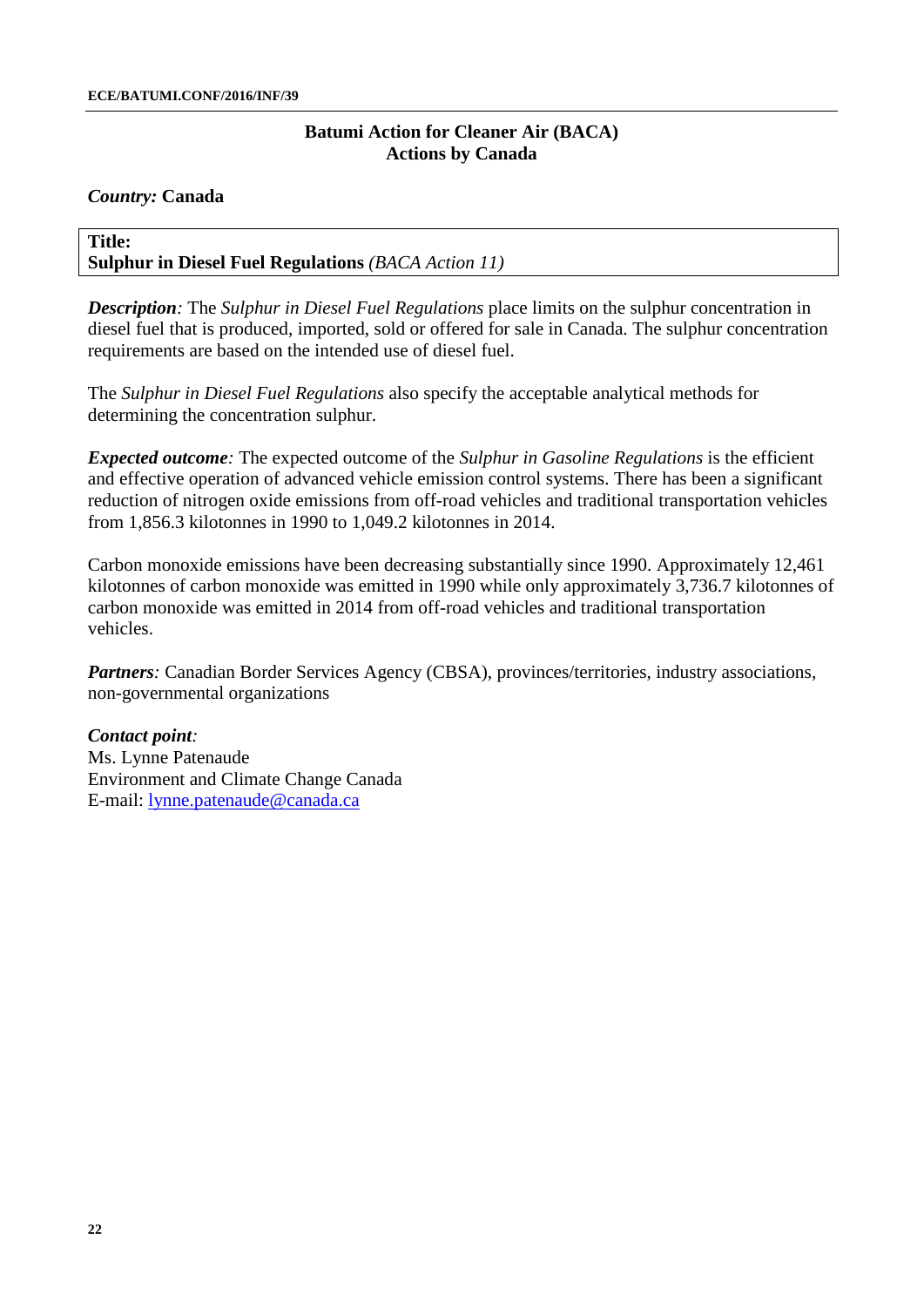### *Country:* **Canada**

#### *Title:*  **Multi-Sector Air Pollutants Regulations (MSPAR)** (*BACA Action 8)*

*Description:* Finalized in June 2016, these regulations require owners and operators of specific industrial facilities and equipment types to meet consistent performance standards across the country. The objectives of the Regulations are to:

- Limit the amount of nitrogen oxides (NOx) emitted from gaseous-fuel-fired nonutility boilers and heaters used in many industrial facilities;
- Limit the amount of NOx emitted from stationary spark-ignition gaseous-fuel-fired engines used by many industrial facilities; and
- Limit the amount of NOx and sulphur dioxide  $(SO_2)$  emitted from cement kilns

For further information please visit: <http://www.ec.gc.ca/lcpecepa/eng/regulations/detailReg.cfm?intReg=220>

*Expected outcome*: The regulations will mean healthier communities for Canadians. It is estimated that the regulations will prevent hundreds of premature deaths, approx. 350,000 days with asthma, and more than 1 million days of activity restricted by poor air quality by 2035.

The regulations will contribute significantly to reducing emissions that contribute to smog and acid rain including 2,000 kilotonnes of nitrogen oxide emission reductions in the first 19 years.

Partners: Provinces, Territories, Industry Associations and Environmental Non-Governmental Organizations in Canada

*Contact point:*  Ms. Jennifer Kerr Environment and Climate Change Canada E-mail: [ec.airpur-cleanair.ec@canada.ca](mailto:ec.airpur-cleanair.ec@canada.ca)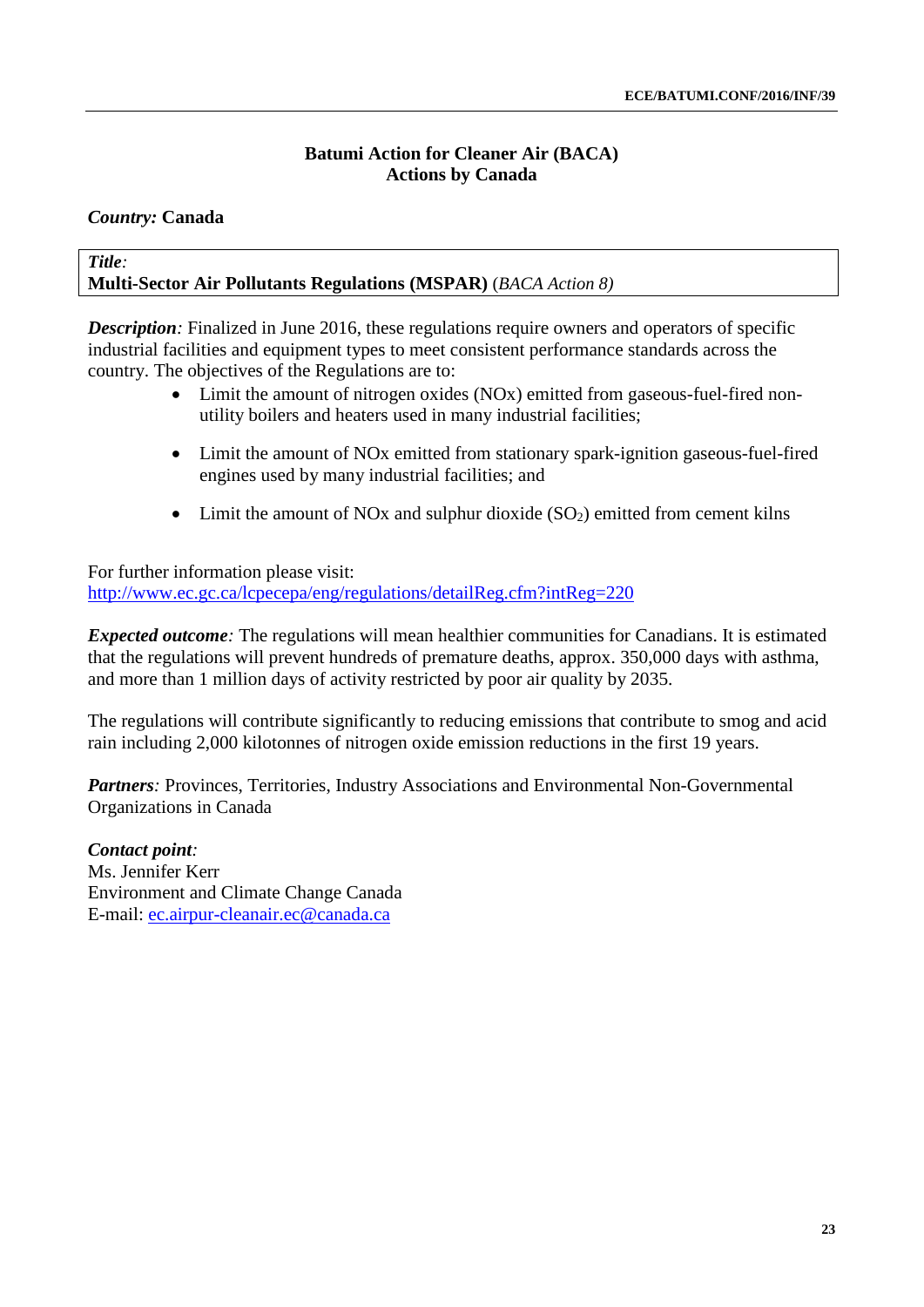### **Actions by Canada**

### *Country:* **Canada**

#### *Title:*  **Reducing VOC Emissions in the Downstream Oil and Gas Sector** (*BACA Action 8)*

*Description:* Canada intends to publish proposed regulations to reduce releases of volatile organic compounds (VOCs) from petroleum refineries, upgraders and certain petrochemical plants in Spring 2017.

*Expected outcome:*The proposed Regulations would establish nationally-consistent measures to reduce fugitive emissions of VOCs, including petroleum and refinery gases, from equipment leaks at petroleum refineries, bitumen/heavy oil upgraders and certain petrochemical facilities. Since VOCs have adverse impacts on both human health and the environment, the proposed regulations are expected to improve human health and environmental quality.

*Partners*: Indigenous peoples; provincial, territorial and municipal governments; petroleum and petrochemical industries; non-governmental organizations.

*Contact point:*  Mr. Pierre Boucher Environment and Climate Change Canada E-mail: [pierre.boucher3@canada.ca](mailto:pierre.boucher3@canada.ca)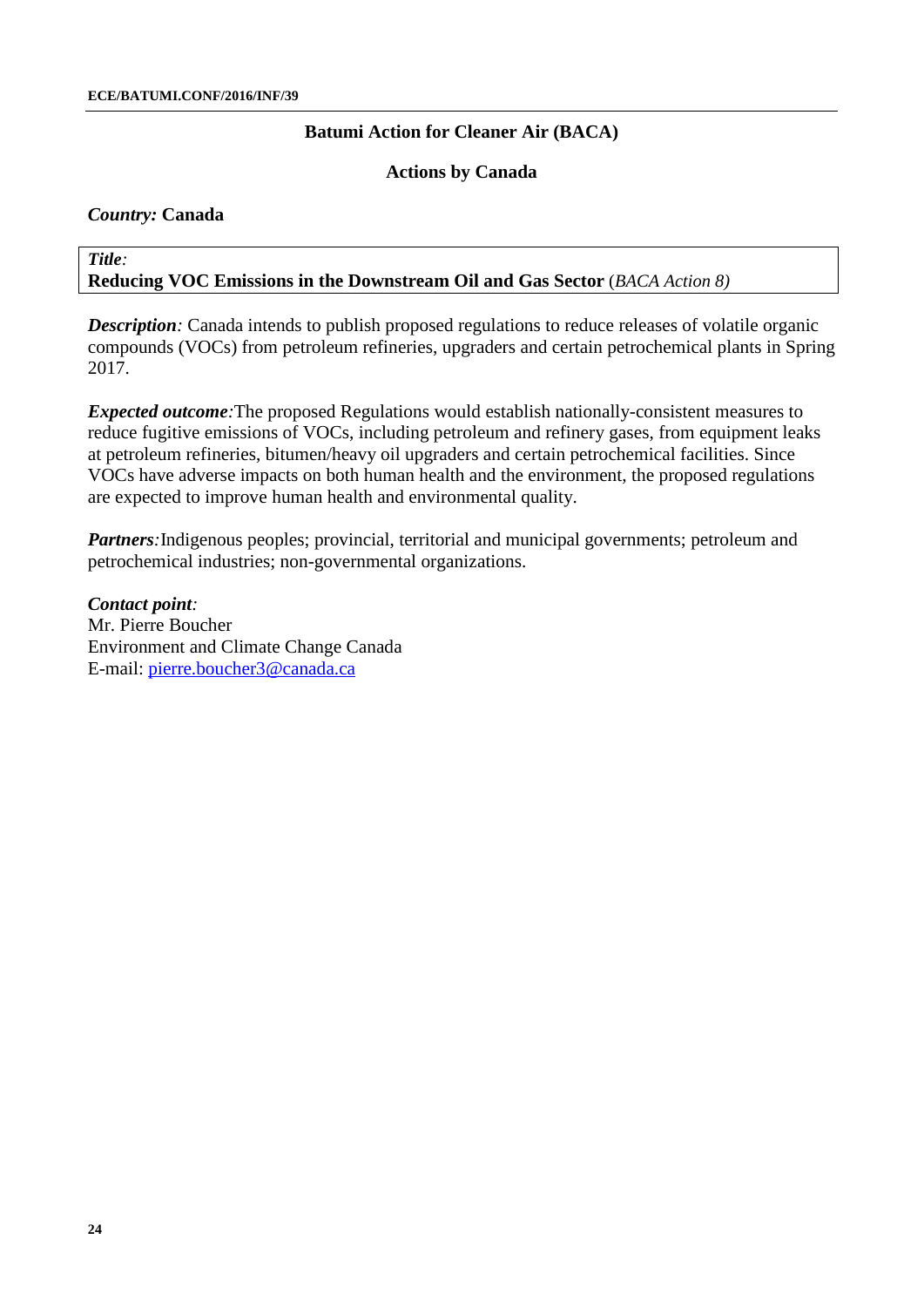### *Country:* **Canada**

*Title:*  **Code of Practice for the Reduction of Volatile Organic Compound (VOC) Emissions from Cutback and Emulsified Asphalt** (*BACA Action 8)* 

*Description:* The application of asphalt causes emissions of volatile organic compounds (VOC) and contributes to the creation of ground-level ozone and particulate matter, which are major components of smog. In 2013, some jurisdictions in Canada have adopted practices to control the level of VOC emissions from this sector. All of the jurisdictions include restrictions of cutback asphalt (CA) during the ozone season, which is typically the summer months, while many of the jurisdictions also include restrictions of VOC content in both emulsified asphalt (EA) and/or CA product manufacturing. Some jurisdictions also prohibit CA throughout the year*.* 

*Expected outcome*: This was published in the Canada Gazette, Part I on February 25. This measure could result in up to 5000 tonnes VOC reduction per year.

*Partners*: Provinces/Territories, industry associations, non-governmental organizations

*Contact point:*  Ms. Xin Gao Environment and Climate Change Canada E-mail: [xin.gao@canada.ca](mailto:xin.gao@canada.ca)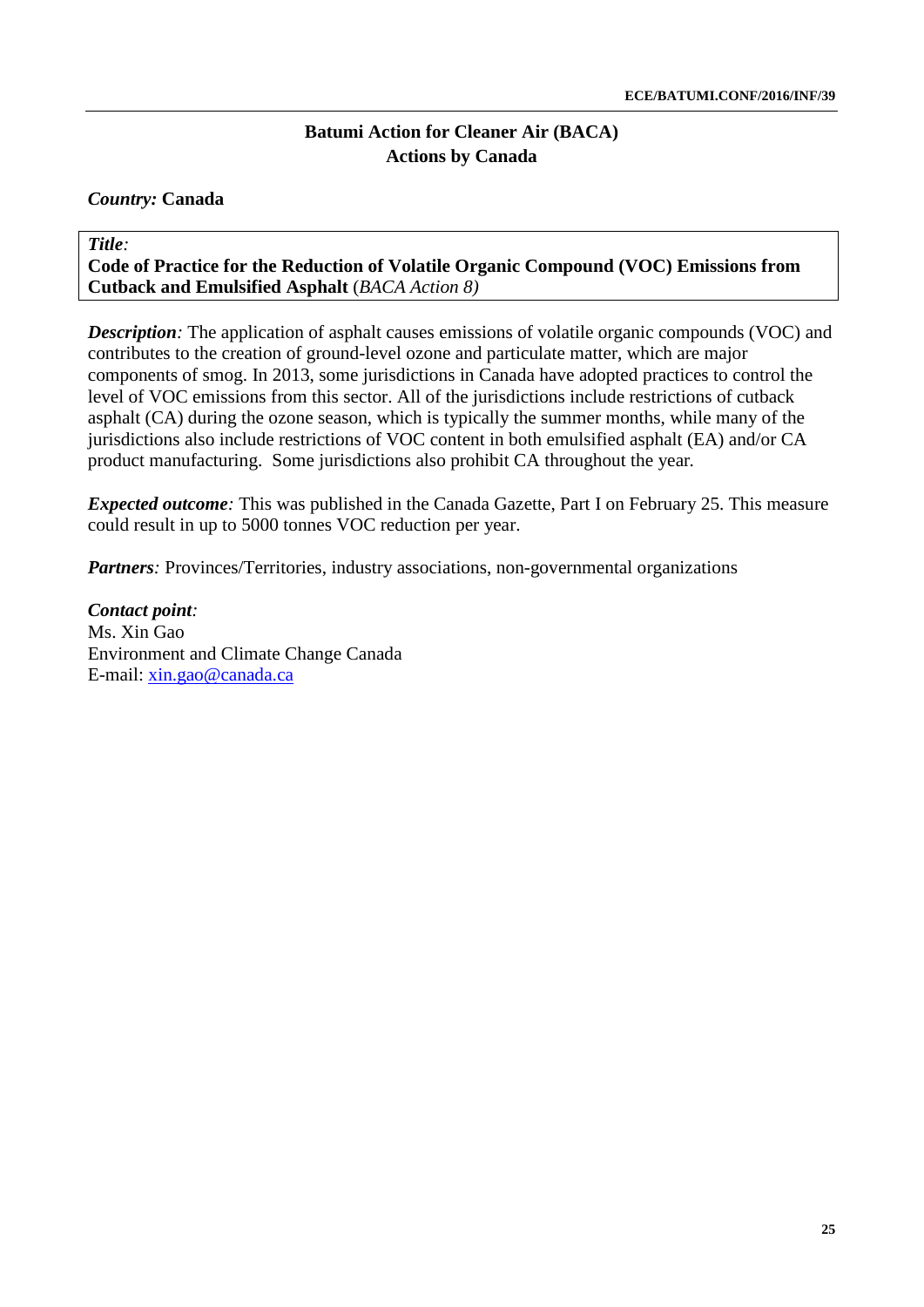### **Actions by Canada**

### *Country:* **Canada**

*Title:* 

**Volatile Organic Compound (VOC) Concentration Limits for Automotive Refinishing Products Regulations, 2009** (*BACA Action 8)*

*Description:* The objective of the Regulations is to protect the environment and health of Canadians from the effects of air pollution. The Regulations establish VOC concentration limits for 14 categories of automotive refinishing products for use in Canada. These products are required to meet the established concentration limits before they can be manufactured, imported, offered for sale or sold in Canada.

*Expected outcome*: It is estimated that over 5 kilotonnes of VOCs are emitted each year from coatings and surface cleaners used in automotive refinishing operations in Canada. The VOC concentration limits for automotive refinishing products regulations are expected to reduce the annual VOC emissions from these sources by approximately 40%.

*Partners*: Provinces/Territories, industry associations, non-governmental organizations

*Contact point:*  Ms. Xin Gao Environment and Climate Change Canada E-mail: xin.gao@canada.ca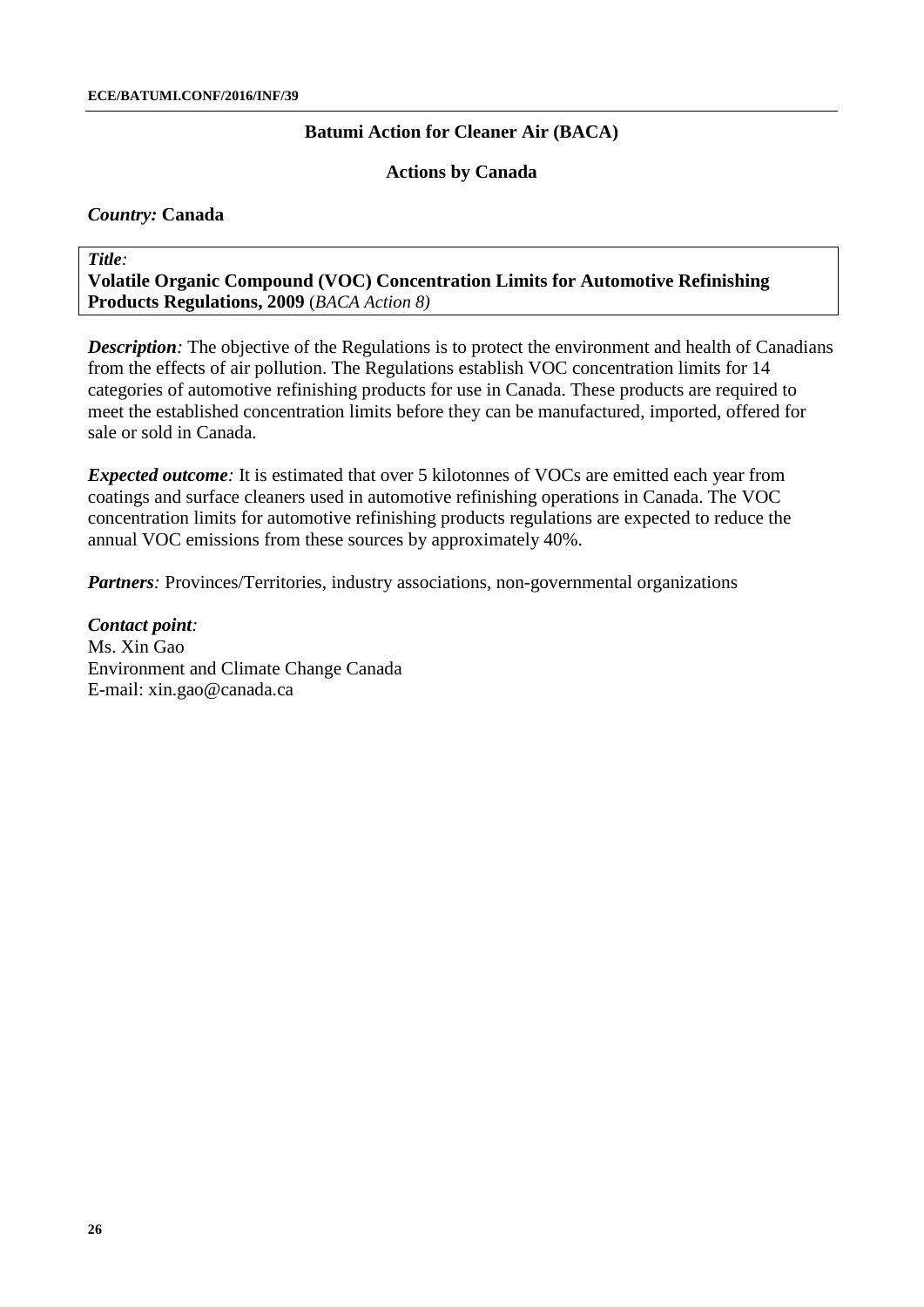### **Actions by Canada**

### *Country:* **Canada**

#### *Title:*  **Canada's Air Pollutant Emission Inventory (APEI)** (*BACA Actions 1, 6, 17)*

*Description:* Canada's Air Pollutant Emission Inventory (APEI) is a comprehensive inventory of air pollutant emissions at the national and provincial/territorial levels. The APEI is prepared and published by Environment and Climate Change Canada (ECCC) and serves many purposes, including the following:

- Support to the development of domestic air quality management strategies, policies and regulations;
- Contribute to tracking and quantifying air pollutants according to Canada's domestic and international reporting obligations;
- Inform Canadians about pollutants that affect their health and the environment; and
- Provide data to support air quality forecasting.

*Expected outcome*: The APEI is compiled and published on an annual basis. The latest update was released in February 2017 and is available at: <http://ec.gc.ca/pollution/default.asp?lang=En&n=E96450C4-1>

*Partners*: Provinces/Territories, industry associations, non-governmental organizations, general public

*Contact point:*  Ms. Dominique Blain Environment and Climate Change Canada dominique.blain@canada.ca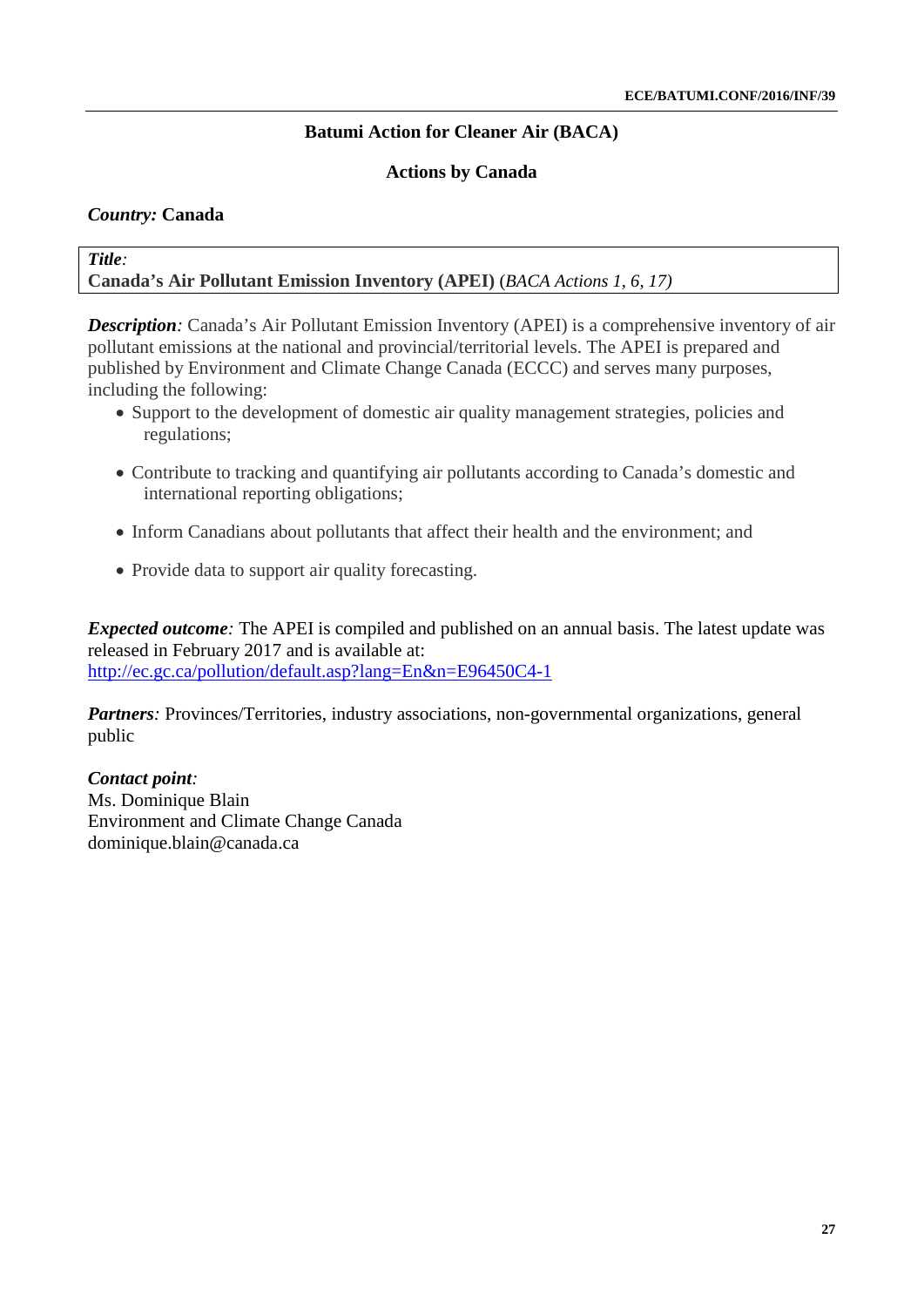### **Actions by Canada**

### *Country:* **Canada**

### *Title:*  **Code of Practice for Residential Wood Burning Appliances, CCME** (*BACA Action 9)*

*Description:* The Code of Practice for Residential Wood Burning Appliances has been developed to enhance governmental approaches to air pollution caused by residential wood burning. The goal of the Code of Practice is to provide federal, provincial, territorial, and municipal governments with tools and information to support their wood smoke management activities.

*Expected outcome*: The tools and information in the Code of Practice have been designed to improve local air quality by providing municipalities in by-law and program development to help drive exchange programs for conventional wood burning appliances in favour of advanced technology (certified) appliances and fireplaces.

*Partners*: Federal government in collaboration with provinces and territories

*Contact point:*  Ms. Jennifer Kerr Environment and Climate Change Canada E-mail: Jennifer.kerr2@canada.ca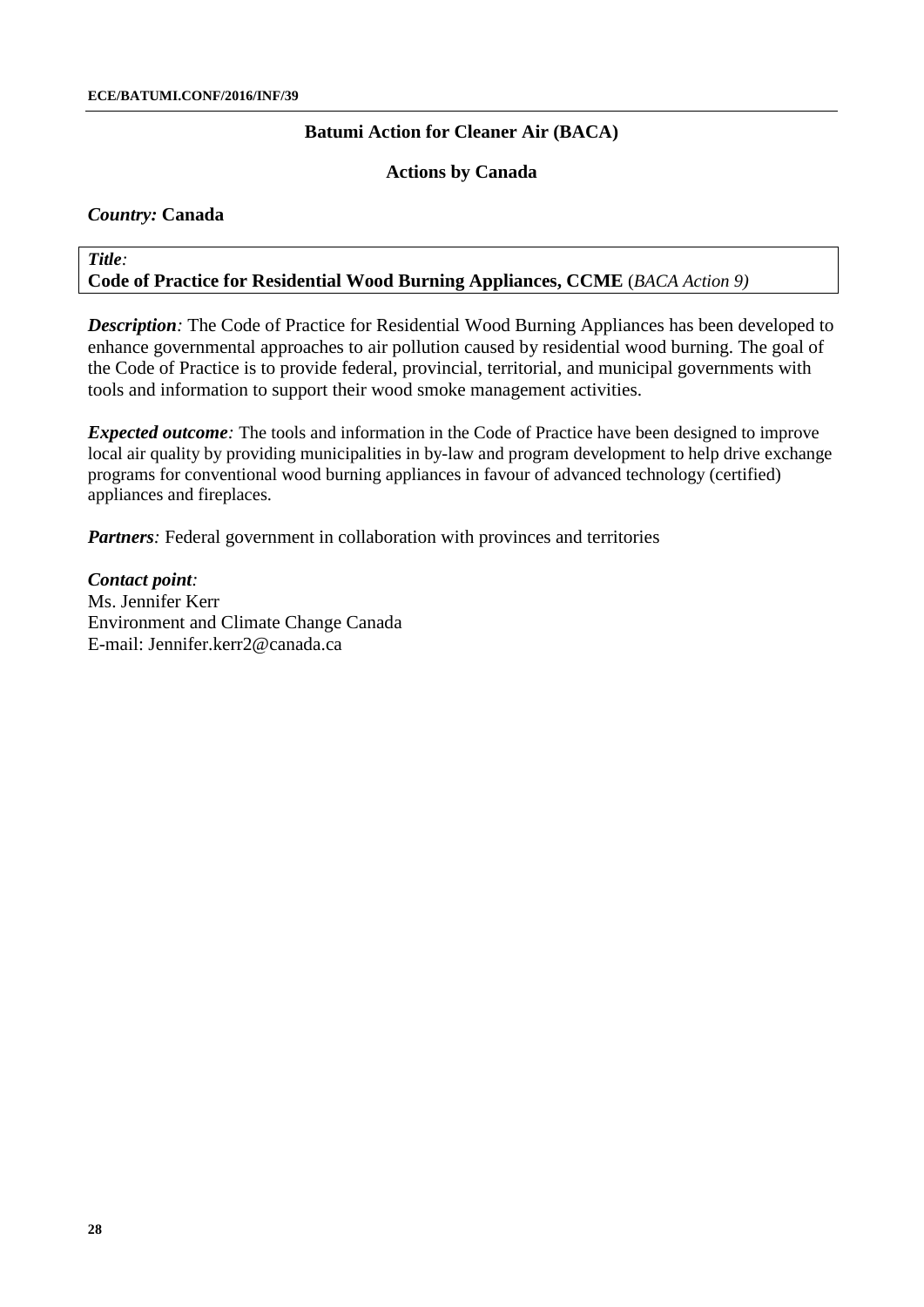# *Country:* **Canada**

### *Title:* **Reduction of Carbon Dioxide Emissions from Coal-fired Generation of Electricity Regulations** *(BACA Action 8)*

*Description:* The *Reduction of Carbon Dioxide Emissions from Coal-fired Generation of Electricity Regulations* set a stringent performance standard of 420 tonnes  $CO<sub>2</sub>$  per gigawatt hour (420t/GWh) for new coal-fired electricity generating units, and for existing units that reach a defined period of operating life (generally 50 years after their commissioning date). The performance standard came into force in 2015. In effect, the regulations ban the construction of traditional coal-fired units and will lead to the gradual phase-out of existing units without carbon capture and storage. In December 2016, the Government of Canada announced its intention to amend the regulations to accelerate the phase out of traditional coal-fired electricity generation across Canada. Amendments would require all coal-fired units to meet a 420t/GWh emission limit by 2030. More information on the current regulations, and the planned regulatory amendments, is available online at <https://ec.gc.ca/cc/default.asp?lang=En&n=C94FABDA-1> and [http://www.gazette.gc.ca/rp](http://www.gazette.gc.ca/rp-pr/p1/2016/2016-12-17/html/notice-avis-eng.php)[pr/p1/2016/2016-12-17/html/notice-avis-eng.php.](http://www.gazette.gc.ca/rp-pr/p1/2016/2016-12-17/html/notice-avis-eng.php)

*Expected outcome:* In addition to 214 Mt of cumulative GHG emission reductions by 2035, the regulations for coal-fired electricity are also projected to result in important co-benefits such as improved air quality by reducing emissions of air pollutants that lead to the formation of fine particular matter (PM2.5) and ozone. Between 2015 and 2035, the regulations are projected to reduce Canada's electricity-sector emissions of sulphur oxides (SOx), nitrogen oxides (NOx) and total particulate matter (TPM) by 22%, 10% and 14% respectively. The announced regulatory amendments will lead to additional reductions of GHGs, as well as additional co-benefits through reductions in emissions of air pollutants in Canada.

*Partners:* Provincial and territorial governments; utilities and power companies; and nongovernmental organizations.

*Contact point:* Paola Mellow Environment and Climate Change Canada Email: paola.mellow@canada.ca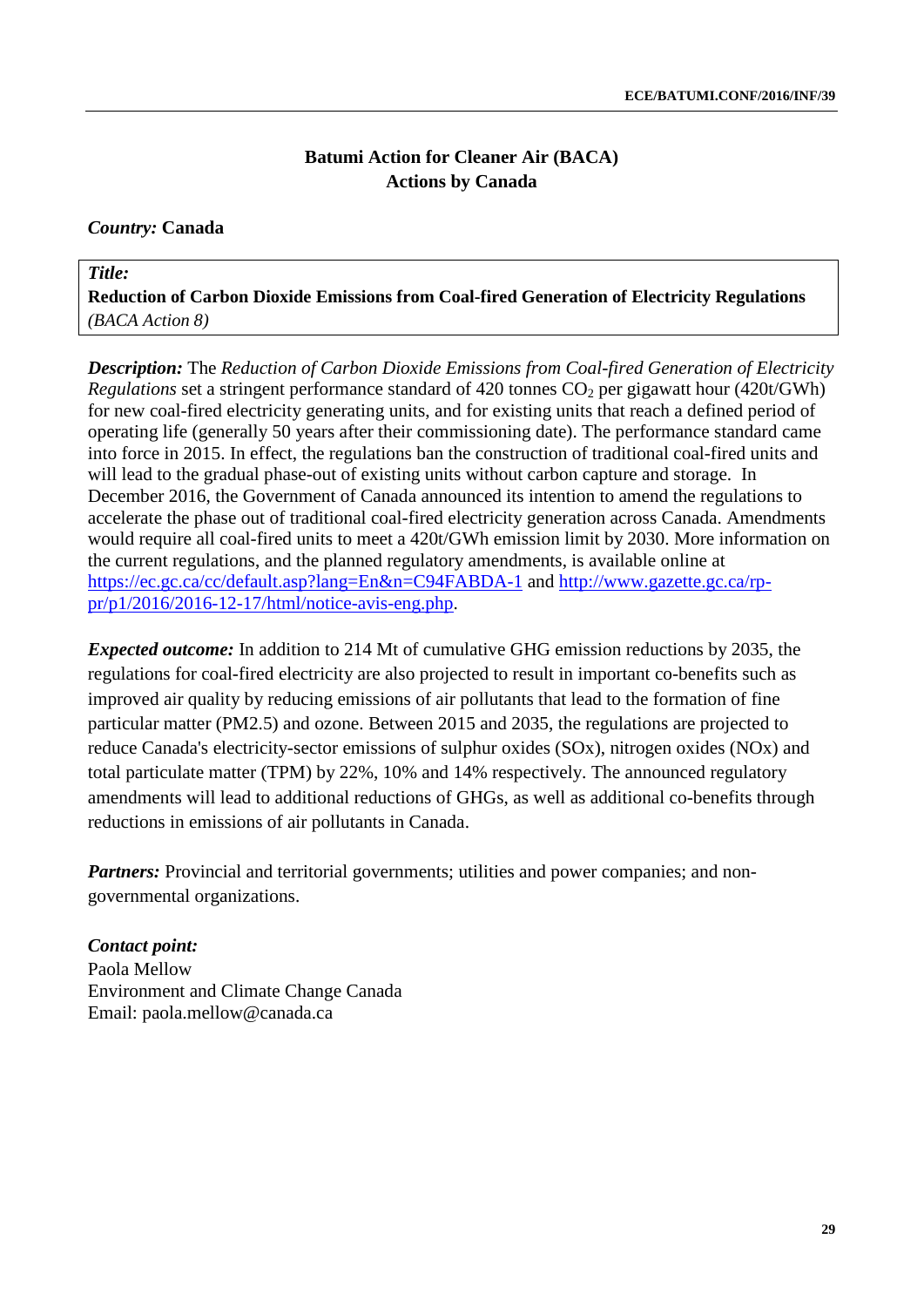### *Country:* **Canada**

# *Title:* **Regulations for Stationary Compression-Ignition Engines** *(BACA Action 8)*

*Description:* The proposed regulations would reduce air pollutant emissions from stationary compression-ignition (generally diesel fueled) engines by establishing emission standards and test procedures that are aligned with those of the United States Environmental Protection Agency. The proposed regulations would affect manufacturers and importers of stationary compression-ignition engines. Draft regulations are planned for publication in the Canada Gazette, Part I, in 2018. More information is available online at

[www.ec.gc.ca/default.asp?lang=En&n=DF9C1A4C&offset=1&toc=show#X-2016081711262767.](http://www.ec.gc.ca/default.asp?lang=En&n=DF9C1A4C&offset=1&toc=show#X-2016081711262767)

*Expected outcome:* The regulations would ensure that new stationary diesel engines meet a stringent emission standard, similar to Canadian regulations already in place for on and off-road engines.

*Partners:* Provincial and territorial governments; Indigenous organizations; remote communities; utilities and other "end users" of stationary diesel engines; stationary engine manufacturers and importers.

### *Contact point:*

Paola Mellow Environment and Climate Change Canada Email: paola.mellow@canada.ca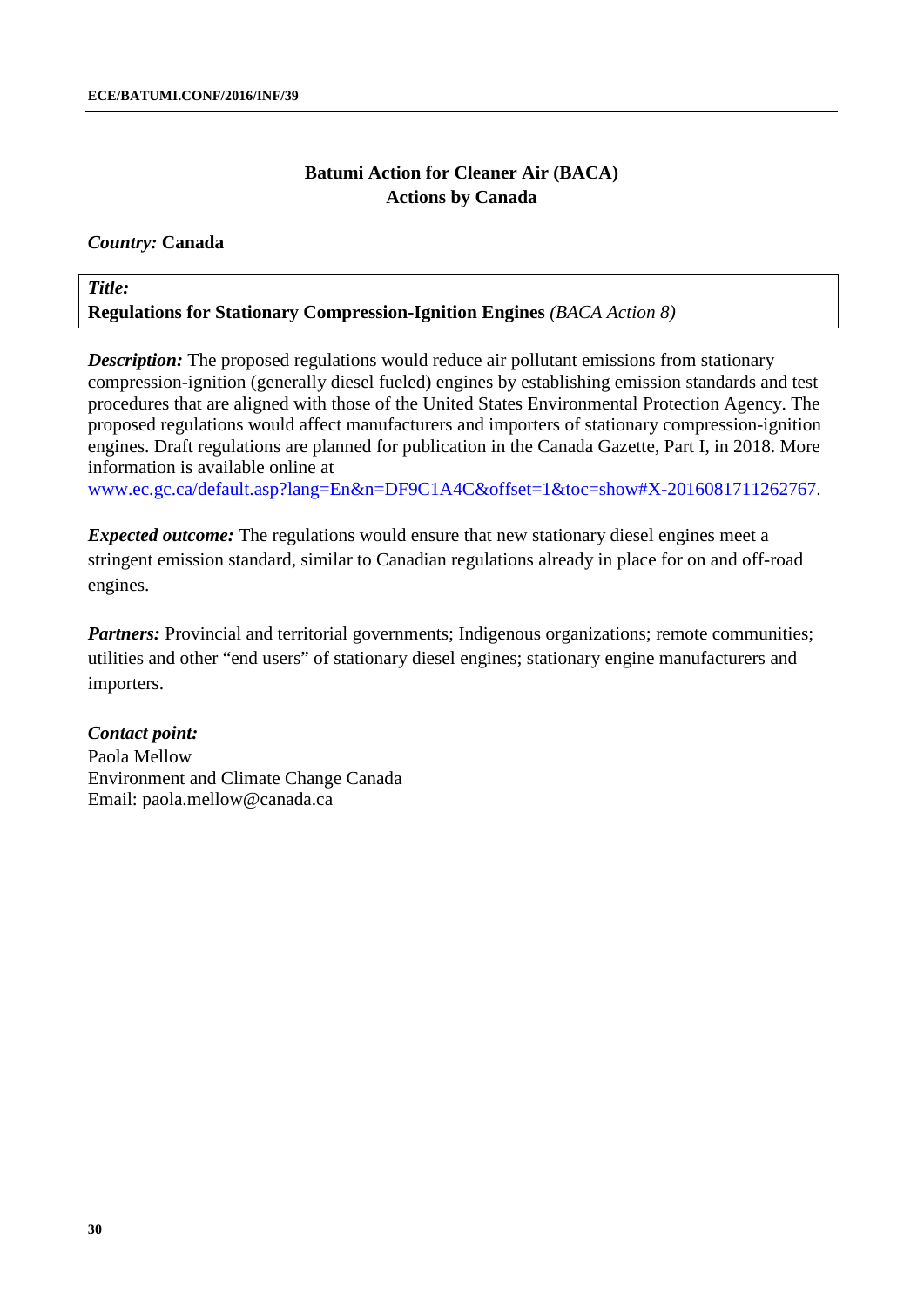### *Country:* **Croatia, Ministry of Environmental and Nature Protection**

*Title:*

**To work towards ratification of the amended Protocol on Heavy Metals to the Air Convention, and to report progress to the Conventions Working Group on strategies and Review at its annual session**

(*BACA Action 35)*

**Description**: Croatia will carry out its national procedure for the ratification of the amended Protocol on Heavy Metals by the end of 2016

*Expected outcome:* Law on Ratification of the amended Protocol on Heavy Metals adopted by the Parliament

*Partners:* governmental bodies

# *Contact points:*

*Technical Contact Point:* Ms. Romana Grizelj Senior Expert Advisor Directorate for Climate Activities, Sustainable Development and Protection of Soil, Air and Sea Email: [romana.grizelj@mzoip.hr](mailto:romana.grizelj@mzoip.hr)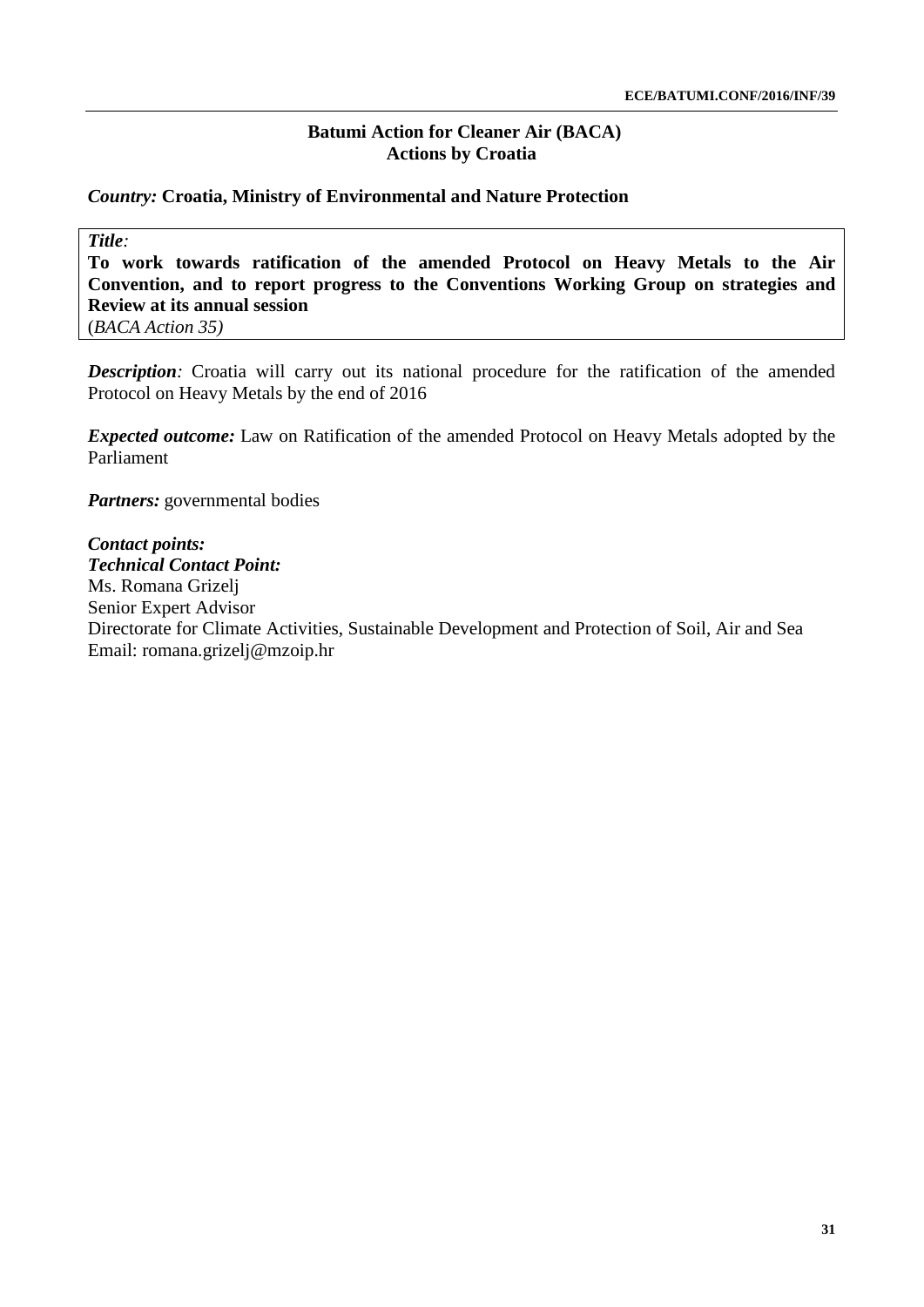### **Country: Croatia, Ministry of Environmental and Nature Protection**

*Title:* **Less polluting fuels, renewable energy and energy efficiency, in particular in relation to the transport sector** (*BACA Action 22)*

*Description:* Different activities related to public awareness of road transport e.g. development of a guidance, promotion of eco driving, achieving energy efficiency in transport sectors, promotion of integrated urban transport, development of alternative fuels, intelligent transport management. Target date: the beginning of 2017.

[http://www.fzoeu.hr/hr/energetska\\_ucinkovitost/cistiji\\_transport/sufinanciranje\\_nabave\\_elektricnih](http://www.fzoeu.hr/hr/energetska_ucinkovitost/cistiji_transport/sufinanciranje_nabave_elektricnih_i_hibridnih_vozila/) [\\_i\\_hibridnih\\_vozila/](http://www.fzoeu.hr/hr/energetska_ucinkovitost/cistiji_transport/sufinanciranje_nabave_elektricnih_i_hibridnih_vozila/)

[http://www.mup.hr/UserDocsImages/minstarstvo/2013/Vodic%20o%20ekonomicnosti%202013.pd](http://www.mup.hr/UserDocsImages/minstarstvo/2013/Vodic%20o%20ekonomicnosti%202013.pdf) [f](http://www.mup.hr/UserDocsImages/minstarstvo/2013/Vodic%20o%20ekonomicnosti%202013.pdf)

*Expected outcome:* making the public aware of pollution from the transport sector and of the need for its reduction

Partners: Ministry of the Interior, Ministry of Maritime Affairs, Transport and Infrastructure, Environmental Protection and Energy Efficiency Fund, Ministry of Economy

*Contact points: Technical Contact Point:* Mr. Željko Krevzelj, Expert Advisor Directorate for Climate Activities, Sustainable Development and Protection of Soil, Air and Sea Email: [zeljko.krevzelj@mzoip.hr](mailto:zeljko.krevzelj@mzoip.hr)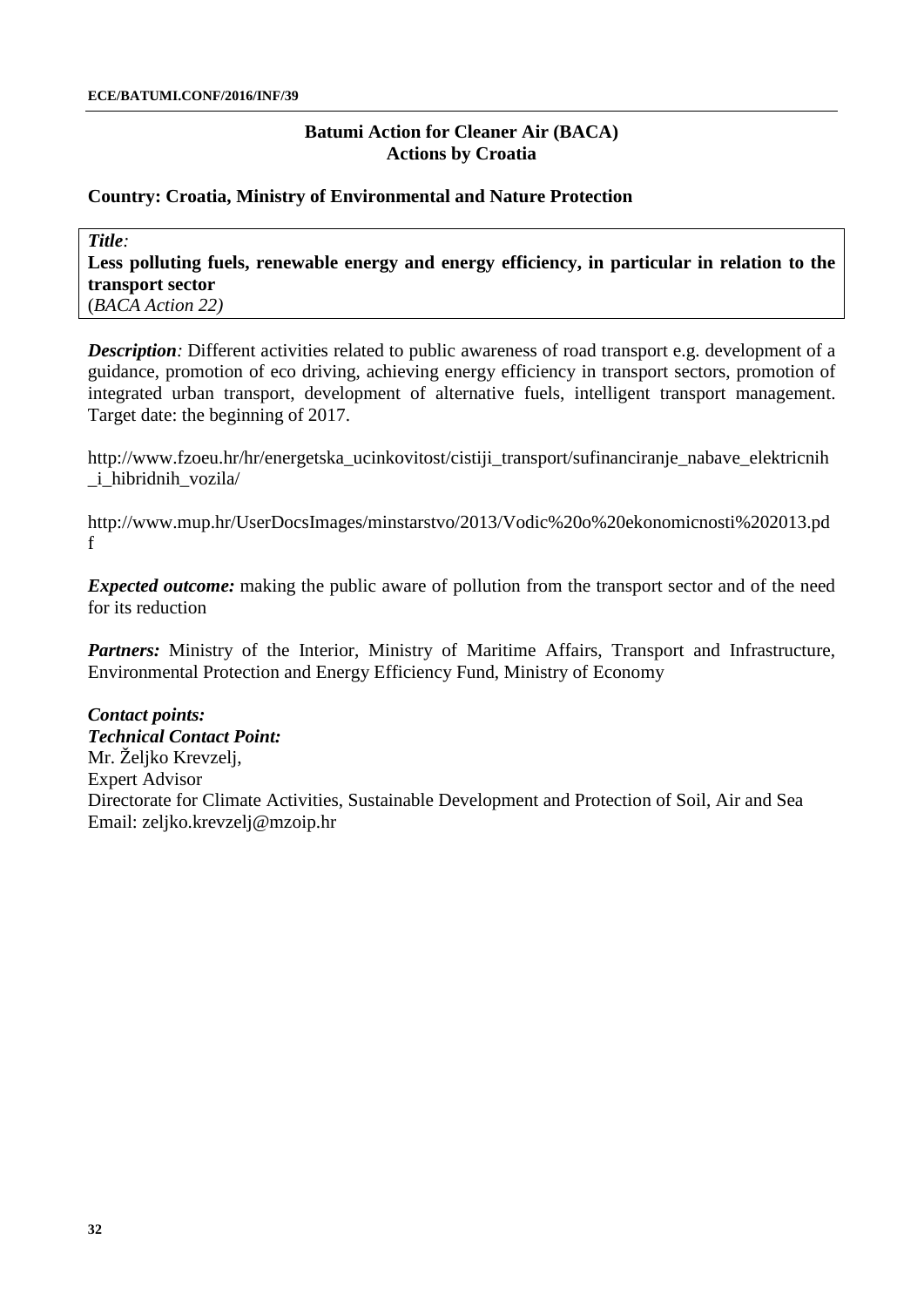### *Country:* **Croatia, Ministry of Environmental and Nature Protection**

*Title:*

**Promote energy –saving measures and shifts in the energy mix that contribute to cleaner air and climate change mitigation, in particular, by reducing coal burning with the aim to decrease emissions of mercury, sulphur and particulate matter**  (*BACA Action 10)*

*Description:* Preparation of the Low-Carbon Development Strategy at national level will be the main regulatory measure for promotion of extra energy-saving measures that contribute to air quality and climate change mitigation. Target date is the beginning of 2017.

Link: [http://www.mzoip.hr/hr/klima/strategije-planovi-i-programixxxx/strategija-niskougljicnog](http://www.mzoip.hr/hr/klima/strategije-planovi-i-programixxxx/strategija-niskougljicnog-razvoja-hrvatske/zavrsna-konferencija.html)[razvoja-hrvatske/zavrsna-konferencija.html](http://www.mzoip.hr/hr/klima/strategije-planovi-i-programixxxx/strategija-niskougljicnog-razvoja-hrvatske/zavrsna-konferencija.html)

*Expected outcome:* Adoption of the Low-Carbon Development Strategy by the Parliament

Partners: Governmental bodies-different sectors (Energy, Transport, Agriculture, Buildings), Croatian Chamber of Economy, public, NGO

*Contact points: Technical Contact Point:* Mr. Mario Stipetić Head of Sector Directorate for Climate Activities, Sustainable Development and Protection of Soil, Air and Sea Email: [mario.stipetic@mzoip.hr](mailto:mario.stipetic@mzoip.hr)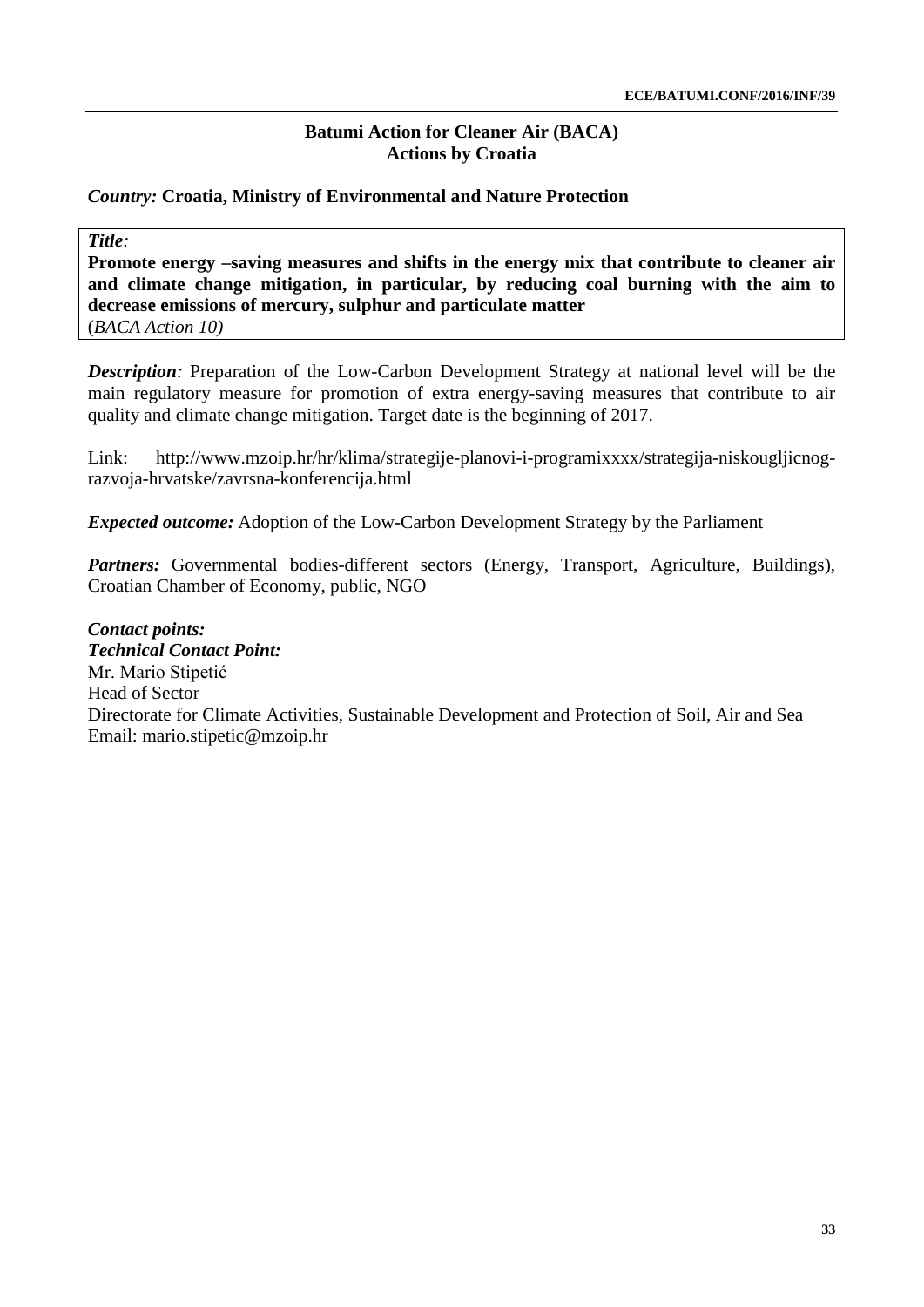*Country:* Croatia, Ministry of Environmental and Nature Protection

*Title:*

**To work towards ratification of the amended Protocol on Persistent Organic Pollutants to the Air Convention, and to report progress to the Conventions Working Group on strategies and Review at its annual session**

(*BACA Action 36)*

**Description**: Croatia will carry out its national procedure for the ratification of the amended Protocol on Persistent Organic Pollutants by the end of 2016.

*Expected outcome:* Law on Ratification of the amended Protocol on Persistent Organic Pollutants by the Parliament

*Partners:* governmental bodies

# *Contact points:*

*Technical Contact Point:* Ms. Romana Grizelj Senior Expert Advisor Directorate for Climate Activities, Sustainable Development and Protection of Soil,Air and Sea Email: [romana.grizelj@mzoip.hr](mailto:romana.grizelj@mzoip.hr)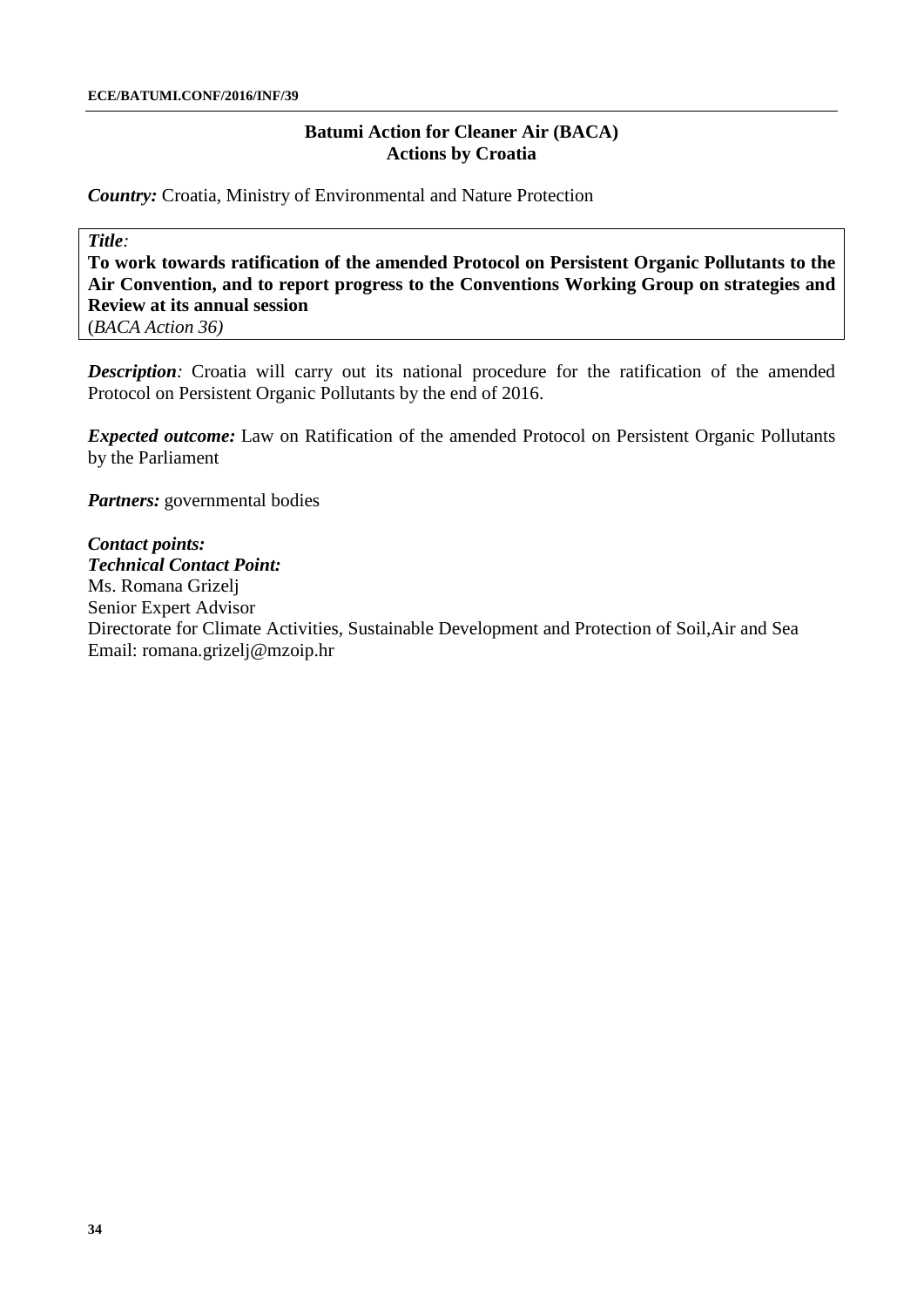# **Batumi Action for Cleaner Air (BACA) Actions by Czech Republic**

# *Country:* **Czech Republic**

*Title:*

**National emission reduction commitments of SO2, NOx, VOC, NH3 and PM2,5 for 2020 beyond the commitments made in the revised Gothenburg protocol.** (*BACA Action 8)*

*Description* Amendments to the Protocol to Abate Acidification, Eutrophication and Ground-level Ozone made in 2012 set in its Annex II emission reduction commitments for the parties to the protocol. The Czech Republic analysed feasibility of these commitments and their contribution to the fulfilment of air quality standards with the conclusion that further emission reduction is needed and new measures and maximum emissions were included in the National Emission Reduction Programme approved by the government of the Czech Republic in December 2015.

*Expected outcome:* In 2020: 92 kt/year (SO2) / 143 kt/year (NOx) / 124 kt/year (VOC) / 64 kt/year (NH3) / 19 kt/year (PM2,5)

*Partners*: -----

*Contact point*: Mr. Lukas Pokorny Head of Unit, Department of International Relations Email: [lukas.pokorny@mzp.cz](mailto:lukas.pokorny@mzp.cz)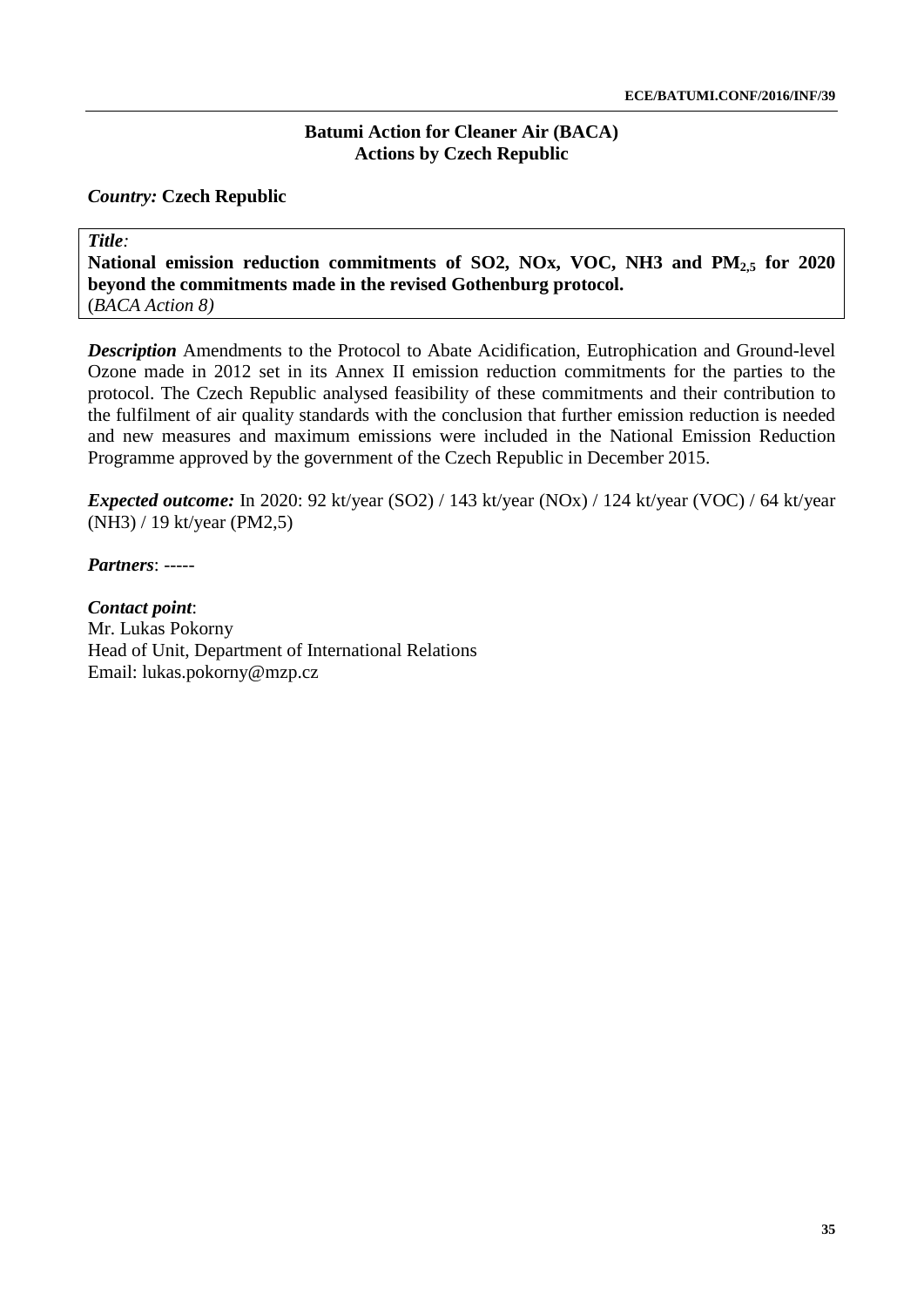#### *Country:* **Estonia, Ministry of the Environment**

*Title:* **Ratification of the CLRTAP- amended Protocol on Heavy Metals** (*BACA Action 35)*

*Description:* Go through the approval process of the amendments of the protocol

*Expected outcome*: Ratification of the amended protocol

*Partners*: -----

*Contact point:* Mrs Heidi Koger Head of Ambient Air Department Ministry of the Environment Email: [heidi.koger@envir.ee](mailto:heidi.koger@envir.ee)

### **Batumi Action for Cleaner Air (BACA) Actions by Estonia**

# *Country:* **Estonia, Ministry of the Environment**

*Title:*

**Ratification of the CLRTAP- amended Protocol on Persistent Organic Pollutants** (*BACA Action 36)*

*Description*: Go through the approval process of the amendments of the protocol

*Expected outcome*: Ratification of the amended protocol

*Partners*: -----

*Contact point*:

Mrs Heidi Koger Head of Ambient Air Department Ministry of the Environment Email: [heidi.koger@envir.ee](mailto:heidi.koger@envir.ee)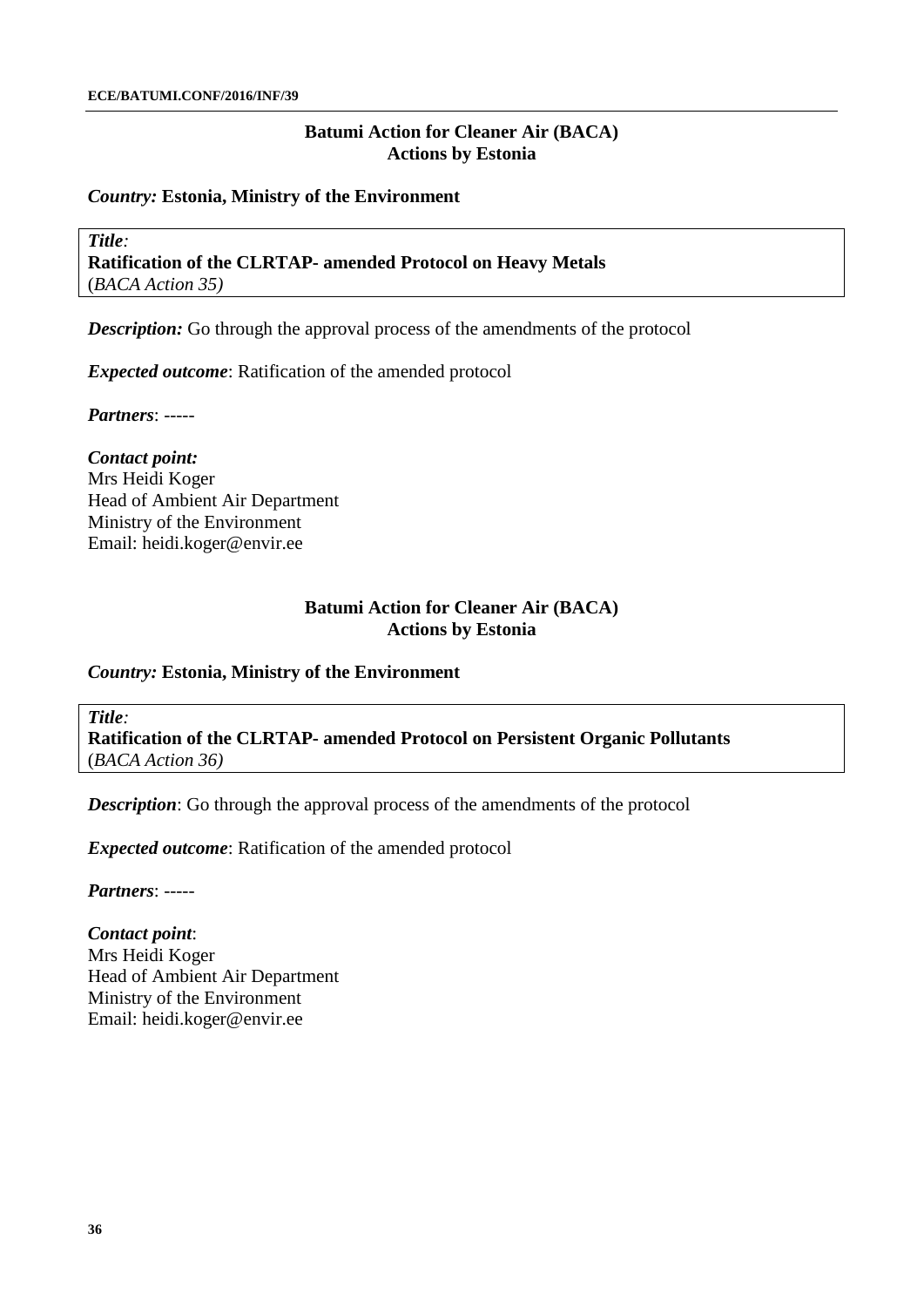### *Country:* **Estonia, Ministry of the Environment**

*Title:*

**Ratification of the CLRTAP- Protocol to Abate Acidification, Eutrophication and Groundlevel Ozone (Gothenburg Protocol)**

(*BACA Action 38)*

*Description:* Go through the approval process of the protocol

*Expected outcome:* Ratification of the protocol

*Partners*: -----

*Contact point*: Mrs Heidi Koger Head of Ambient Air Department Ministry of the Environment Email: [heidi.koger@envir.ee](mailto:heidi.koger@envir.ee)

## **Batumi Action for Cleaner Air (BACA) Actions by Estonia**

### *Country:* **Estonia, Ministry of the Environment**

*Title:* **The establishment of national action programme that reduce air pollution** (*BACA Action 8)*

*Description:* To establish the programme with the emission reduction measures, which help to achieve the targets for 2020 (Gothenburg Protocol).

*Expected outcome*: Approved national action programme of reduction the air pollution

Partners: Ministries, Local Governments, Estonian Environmental Research Centre, Estonian Environmental Agency, Environmental Board, Environmental Inspectorate

*Contact point*: Mrs Heidi Koger Head of Ambient Air Department Ministry of the Environment Email: [heidi.koger@envir.ee](mailto:heidi.koger@envir.ee)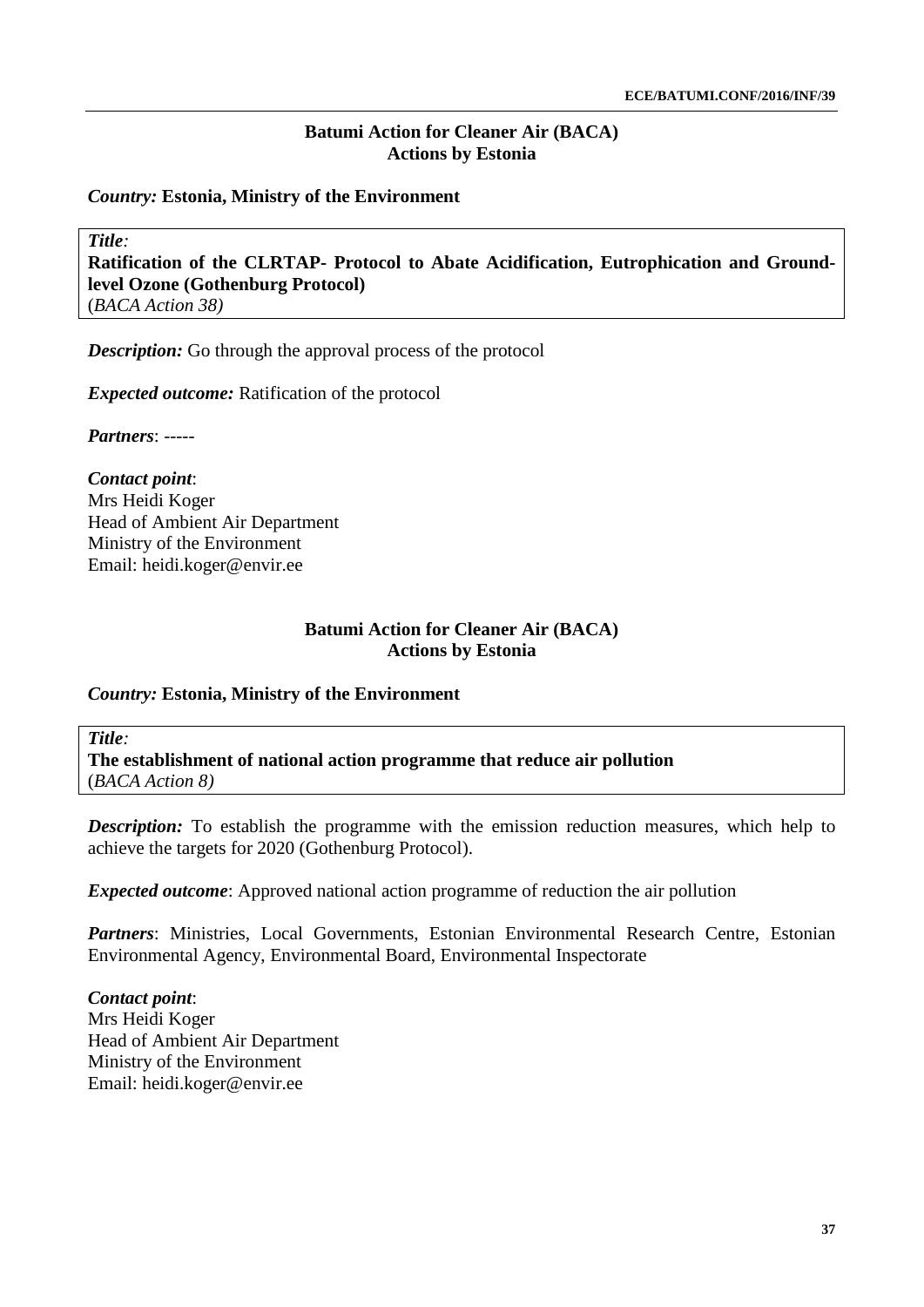### *Country:* **France**

*Title:* **National review of air pollutant emissions by sector** (*BACA Action: 1)*

*Description:* The Interprofessional Technical Centre for Air Pollution Studies (CITEPA) publishes every year, at the request of the ministry of Environment, a national review of air pollutant emissions by sector.

*Expected outcome:* Better identifying air pollutant emissions by sector

*Partners:* CITEPA (Interprofessional Technical Centre for Air Pollution Studies) <http://www.citepa.org/fr/>

*Contact point:* Mrs. Edwyge Duclay French Ministry of Environment Email: [Edwige.Duclay@developpement-durable.gouv.fr](mailto:Edwige.Duclay@developpement-durable.gouv.fr) Tel: +33 1 40 81 93 12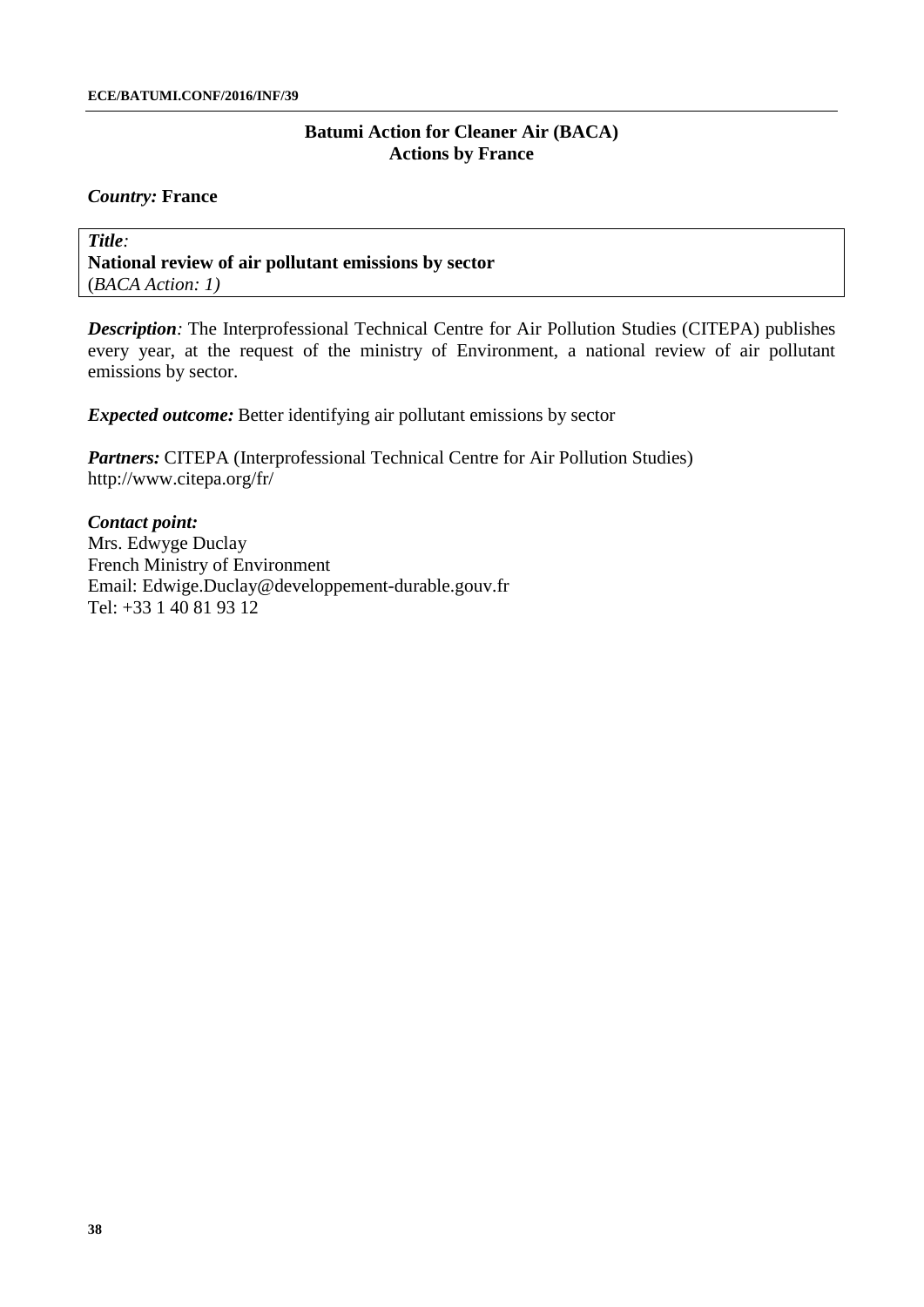# *Country:* **France**

### *Title:* **National platform for forecasting air quality**  (*BACA Actions: 5, 19 & 21)*

*Description:* The National Institute for Industrial Environment and Risks (INERIS) develops for ten years the system PREV'AIR.

It is a national platform for forecasting air quality. This is a component of the French system of monitoring and managing air quality, in addition to information provided by the measurement networks and observation "physical" managed by accredited Associations for the Air Quality Monitoring (AASQA).

In France, thanks to a network of 650 stations of fixed measurements managed by these AASQA, it is possible to monitor the air quality on the territory, mainly in urban areas.

The PREVAIR platform, developed and managed daily by INERIS, is the brainchild of a consortium integrating alongside INERIS, Météo France, CNRS and LCSQA (Central Laboratory for Monitoring Quality air). It is based on the results of numerical simulations and observations from the field to predict and map concentrations of regulated pollutants. The system PREV'AIR was set up in 2003 to deliver these daily forecasts and air quality maps at different spatial scales through its website.

Information delivered in English: <http://www.prevair.org/en/index.php>

*Expected outcome:* Distributing daily forecasts and air quality maps at different spatial scales

*Partners:* INERIS (National Institute for Industrial Environment and Risks), Météo France, CNRS and LCSQA <http://www.ineris.fr/> <http://www2.prevair.org/> <http://www.lcsqa.org/>

*Contact point :* Mrs. Edwyge Duclay French Ministry of Environment Email: [Edwige.Duclay@developpement-durable.gouv.fr](mailto:Edwige.Duclay@developpement-durable.gouv.fr) Tel: +33 1 40 81 93 12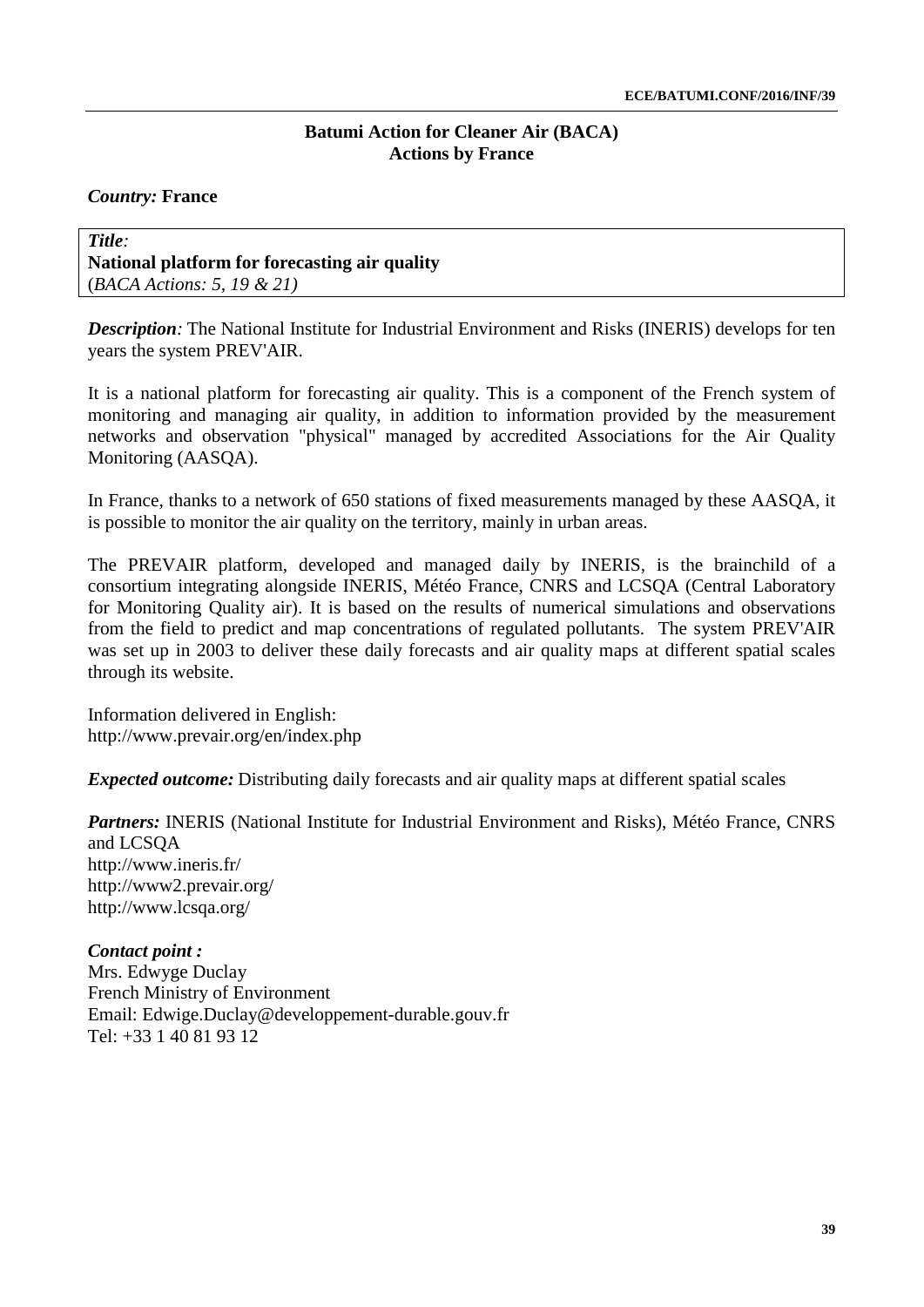#### *Country:* **France**

*Title:* **Less poluting transport system** (*BACA Action: 12)*

*Description:* The French government is committed through the energy transition law for green growth in a transverse and integrated approach from the national to the local level. This law provides a legal framework for renewed and strengthened action for the air quality. This law accelerates the transformation of the French fleet by imposing renewal of public fleets of individual and collective transportation and facilitating the charging station deployment for electric and hybrid vehicles with a target of 7 million charging points 2030 on the territory.

It allows communities to create zones with restricted use, offers advantages for parking and tolls for the least polluting vehicles, and encourages lower city speeds.

*Expected outcome:* Accelerating the transformation of the French fleet and deployement of charging stations for electric and hybrid vehicles with a target of 7 million charging points 2030 on the territory; and creating zones with restricted use.

*Partners:* Local governments

*Contact point:* Mrs. Edwyge Duclay French Ministry of Environment E-mail: [Edwige.Duclay@developpement-durable.gouv.fr](mailto:Edwige.Duclay@developpement-durable.gouv.fr) Tel: +33 1 40 81 93 12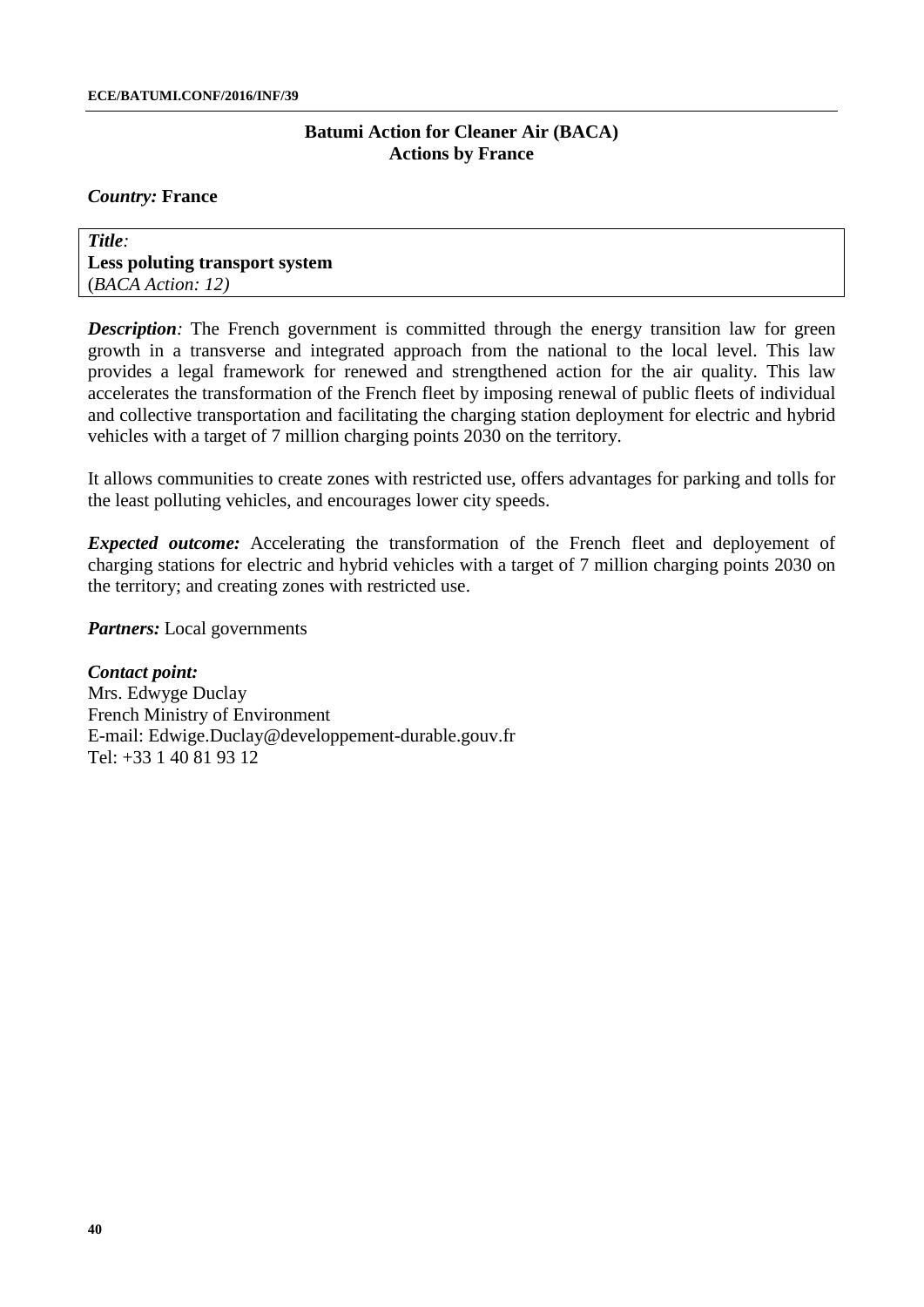# *Country:* **France**

*Title:* **National plan to reduce air pollutant emissions** (*BACA Actions: 8, 9, 14, 16, 22, 23 & 39)*

**Description**: The energy transition law for green growth provides greater consideration of air quality in the planning documents: a national plan to reduce air pollutant emissions (PREPA) will be published shortly. It will set targets for reducing pollutant emissions for 2020, 2025 and 2030 and it will define prioritized and evaluated actions in all sectors to achieve it

*Expected outcome:* Reducing pollutant emissions for 2020, 2025 and 2030

*Partners:* ––

*Contact point:* Mrs. Edwyge Duclay French Ministry of Environment Phone: +33 1 40 81 93 12 E-mail: [Edwige.Duclay@developpement-durable.gouv.fr](mailto:Edwige.Duclay@developpement-durable.gouv.fr)

# **Batumi Action for Cleaner Air (BACA) Actions by France**

### *Country:* **France**

*Title:* **Conversion of old polluting vehicles** (*BACA Action: 11)*

*Description:* A premium up to 10 000 euros is delivered for the conversion of old polluting vehicles. It was introduced in 2015 and it will be extended in 2016 to vehicles over ten years.

*Expected outcome:* Increasing air quality

*Partners:* ––

*Contact points:* Mrs. Edwyge Duclay French Ministry of Environment E-mail: [Edwige.Duclay@developpement-durable.gouv.fr](mailto:Edwige.Duclay@developpement-durable.gouv.fr) Tel: +33 1 40 81 93 12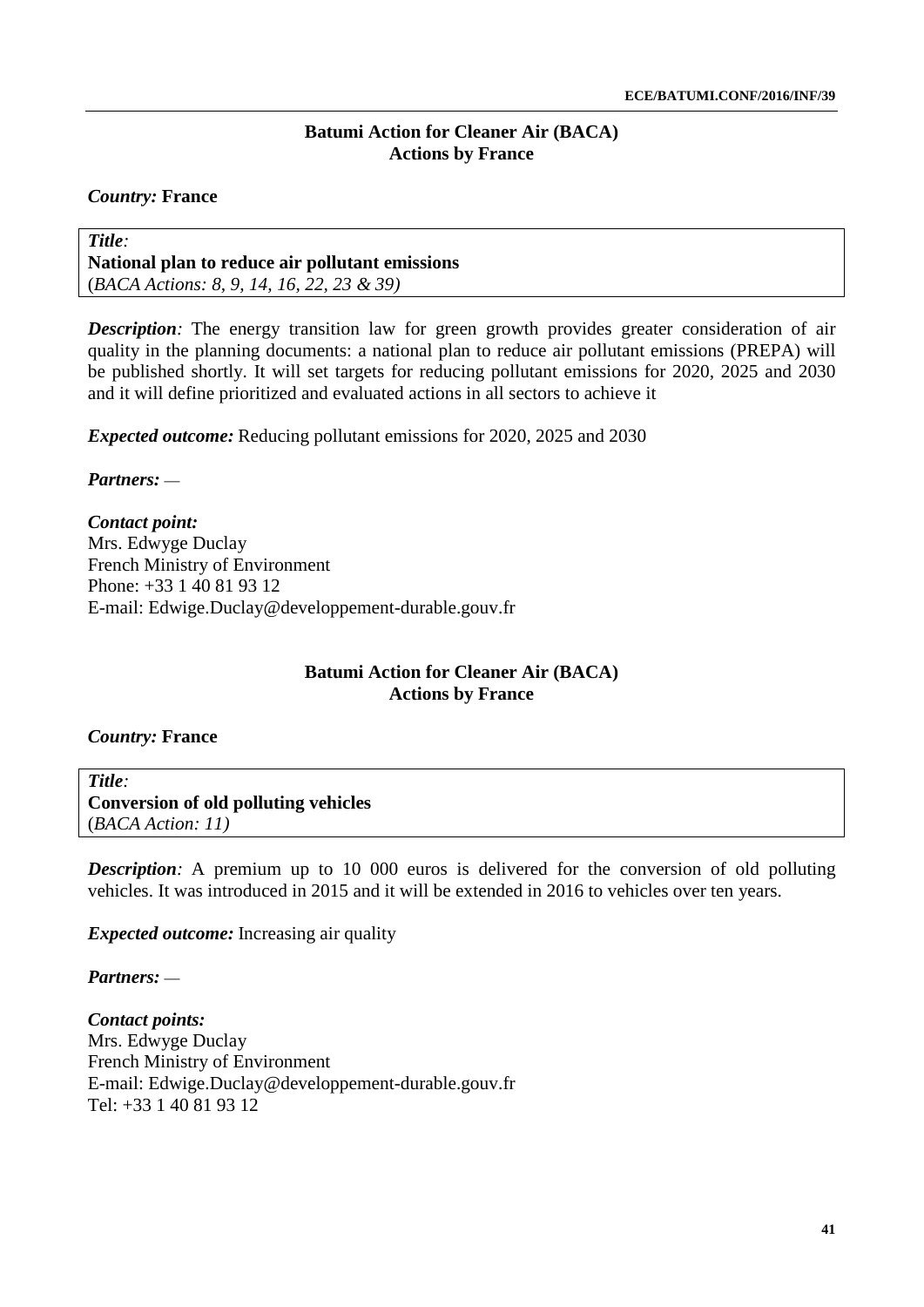#### *Country:* **Georgia**

*Title:* **Develop new ambient air quality standards and improve existing air quality monitoring and assessment system** (*BACA Action 2)*

*Description*: In Georgia air quality standards have been taken over from the Soviet Union, which was based on hygienic limits. Limit values for PM2.5 and PM10 are missing; there are no alert thresholds and separate standards for the protection of ecosystems/vegetation in place. Within the 2017, Country will develop new ambient air quality standards based on modern European principles, as it is required by EU-Georgia Associated Agreement. Existing air quality monitoring network is small and obsolete (from 9 monitoring stations in 6 cities only 2 are modern automatic ones (in Tbilisi and Chiatura)). Georgia intends to improve its monitoring system through upgrading existing 3 manual stations in Tbilisi with modern automatic equipment, installing new automatic stations (in Kutaisi and Batumi) and maintaining regular passive sampling campaign. Thus, from 2017 Tbilisi will have fully automated air quality monitoring network with the number of stations that is in line with EU standards (Directive 2008/50/EC).

*Expected outcome:* Higher quantity and quality of information on ambient air quality that is necessary to develop efficient air quality management policy.

*Partners:* Government of Japan

*Contact point:* Mrs. Galina Bitsadze Senior specialist of Ambient Air Protection Service Ambient Air Protection Service of Ministry of Environment and Natural Resources Protection Email: [g.bitsadze@moe.gov.ge](mailto:g.bitsadze@moe.gov.ge)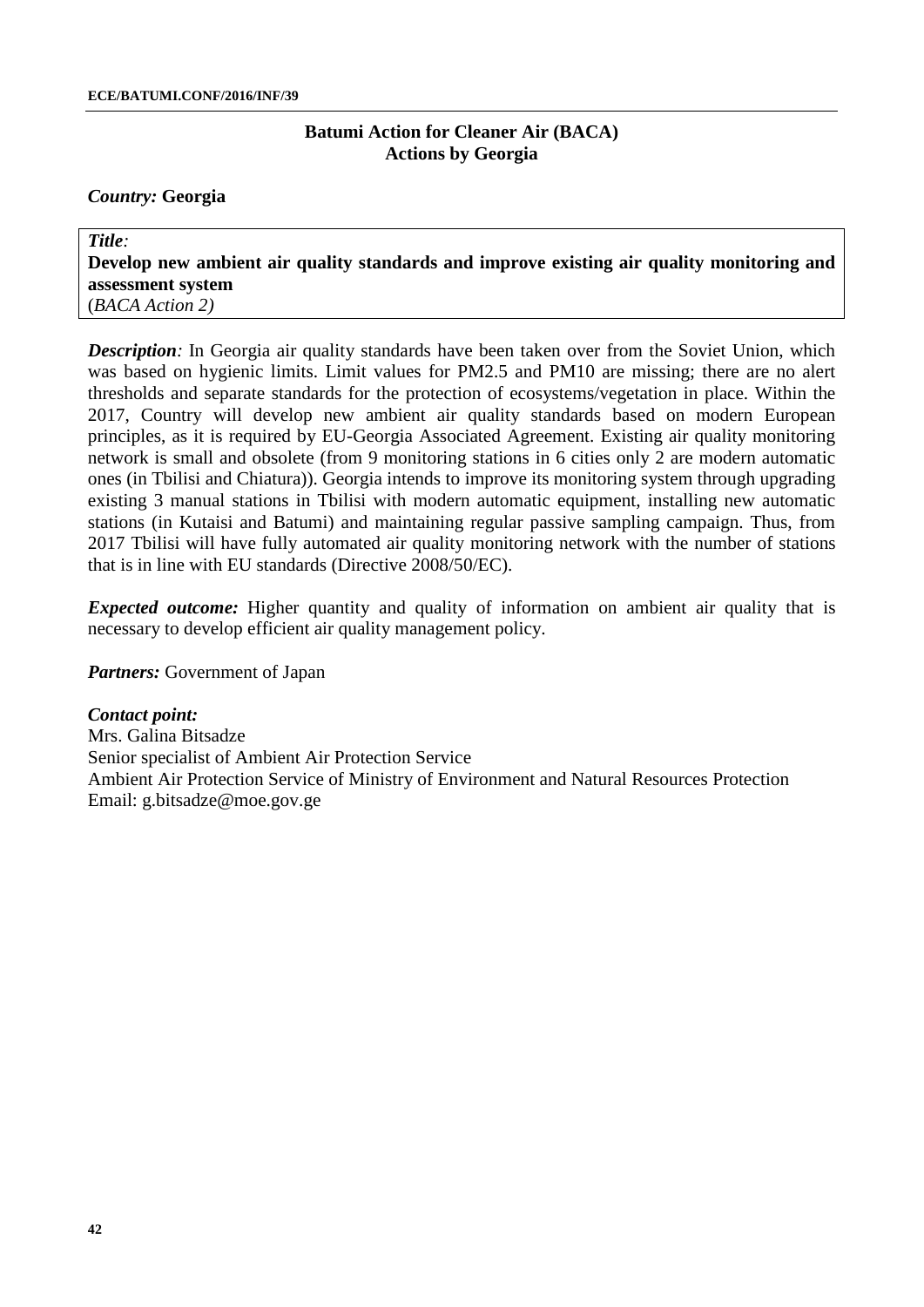# *Country:* **Georgia**

*Title:* **Develop electronic air pollution reporting system from point sources** (*BACA Action 3)*

*Description:* According to the existing legislation, each operator of stationary sources (from small to large enterprises) are obliged to submit information on their annual emissions (more than 2,000 entities). These data are provided to the Ministry of Environment and its regional offices on paper. The ministry is developing an electronic air pollution reporting system that will replace existing system from 2017.

*Expected outcome:* Quality of data will be increased. Time that is needed for submission of report, data processing and analysis will be reduced significantly. Much more detailed information about emissions from each point source will be available for public in a user-friendly manner.

*Partners:* LEPL Financial – Analytical Service

*Contact point:* Mr. Noe Megrelishvili Chief Specialist of Ambient Air Protection Service Ambient Air Protection Service of Ministry of Environment and Natural Resources Protection E-mail: [n.megrelishvili@moe.gov.ge](mailto:n.megrelishvili@moe.gov.ge)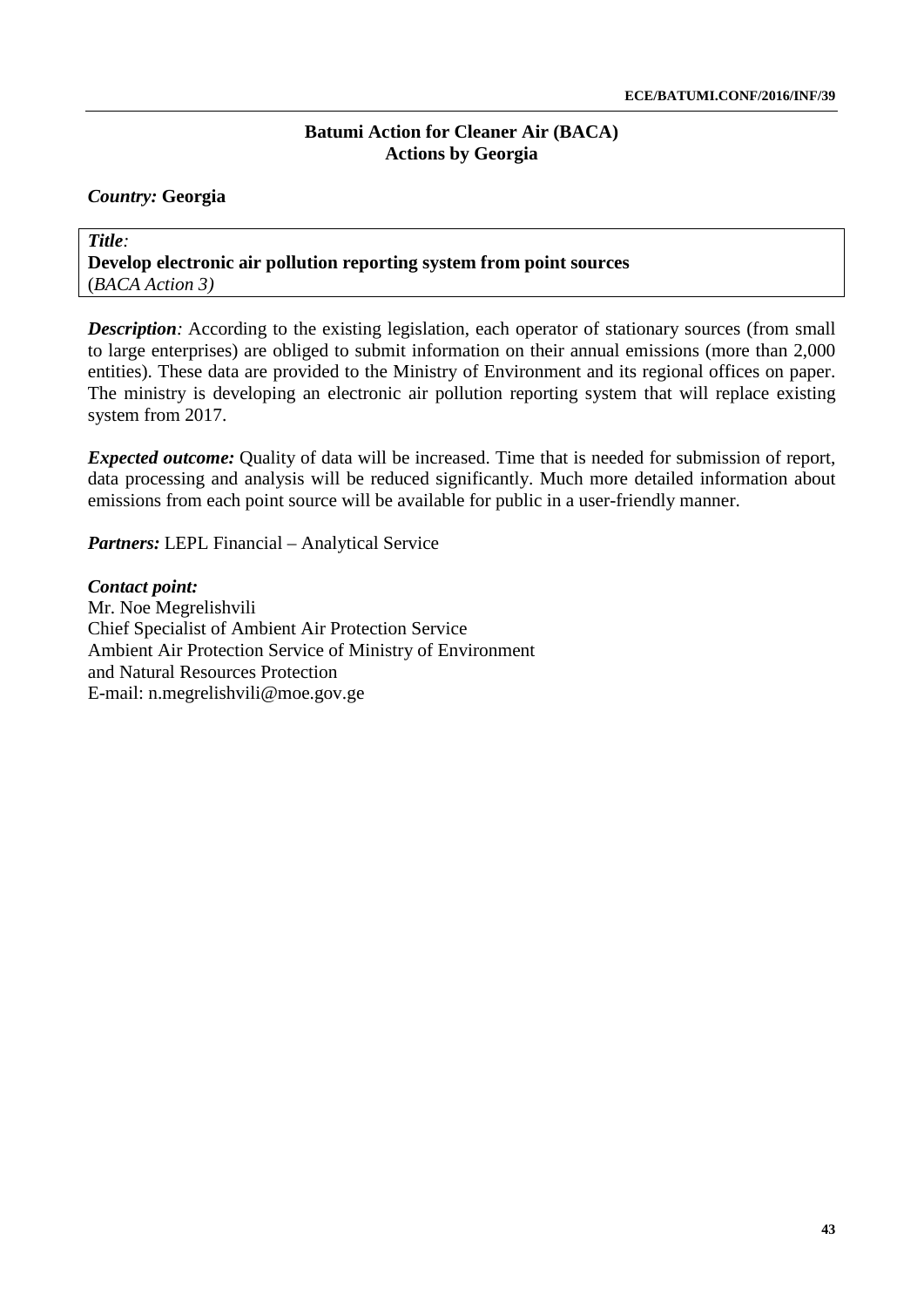#### *Country:* **Georgia**

*Title:* **Reduce sulphur content in liquid fuels by establishing new fuel quality standards**  (*BACA Action 8)*

*Description:* Existing decree of government on petrol fuel quality prescribes reduction of sulphur content in petrol to meet modern European norm (10 ppm) from January 1st, 2017. National standard of diesel fuel sets much higher sulphur content (150 ppm) than it is in Europe. Georgian government plans to restrict diesel fuel standard gradually decreasing sulphur content. In addition to this, country aims to introduce norms of sulphur content in certain liquid fuels (heavy fuel, gasoil, and marine fuel) as it is required by Associated Agreement between EU and Georgia (Directive 1999/32/EC).

*Expected outcome:* Reduced emissions of sulphur oxides

*Partners:* Association of Oil Products Importers and Distributors; Union of Oil Products Importers

*Contact point:* Mrs. Galina Bitsadze Senior specialist of Ambient Air Protection Service Ministry of Environment and Natural Resources Protection Email: [g.bitsadze@moe.gov.ge](mailto:g.bitsadze@moe.gov.ge)

### **Batumi Action for Cleaner Air (BACA) Actions by Georgia**

#### *Country:* **Georgia**

*Title:* **Improve and renovate public transport in Tbilisi** (*BACA Action 12)*

*Description:* At present public bus fleet in Tbilisi consists from outdated diesel buses. Tbilisi City Hall is working on replacing of existing diesel buses with new CNG vehicles. This process will be started this year and whole bus fleet will be replaced in a phased manner. Moreover, Tbilisi City Hall is planning to reintroduce several modes of electric transport.

*Expected outcome:* Reduced emissions exposer from road transport*.*

#### *Partners:* EBRD

*Contact point:* Mr. Giorgi Gurgenidze Head of Transport Department Tbilisi City Hall Email: [g.gurgenidze@tbilisi.gov.ge](mailto:g.gurgenidze@tbilisi.gov.ge)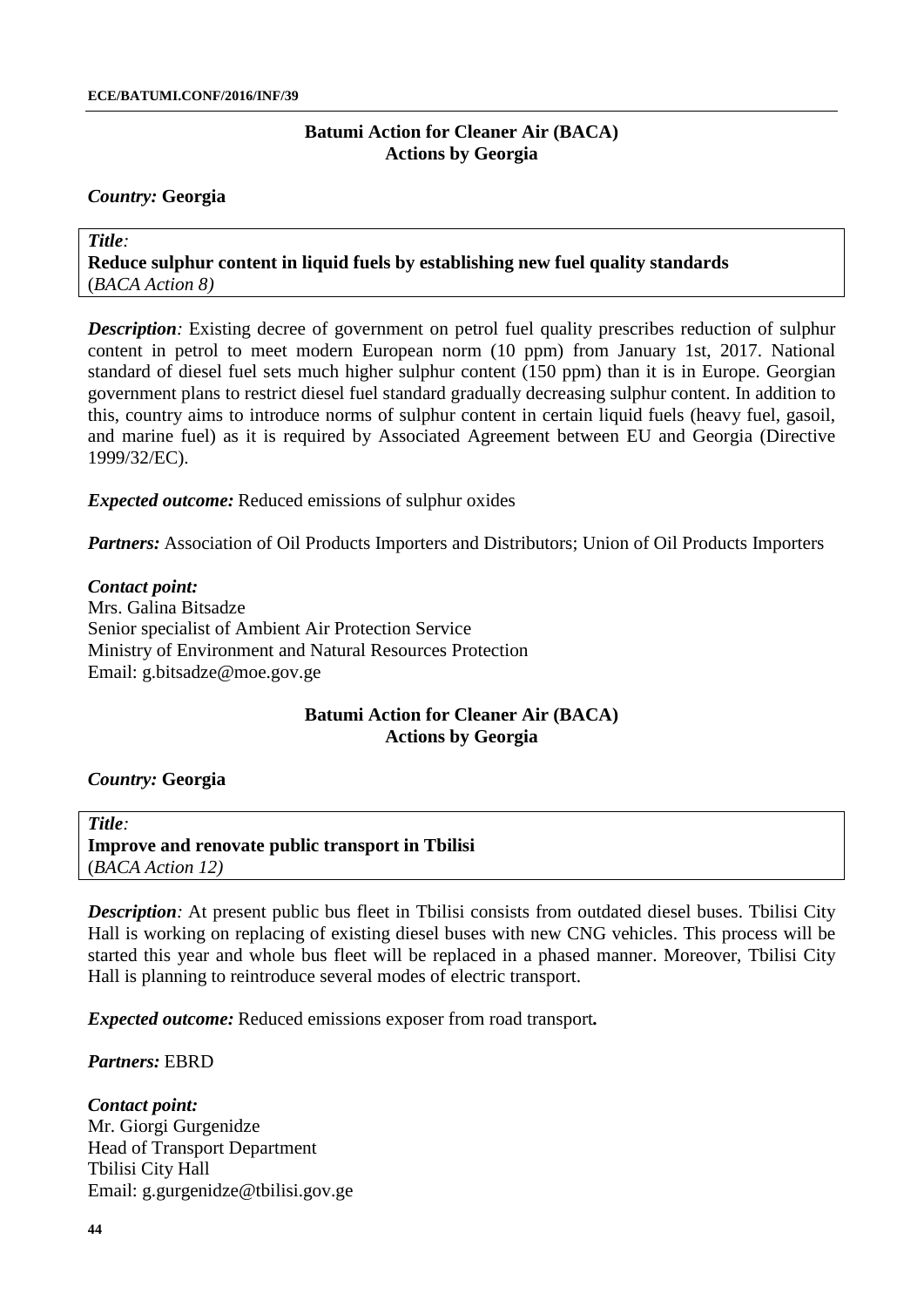# *Country:* **Georgia**

*Title:* **Develop and publish a periodical report on national emissions into ambient air from different sectors**  (*BACA Action 17)*

*Description:* According to Georgian Law on Environment Protection National Report on the State of the Environment of Georgia shall be developed once in each four years. Ministry of Environment and Natural Resources Protection of Georgia actively works on improvement of national emission inventory. A very important step forward in this direction was reintroduction of National Energy Balance in 2014 that had not been created since 2002. From 2017, each year the Ministry will develop and publish annual report on national emissions into ambient air that will cover all main sectors (energy, industry, transport, Agriculture, Waste etc.) and pollutants (sulphur, nitrogen oxides, ammonia, volatile organic compounds, particulate matter, heavy metals and persistent organic pollutants).

*Expected outcome:* Higher quality of data on national emissions. Raised environmental awareness*.*

*Partners:* National Statistics Office of Georgia; Ministry of Internal Affairs

*Contact point:* Mr. Noe Megrelishvili Chief Specialist of Ambient Air Protection Service Ministry of Environment and Natural Resources Protection Email: [n.megrelishvili@moe.gov.ge](mailto:n.megrelishvili@moe.gov.ge)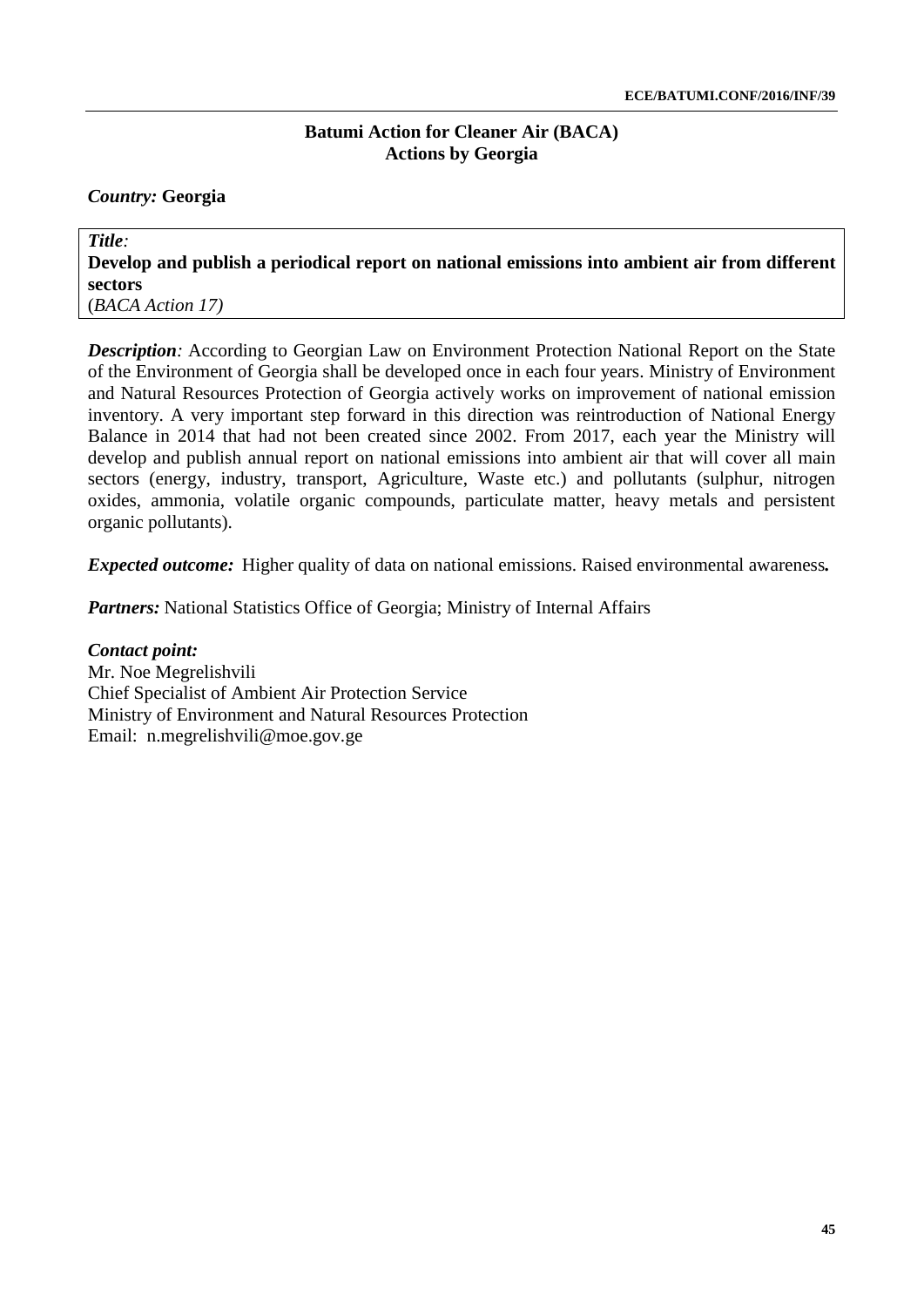#### *Country:* **Georgia**

*Title:* **Provide on-line data on ambient air quality from automatic monitoring stations and quarterly reports on results of passive sampling campaigns**  (*BACA Action 19)*

*Description*: From 2017, Georgia will have much more automatic air quality monitoring stations than today (7 instead of existing 2). This will allow delivering real-time air quality data to the public. In addition, regular passive sampling campaigns will provide information of air quality from more locations. Data gathered from both sources will be disseminated through web site in an easily understood manner.

*Expected outcome:* Well informed public on ambient air quality

### *Partners:*

#### *Contact point:*

LEPL National Environment Agency (NEA) Mrs. Marine Arabidze Head of Department of Environment Pollution Monitoring Email: [m.arabidze@nea.gov.ge](mailto:m.arabidze@nea.gov.ge)

### **Batumi Action for Cleaner Air (BACA) Actions by Georgia**

#### *Country:* **Georgia**

*Title:* **Promotion of electric transport and green driving** (*BACA Action 22)*

*Description:* Electric vehicles are exempted from import tax in Georgia. Ministry of Environment and Natural Resources Protection plans to work on further promotion of electric transport. In parallel to this, the Government will actively promote green driving. Both activities will supported by intensive information campaign.

*Expected outcome:* Increased consumption less polluting fuel

#### *Partners:*

*Contact point:* Ms. Ia papiashvili Director of Centre LEPL Environmental Information and Education Centre Email: [iapapiashvili@gmail.com](mailto:iapapiashvili@gmail.com)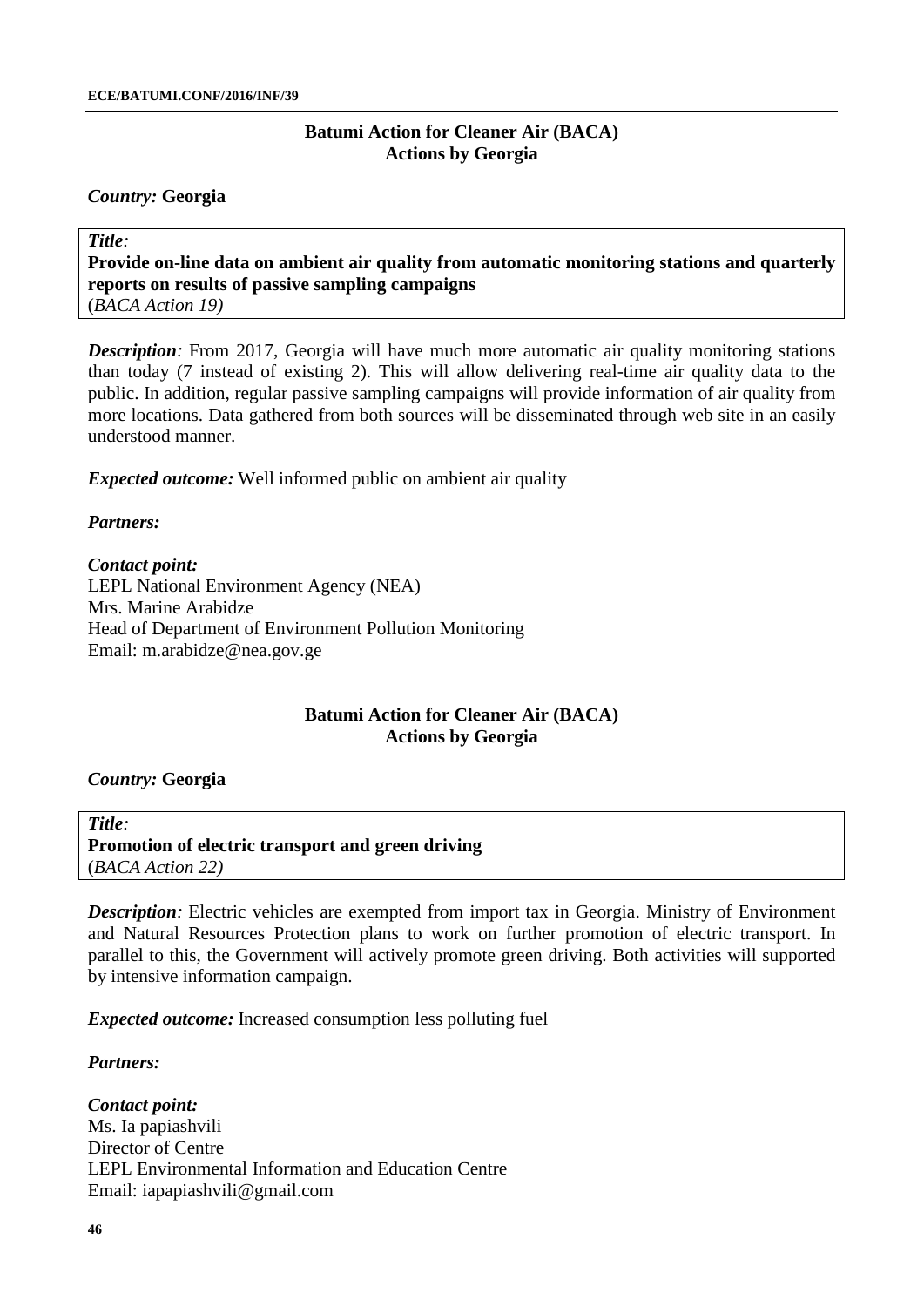# *Country:* **Germany**

| <b>Title</b> |
|--------------|
|--------------|

**Three exemplary bilateral advisory assistance projects on implementing BAT using integrated permits in the East European, Caucasus and Central Asian region to support the ratification of protocols under the LRTAP Convention** (*BACA Action 30)*

# *Description:*

Bilateral projects within the frame of the Advisory Assistance Programme aiming at capacity building: how to issue an integrated permit on the basis of BAT

- Together with ministerial and local authorities, analysis of the legal pre-conditions for integrated permitting procedures

- Choice of an exemplary sector and exemplary installation
- Analysis of information necessary for permitting
- Check and analysis of information provided by the operator
- Support in drafting of a comprehensive permit

The activity is scheduled to run from 2017 – 2019 if technically possible.

Its mid-term target is to create the prerequisites for ratification of protocols under the LRTAP Convention.

# *Expected outcome*:

- Capacity building in the countries where bilateral projects will take place,
- Workshops with local authorities (possibly incl. from neighbouring countries) to share the information
- Creating the basis for regular granting of integrated permits

*Partners*: interested countries from the EECCA region can apply for assistance

### *Contact points*:

Anne-Mareike Vanselow Federal Ministry of the Environment, Nature Conservation, Building and Nuclear Safety, Ref. KI II 5 Stresemannstr. 128-130 10117 Berlin Email: [Anne-Mareike.Vanselow@bmub.bund.de](mailto:Anne-Mareike.Vanselow@bmub.bund.de)

Katja Kraus / Ralph Wollmann Federal Environment Agency Germany Wörlitzer Platz 1 06844 Dessau-Roßlau Email: [katja.kraus@uba.de](mailto:katja.kraus@uba.de)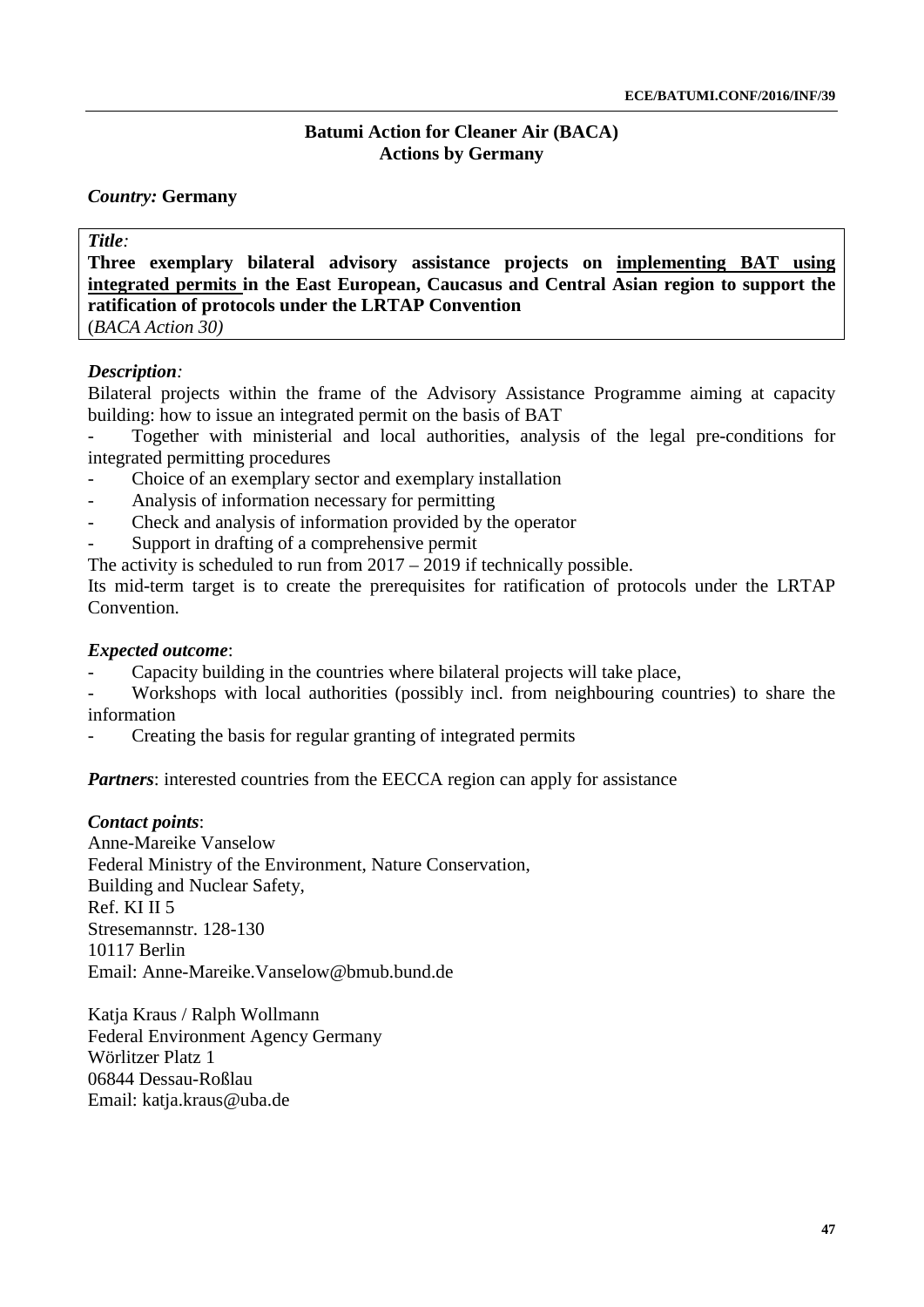#### *Country:* **Hungary**

#### *Title:* **National PM10 Reduction Program**

(*BACA Actions 8, 9, 10, and 24; SDGs 11.6.2 and 3.9.1)*

*Description:* The Hungarian Intersectoral Action Program for the Reduction of Particulate Matter  $(PM_{10})$  aims to reduce ambient  $PM_{10}$  concentration below limit values in the whole area of the country. It covers all relevant emitting sectors from industry and energy production through agriculture and transport till residential heating and energy efficiency. Public awareness has special role and horizontal topics are also handled. The Program and all relevant pieces of information can be found on the [www.pm10.kormany.hu](http://www.pm10.kormany.hu/) webpage.

*Expected outcome:* Emission of PM<sub>10</sub> can be decreased by 10-15 % with measures of the program. According to international studies it can be declared that such extent of emission reduction can predict an average 10-20 % decrease in  $PM_{10}$  concentration when actions of the program are realized.

Partners: Ministries, Environmental authorities, local governments, Hungarian Meteorological Service, Herman Ottó Environmental Institute, Institute for Transport Sciences Non Profit Ltd., National Institute of Environmental Health, Hungarian National Organization for Rescue Services

### *Contact points:*

Bálint Dobi, Head of Department Environment Conservation Department, Ministry of Agriculture H-1055 Budapest, Kossuth tér 11. Phone: +36 1 7955859 Email : balint.dobi@fm.gov.hu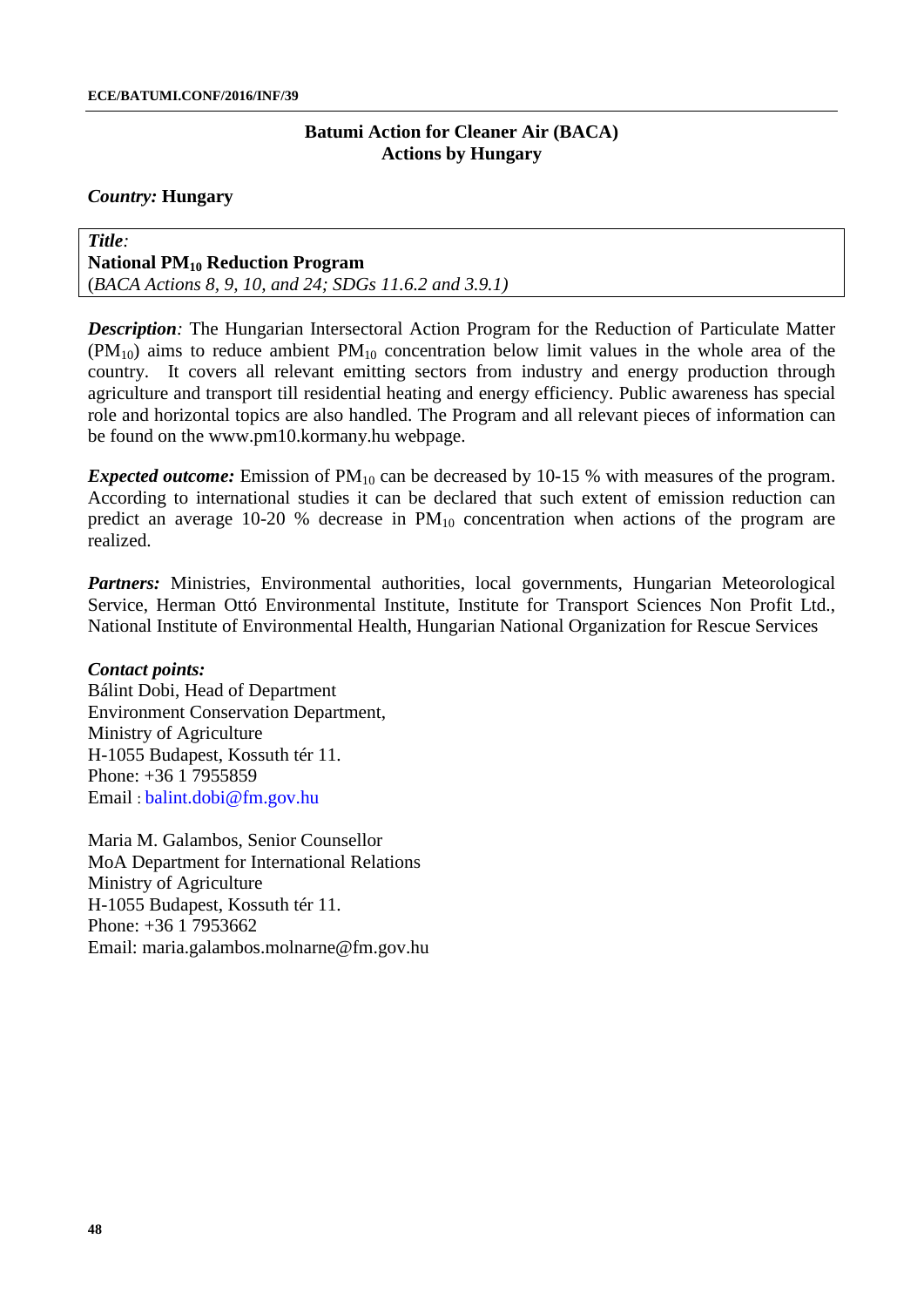### *Country:* **Hungary**

### *Title:* **Jedlik Ányos Plan on electro-mobility** (*BACA Actions 12, 16 and 22; SDG 11.6)*

**Description:** Greening of road transport could be promoted by electric vehicles with competitive price, by increasing the number of recharging points and by supporting measures. The Hungarian Government supports electro-mobility through the Jedlik Ányos Plan, which contributes to the development of charging infrastructure and gives indirect support for purchase of electric cars. The Plan also introduce a green license plate and contains lots of promoting measures (permitting the utilization of bus lanes for electric cars, free parking at charging stations, the expansion of tax incentives, etc.)

*Expected outcome:* With realignment of motor vehicle fleet emission from transport will decrease, especially in rural areas with heavy traffic, and with the reduction of air pollution public health will highly improve.

*Partners:* Ministries, local governments, energy producers

# *Contact points:*

Bálint Dobi, Head of Department Environment Conservation Department, Ministry of Agriculture H-1055 Budapest, Kossuth tér 11. Phone: +36 1 7955859 Email : balint.dobi@fm.gov.hu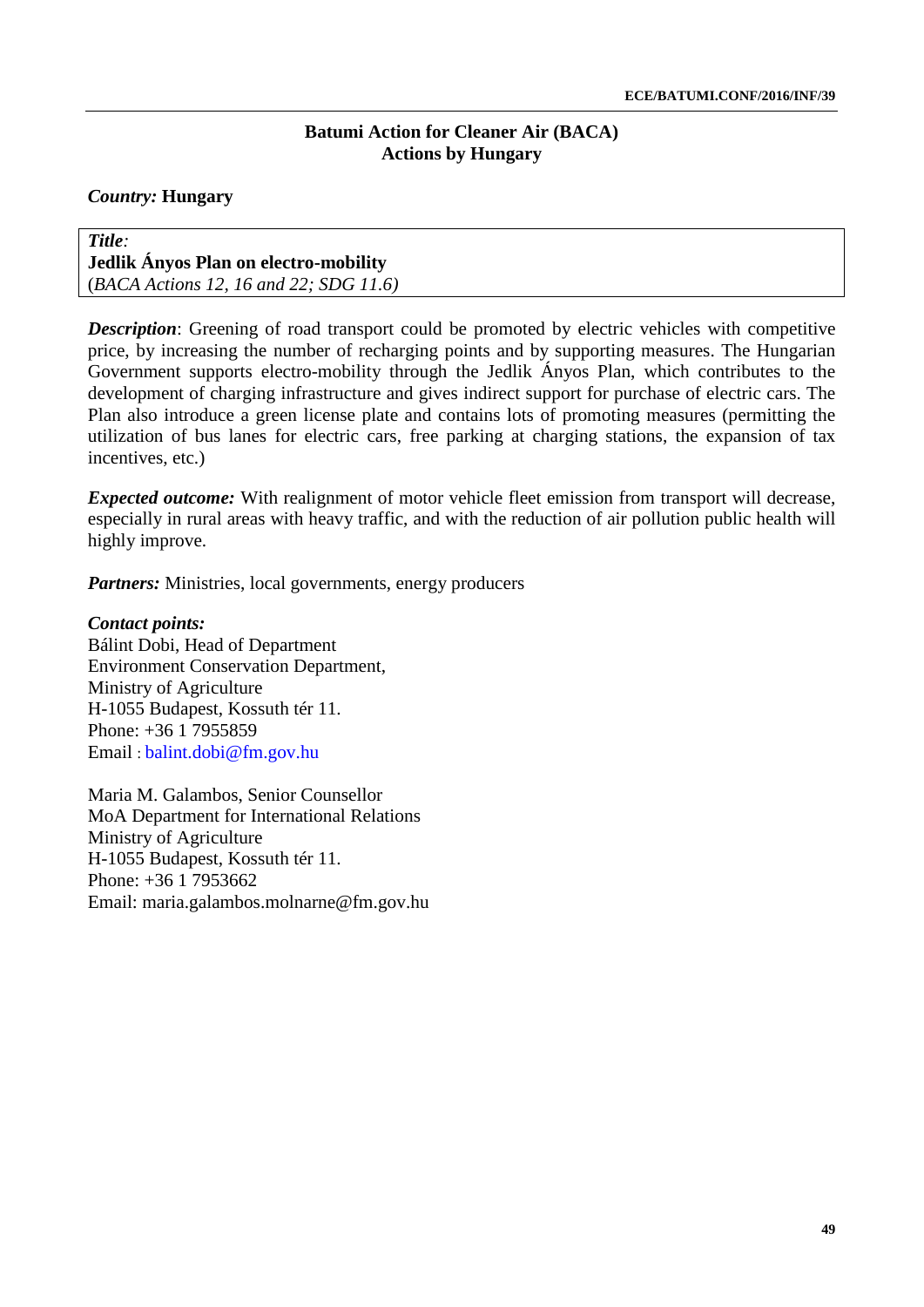### *Country:* **Hungary**

*Title:* **'Heat wise!' campaign** (*BACA Actions 10, 11 and 25; SDGs 11.6.2 and 3.9.1)*

**Description**: For more enhanced public awareness information will be distributed on different heating methods, with special attention on wood firing. Adverse health effects of emitted gases will be presented. Those using small combustion plants will be provided with advises on how to handle the quality of fuels, how to choose heating equipment and method, etc.

For these purposes a webpage [\(www.futsokosan.kormany.hu\)](http://www.futsokosan.kormany.hu/) has been created and will be developed further. Posters and leaflets will be launched, as well as short films broadcasted. New, more effective ways of dissemination of all of these pieces of information will be searched.

*Expected outcome:* Enhanced public awareness can result in decrease of residential emission of air polluting substances. Subsequently the air quality of urban areas will improve (with special regards on particulate matter, as well as polycyclic aromatic hydrocarbons (PAHs) and nitrogen oxides).

*Partners:* Herman Ottó Environmental Institute

*Contact points:* Bálint Dobi, Head of Department Environment Conservation Department, Ministry of Agriculture H-1055 Budapest, Kossuth tér 11. Phone: +36 1 7955859 Email: balint.dobi@fm.gov.hu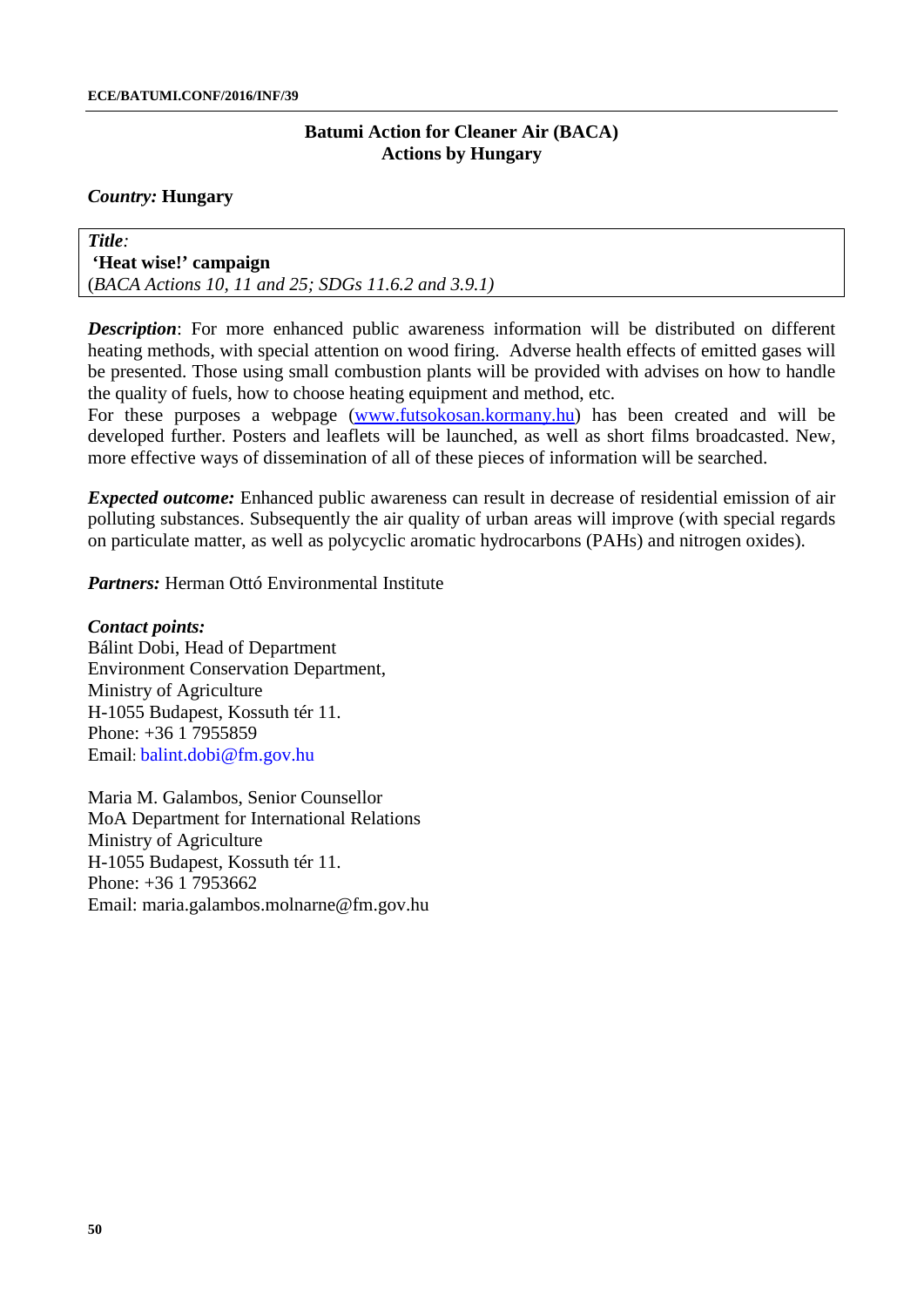# *Country:* **Hungary**

*Title of the action:* **Air Quality Model** (*BACA Action 19; SDG 11.6)*

*Description*: The Air Quality Model will provide information on the air quality of areas having no continuous measurement station or sampling point, as well as air quality forecast. It will also serve as a special tool for estimation of effects caused by planned measurements on air quality.

*Expected outcome:* Residence will have an access to air quality data on their closer vicinity, and to air quality forecast similarly as weather forecast. Decision makers can use it to capture better picture of possible outcomes of their choice between different planned measures. This way they can more easily select the best alternatives.

*Partners:* Hungarian Meteorological Service, environmental authorities, local governments

### *Contact points:*

Bálint Dobi, Head of Department Environment Conservation Department, Ministry of Agriculture H-1055 Budapest, Kossuth tér 11. Phone: +36 1 7955859 Email: balint.dobi@fm.gov.hu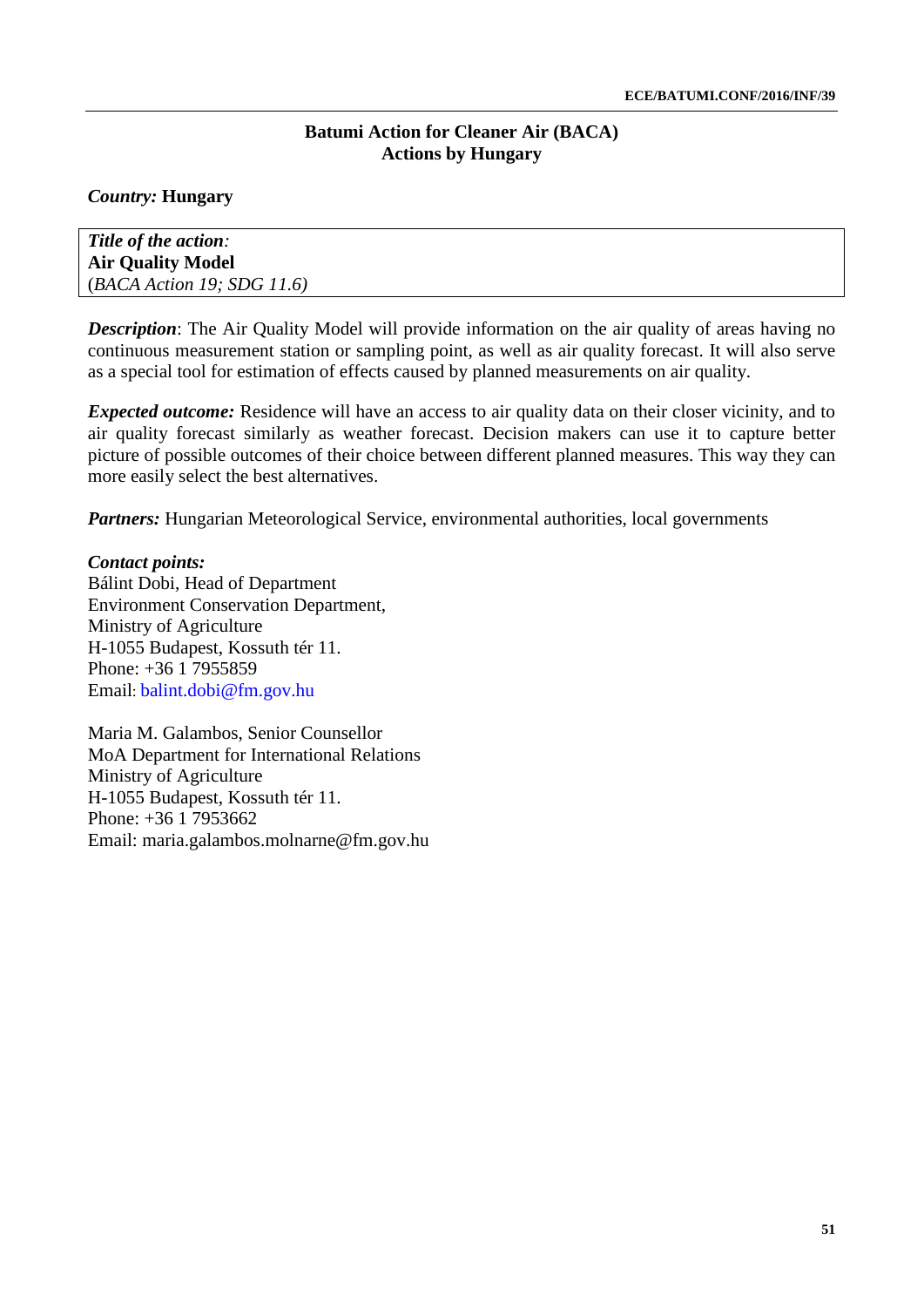### *Country:* **Italy, Ministry for Environment Land and Sea**

#### *Title:* **AGREEMENT "BACINO PADANO"**  (*BACA Actions 9, 12 and 14)*

**Description**: The agreement is aimed to select and adopt measures for ambient air quality improvement in the area of the Northern part of Italy called "Bacino Padano", one of the more polluted areas of the peninsula. It involves all competent Public Authorities, at different levels (national and local), in order to implement coordinated actions.

Selected measures are mainly related to energy requalification of buildings, biomass combustion in domestic heating, updating of urban mobility plans, studies on the possible review of speed limits for vehicles and guidelines for agriculture and transport.

[http://www.minambiente.it/notizie/smog-line-il-testo-dellaccordo-tra-ministeri-e-regioni-bacino](http://www.minambiente.it/notizie/smog-line-il-testo-dellaccordo-tra-ministeri-e-regioni-bacino-padano-il-miglioramento-della)[padano-il-miglioramento-della](http://www.minambiente.it/notizie/smog-line-il-testo-dellaccordo-tra-ministeri-e-regioni-bacino-padano-il-miglioramento-della)

*Expected outcome:* Reduction of air emissions mainly affecting ambient air quality in the area through a coordinated and therefore more effective action.

*Partners:* Ministry of Environment Land and Sea, Ministry of Economic Development, Ministry of Infrastructure and Transport, Ministry of Agriculture Food and Forestry, Ministry of Health and the Regions and Autonomous Provinces of the Bacino Padano

#### *Contact point:*

Ms. Cristina Leonardi General Directorate for Waste and Pollution; Division IV: Air, Noise and Electromagnetic Pollution Italian Ministry for Environment, Land and Sea Email: [leonardi.cristina@minambiente.it](mailto:leonardi.cristina@minambiente.it) Phone: +39 06 5722 50 40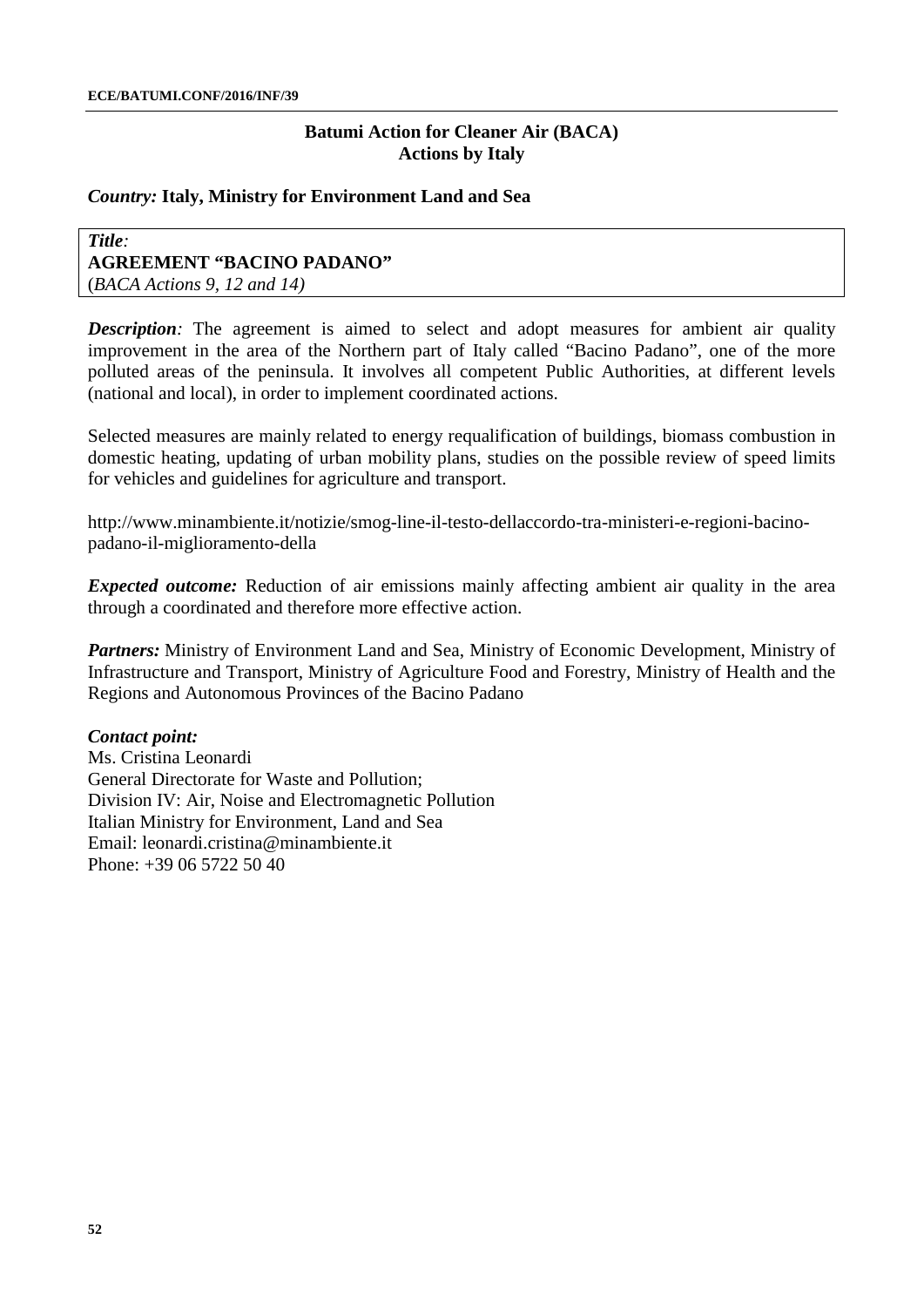# *Country:* **Latvia, Ministry of Environmental Protection and Regional Development**

**Title: Modernization of the existing air quality monitoring network**  *(BACA Actions 1, 2, 3)*

*Description:* It's planned to improve air quality monitoring in Latvia by modernising the monitoring infrastructure. Activity includes the replacement of monitoring stations that are outdated and do not correspond to necessary requirements. Target date: 1 January 2020.

*Expected outcome*: Improved and modernized air quality monitoring network in Latvia.

*Partners:* State Limited Liability Company "Latvian Environment, Geology and Meteorology Centre", municipalities.

### *Contact point:*

Ministry of Environmental Protection and Regional Development Environmental Protection Department Peldu str 25, Riga LATVIA, LV-1494; Email: [pasts@varam.gov.lv](mailto:pasts@varam.gov.lv)

# **Batumi Action for Cleaner Air (BACA) Actions by Latvia**

### *Country:* **Latvia, Ministry of Environmental Protection and Regional Development**

**Title:**

**Establishment of national action programme to reduce air pollution** *(BACA Action 8)*

*Description:* Latvia will develop a national action programme identifying possible measures to reduce air pollution from certain pollutants  $(NO_x, SO_2, PM_{2.5}, NMVOC)$  and attain emission reduction commitments for 2020 and 2030. Target date: 30 June 2019.

*Expected outcome*: elaborated and approved national action programme that includes measures to reduce air pollution.

Partners: LEGMA, Ministry of Transport, Ministry of Economics, Ministry of Agriculture, municipalities.

### *Contact point:*

Ministry of Environmental Protection and Regional Development Environmental Protection Department Peldu str 25, Riga LATVIA, LV-1494 Email: [pasts@varam.gov.lv](mailto:pasts@varam.gov.lv)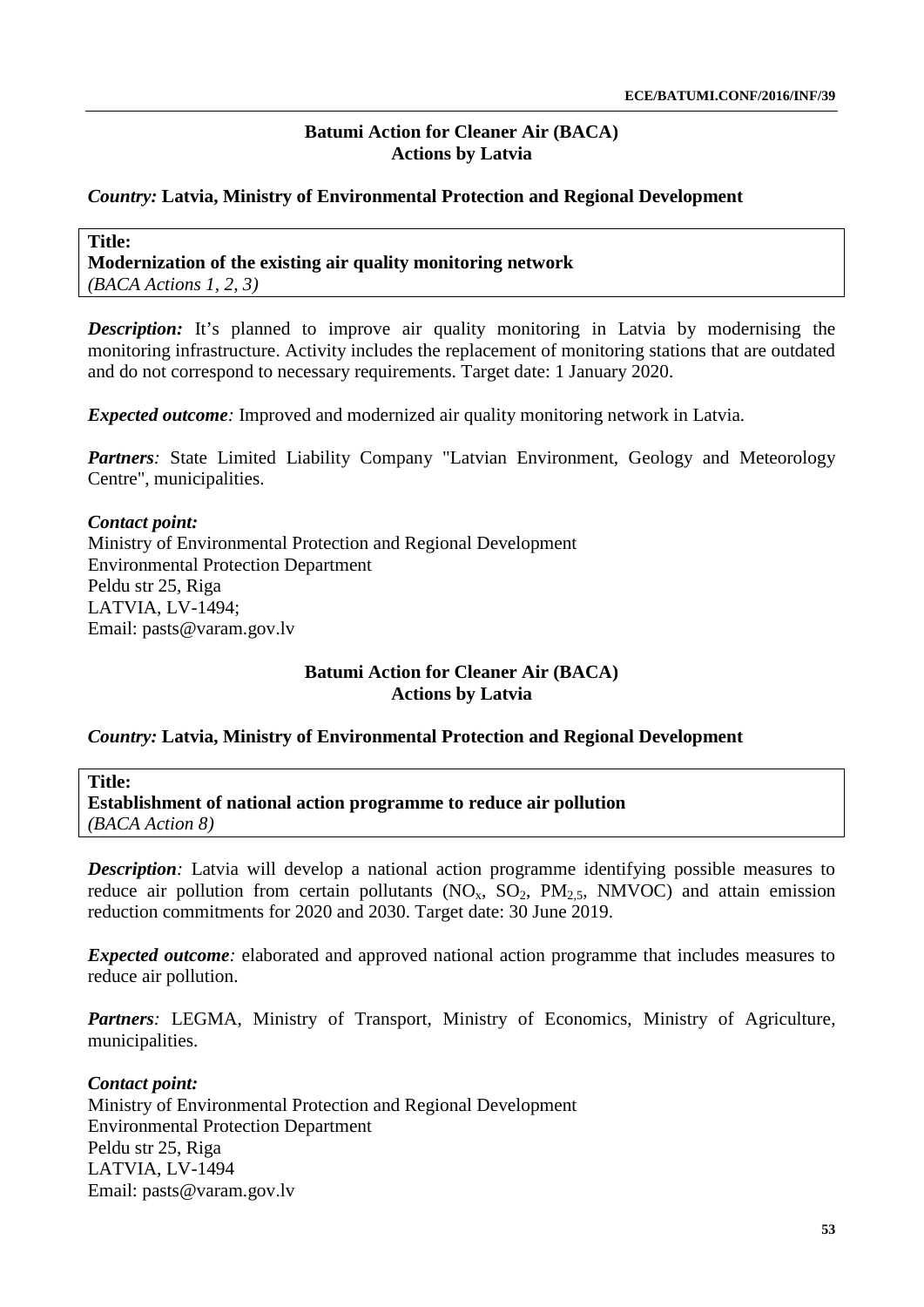#### *Country:* **Lithuania**

*Title:* **Improvement of inventories and information on levels of emissions** (*BACA Action 1)*

**Description:** The annual air pollutant emission inventory should cover all sources, as well as all pollutants for which methodologies are provided in the latest version of the EMEP/EEA air pollutant emission inventory guidebook. This goal will be achieved by the preparation and implementation of the action plan for the improvement of collection and evaluation of missing data on air pollutant emissions from certain economy sectors (agriculture, household, main sectors which emit volatile organic compounds, etc.).

*Expected outcome***:** By 2021 a reliable, comparable and transparent emissions data system will be established. The comprehensiveness of the national air pollutants inventory will be significantly improved. In particular, it is expected to set up the air pollutant emission inventory on higher level (Tier 2) of accuracy in sectors of energy, industry, agriculture, etc. The availability of higher quality air pollutant emissions data will help to define environmental priorities, support evaluation of emission reduction strategies and more sophisticated air quality modelling, assess the effectiveness of policy interventions in terms of protecting human health and the environment.

*Partners***:** Environmental Protection Agency

#### *Contact point***:**

Mr. Virginijus Ausiejus, Chief Officer, Air Quality Assessment Division, Environmental Protection Agency Email: [virginijus.ausiejus@aaa.am.lt](mailto:virginijus.ausiejus@aaa.am.lt)

## **Batumi Action for Cleaner Air (BACA) Actions by Lithuania**

### *Country:* **Lithuania**

*Title:* **Transition to less polluting transport system in Lithuania** (*BACA Action 12)*

Introduce less polluting transport systems and promote traffic management systems to reduce overall emissions and exposure from road traffic (Action 12) by:

(a) Increasing of energy efficiency in transport and reduction of negative environmental impact of transport,

(b) Promoting of local (urban and suburban) transport system sustainability.

*Description*: The content of activities is reflected in the National Program on the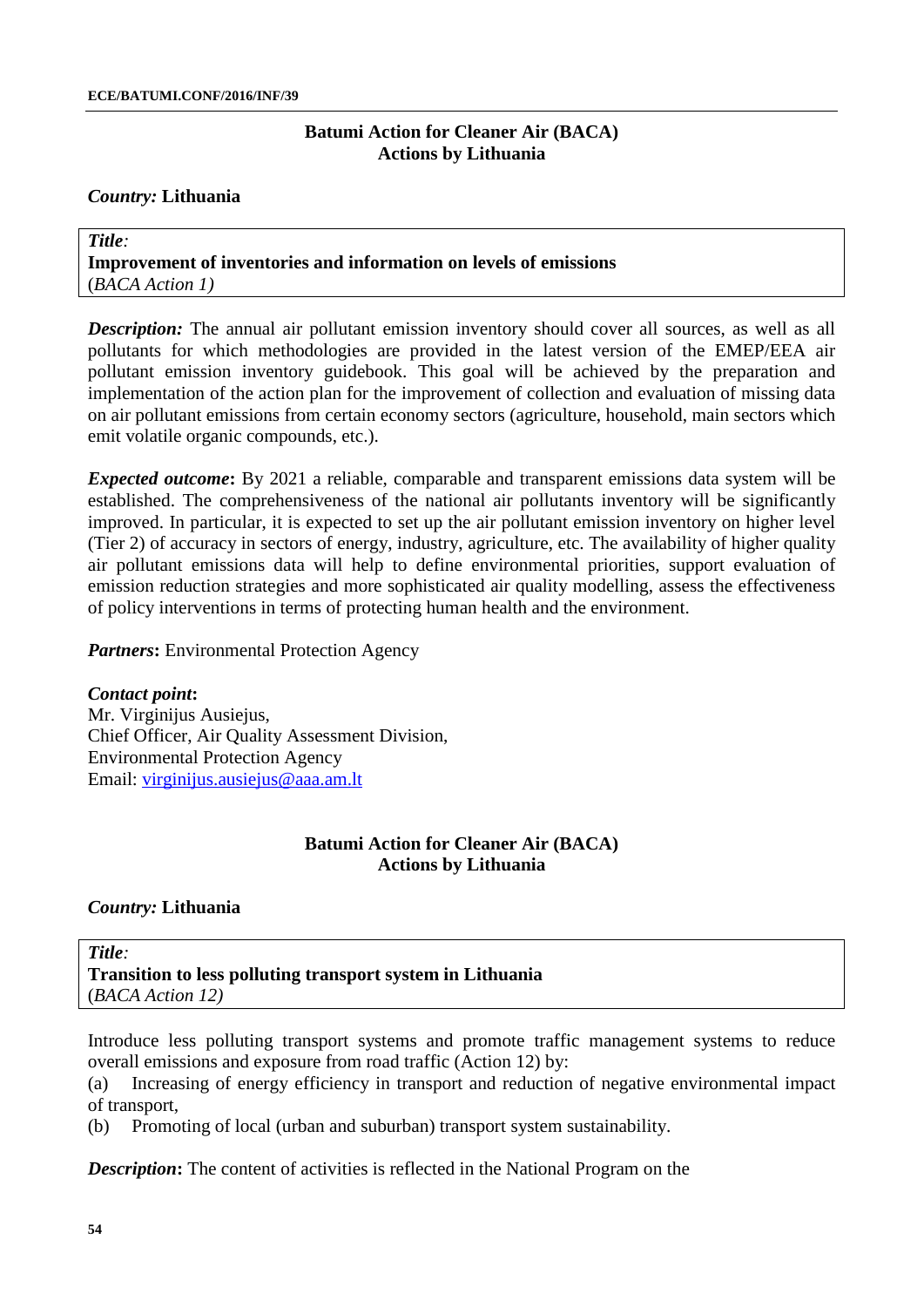Development of Transport and Communications for 2014-2022 (Program). Implementation of Program is coordinated by the Ministry of Transport and Communications.

(a) Energy efficiency in transport sector will be increased and the negative environmental impact of transport will be reduced by: (i) modernizing transport infrastructure to mitigate the specific environmentally adverse impacts; (ii) upgrading the public transport fleet to use alternative energy sources; (iii) developing sustainable mobility culture, which would encourage using the public transport.

(b) Sustainable local public transport system will be promoted by: increasing attractiveness of public transport to passengers and reducing the negative impact on the environment, improving public and private transport compatibility; introducing a range of combined public and private transport interoperability systems, updating and extending the cycling infrastructure; acquiring of new environmentally friendly vehicles, creating alternative sources of energy (fuel) for transport to promote the necessary infrastructure (electric charge points), laying of bypasses around the cities and towns.

# *Expected outcome***:**

(a) By 2022, the electronic taxation system of commercial vehicles based on the distance travelled will be established.

By 2022, the number of drivers completing the eco-driving training course will increase from 30 thousand up to 330 thousand.

By 2022, there will be installed 22 lighting equipment (intersections, pedestrian crossings) with wind turbines, solar panels and batteries, 28 public accesses for electric vehicle charging on state road; and 9 diesel trains of new generation and 4 electric trains of new generation will be acquired.

(b) By 2022 the number of prepared plans for sustainable city mobility increases from 1 to 5.

By 2022, the number of cities with a combined public and private transport interoperability systems (Park & Ride), or other parking systems, will grow through 4 as well as will be created 3 information systems covering all passenger transport.

By 2022 the length of bicycle paths in the five largest Lithuanian cities will increase from 399,3 km to 440 km and the length of the new isolated pedestrian and bicycle paths built near state roads will increase from 24.3 km to 124.3 km.

By 2022, 60 public transport vehicles will be purchased and 2 systems of priority promotion of public transport installed.

*Partners*: Ministry of Transport and Communications of the Republic of Lithuania, municipalities.

# *Contact point***:**

Ms. Danguolė Sužiedėlytė, Chief Desk Officer of the Ambient Air Division, Ministry of Environment, Tel. +370 706 63517 Email: [danguole.suziedelyte@am.lt](mailto:danguole.suziedelyte@am.lt)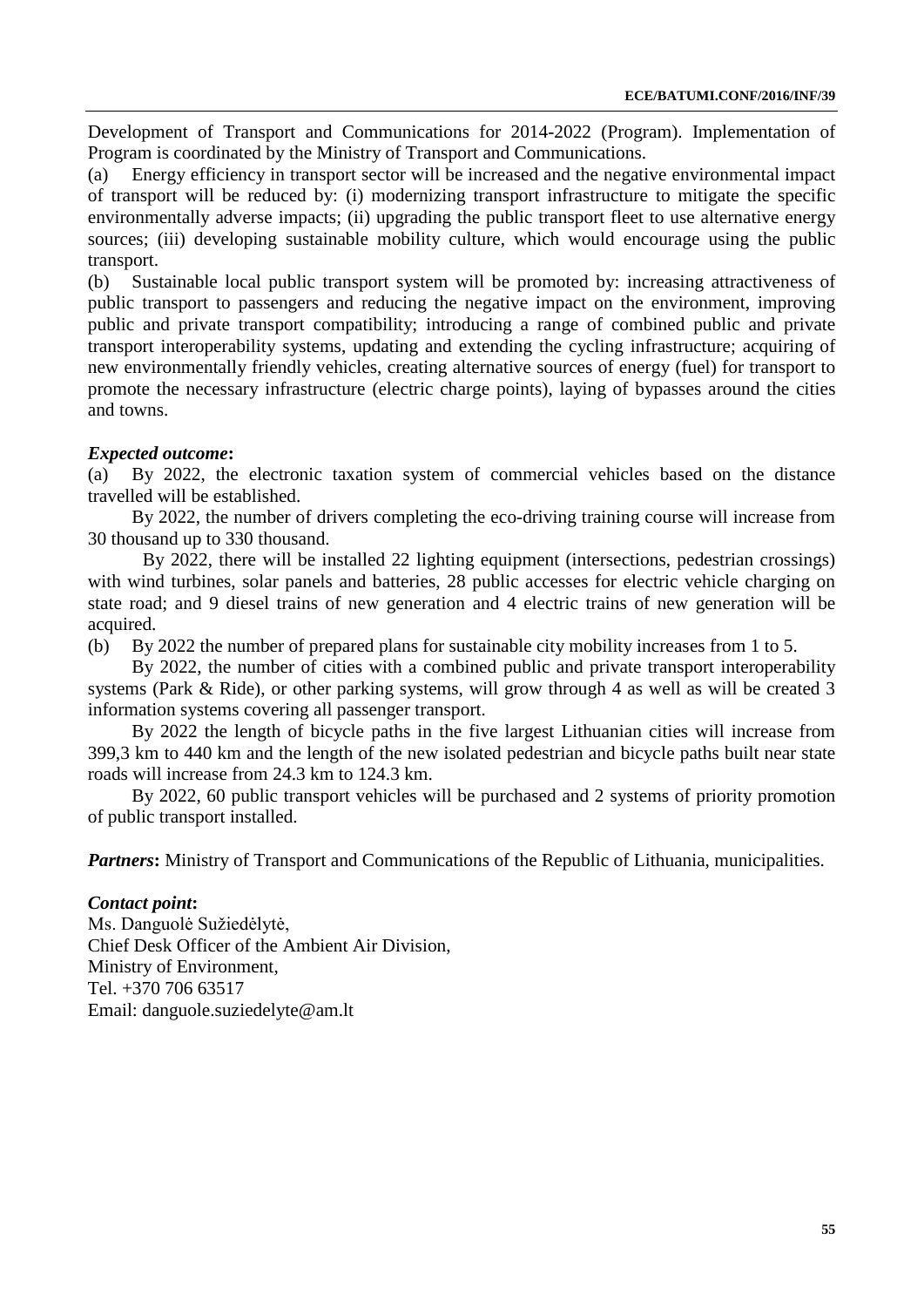# **Batumi Action for Cleaner Air (BACA) Actions by The Netherlands**

### *Country:* **The Netherlands, Ministry of Infrastructure and Environment**

*Title:*

### **Compendium of the physical environment**

(*BACA Actions 1, 2 ,3, 4, 5 and 6. Also, BACA Actions 15, 17, 18, 19, 20, 21, 22, 23, 24 and 26 are covered due to the fact that the results are made available on the website www.emissieregistratie.nl)*

*Description*: The Compendium of the Physical Environment is an internet website with validated facts and figures on issues regarding environment, nature and spatial use.

*Expected outcome*: Information to the public on the emissions to air, air quality and policy and measures in the field of air pollution for general use and to support all kind of debates in society on air pollution issues.

*Partners*: Several public authorities and scientific institutes with the RIVM, Statistics Netherlands (CBS) and Wageningen University in the lead.

*Contact points*: Mr. Edwin Koning Ministry of Infrastucture and the Environment Email: Edwin.koning@minienm.nl

# **Batumi Action for Cleaner Air (BACA) Actions by The Netherlands**

### *Country:* **The Netherlands, Ministry of Infrastructure and Environment**

*Title:*

**National Programme of Cooperation for better Air Quality (NPCAQ)** (*BACA Actions 8, 9, 10, 11, 12, 13, 14 and 16)*

*Description*: Ongoing efforts from the national authority, the provinces and the municipalities to take measures to reduce the pollution of air. The programme runs – if not extended - until 31 December 2016.

*Expected outcome*: To meet the EU air quality limit values at all places in the Netherlands, also in cities. On the basis of ongoing efforts and further cooperation the air quality will be further improved towards the WHO guidelines.

*Partners*: National Authorities, provinces and municipalities in 7 designated areas.

#### *Contact point*:

Mr. Edwin Koning Ministry of Infrastucture and the Environment Email: Edwin.koning@minienm.nl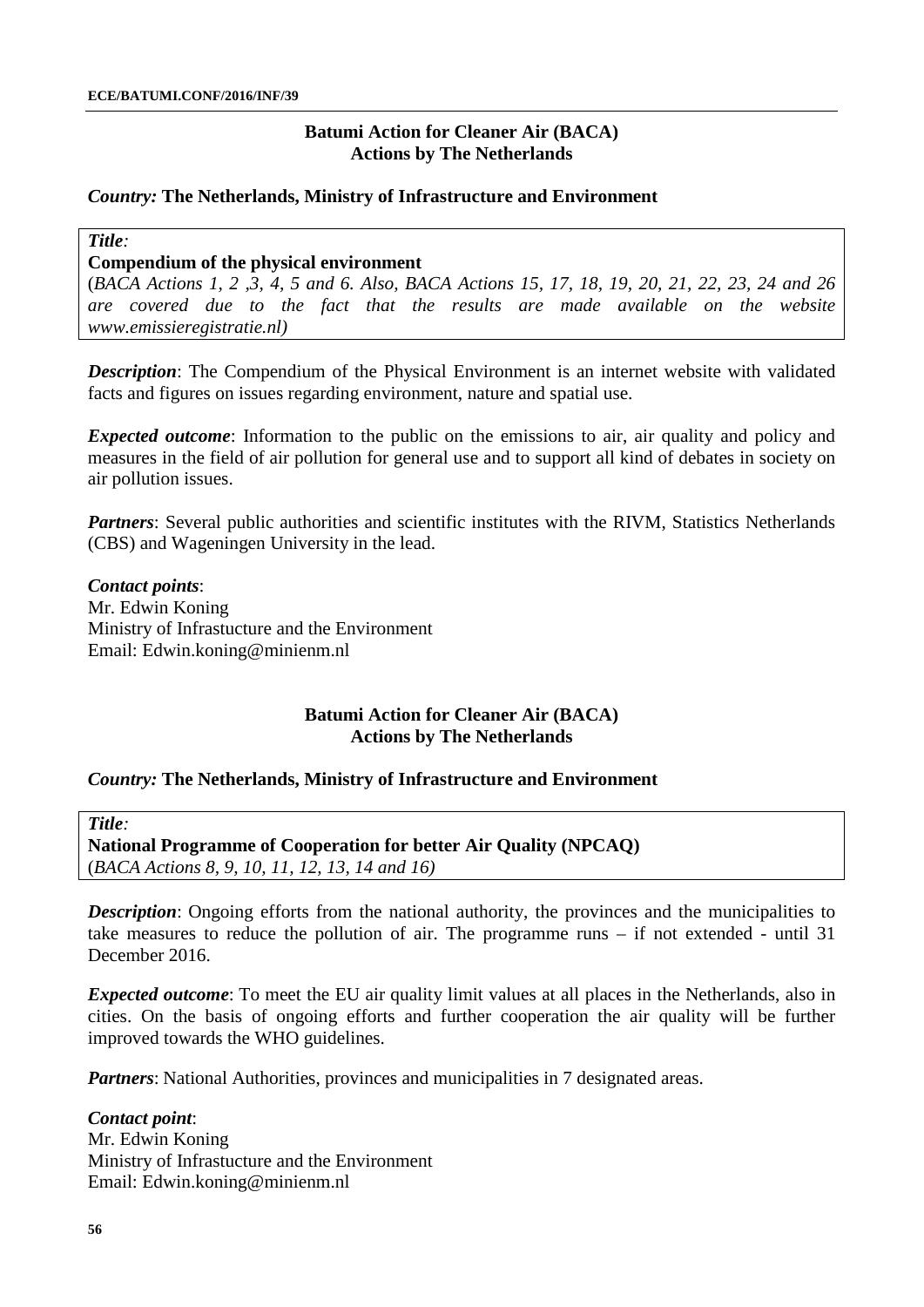### *Country:* **Poland, Chief Inspectorate of Environmental Protection**

*Title:* **Increasing and facilitating access to information on air quality in Poland** (*BACA Actions 1, 16 and 20)*

**Description**: In 2015, the Chief Inspectorate of Environmental Protection launched new "Air Quality" portal and free mobile application entitled "Air Quality" (1 and 2). These tools present current data coming directly from approximately 150 State Environment Monitoring automatic measurement stations, located throughout the country. Information on current air quality is presented collectively, by means of so-called air quality index, which provides concentrations of seven pollutants, monitored automatically, and for each pollutant individually. Current information on air quality is provided together with information on the impact of air pollution on health. Historical measurement data, air quality assessment results, short- and long-term prognoses and high pollutant concentration within Polish territory warnings are also available in the portal.

*Expected outcome:* Due to launching the new portal and application, the availability of the information on air quality in Poland increased. Also broadening the knowledge on air quality in Poland is an expected result, which may translate into changing the attitudes to much more environment friendly.

*Partners:* Voivodeship Inspectorates for Environmental Protection;

Financial Mechanism of the European Economic Area (expanding the portal and application were carried out under the project "Strengthening the air quality assessment system in Poland based on Norwegian experience" under the Operational Programme PL03 "Improving Environmental Monitoring and Inspection" co-financed from the MFEOG's funds 2009-2014).

#### *Contact point:*

Chief Inspectorate of Environmental Protection Department of Monitoring and Environmental Information Wawelska str. 52/54 00-922 Warsaw Phone: 22 57 92 281; tel. 22 36 92 281 Tel./Fax. 22 825 41 29 Email: [sekretariatdm@gios.gov.pl](mailto:sekretariatdm@gios.gov.pl)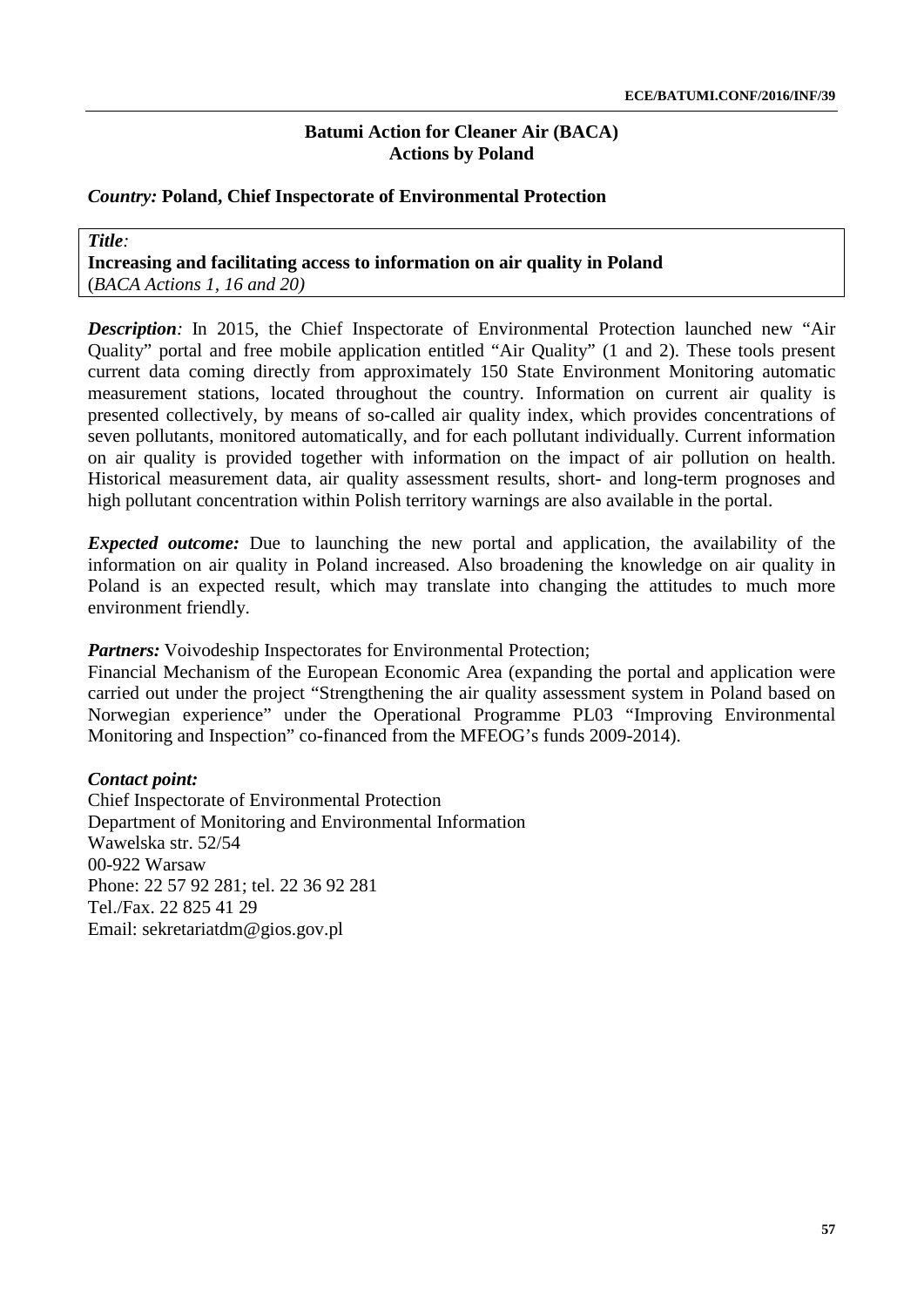# *Country:* **Poland, National Found for Environmental Protection and Water Management**

# **KAWKA - Elimination of low emissions supporting the increase in energy efficiency and development of distributed renewable energy sources.**

(*BACA Actions 10, 24 and 27)*

*Title:*

*Description:* Support of measures aimed at the reduction of exposure of population to the effects of air pollution in areas where the admissible and target concentrations of these pollutants are exceeded, in particular those including projects aimed at rising energy efficiency and the use of high-efficiency cogeneration systems and renewable energy sources.

The support also covers educational campaigns which show health and social benefits of the elimination of low emissions and developing databases which provide the inventory of emission sources. The subsidy may only apply to projects which are covered by the air protection programme and located in localities of over 5,000 thousand inhabitants (this limit does not apply to healthresorts).

# *Expected outcome:*

Actions timeframe/milestones, as appropriate:

Implementation over the years 2013-2018, disbursement of the funds until the end of 2018, concluding contracts with an intermediary - Voivodeship Funds for Environmental Protection and Water Management (WFOŚiGW) - until the end of 2016, III applications for the WFOŚiGWs in 2013, 2014 and 2015, 22 contracts with WFOŚiGWs as intermediaries in project realisation, were signed, 2 contracts executed.

### Type of action:

(a) Elimination of local heat sources (individual boiler houses, coal stoves, boiler houses for several buildings or district boiler houses) and replacing them with more efficient sources which comply with emissions requirements set out by a competent authority, or connecting these objects to the municipal heat distribution network

(b) Development of heat distribution network in order to connect existing objects (heated from local sources, using solid fuels) to central heating source and to the network.

(c) Purchase and installation of solar collectors

(d) Educational campaigns which show the health and social benefits of the elimination of low emissions and inform about the time horizon of the prohibition of solid fuels, or other systemic measures which guarantee the maintenance of pollutant concentration levels after the introduction of corrective measures.

(e) Developing databases which provide an inventory of emission sources

(f) Purchase of equipment controlling types of fuels used and measuring emissions.

Economic sectors: energy

**58** Reference instruments and sources, as appropriate**:** aid intensity up to 90% of eligible costs, where 45% is non- repayable and comes from national funding provided by the National Found for Environmental Protection and Water Management, and the remaining aid ( up to 45%) in any form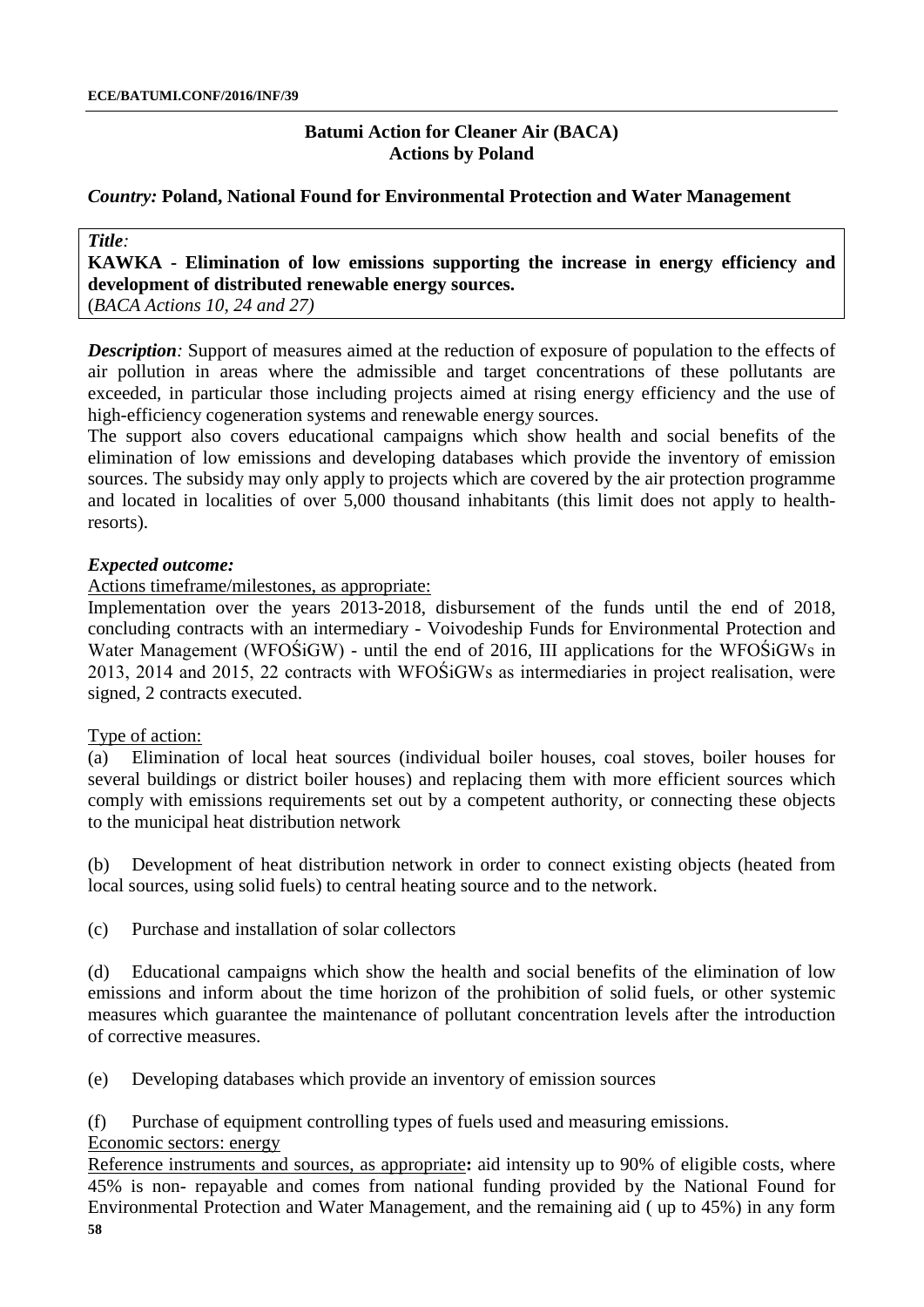(repayable or non- repayable) comes from WFOŚiGW's national funding.

### Expected co-benefits and impact of the outcome:

Improving air quality by particulate matter, sulphur dioxide and nitrogen oxides emissions reduction in areas in which pollution limits have been exceeded

### SDGs target(s) that the action may contribute to implement:

Action contributes to SDG targets:

- 1. Improving people's live in cities by providing sufficient air quality
- 2. Use of renewable energy sources

Implementation of Environmental Performance Review (EPR) Recommendations, as appropriate:

Objectively verifiable indicators, as appropriate:

- 1. Reduction of particulate matter emission PM10 -1 200 Mg/year
- 2. Reduction of particulate matter emission PM2,5 -1140 Mg/ year<br>Reduction of CO2 emission CO2-220 000 Mg/ year
- Reduction of CO2 emission CO2-220 000 Mg/ year

*Partners:* Voivodeship Funds for Environmental Protection and Water Management Final support recipients: legal persons, local government units, entrepreneurs

### *Contact point:*

National Fund for Environmental Protection and Water Management Energy and Innovation Department 02-673 Warsaw, Konstruktorska str, 3a Phone: +48 22 45 90 365 Email [Edward.Kolbusz@nfosigw.pl](mailto:Edward.Kolbusz@nfosigw.pl)

### **Batumi Action for Cleaner Air (BACA) Actions by Poland**

# *Country:* **Poland, National Found for Environmental Protection and Water Management**

*Title:* **Low-carbon economy** (*BACA Actions 10 and 12, 24 and 26)*

*Description:* Supporting measures at municipality level in achieving objectives set out in the Climate and Energy package 2020 concerning:

- o reduction of greenhouse gas emissions,
- o increasing the share of energy from renewable sources,
- o reduction of final energy consumption by increasing the energy efficiency

Current emissions inventory and preparation of planning documents.

### *Expected outcome:*

Actions timeframe/milestones, as appropriate: preparation of planning documents, years 2013-2015, medium-term measures until 2020, 2030 perspective.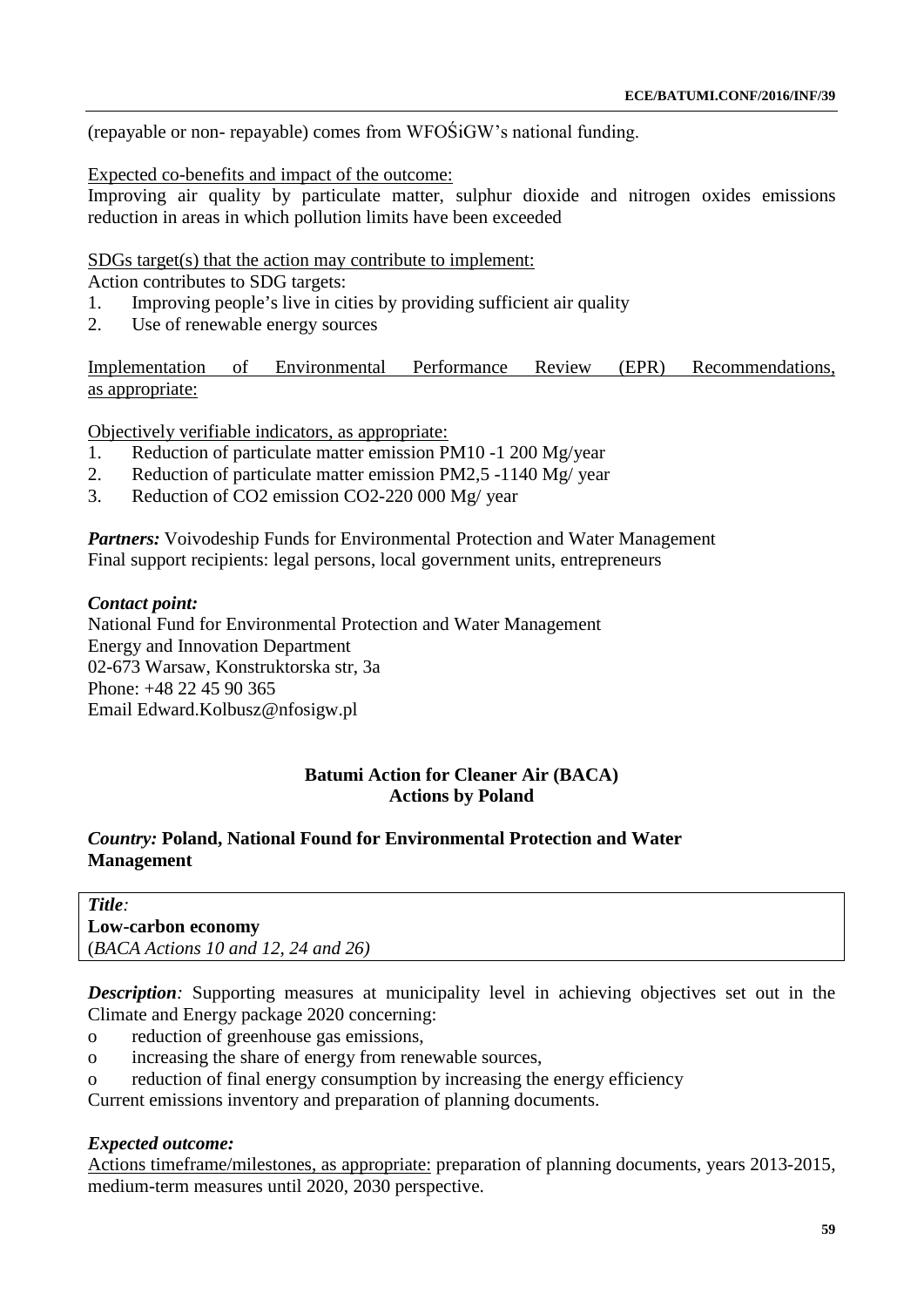#### **ECE/BATUMI.CONF/2016/INF/39**

# Type of action:

Preparation of documents (low-emission economy plans) using information on energy consumption and carbon dioxide emission to achieve the objective of increasing the effective use of energy, reduction of greenhouse gas emissions and increasing the share of energy from renewable sources in the overall energy consumption. Identification of priority fields of action. Identification of stakeholders, defining specific investment measures (i.a. municipal and buildings and industrial equipment, residential buildings, street lights, industrial plants, heat distribution plants) and noninvestment measures. The plan provides time-frames and measures to attain the objectives. Indicates persons responsible for the implementation of particular elements of the objective. It includes long-term strategy which is subject to monitoring and updates. Preparation of plans is, among others, the basis for granting EU funds in years 2014-2020 for the purposes related to energy efficiency.

# Economic sectors: energy

Reference instruments and sources, as appropriate: Operational Programme Infrastructure and Environment 2007-2013

Expected co-benefits and impact of the outcome:

Improving air quality by the reduction of particulate matter, sulphur dioxide and nitrogen oxides emissions in areas in which pollution limits have been exceeded, follow-up

SDGs target(s) that the action may contribute to implement: Action contributes to SDG targets:

- 7.2 "By 2030, increase substantially the share of renewable energy in the global energy mix"
- 7.3 "By 2030, double the global rate of improvement in energy efficiency"

Implementation of Environmental Performance Review (EPR), recommendations, as appropriate: Objectively verifiable indicators, as appropriate:

829 PGNs drawn up for municipalities and cities from throughout the country 7-8 million Mg/year of CO2 reduction until 2020 r.

*Partners:* Local government units

# *Contact point:*

National Fund for Environmental Protection and Water Management 02-673 Warsaw, Konstruktorska str. 3a Energy and Innovation Department Phone: +48 22 45 90 154 Email [Cezary.Oksiejuk@nfosigw.pl](mailto:Cezary.Oksiejuk@nfosigw.pl)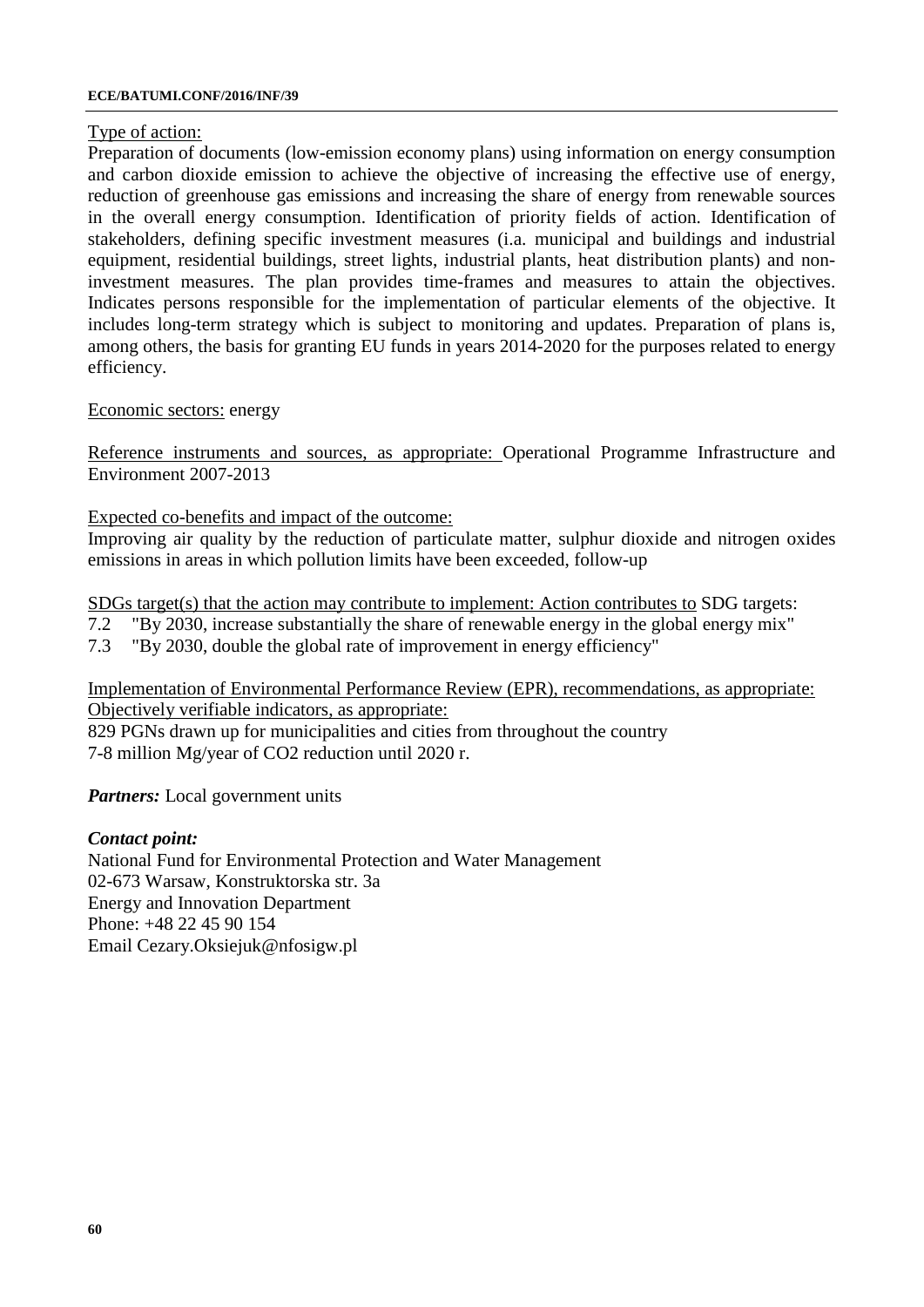# *Country:* **Poland, National Fund for Environmental Protection and Water Management (NFEP&WM)**

### *Title:*

**GIS – Green Investment Scheme - Energy management in public service buildings** (*BACA Action 10)*

*Description:* Programme is implemented under Green Investment Scheme aiming at reducing or avoiding carbon dioxide emissions by co-financing projects that improve energy efficiency in public service buildings by co-financing of projects.

### *Expected outcome:*

Types of projects - Co-financing may be awarded for the implementation of projects in public service buildings.

Thermal modernisation of public service buildings, including changes in the equipment of buildings in devices of the highest, economically justified standards of energetic effectiveness related directly to the conducted thermal modernisation of buildings, in particular:

- (a) heat insulation of the buildings,
- (b) replacement of windows,
- (c) replacement of external doors,
- (d) conversion of heating systems (in addition to the replacement of heat source),
- (e) replacement of ventilation and air-conditioning systems,
- (f) drawing up technical documentation for the project,
- (g) energy management systems in buildings,
- (h) use of technology of renewable energy sources;

3) Replacement of internal lighting for energy-efficient one (as additional tasks performed simultaneously with the thermal modernisation of buildings).

### Beneficiaries

- (1) Territorial self-government units and associations thereof;
- (2) Entities that provide public services as a part of the discharge of own tasks of the territorial self-government units and that are not enterprises,
- (3) Volunteer Fire Fighter Brigades;
- (4) Universities within the meaning of the Act on higher education and scientific and research institutes;
- (5) Independent public health care institutions and medical entities conducting business
- within the meaning of Art. 551 of the Civil Code regarding provision of health services;
- (6) Non-governmental organisations, churches, other religious associations, religious legal entities conducting activity in the field health care, preventive medicine, rehabilitation and social assistance;
- (7) entity or unit referred to in points 1-6 as party to the loan agreement in the group project.

### Selection process

The Greening Activities were selected in line with procedures established in the Act of 17 July 2009 on the management system for emissions of greenhouse gases and other substances.

The Greening Activities were selected under competition procedure (call for proposals) for the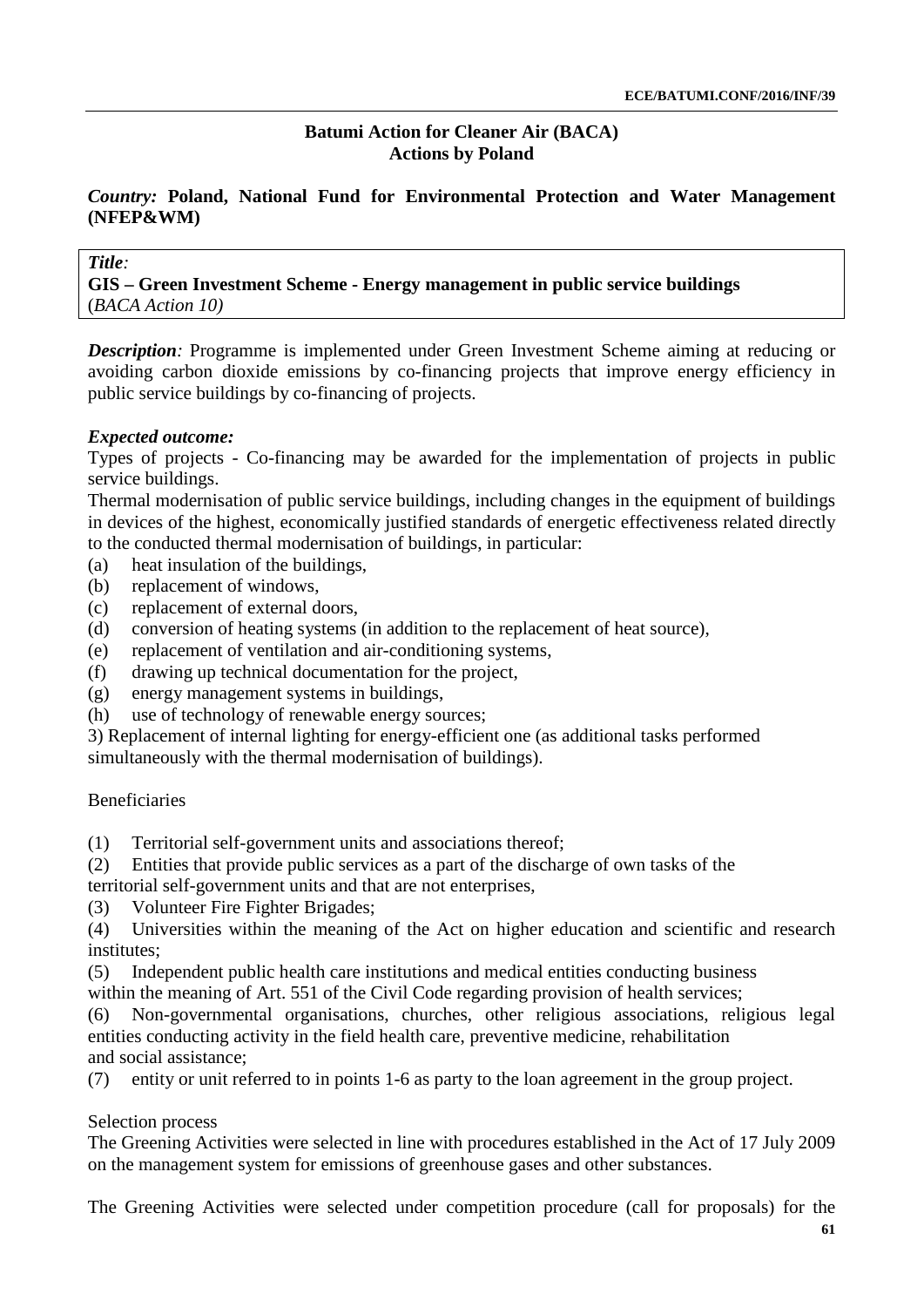#### **ECE/BATUMI.CONF/2016/INF/39**

priority programme.

Criterion for selecting applications - Cost-efficiency (DGC – Dynamic Generation Cost) Action's timeframe/milestones, as appropriate:

Implementation of priority programme:

The programme is being implemented in the years 2010 – 2018. Allocation of funds in the years 2010 – 2016. Disbursement of funds: until 31.12.2018.

Type of action: b) economy and fiscal instruments Programme allocation: grants: 515,9 mln PLN, loans: 471,3 mln PLN grant - Co-financing in form of a grant from resources other than GIS funds: up to 30% of eligible costs,

loan - Co-financing in form of a grant from the GIS funds: up to 50% of eligible costs. Economic sectors: b) cities including: schools, churches, hospitals, c) sectors: public service building

Reference instruments and the sources, as appropriate: Operational Programme Infrastructure end Environment 2014-2020

Expected co-benefits and impact of the outcome:

The investment reduces the consumption of electricity or heat, and thus reduction of fees for the use of energy. In the case of modernization projects has changed the image of the object.

SDGs target(s) that the action may contribute to implement:

By 2030, double the global rate of improvement in energy efficiency Implementation of Environmental Performance Review (EPR) Recommendations as appropriate: Adopt the National Programme for the Development of a Low Emission Economy (from the OECD Environmental Performance Reviews: Poland 2015)

Objectively variable indicator, as appropriate: Avoided emissions of CO2 (Mg, year) – planned to be achieved- 247 382,64 Number of buildings termomodernised/under termomodernisation - 1634

### *Partners:*

*Contact point:* Małgorzata Głowacka National Fund for Environmental Protection & Water Management Department for Foreign Funds Konstruktorska str.3a 02-673 Warsaw, Poland Phone: 48 22 45 95 859 Email: [malgorzata.glowacka@nfosigw.pl](mailto:malgorzata.glowacka@nfosigw.pl)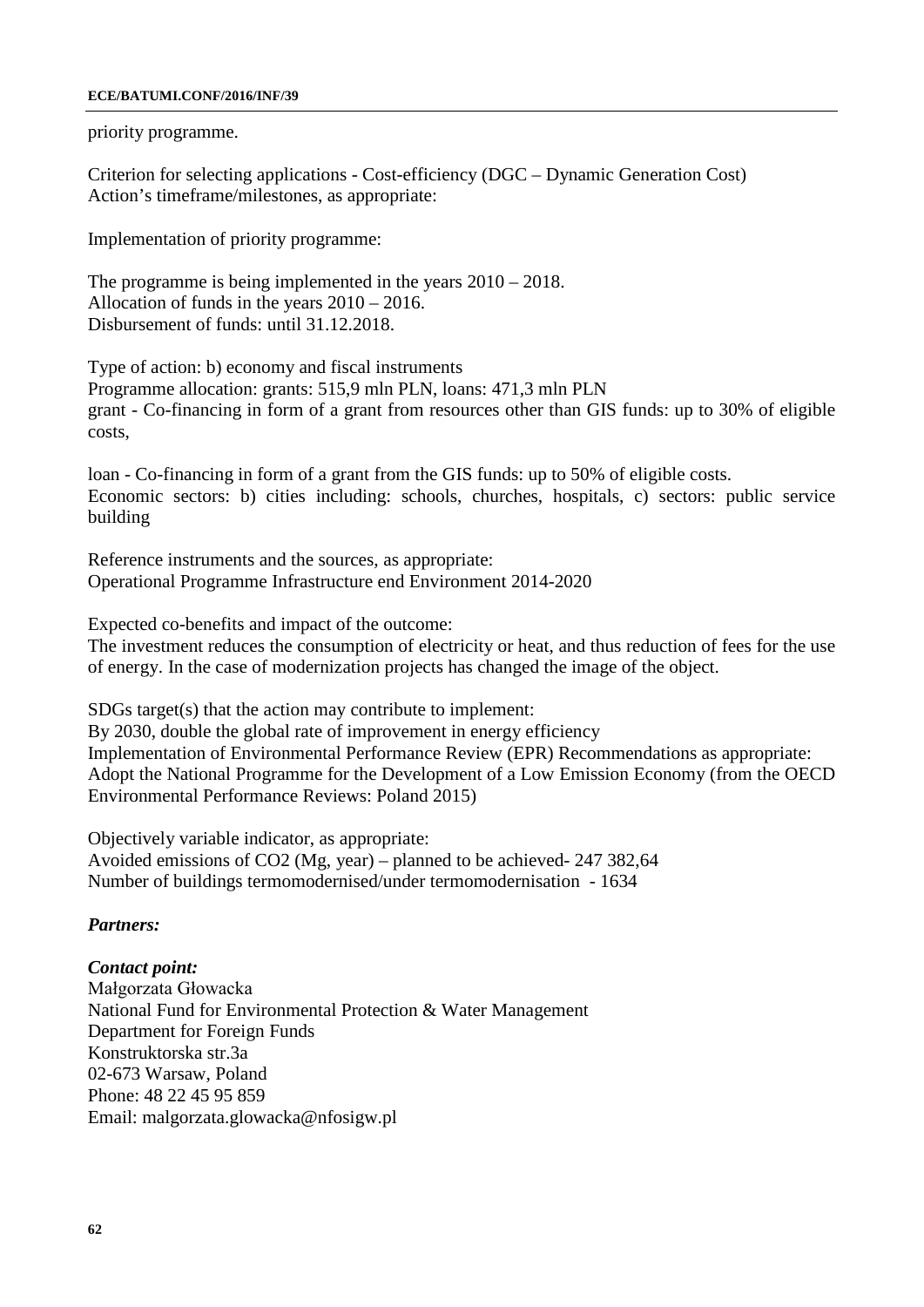# *Country:* **Poland, National Fund for Environmental Protection and Water Management (NFEP&WM)**

#### *Title:*

**GIS – Green Investment Scheme - GAZELA – low-emission urban transport** (*BACA Action 12)*

*Description:* Programme is implemented under Green Investment Scheme aiming at reducing or avoidance of carbon dioxide emission through co-financing projects aiming reduction of the energy and fuel consumption in urban transport.

Types of projects:

The programme includes the following measures:

- 1. Fleet related measures consisting of:
- (a) purchase of new hybride CNG buses,
- (b) training of urban transport vehicles drivers on low-emission fleet operation.
- 2. Infrastructure and management related measures including:
- (a) modernisation or construction of a service station for fuelling of hybride CNG buses,
- (b) modernisation or construction of bicycle routes,
- (c) modernisation or construction of bus lanes,
- (d) modernisation or construction of "Park and Ride" car parks,
- (e) implementation of urban transport management systems.

# Beneficiaries:

Urban municipalities, municipal companies performing urban municipalities tasks related to local public transport, other entities providing local municipal transport services on the basis of an agreement concluded with an urban municipality.

Selection process:

The Greening Activities were selected in line with procedures established in the Act of 17 July 2009 on the management system for emissions of greenhouse gases and other substances.

The Greening Activities were selected under competition procedure (call for proposals) for the priority programme.

Criterion for selecting applications - Cost-efficiency (DGC – Dynamic Generation Cost)

Action's timeframe/milestones, as appropriate:

The programme shall be implemented in 2013-2018.

Funds allocation in 2014-2016.

Disbursement of funds: by 31.12.2017.

Type of action: b) economy and fiscal instruments

Programme allocation: 160.8 M PLN

Forms of co-financing:

grant - Co-financing in form of a grant: up to 100% of eligible costs,

loan - Co-financing in form of a loan: up to 100% of eligible costs of the difference between the value of the eligible costs of the project funded by grant, and the value of eligible costs.

Economic sectors: b) cities, towns, rural, urbans agglomerations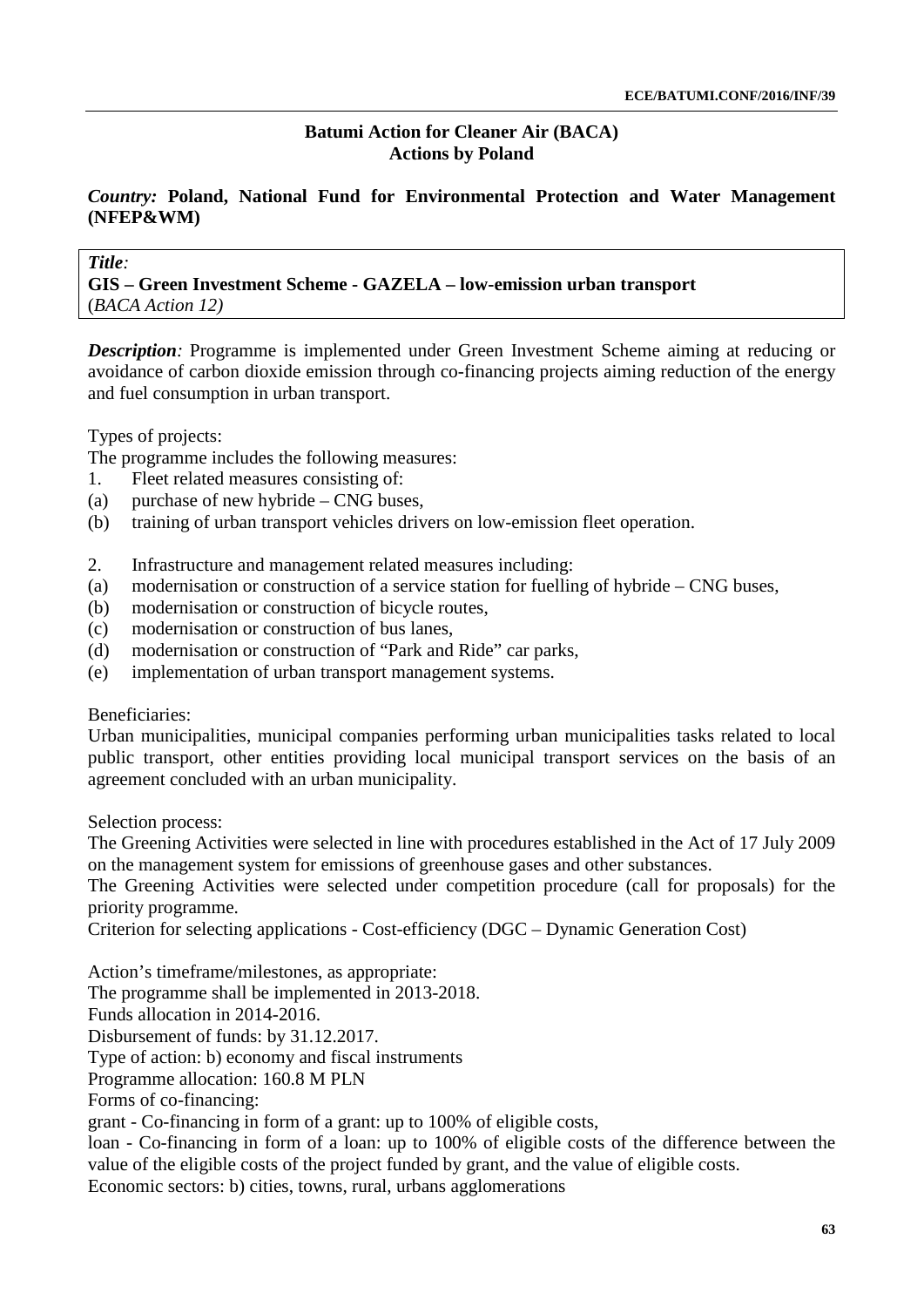#### **ECE/BATUMI.CONF/2016/INF/39**

#### *Expected outcome:*

Expected co-benefits and impact of the outcome: safety, improving the quality of life of citizens, higher performance of public transport, lower fuel consumption and lower emissions, noise and vibration.

SDGs target(s)that the action may contribute to implement: By 2030, double the global rate of improvement in energy efficiency

Implementation of Environmental Performance Review (EPR) Recommendations as appropriate: Adopt the National Programme for the Development of a Low Emission Economy (from the OECD Environmental Performance Reviews: Poland 2015)

Objectively variable indicator, as appropriate: Avoided emissions of CO2 (Mg, year) – planned to be achieved- 2 429

#### *Partners:*

*Contact point:* Małgorzata Głowacka National Fund for Environmental Protection & Water Management Department for Foreign Funds Konstruktorska str.3a 02-673 Warsaw Poland Phone: 48 22 45 95 859 Email: [malgorzata.glowacka@nfosigw.pl](mailto:malgorzata.glowacka@nfosigw.pl)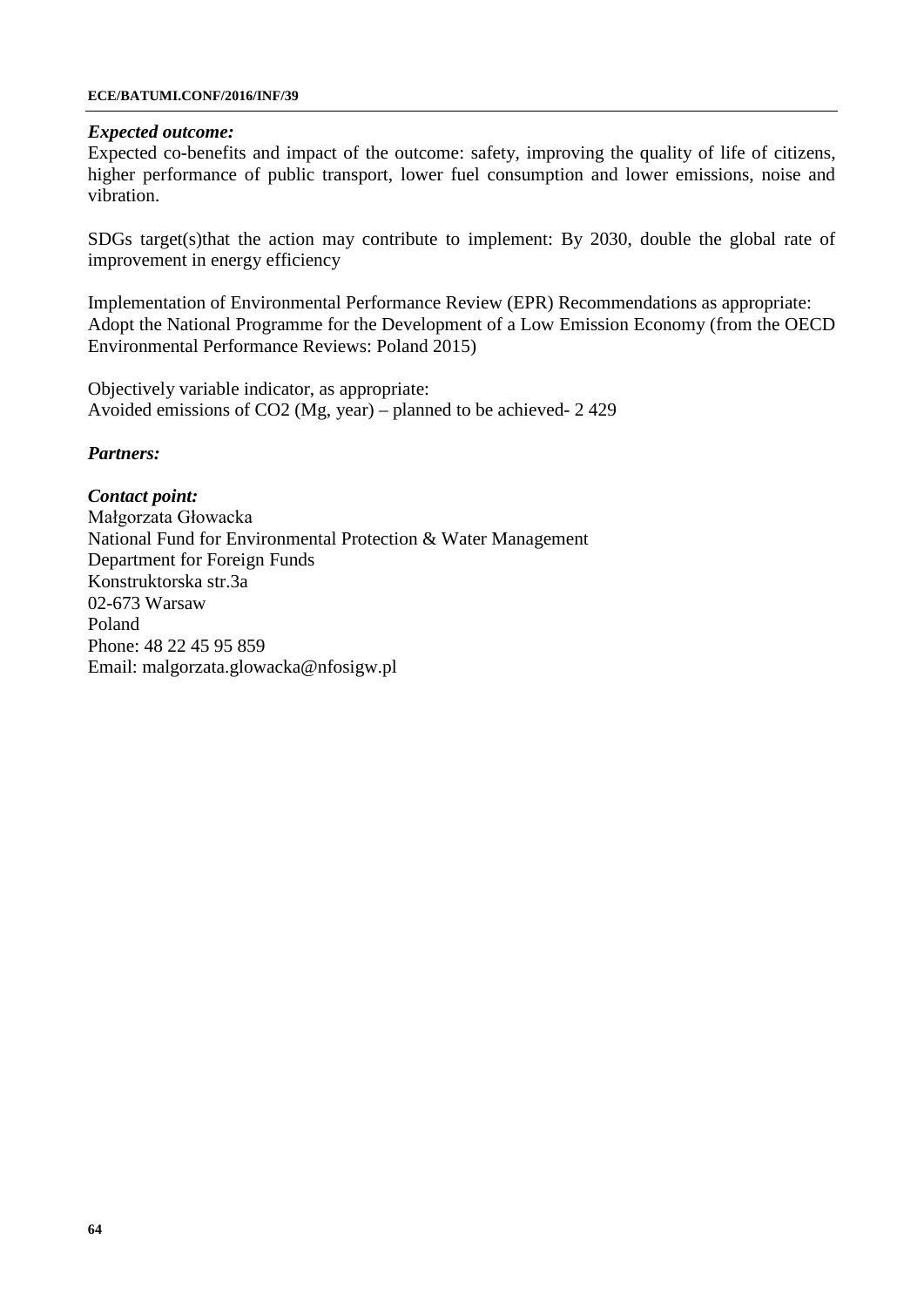# *Country:* **Portugal**

*Title:* **QUALAR 2020** (*BACA Actions 18, 19)*

**Description:** QUALAR2020<sup>1</sup> is a project to redesign and modernize national air quality internet interface. These improvements will allow a better dissemination and outreach of air quality information to the public. All real-time data gathered at monitoring stations and modelling forecast are combined to provide a clear indicator of the air quality and related health effects advises (Index of Air Quality IQAr).

This should be completed by 2020.

*Expected outcome*: More clear and accessible information of air quality to the public and relevant international, european, national, regional and local bodies.

*Partners*: Portuguese Environment Agency, Regional authorities

### *Contact points***:**

Dília Jardim Head of Unit Air and Noise Management Rua da Murgueira, 9/9A - Zambujal Ap.7585|2610-124 Amadora | Portugal Telefone: (+351) 21 472 82 00 Email: [dilia.jardim@apambiente.pt](mailto:dilia.jardim@apambiente.pt)

Filomena Boavida Head of Environmental Management Department Rua da Murgueira, 9/9A - Zambujal Ap.7585 | 2610-124 Amadora | Portugal Telefone: (+351) 21 472 82 93| Email: [filomena.boavida@apambiente.pt](mailto:filomena.boavida@apambiente.pt)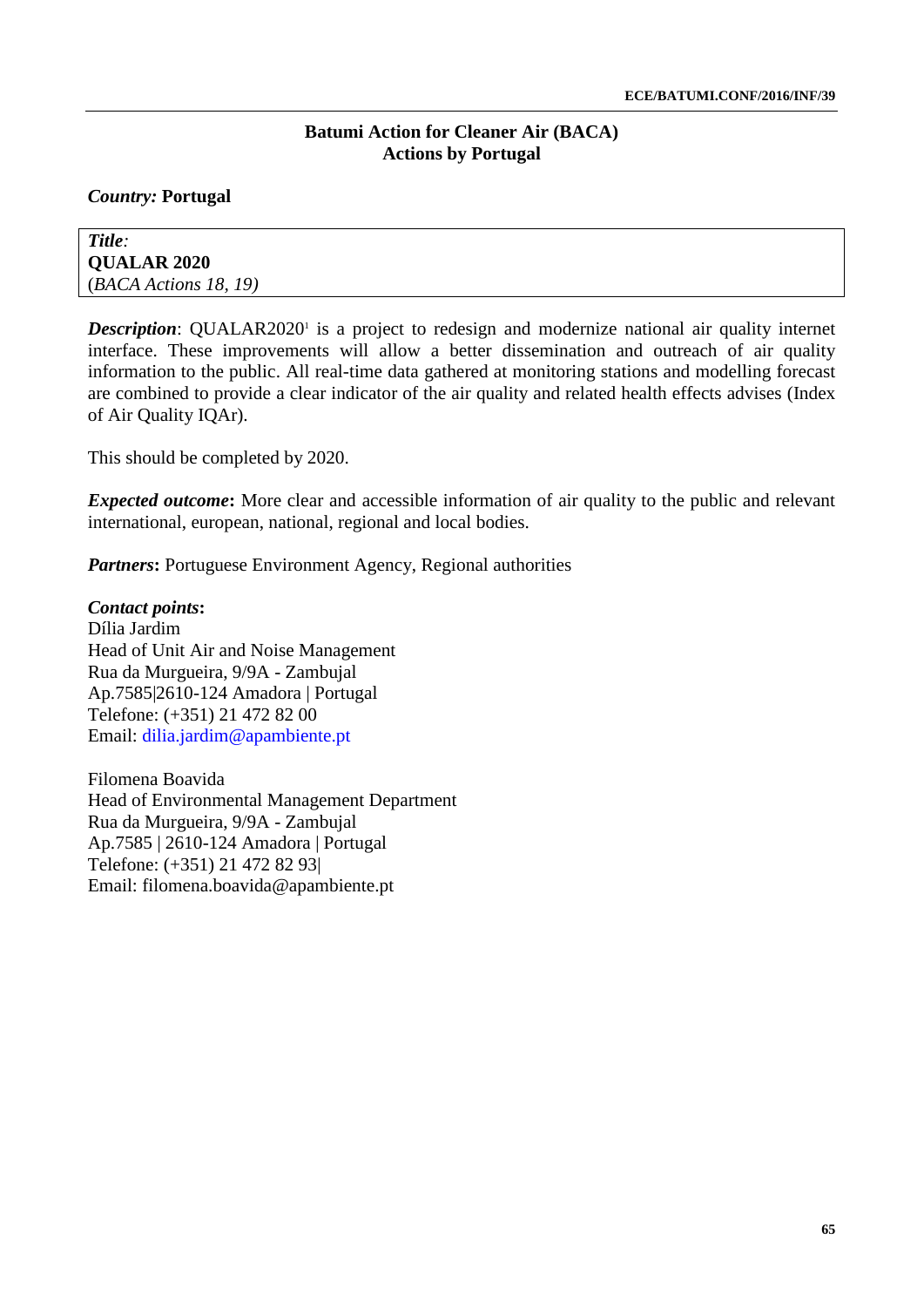### **Batumi Action for Cleaner Air (BACA) Actions by Republic of Moldova**

#### *Country:* **Republic of Moldova, Ministry of Environment**

#### *Title:*

**To deliver data, as a minimum, for all large point sources, and as far as possible also to provide information on agriculture and mobile sources, according to the mechanism established by the Protocol on Pollutant Release and Transfer Registers (Protocol on PRTRs) to the ECE Convention on Access to Information, Public Participation in Decision-making and Access to Justice in Environmental Matters (Aarhus Convention)** (*BACA Action 3)*

*Description*: To develop and implement national training for key sectors, develop national guides on estimation techniques, conduct pilots using PRTRs to report on POPs, develop national strategies for public access to environmental information and PRTRs. Target date – 2019.

*Expected outcome:* Implement national strategies for public access to environmental information and PRTRs, awareness increasing for citizens.

*Partners:* Environmental Pollution Prevention Office, NGO EcoContact

*Contact points:* Ms. Maria Nagornii, Head of the Division Policy evaluation, monitoring and assessment, Ministry of Environment NFP EaP GREEN project, Committee on Environmental Policy representative Email: [policy@mediu.gov.md](mailto:policy@mediu.gov.md)

Ms. Svetlana Bolocan, Head of Pollution Prevention and Waste Management Division Ministry of Environment National Focal Point to the PRTR Email: [bolocan@mediu.gov.md](mailto:bolocan@mediu.gov.md)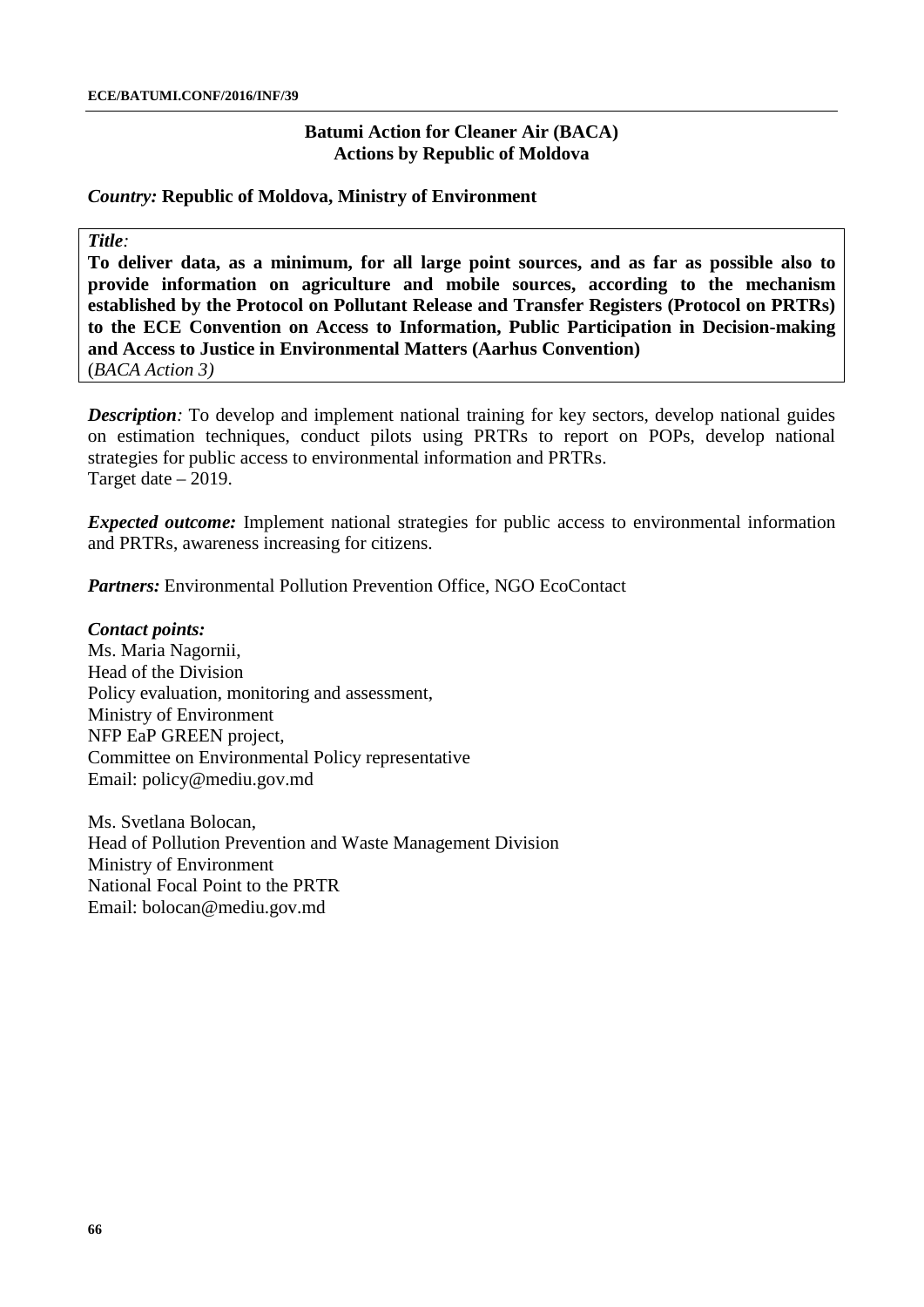# **Batumi Action for Cleaner Air (BACA) Actions by Republic of Moldova**

# *Country:* **Republic of Moldova, Ministry of Environment**

*Title:* **Designation of the institutional organization responsible for the establishment of yearly inventories of air pollutant emissions** (*BACA Action 6)*

*Description*: To assign a structure with competencies, obligations and responsibilities related of entire process of the elaboration and maintenance of the emissions inventories, according to Guidelines for Reporting Emissions and Projections Data under the Convention on Long-range Transboundary Air Pollution (ECE/AB.AIR/125). The synergism between CLRTAP and GHG inventories is supposed to be an appropriate solution in this regard. This activity will be carried out through institutional reform. Target date – 2019.

*Expected outcome:* Created (by normative act) and functional structure

*Partners:* Subordinated institutions of the Ministry

### *Contact points:*

Ms. Maria Nagornii, Head of the Division Policy evaluation, monitoring and assessment, Ministry of Environment NFP EaP GREEN project, Committee on Environmental Policy representative Email: [policy@mediu.gov.md](mailto:policy@mediu.gov.md)

Ms. Maria Bors, Senior Consultant, Pollution Prevention and Waste Management Division Ministry of Environment National Focal Point to the CLRTAP Email: [bors@mediu.gov.md](mailto:bors@mediu.gov.md)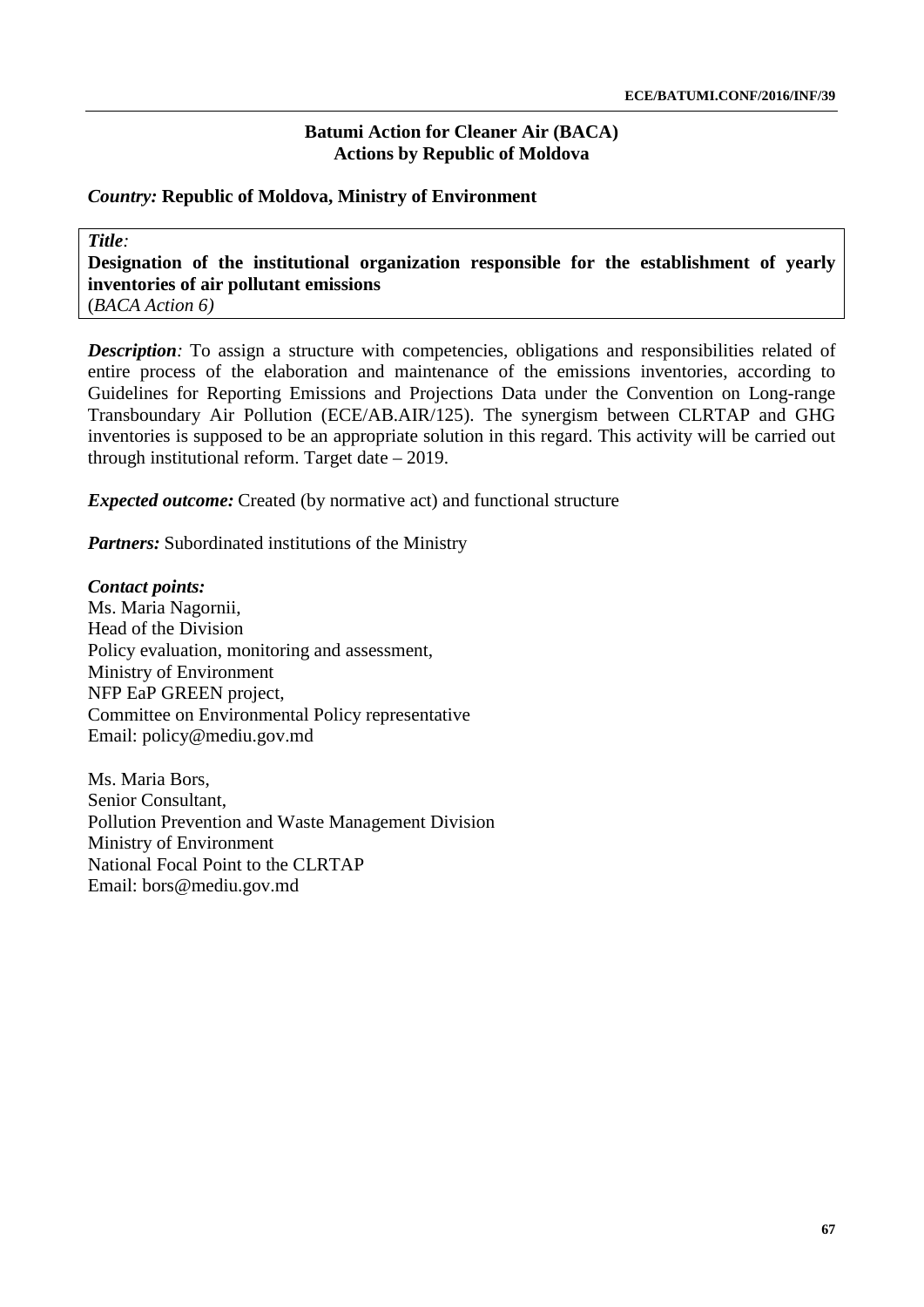### **Batumi Action for Cleaner Air (BACA) Actions by Republic of Moldova**

### *Country:* **Republic of Moldova, Ministry of Environment**

*Title:* **Control and reduction emissions of volatile organic compounds** (*BACA Action 8)*

*Description*: To establish technical provisions applying to operations, installations, vehicles and vessels used for storage, loading and transport of petrol from one terminal to another or from a terminal to a service station for terminals in order to reduce losses of petrol. Target date – 2018.

*Expected outcome:* Governmental Decision elaborated and approved

*Partners:* Ministry of Economy and oil companies

# *Contact points:*

Ms. Maria Nagornii, Head of the Division Policy evaluation, monitoring and assessment, Ministry of Environment NFP EaP GREEN project, Committee on Environmental Policy representative Email: [policy@mediu.gov.md](mailto:policy@mediu.gov.md)

Ms. Maria Bors, Senior Consultant, Pollution Prevention and Waste Management Division Ministry of Environment National Focal Point to the CLRTAP Email: [bors@mediu.gov.md](mailto:bors@mediu.gov.md)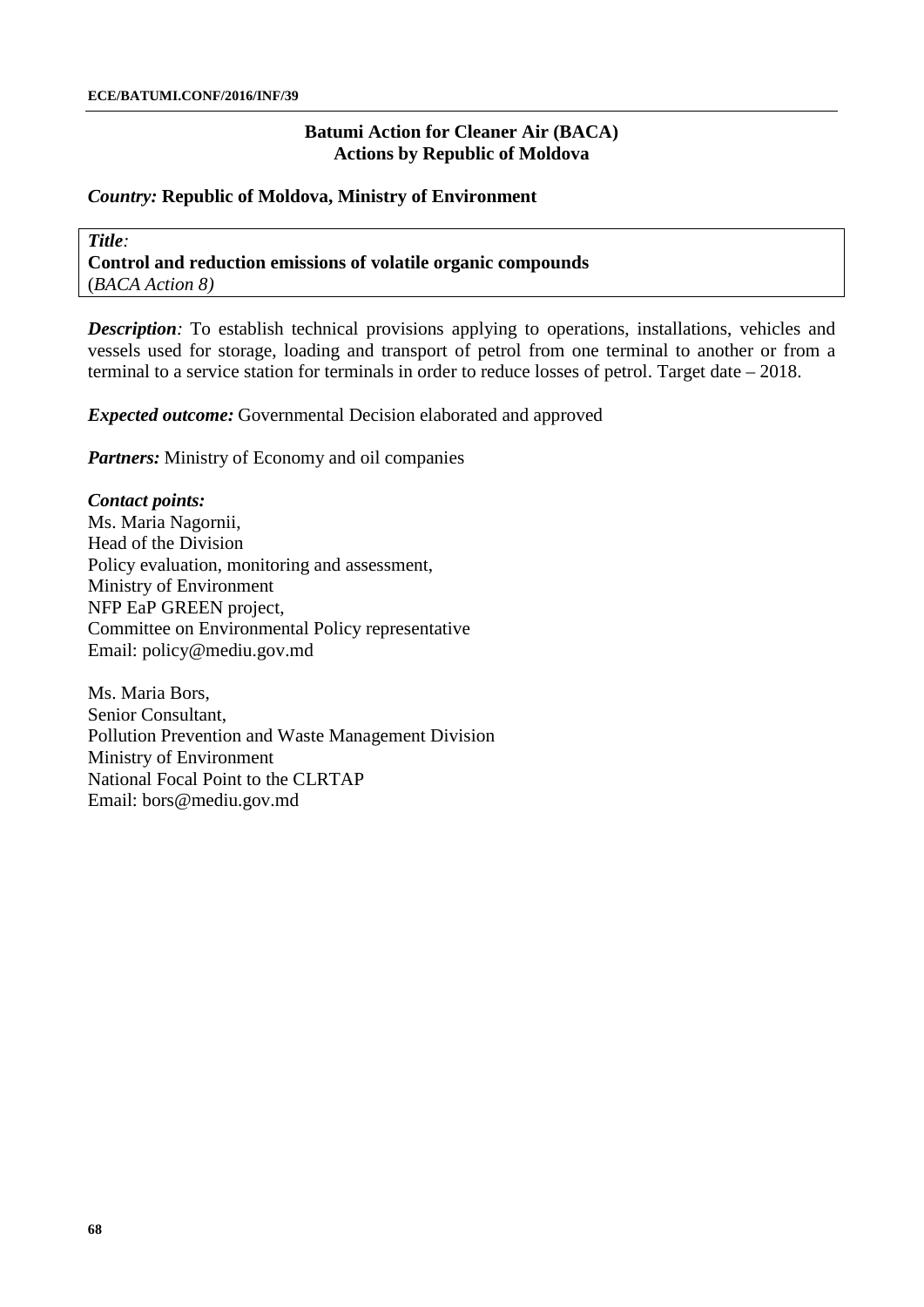# *Country:* **Romania, Ministry of Environment, Waters and Forests**

**Title: Developing and upgrading the National Air Quality Monitoring Network** (BACA Actions 1, 2, 3)

*Description:* It is planned to improve the air quality monitoring network in Romania by updating the existing infrastructure (analyzers, data collection and transmitting systems, laboratory's equipments, indoor & outdoor panels for public information). The activities will consist of checking the degree of deterioration of existing infrastructure, replace those that no longer meet the technical requirements, and the purchase of new equipment for the measurement of pollutants for which there are no determination at this time. Target date: 31.12.2020

*Expected outcome:* Improved and updated air quality network in Romania

*Partners:* National Environmental Protection Agency, 42 Local Environmental Protection Agencies

*Contact point:* Dorina Mocanu, General Director General Directorate for Impact Assessment and Pollution Control Ministry of Environment, Waters and Forests 12 Libertatii Blvd, Bucharest, District 5 Romania Tel: +40 21 408 9530 Email: [dorina.mocanu@mmediu.ro](mailto:dorina.mocanu@mmediu.ro)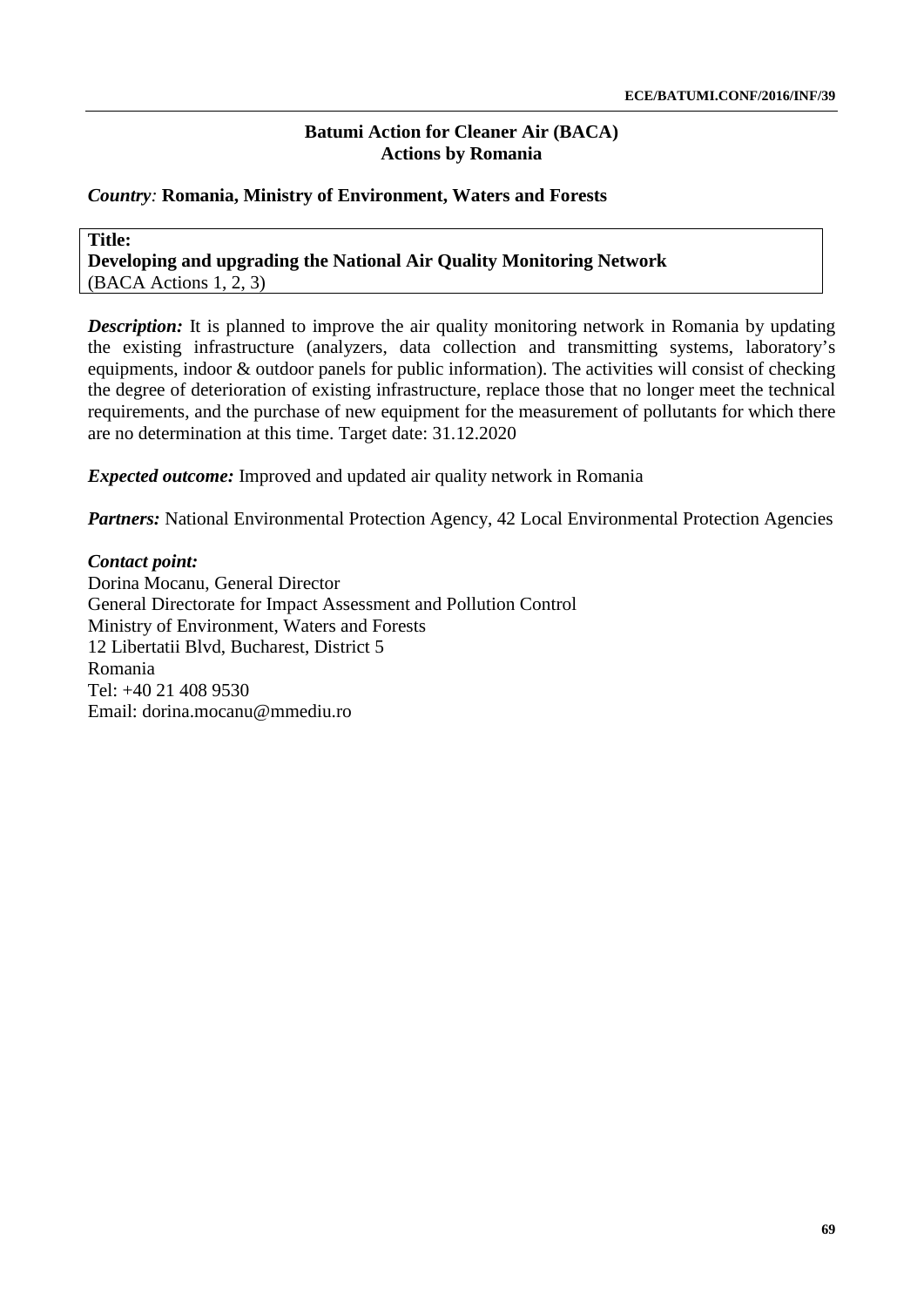### *Country:* **Romania, National Environment Protection Agency**

**Title: Improvement of inventories and information on levels of emissions** *(BACA Action 1)*

**Description:** An informatics system called 'I.E.S. – Integrated Environmental System' has been developed. One of the online modules of I.E.S., named "F2 - Emissions Inventories" is already being used for data collection, at county level, covering all the necessary bottom-up data collection for all environmental sectors. Most of the data are reported directly by the economic operators that requested user accounts for the system. Some of the data are entered by local environmental protection agencies representatives (if received on another media such as paper – fax or excel file by email).

The collection system is accompanied by a data-warehouse system, allowing authorized users to access the database data, perform queries and generate reports. By aggregating those data, bottomup methodology can be used in order to improve emission estimations for certain activities/sectors.

*Expected outcome*: It is foreseen that, after its full implementation, the I.E.S. will have a positive impact regarding the attainment of QA/QC objectives for the national and local emission inventories thus leading to better air quality assessment.

#### *Contact point:*

Patricia Lungu, Director General Directorate for Monitoring National Environment Protection Agency Splaiul Independentei, nr.294, Corp B, Sector 6, Bucharest, Romania Tel: +40 21 207 1101 Email: [patricia.lungu@anpm.ro](mailto:patricia.lungu@anpm.ro)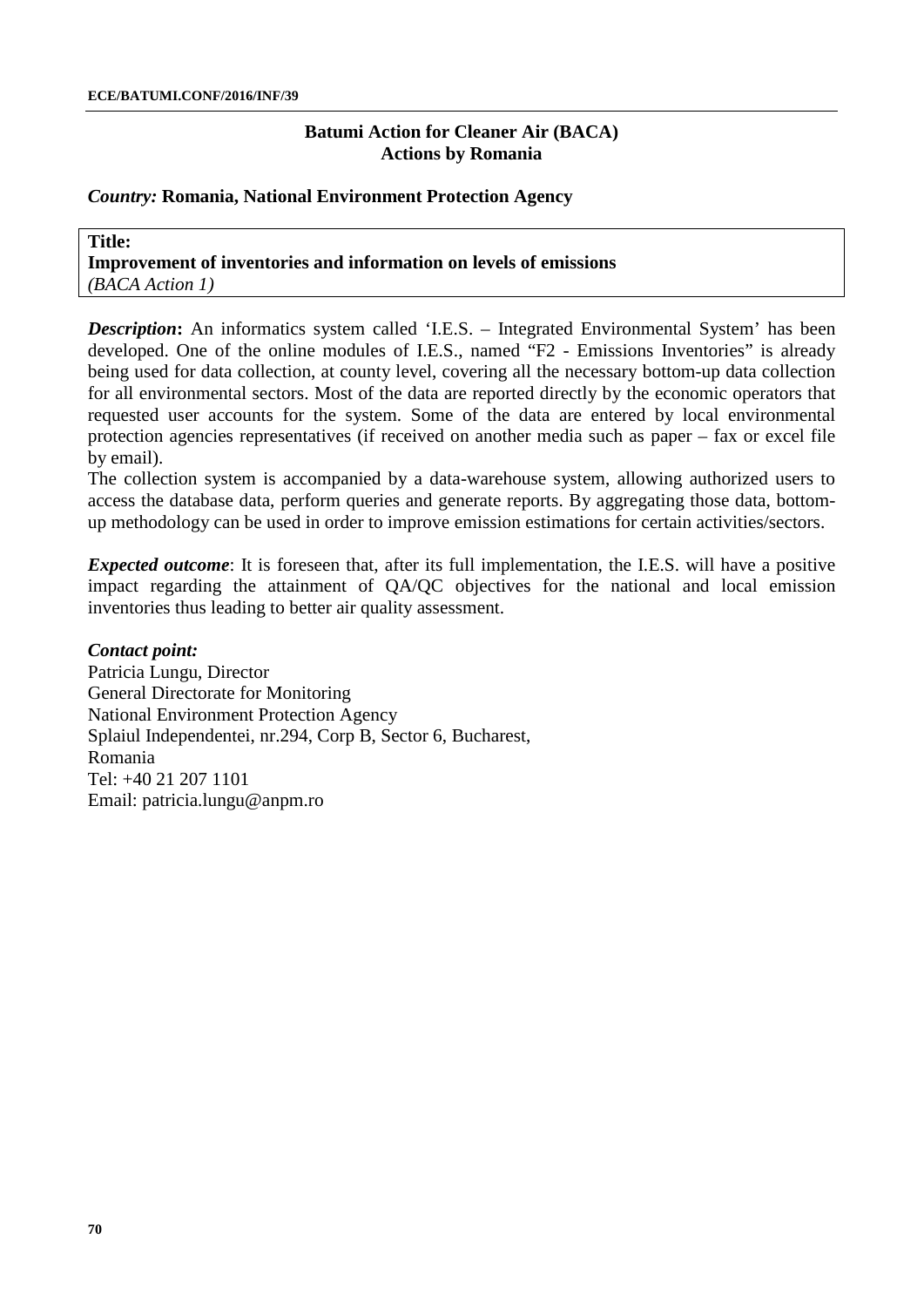# **Batumi Action for Cleaner Air (BACA) Actions by Romania**

### *Country:* **Romania, Ministry of Environment, Waters and Forests**

**Title: Establishment of national programme to control air pollution** (BACA Action 8)

*Description*: Romania will develop a national air pollution control programme identifying possible measures to reduce air pollution from certain atmospheric pollutants (NOx, SO2, NH3, NMVOC and PM2,5) and attain emission reduction commitments for 2020 and 2030 and also to contribute effectively to the achievement of the air quality objectives. Target date: June 2019.

*Expected outcome*: elaborated and approved national programme that includes measures to reduce air pollution with a view to meeting emission reduction requirements for 2020 and 2030 and to contributing effectively to the achievement of the air quality objectives. To this effect, the national programme should take account of the need to reduce emissions in zones and agglomerations affected by excessive air pollutant concentrations and/or in those that contribute significantly to air pollution in other zones and agglomerations.

Partners: Ministry of Transport, Ministry of Economics, Ministry of Agriculture, Ministry of Health, and municipalities.

#### *Contact point:*

Felicia Ioana, Head of Unit Unit for Pollution Control and Atmosphere Protection General Directorate for Impact Assessment and Pollution Control Ministry of Environment, Waters and Forests 12 Libertatii Blvd, Bucharest, District 5 Romania Tel: +40 21 408 9595 Email: [felicia.ioana@mmediu.ro](mailto:felicia.ioana@mmediu.ro)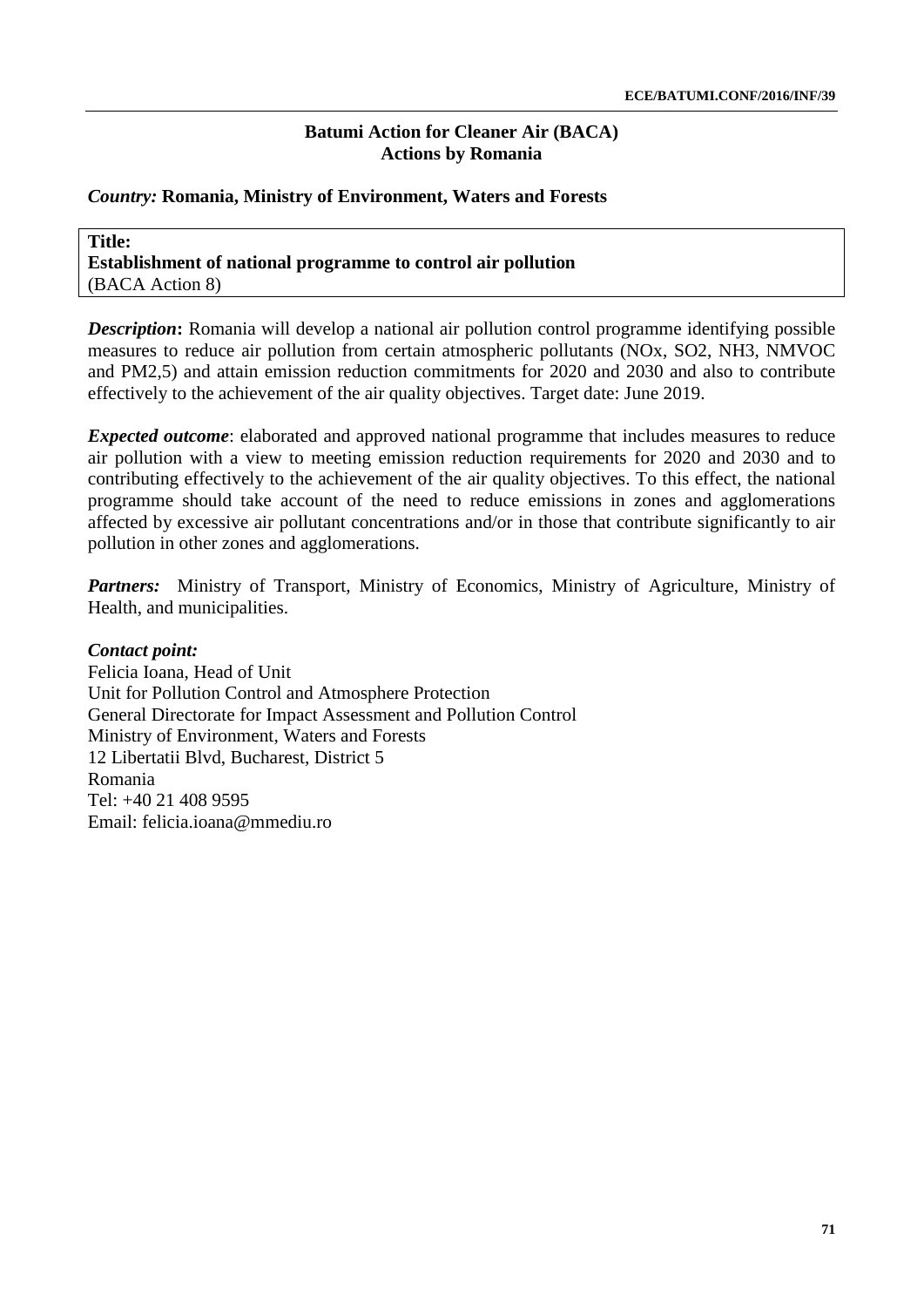#### **Batumi Action for Cleaner Air (BACA) Actions by Slovenia**

#### *Country:* **Slovenia**

*Title:* Slovenia is going to endeavour to limit anthropogenic emissions of SO<sub>2</sub>, NOx, NMVOC, NH<sub>3</sub> **and PM2,5 after year 2020 beyond emission reduction commitments for 2020 as set in Gothenburg protocol** (*BACA Action 8)*

*Description*: Slovenia is going to adopt and implement a national air pollution control programme with a view not only to meet emission reduction requirements set in Gothenburg protocol for year 2020, but also to exceed ambition level to limit anthropogenic emissions of  $SO_2$ , NOx, NMVOC,  $NH<sub>3</sub>$  and  $PM<sub>2.5</sub>$  after year 2020.

*Expected outcome*: Better air quality

*Partners*: Local communities, civil society

*Contact point*: Mrs. Alenka Fritzel Environment Directorate Department for the Environment and Climate Change Ministry of the Environment and Spatial Planning Dunajska cesta 48 Ljubljana E-mail: [alenka.fritzel@gov.si](mailto:alenka.fritzel@gov.si)

#### **Batumi Action for Cleaner Air (BACA) Actions by Slovenia**

#### *Country:* **Slovenia**

#### *Title:*

**Improvement of public awareness about air quality, including on less polluting fuels, renewable energy and energy efficiency, in particular in relation to the transport sector (Action 22), good agricultural practices to reduce emissions of ammonia (Action 23), human health and environmental effects associated with the reduction of the air pollutants (Action 24) and steps that individuals and the private sector can take to reduce emissions of the air pollutants (Action 25)**

(*BACA Actions 22, 23, 25)*

*Description:* Slovenia commits itself to further enhance the public awareness activities related to air quality and related effects on health and the environment, as well as to the promotion of measures that individuals can undertake in order to contribute to the improvement of air quality. With this aim, Slovenia has already set up a dedicated web page [www.mojzrak.si,](http://www.mojzrak.si/) which it intends to maintain and upgrade with further content. A special focus will be devoted to the proper use of small combustion installations burning biomass, the promotion of good practices in agriculture, as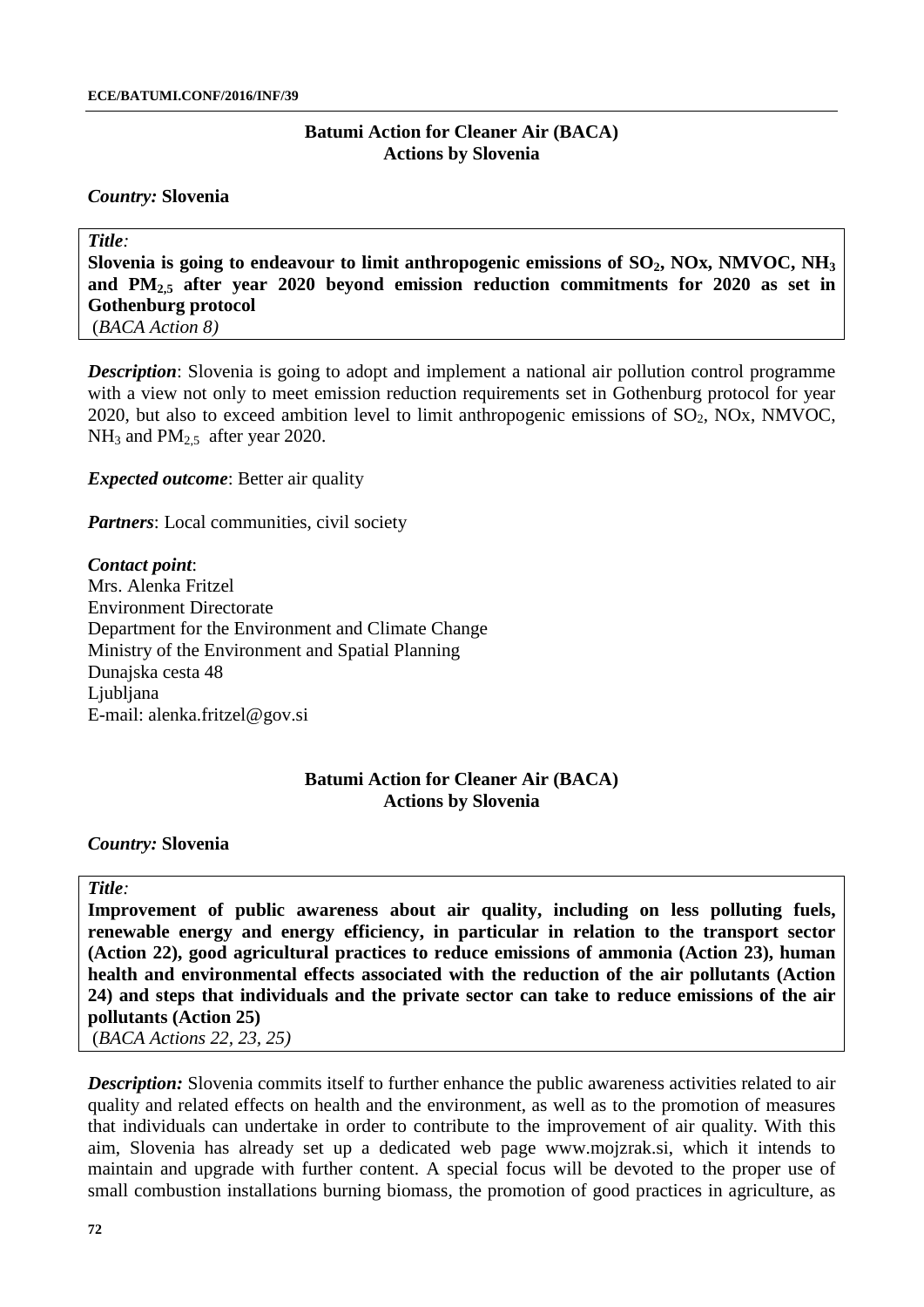well as sustainable mobility.

*Expected outcome*: Better air quality

*Partners*: Local communities, civil society

*Contact point*: Mrs. Alenka Fritzel Environment Directorate Department for the Environment and Climate Change Ministry of the Environment and Spatial Planning Dunajska cesta 48 Ljubljana E-mail: [alenka.fritzel@gov.si](mailto:alenka.fritzel@gov.si)

# **Batumi Action for Cleaner Air (BACA) Actions by Slovenia**

# *Country:* **Slovenia**

*Title:*

**Sharing experience and good practices with other interested countries**  (*BACA Actions 33)*

**Description**: Slovenia commits itself to share its achievements and good practices regarding the promotion of air quality issues, as well as the mitigation of emissions from small combustion installations with other countries having similar problems in the framework of air quality.

*Expected outcome*: Achieving better results in cooperation with other members of the international community

*Partners*: Neighbouring countries, regional partnerships etc.

*Contact point*:

Mrs. Alenka Fritzel Environment Directorate Department for the Environment and Climate Change Ministry of the Environment and Spatial Planning Dunajska cesta 48 Ljubljana E-mail: [alenka.fritzel@gov.si](mailto:alenka.fritzel@gov.si)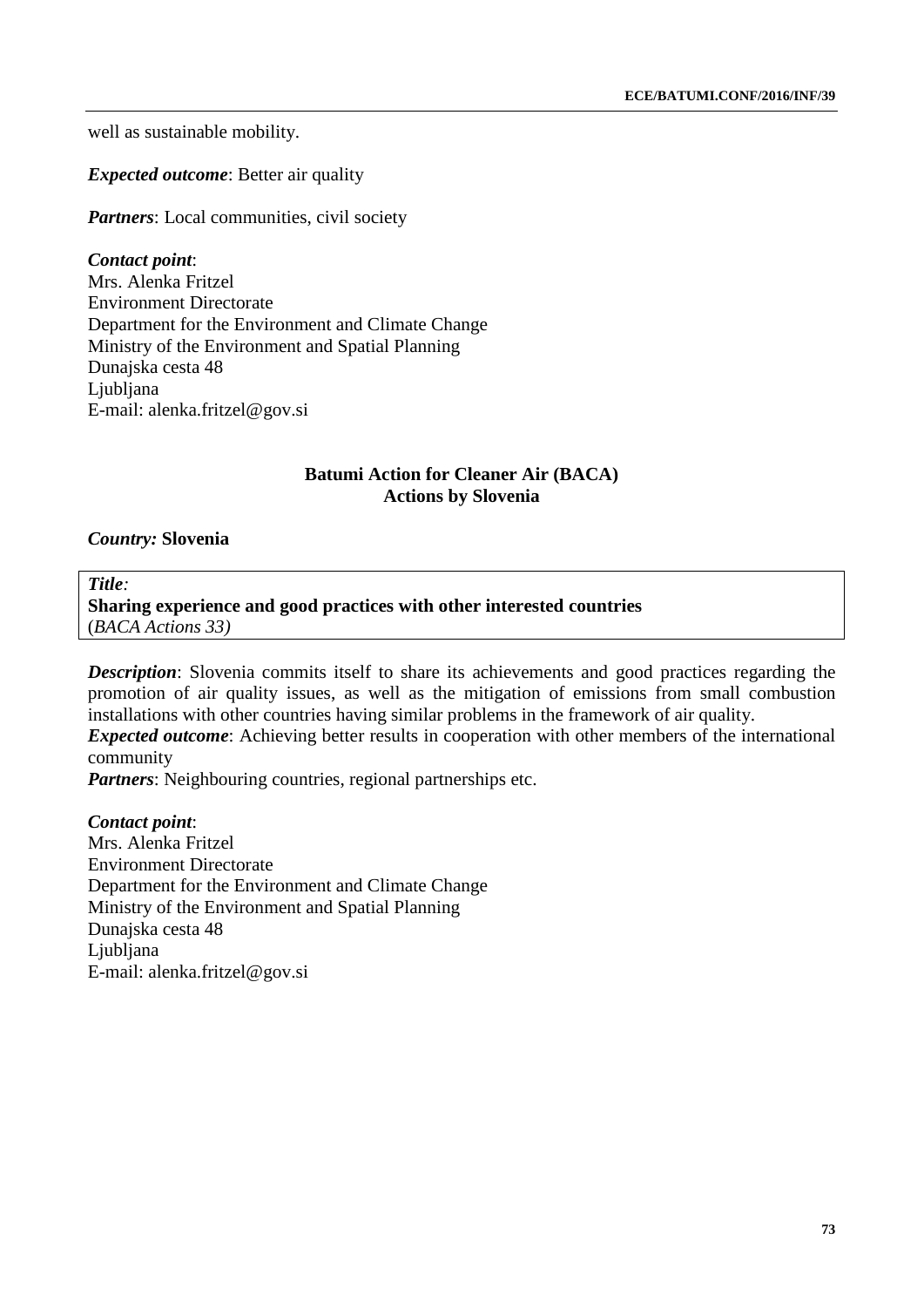# *Country:* **Spain, Ministry of Agriculture, Food and Environment**

| Title:                 |  |
|------------------------|--|
| <b>Air quality App</b> |  |
| (BACA Actions 19)      |  |

*Description:* The free app, foreseen on [iPhone](https://itunes.apple.com/us/app/airforu/id1046111148?mt=8) and [Android,](https://play.google.com/store/apps/details?id=com.walterqian.uclahealth.airforu) delivers local air-quality measurements directly to the user's phone.

*Expected outcome*: This app would improve public awareness on Air Quality and information sharing on air quality and exposure to pollution. It aims at:

-Making available to the public Air Quality information at national level, allowing comparison between different regions. This app would show AQ information by pollutant at different time resolution (according to AQ legislation).

-Inform the public about air quality in real time, in a simple way, providing information to different temporal resolutions (short and medium term), including general health recommendations depending on the index values.

# *Partners*:

# *Contact point:*

Mrs. Marina Alvarez Fernandez Head of Service of International Relationships Ministry of Agriculture, Food and Envirnoment Affairs Email: [omc@magrama.es;](mailto:omc@magrama.es) [buzon-sgcamai@magrama.es](mailto:buzon-sgcamai@magrama.es) [malvarezf@magrama.es](mailto:malvarezf@magrama.es)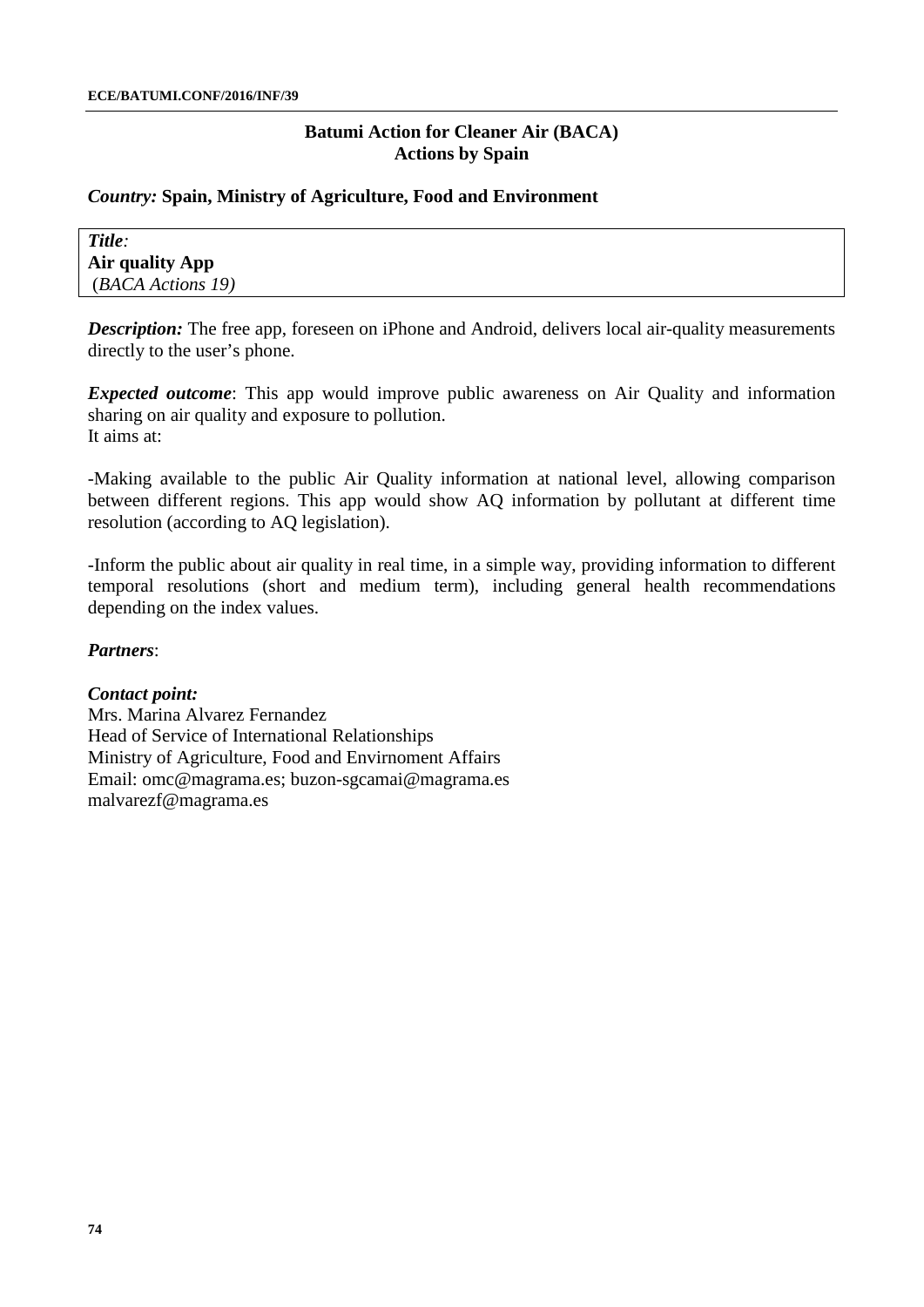# *Country:* **Sweden**

| Title:                       |  |
|------------------------------|--|
| <b>Bilateral cooperation</b> |  |
| (BACA Action 28)             |  |

*Description:* Bilateral cooperation – to strengthen and improve Swedish bilateral cooperation with countries east of Europe on matters of methodology of emission inventories, projections and integrated assessment.

*Expected outcome:* Bilateral cooperation – improved competence and active participation regarding issues of methodology of emission inventories, projections and integrated assessment for both parties within the scope of the Air Convention.

*Partners:* ––

*Contact point:* Mrs Ann-Sofie Israelson Swedish EPA Email: [ann-sofi.israelson@naturvardsverket.se](mailto:ann-sofi.israelson@naturvardsverket.se)

# **Batumi Action for Cleaner Air (BACA) Actions by Sweden**

# *Country:* **Sweden**

*Title:* **Strengthen participation of technical experts** (*BACA Action 29)*

**Description**: Strengthen participation of technical experts – to designate additional Swedish technical experts in relevant groups under the Air Convention.

*Expected outcome:* Strengthen participation of technical experts – contribute to a broader coverage of national experts within the work of the Air Convention.

*Partners:* ––

*Contact point:* Mrs Ann-Sofie Israelson Swedish EPA Email: [ann-sofi.israelson@naturvardsverket.se](mailto:ann-sofi.israelson@naturvardsverket.se)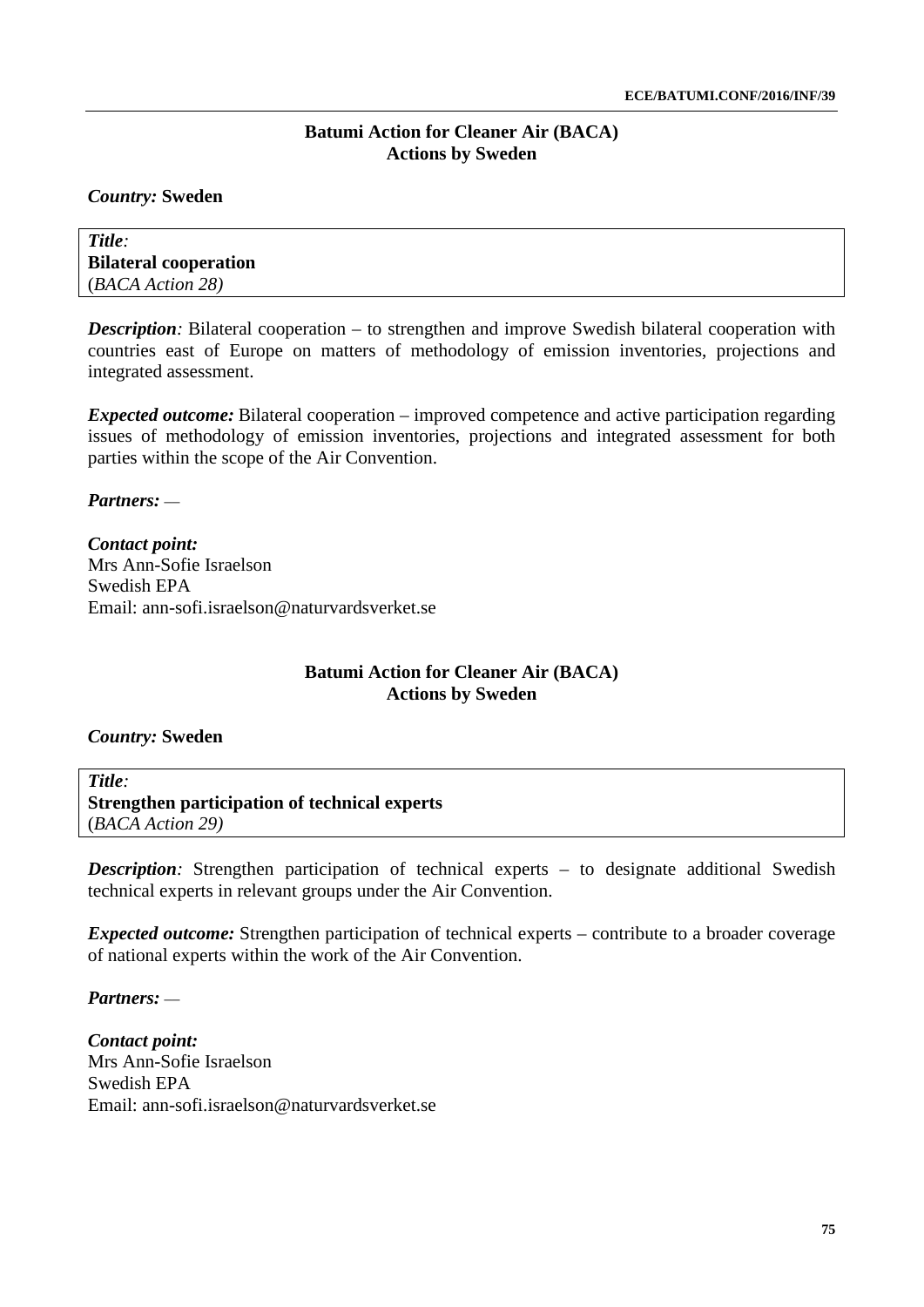# *Country:* **Sweden**

*Title:* **National coordination** (*BACA Action 33)*

**Description:** National coordination – to establish a group of coordination for Swedish representatives/activities concerning air pollution within WHO, UNEP and CLRTAP.

*Expected outcome:* National coordination – ensure coordinated Swedish contribution to the relevant processes within WHO, UNEP and CLRTAP

*Partners:* ––

*Contact point:* Mrs Ann-Sofie Israelson, Swedish EPA Email: [ann-sofi.israelson@naturvardsverket.se](mailto:ann-sofi.israelson@naturvardsverket.se)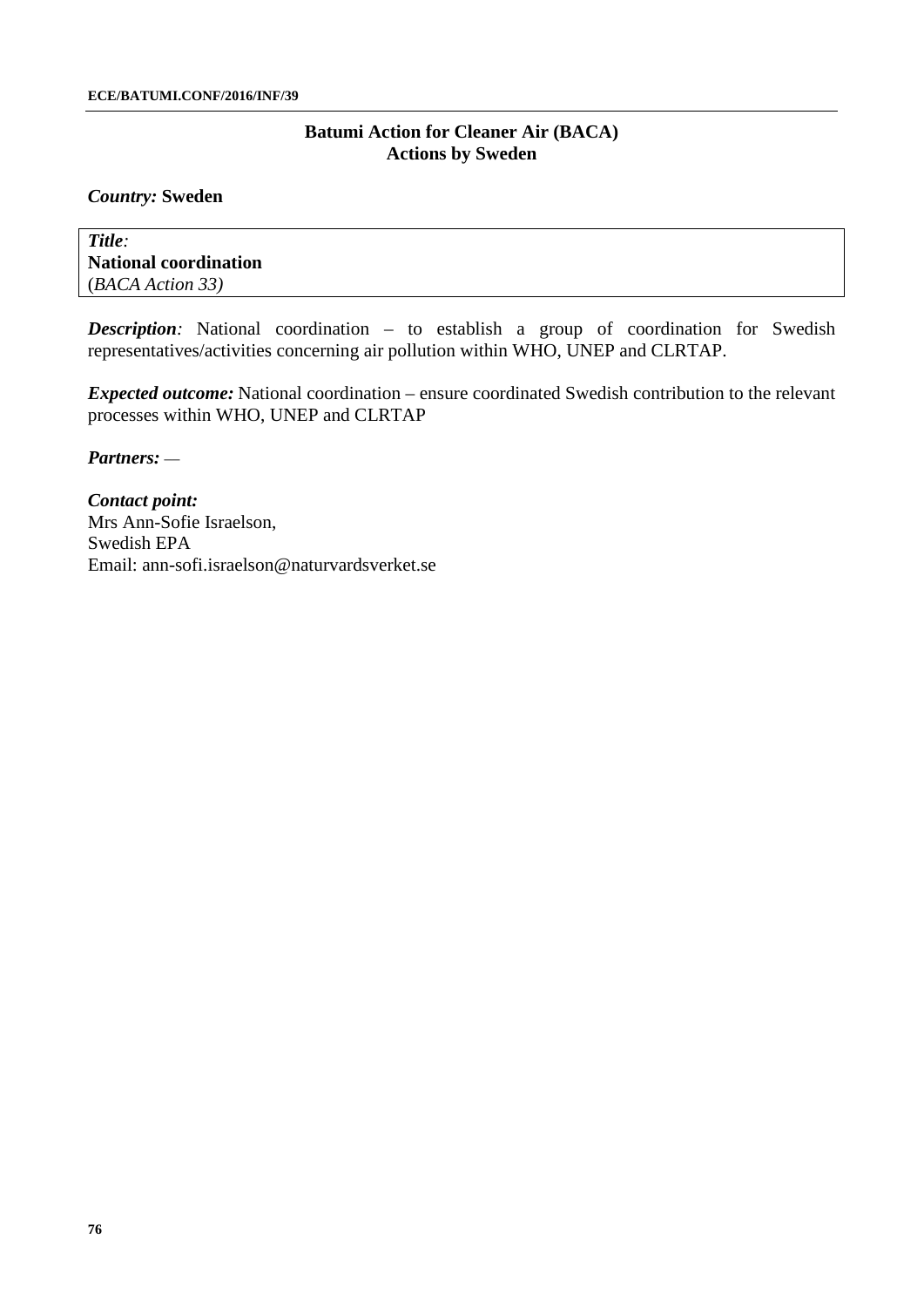# *Country:* **Switzerland**

*Title:* **Implementation of the Swiss Strategy on Air Quality Management**  (*BACA Actions 8, 9, 10, 11, 12, 14, 15 and 16)*

**Description:** A Strategy on Air Quality Management was adopted by the Federal Council (Government) in 1985 and acknowledged by the Parliament. This national action plan which included effect oriented targets based on health and ecosystem protection, has been updated in 1999 and in 2009. Besides the effect-oriented emission reduction targets it includes a set of control measures for the following pollutants: sulfur, nitrogen oxides, ammonia, volatile organic compounds and particulate matter. In the future stronger commitments in the framework of different sectoral policies, especially transport, small wood combustion installations and agriculture will be necessary to achieve the air quality standards as set in the Swiss Ordinance on Air Pollution Control.

*Expected outcome:* Switzerland is committed to further reduce the emissions of pollutants for improving air quality in accordance with standards in line with the WHO air quality guidelines and the critical loads and levels of the Gothenburg Protocol under the Geneva Air Convention.

*Partners:* Other Parties under the Convention and national partners, cantons and economy

# *Contact points:*

Ms. Martine Rohn-Brossard Deputy Head of International Affairs Division Federal Department of the Environment, Transport, Energy and Communication DETEC; Federal Office of the Environment, International Affairs Division CH-3003 Berne, Phone +41 58 462 92 41 Email: [martine.rohn@bafu.admin.ch](mailto:martine.rohn@bafu.admin.ch)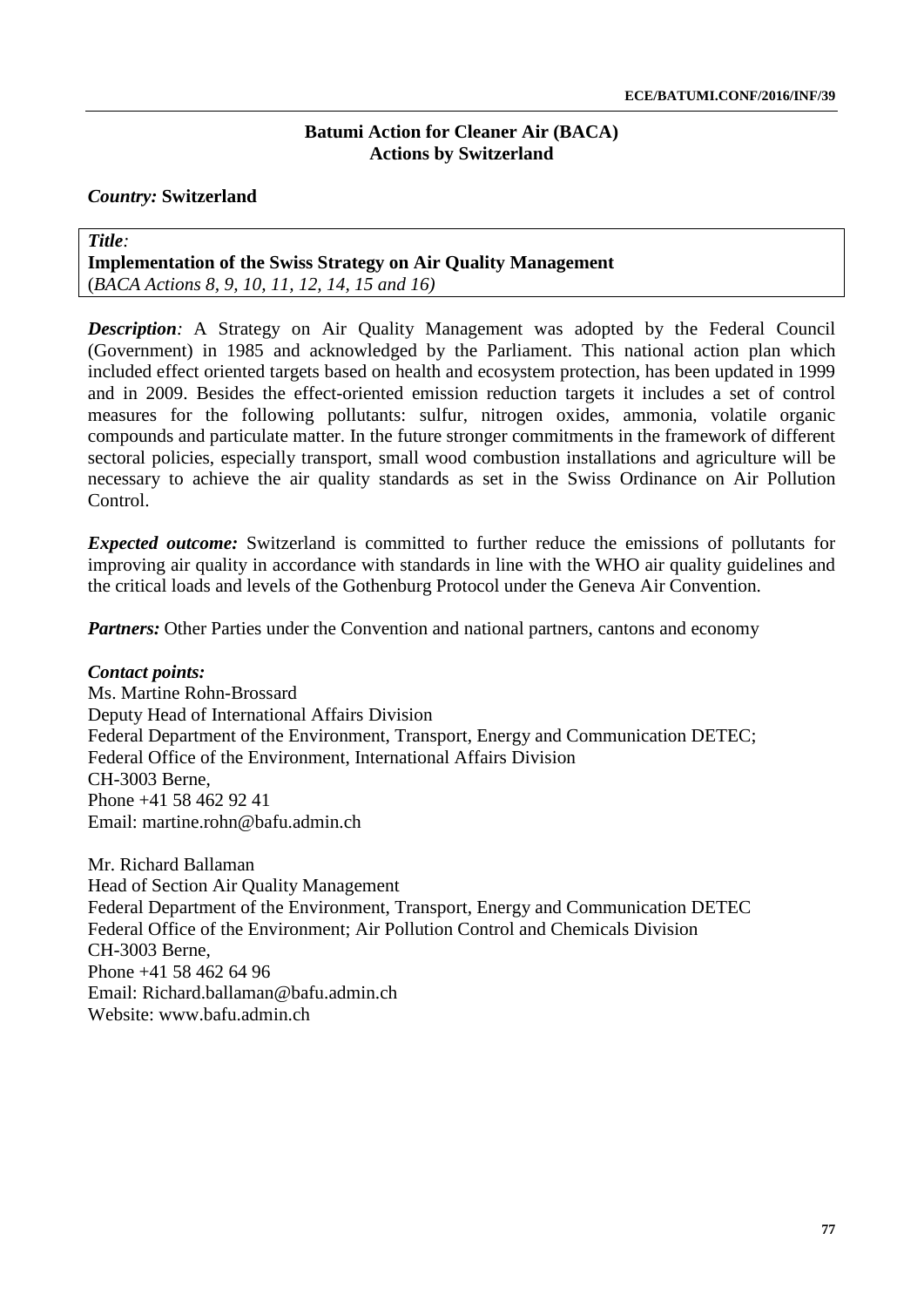#### *Country:* **Switzerland**

*Title:* **Ratification and implementation of the three recently revised Protocols to the Geneva Convention on Air Pollution**

(*BACA Actions 33, 34, 35, 36, 37, 38 and 39)*

*Description:* The UNECE Geneva Convention on Air Pollution and its 8 additional Protocols were ratified by Switzerland and are currently under implementation. The basic obligations and the emission reduction commitments are all fulfilled (Actions 36, 37 and 42).

In 2015 revision of the Swiss legislations on air pollution control and on chemicals were made in order to bring it in line with the amended Protocol on Heavy Metals. This will then allow submitting ratification's message to the Parliament, probably in 2016 (Actions 38 and 39).

The preparatory work for updates of the Swiss legislation to bring it in line with requirements of the amended Gothenburg Protocol to Abate Acidification, Eutrophication and Ground-level Ozone to the Air Convention are in progress. This will then allow submitting in 2017 ratification's message to the Parliament. (Action 41).

The Protocol on Pollutant Release and Transfer Registers was ratified in 2007 and is currently under implementation according to the requirements of the Protocol (Action 40).

*Expected outcome:* Switzerland is committed to further reduce the emissions of air pollutants and to implement the related Protocols in accordance with the specified requirements of the basic obligations and guidelines for implementation. Updates of legislation in order to bring it in line with the recently amended Protocols will bring new challenges for improving air quality in Switzerland.

*Partners*: Other Parties under the Convention and national partners, cantons and economy.

#### *Contact points:*

Ms. Martine Rohn-Brossard Deputy Head of International Affairs Division Federal Department of the Environment, Transport, Energy and Communication DETEC; Federal Office of the Environment, International Affairs Division CH-3003 Berne, Phone +41 58 462 92 41 Email: [martine.rohn@bafu.admin.ch](mailto:martine.rohn@bafu.admin.ch)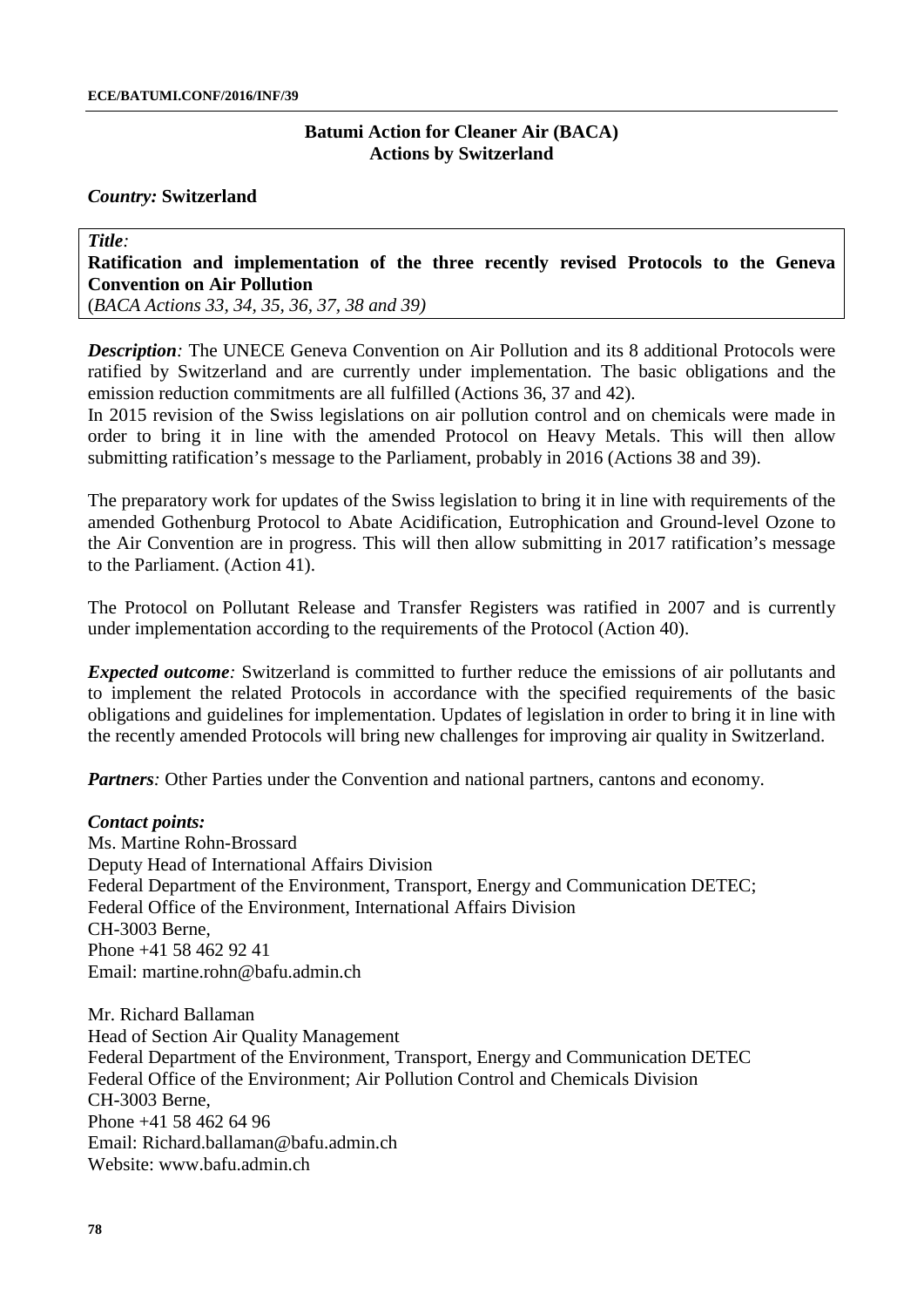# *Country:* **Switzerland**

*Title:*

**Improvement of public awareness in a way to facilitate the adoption and the implementation of air pollutants abatement measures**

(*BACA Actions 17, 18, 19, 20, 21, 22, 23, 24, 25 and 26)*

**Description:** All data related to national emissions of pollutants and concentrations monitoring in Switzerland are publicly on Switzerland are publicly available on <http://www.bafu.admin.ch/luft/luftbelastung/index.html?lang=en>

Detailed information are published and freely accessible to the public on <http://www.bafu.admin.ch/luft/index.html?lang=en>

It concerns mainly the following themes and information on:

- less polluting fuels, renewable energy and energy efficiency, including their use in transport;
- good agricultural practices to reduce emissions of ammonia and to improve the efficiency of nitrogen fertilization;
- human health, environmental and climate effects associated with the reduction of the pollutants;
- steps that individuals and the private sector can take to reduce emissions of the pollutants

*Expected outcome:* An increased awareness of public and policy makers in a way to facilitate the adoption and the implementation of the required abatement measures in favor of a cleaner air.

*Partners:* Public in general, policy makers, health sector, private sectors of the economy, NGOs

# *Contact points:*

Ms. Martine Rohn-Brossard Deputy Head of International Affairs Division Federal Department of the Environment, Transport, Energy and Communication DETEC; Federal Office of the Environment, International Affairs Division CH-3003 Berne, Phone +41 58 462 92 41 Email: [martine.rohn@bafu.admin.ch](mailto:martine.rohn@bafu.admin.ch)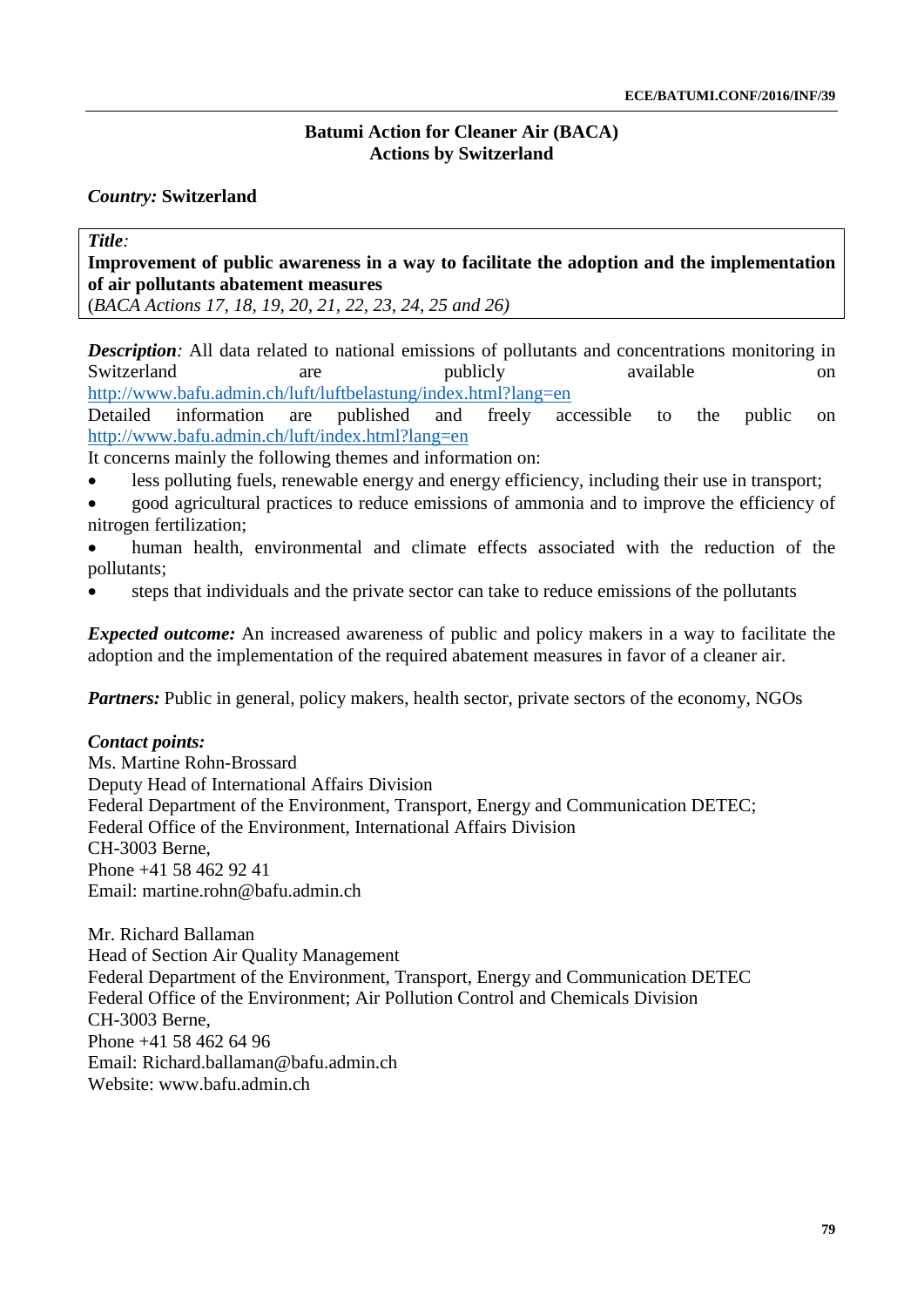#### *Country:* **Switzerland**

*Title:* **Public awareness related to nitrogen compounds in the environment**  (*BACA Actions 19, 20, 23, 25, 26 and 27)*

*Description:* Nitrogen compounds are vital for the vegetation growth but excessive inputs have negative effects on natural ecosystem due to over-fertilization. Switzerland informs in an extensive way on ammonia emissions from agriculture and about emissions of nitrogen oxides from combustion processes with the objective of protecting human health and the environment. Key points are set on the implementation of good agriculture practice to abate ammonia excessive emissions.

*Expected outcome:* An animated film produced to explain the nitrogen cascade and its impacts is available:

<http://www.bafu.admin.ch/luft/00575/11210/index.html?lang=en>

As well as documentation on best available techniques in the agriculture to support the implementation by local authorities is available:

<http://www.bafu.admin.ch/luft/13793/14818/15041/index.html?lang=fr>

*Partners:* Swiss Federal Office for the Environment

### *Contact points:*

Ms. Martine Rohn-Brossard Deputy Head of International Affairs Division Federal Department of the Environment, Transport, Energy and Communication DETEC; Federal Office of the Environment, International Affairs Division CH-3003 Berne, Phone +41 58 462 92 41 Email: [martine.rohn@bafu.admin.ch](mailto:martine.rohn@bafu.admin.ch)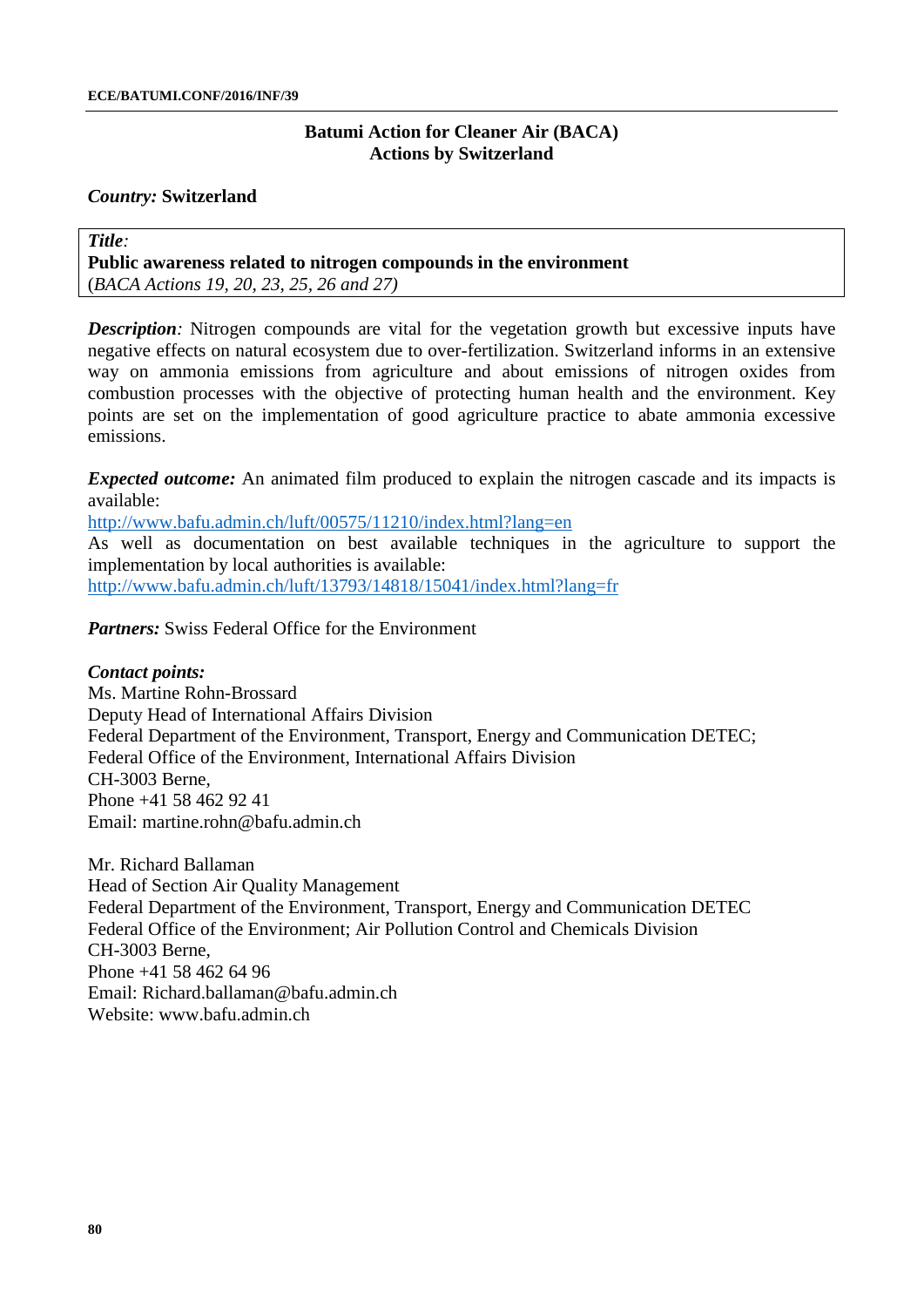# *Country:* **Switzerland**

# *Title:* **Support of capacity building to improve air quality with a focus on the countries of Central Asia and Azerbaijan**

(*BACA Actions 28, 29 and 30)*

*Description:* Switzerland undertakes capacity-building activities to support the implementation of measures to improve air quality with a focus put on the countries of Central Asia and Azerbaijan through the initiative taken by the UNECE Convention on Long-range Transboundary Air Pollution by implementation of its action plan to facilitate the accession and implementation of the Convention and its 8 Protocols and amendments hitherto by the countries of the EECCA region.

*Expected outcome:* Active participation of the representatives of the region at the UNECE Geneva Convention on Air Pollution body meetings and further extension of the cooperation between Switzerland and the countries of Central Asia and Azerbaijan.

**Partners:** Countries of Central Asia and Azerbaijan; Swiss Federal Office for the Environment; Swiss State Secretary for the Economy; Swiss Department of Foreign Affairs

#### *Contact points:*

Ms. Martine Rohn-Brossard Deputy Head of International Affairs Division Federal Department of the Environment, Transport, Energy and Communication DETEC; Federal Office of the Environment, International Affairs Division CH-3003 Berne Phone +41 58 462 92 41 Email: [martine.rohn@bafu.admin.ch](mailto:martine.rohn@bafu.admin.ch)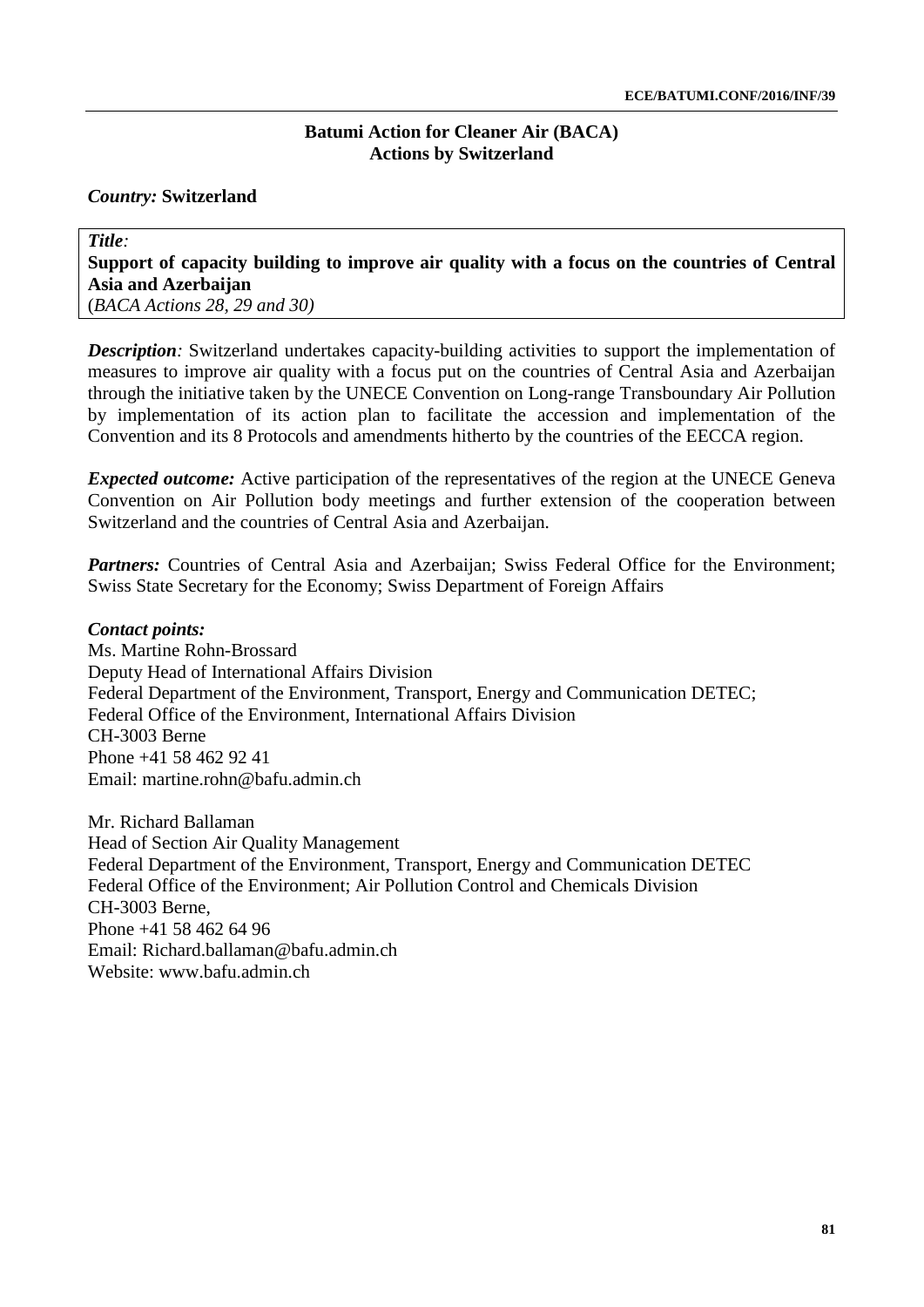#### *Country:* **United States**

*Title:* **Tier 3 Vehicle Regulations** (*BACA Actions 8, 11)*

*Description:* In March, 2014, The United States Environmental Protection Agency (EPA) announced a new suite of vehicle regulations known as "Tier 3." The Tier 3 program is part of a comprehensive approach to reducing the impacts of motor vehicles on air quality and public health. The program considers the vehicle and its fuel as an integrated system, setting new vehicle emissions standards and lowering the sulfur content of gasoline beginning in 2017. More information is available online at [http://www3.epa.gov/otaq/tier3.htm.](http://www3.epa.gov/otaq/tier3.htm)

*Expected outcome*: The new vehicle standards will reduce both tailpipe and evaporative emissions from passenger cars, light-duty trucks, medium-duty passenger vehicles, and some heavy-duty vehicles. The Tier 3 gasoline sulfur standard will make emission control systems more effective for both existing and new vehicles, and will enable more stringent vehicle emissions standards.

*Partners*: State environmental agencies, vehicle industry

*Contact point*: Mr. Jim Blubaugh U.S. Environmental Protection Agency E-mail: [Blubaugh.jim@epa.gov](mailto:Blubaugh.jim@epa.gov)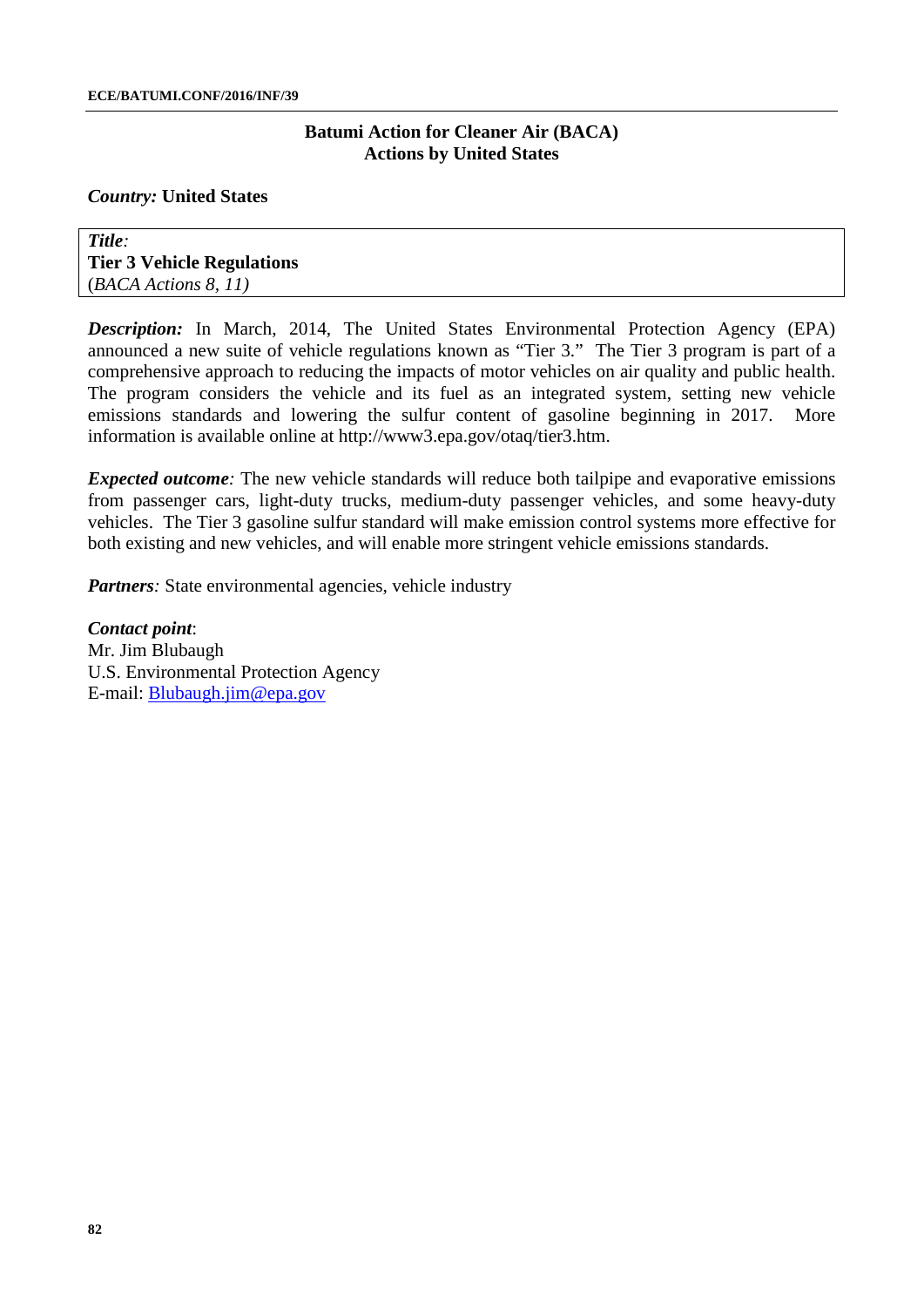# *Country:* **United States**

*Title:* **New Source Performance Standards for Residential Wood Heaters**  (*BACA Actions 8, 9)*

*Description:* On February 3, 2015, EPA promulgated new source performance standards for residential wood heaters to make new heaters significantly cleaner and improve air quality in communities where people burn wood for heat. The updates, which are based on improved wood heater technology, strengthen the emissions standards for new woodstoves, while establishing air standards for several types of previously unregulated new wood heaters, including outdoor and indoor wood-fired boilers (also known as hydronic heaters), and indoor wood-burning forced air furnaces. For further information please visit [http://www2.epa.gov/residential-wood-heaters/final](http://www2.epa.gov/residential-wood-heaters/final-new-source-performance-standards-residential-wood-heaters)[new-source-performance-standards-residential-wood-heaters.](http://www2.epa.gov/residential-wood-heaters/final-new-source-performance-standards-residential-wood-heaters)

*Expected outcome:* Fine particle and volatile organic compound (VOC) emissions from heaters covered by the rule are estimated to drop by nearly 70 percent (8,300 tons a year and 9,300 tons a year, respectively) compared to estimated emissions without the final rule. Carbon monoxide emissions from wood heaters covered by the rule will be an estimated 46,100 tons lower – a reduction of 62 percent.

*Partners*: State, local and tribal environmental agencies of the United States

*Contact points:* Ms. Gail Lacy Mr. Dale Evarts U.S. Environmental Protection Agency E-mail: [evarts.dale@epa.gov;](mailto:evarts.dale@epa.gov) [lacy.gail@epa.gov](mailto:lacy.gail@epa.gov)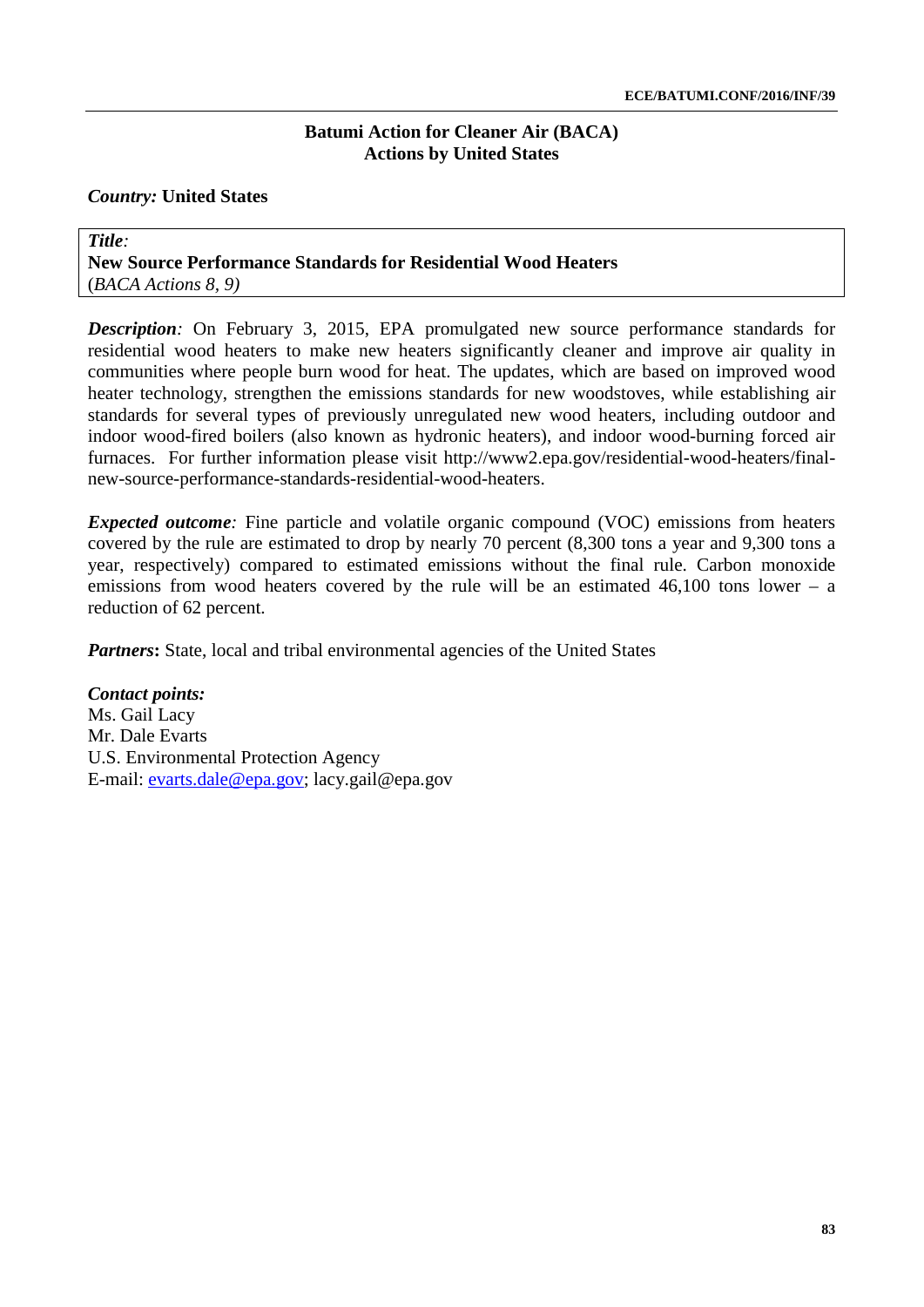#### *Country:* **United States**

*Title:* **U.S. National Ambient Air Quality Standard for ground-level ozone**  (*BACA Action 8)*

**Description**: On October 1, 2015, EPA strengthened the National Ambient Air Quality Standards (NAAQS) for ground-level ozone to 70 parts per billion (ppb), based on extensive scientific evidence about ozone's effects on public health and welfare. The updated standards will improve public health protection, particularly for at-risk groups including children, older adults, people of all ages who have lung diseases such as asthma, and people who are active outdoors, especially outdoor workers. They also will improve the health of trees, plants and ecosystems.

When EPA establishes a new NAAQS or revises an existing NAAQS, it sets in motion a series of actions aimed at ensuring that air quality throughout the country meets those standards. EPA must designate areas as meeting or not meeting the standard (attainment/nonattainment). States are required to develop a general plan to attain and maintain the NAAQS in areas under their jurisdiction, and a specific plan to attain the standards for each area designated nonattainment for a NAAQS. These plans, known as State Implementation Plans or SIPs, are developed by state and local air quality management agencies and submitted to EPA for approval. Tribal governments may also choose to develop implementation plans for nonattainment areas under their jurisdiction, or have the EPA act on their behalf. When these plans are approved by EPA, they become enforceable by EPA. If a state fails to submit an approvable plan, EPA can develop an enforceable federal implementation plan (FIP) in its place. EPA projections show the vast majority of U.S. counties will meet the standards by 2025 with federal and state rules and programs now in place or underway. Learn more about the ozone NAAQS at [https://www.epa.gov/ozone-pollution.](https://www.epa.gov/ozone-pollution)

*Expected outcome*: EPA estimates that meeting the 70 ppb standards will yield health benefits valued at \$2.9 to \$5.9 billion annually in 2025. These annual benefits include the value of avoiding a range of harmful health effects, including:

- 320 to 660 premature deaths
- 230,000 asthma attacks in children
- 160,000 days when kids miss school
- 28,000 missed work days
- 630 asthma-related emergency room visits
- 340 cases of acute bronchitis in children

These benefits outweigh the estimated annual costs of \$1.4 billion. *Partners*: State, local and tribal environmental agencies of the United States

#### *Contact points:*

Ms. Gail Lacy Mr. Dale Evarts U.S. Environmental Protection Agency E-mail: [evarts.dale@epa.gov;](mailto:evarts.dale@epa.gov) [lacy.gail@epa.gov](mailto:lacy.gail@epa.gov)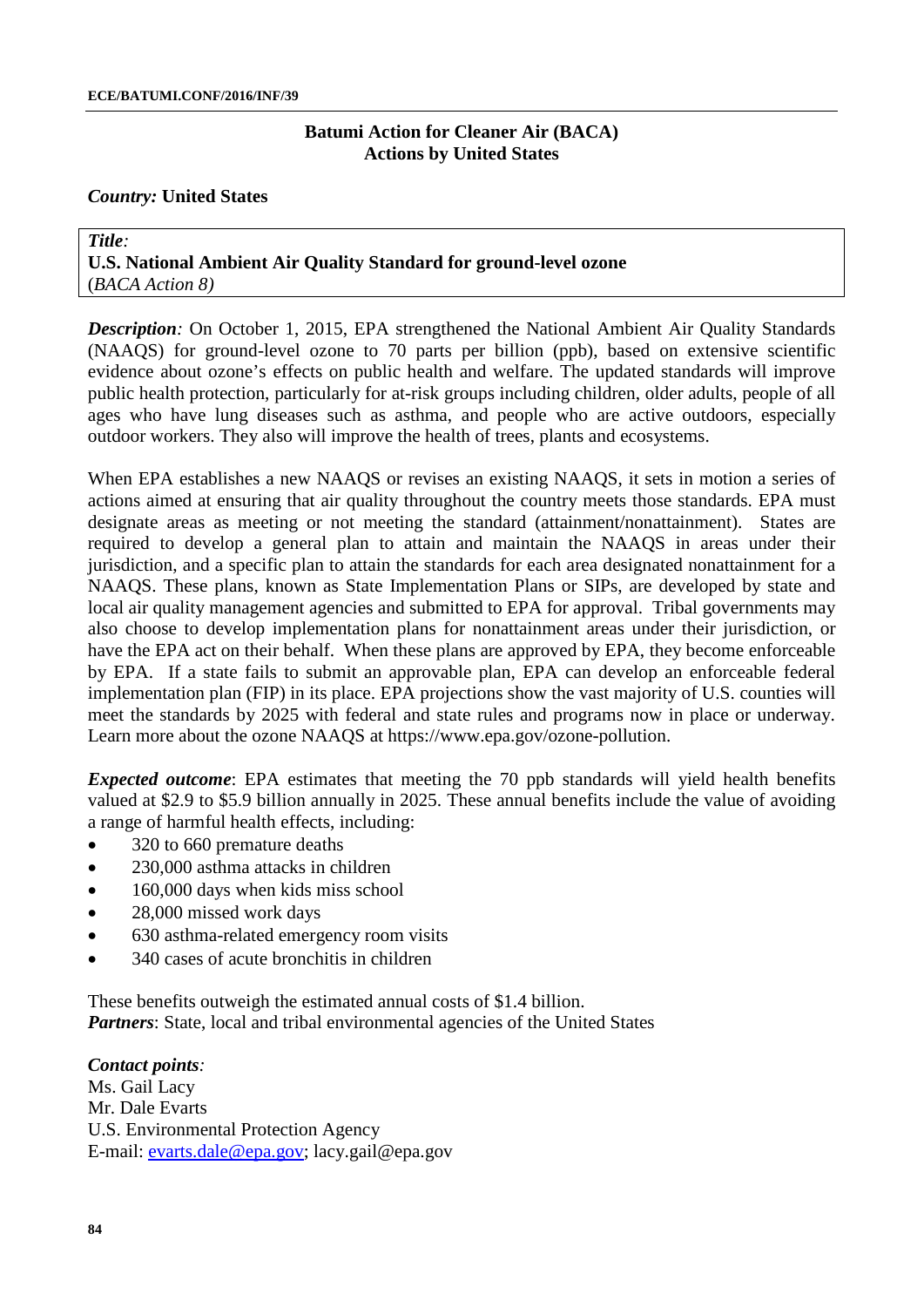# *Country:* **United States**

*Title:* **Reducing methane emissions from the oil and gas sector** (*BACA Actions 8)*

**Description:** On May 12, 2016, EPA issued final New Source Performance Standards to reduce emissions of greenhouse gases and VOCs from the oil and natural gas industry. The final rule builds on EPA's 2012 standards addressing emissions for this industry, setting an emissions limit for methane, and adding requirements hydraulically fractured oil wells, along with equipment used throughout the industry that was not covered in the 2012 rules.

The final rule requires owners/operators of hydraulically fractured and refractured oil wells to capture VOC and methane emissions; fractured/refractured natural gas wells were subject to this requirement in the 2012 rules. The rule also adds requirements for pneumatic pumps at well sites and gas processing plants, compressors at gathering and boosting, and transmission compressor stations, and pneumatic controllers at transmission compressor stations. The 2016 rule also requires owners/operators to monitor for and repair leaks, which can be a significant source of both methane and VOC pollution. Also on May 12, 2016, EPA issued two final rules that clarify permitting requirements in states and Indian country. For further information please visit [http://www3.epa.gov/airquality/oilandgas/.](http://www3.epa.gov/airquality/oilandgas/)

*Expected outcome*: The final standards for new, modified and reconstructed sources are expected to reduce 510,000 short tons of methane in 2025, the equivalent of reducing 11 million metric tons of carbon dioxide.

*Partners*: State, local and tribal environmental agencies of the United States

*Contact points:* Ms. Gail Lacy Mr. Dale Evarts U.S. Environmental Protection Agency E-mail: [evarts.dale@epa.gov;](mailto:evarts.dale@epa.gov) [lacy.gail@epa.gov](mailto:lacy.gail@epa.gov)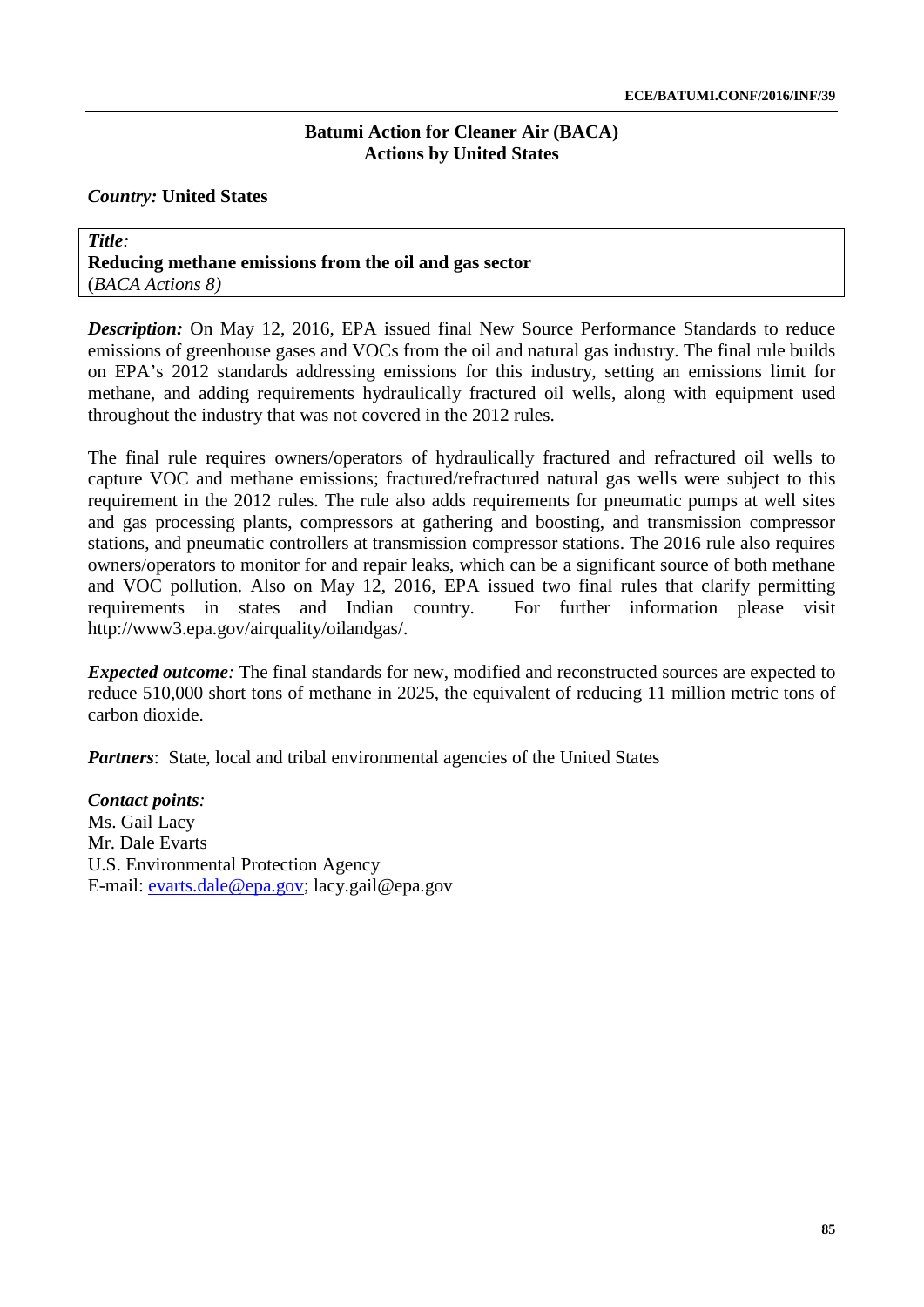#### *Country:* **United States**

*Title:* **Integrating analysis and strategies to reduce climate pollutants and air pollution** (*BACA Actions 15, 24)*

*Description:* The United Sates will continue current efforts to develop analytical tools that integrate climate pollutants and traditional air pollutants that will improve the ability to identify optimal strategies to reduce climate pollutants and air pollution simultaneously.

*Expected outcome*: Ongoing research is improving the understanding of the bidirectional linkages between air quality and climate, which will allow air quality managers to understand both how climate change will impact future air quality, and how air quality management programs fit into overall strategies to mitigate the causes of climate change. Many air quality management actions directly reduce some short-lived climate forcers, such as black carbon, and can have the co-benefit of reducing emissions of long-lived greenhouse gases. Likewise, recent actions to reduce greenhouse gases from transportation and power plants when implemented will result in reductions in both climate pollutants and traditional air pollutants.

*Partners*: Climate and Clean Air Coalition, academic and research interests

*Contact points:* Ms. Amanda Curry Brown Mr. Dale Evarts U.S. Environmental Protection Agency E-mail: [evarts.dale@epa.gov;](mailto:evarts.dale@epa.gov) [CurryBrown.amanda@epa.gov](mailto:CurryBrown.amanda@epa.gov)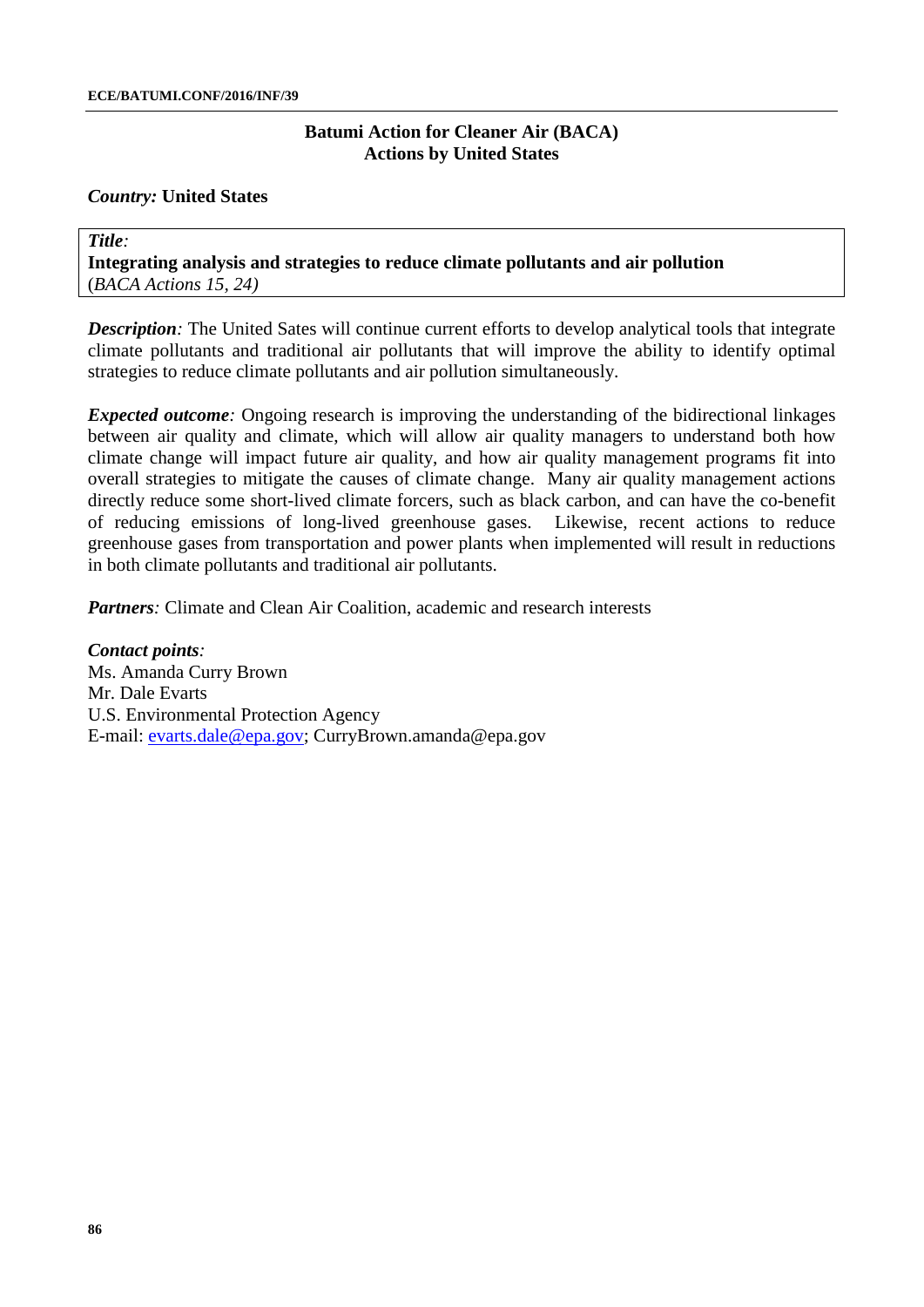# *Country:* **United States**

*Title:* **Supporting Air Quality Management Capacity Building Through UNEP** (*BACA Actions 28, 30)*

**Description**: The United States championed a 2014 resolution of the UN Environment Assembly of the UN Environment Programme (UNEP) to strengthen and expand the role of UNEP in promoting air quality through capacity building and public awareness, and to encourage national action to address air pollution. We will work with UNEP to plan capacity building activities as called for under the 2014 resolution, and as a first step have encouraged UNEP to hold regional workshops to provide policy development assistance to governments in their efforts to improve air quality.

We are also working with UNEP to prioritize action on national air pollution laws during the remaining period of the fourth Programme for the Development and Periodic Review of Environmental Law, or Montevideo Programme IV.

*Expected outcome:* Regional workshops will provide governments with tools to gather data on air quality and address pollution, and may facilitate further cooperation with key governments to mitigate air pollution. Attention to air pollution laws under Montevideo Programme IV would complement capacity building efforts with strong air quality regulatory frameworks, consistent with UNEA Resolution 1/7.

*Partners:* UNEP and countries

*United States Contact points:* Ms. Katherine Weber Sezaneh Seymour U.S. Department of State E-mail: [WeberKP@state.gov;](mailto:WeberKP@state.gov) [SeymourSM@state.gov](mailto:SeymourSM@state.gov)

*UNEP Contact point*: Mr. Rob de Jong E-mail: [Rob.Jong@unep.org](mailto:Rob.Jong@unep.org)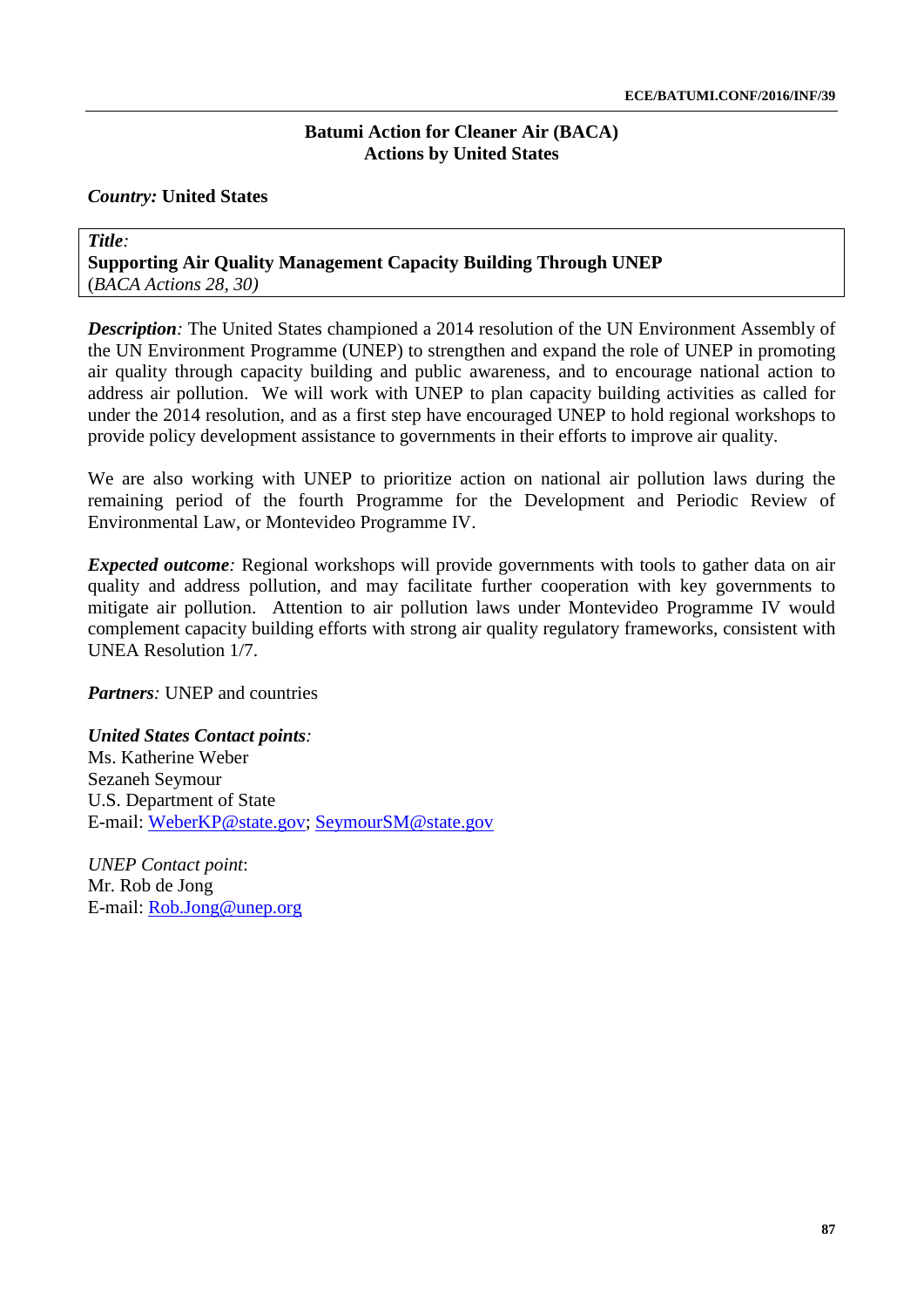# **Batumi Action for Cleaner Air (BACA) Actions by Uzbekistan**

### *Country***: Uzbekistan, State Committee for Nature Protection**

*Title:* **Improvement of the national legislation of the Republic of Uzbekistan on the protection of atmospheric air** *(BACA Actions: 28, 29, 30, 31, 33)*

**Description:** By 2019, to adopt the amended Law of the Republic of Uzbekistan 'On the protection of atmospheric air', taking into account the newly introduced provisions and norms of international conventions and agreements.

*Expected outcome:* Specification of the powers of the state authorities involved in the air protection; implementation of provisions of international conventions and agreements, including those related to emission inventories

*Partners:* stakeholder ministries, authorities and civil society organizations

#### *Contact point:*

State Committee for Nature Protection of the Republic of Uzbekistan Tel. +(99871) 2070770 (# 1111)

# **Batumi Action for Cleaner Air (BACA) Actions by Uzbekistan**

# *Country***: Uzbekistan, State Committee for Nature Protection**

*Title***: Improvement of the system of monitoring of emissions of air pollutants**  *(BACA Action 7)*

*Description:* Introduction of the automated control system at air pollutants emission sources on major industrial installations by 2020.

*Expected outcome:* Reduced risk of extreme pollution and prevention of industrial accidents

*Partners:* stakeholder ministries and large industrial enterprises.

#### *Contact point:*

State Committee for Nature Protection of the Republic of Uzbekistan Tel.+(99871) 2070770 (# 1111)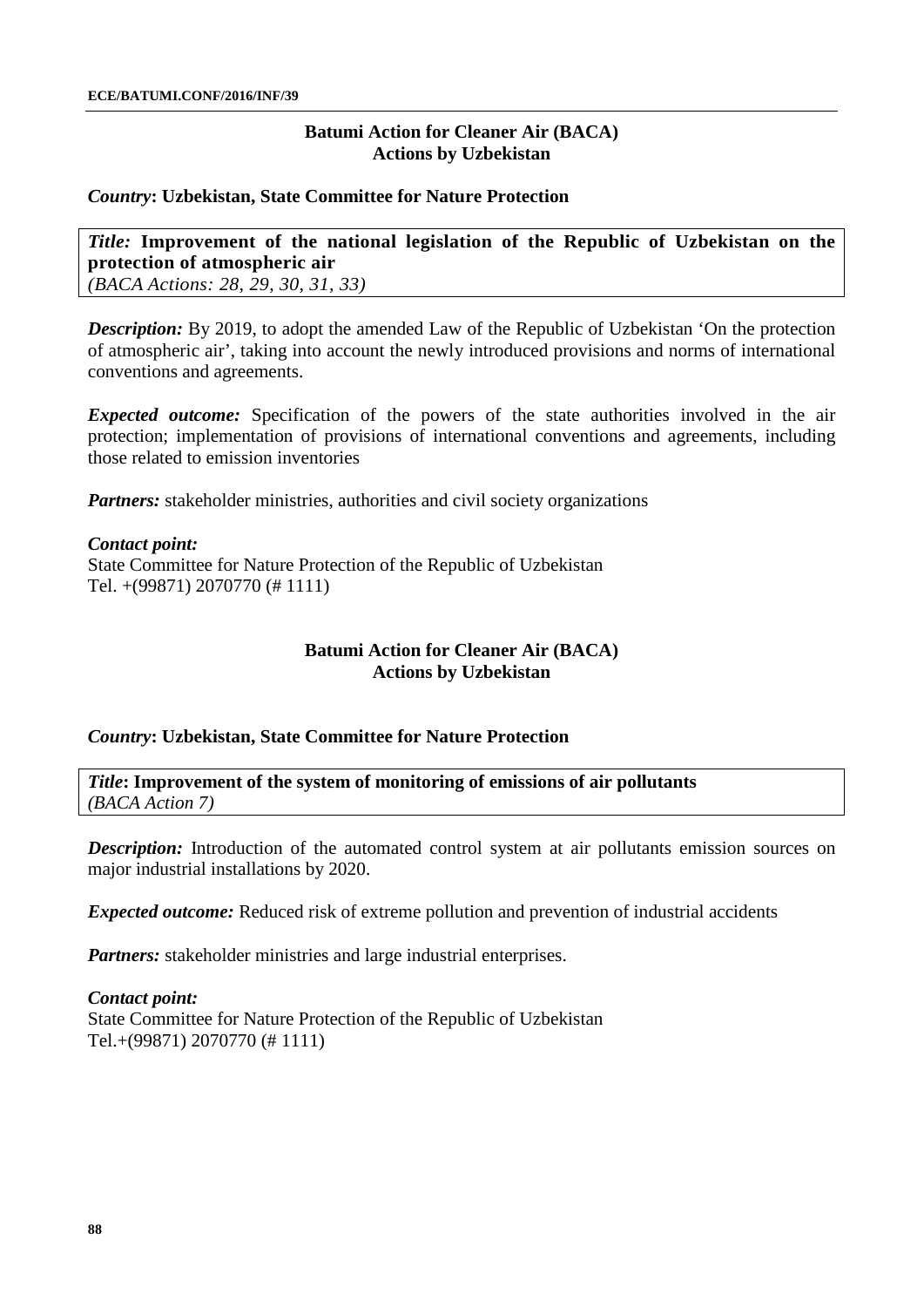# **Batumi Action for Cleaner Air (BACA) Actions by Uzbekistan**

# *Country***: Uzbekistan, State Committee for Nature Protection**

*Title:* **Improvement of import and export regulations for the ozone depleting substances and products containing them in the Republic of Uzbekistan** *(BACA Action 32)*

*Description:* Introduction of amendments and additions to the government decree regulating the import and export of ozone depleting substances and products containing them.

*Expected outcome:* Simplification of licensing procedures for the import and export of ozonedepleting substances and products containing them; gradual phase out of ozone-depleting substances

*Partners:* stakeholder ministries, enterprises and civil society organizations

# *Contact point:*

State Committee for Nature Protection of the Republic of Uzbekistan Tel. +(99871) 2070770 (# 1111)

# **Batumi Action for Cleaner Air (BACA) Voluntary actions by Uzbekistan**

# *Country***: Uzbekistan, State Committee for Nature Protection**

*Title:* **Gradual introduction of environmental standards Euro 3 to Euro 5 in accordance with current international standards** *(BACA Actions: 11, 12 and 16)*

*Description:* Improvement of the legal and regulatory framework

*Expected outcome:* Improvement of the compliance of produced vehicles and motor fuel with Euro-3 and further international standards

*Partners:* stakeholder ministries, enterprises and civil society organizations

# *Contact point:*

State Committee for Nature Protection of the Republic of Uzbekistan Tel. +(99871) 2070770 (# 1111)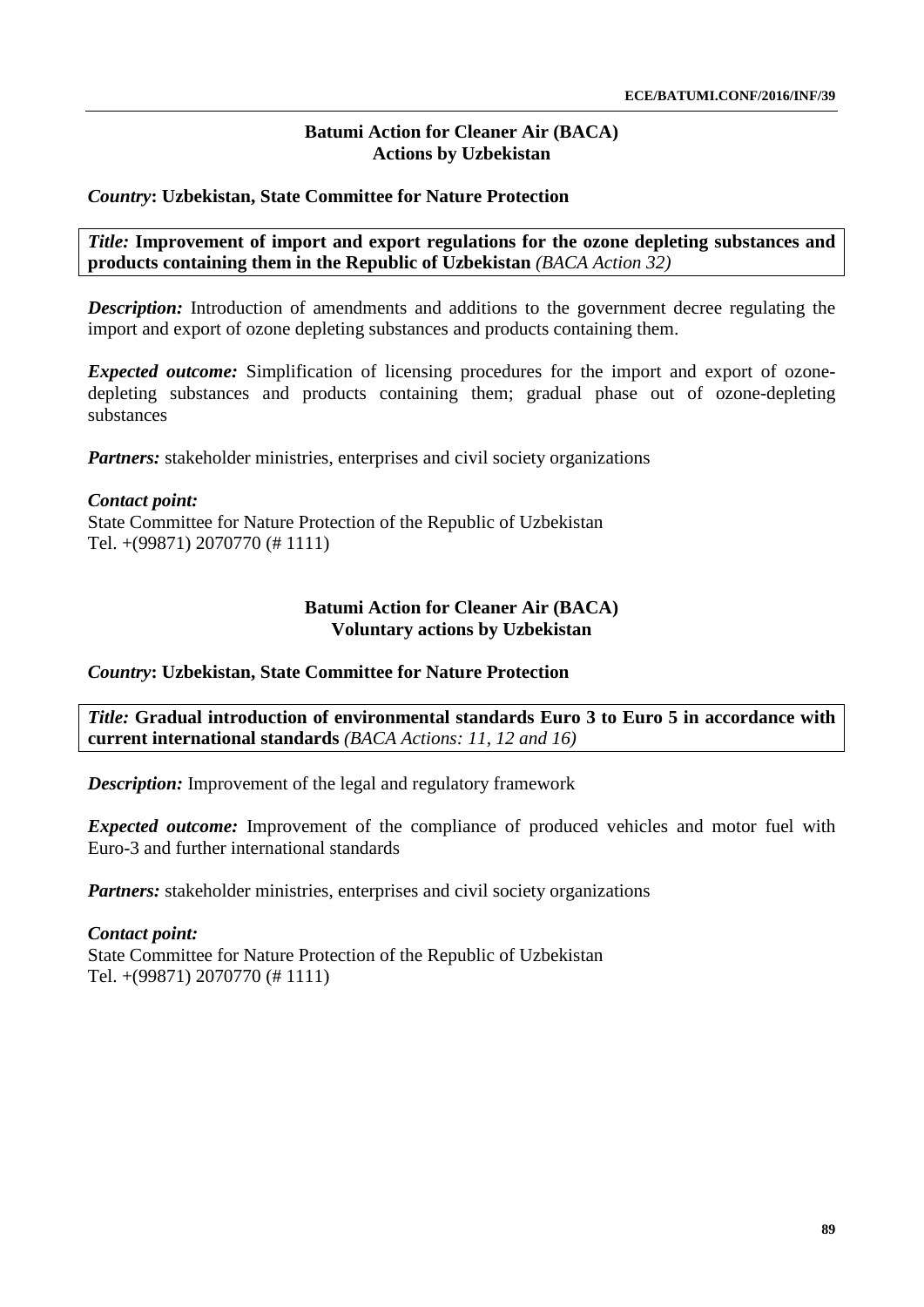# **Batumi Action for Cleaner Air (BACA) Actions by Nordic Council of Ministers**

*Country: Nordic Council of Ministers*

*Title:* **Multilateral cooperation on methodology, monitoring and evaluation programmes and emission inventories, projections and integrated assessments**. (*BACA Actions 28, 30)*

*Description*: Facilitate multilateral co-operation between the Nordic countries' and countries east of the European Union on matters of methodology, monitoring and evaluation programmes and emission inventories, projections and integrated assessments**.**

*Expected outcome*: Strengthened capacity building in the European Monitoring and Evaluation Programme (EMEP) model and the integrated assessment model GAINS through co-operation between scientists from the Nordic countries and countries outside the EU. In particular, the initiatives include analysis of scenarios reflecting potential emission reduction efforts within the Gothenburg protocol, and assessment of black carbon emission trends and possible abatement measures.

*Partners*: Various

*Contact point*: Ms. Anna Gran Coordinator Nordic Council of Ministers' Climate and Air Pollution Group Email: [angra@mst.dk](mailto:angra@mst.dk)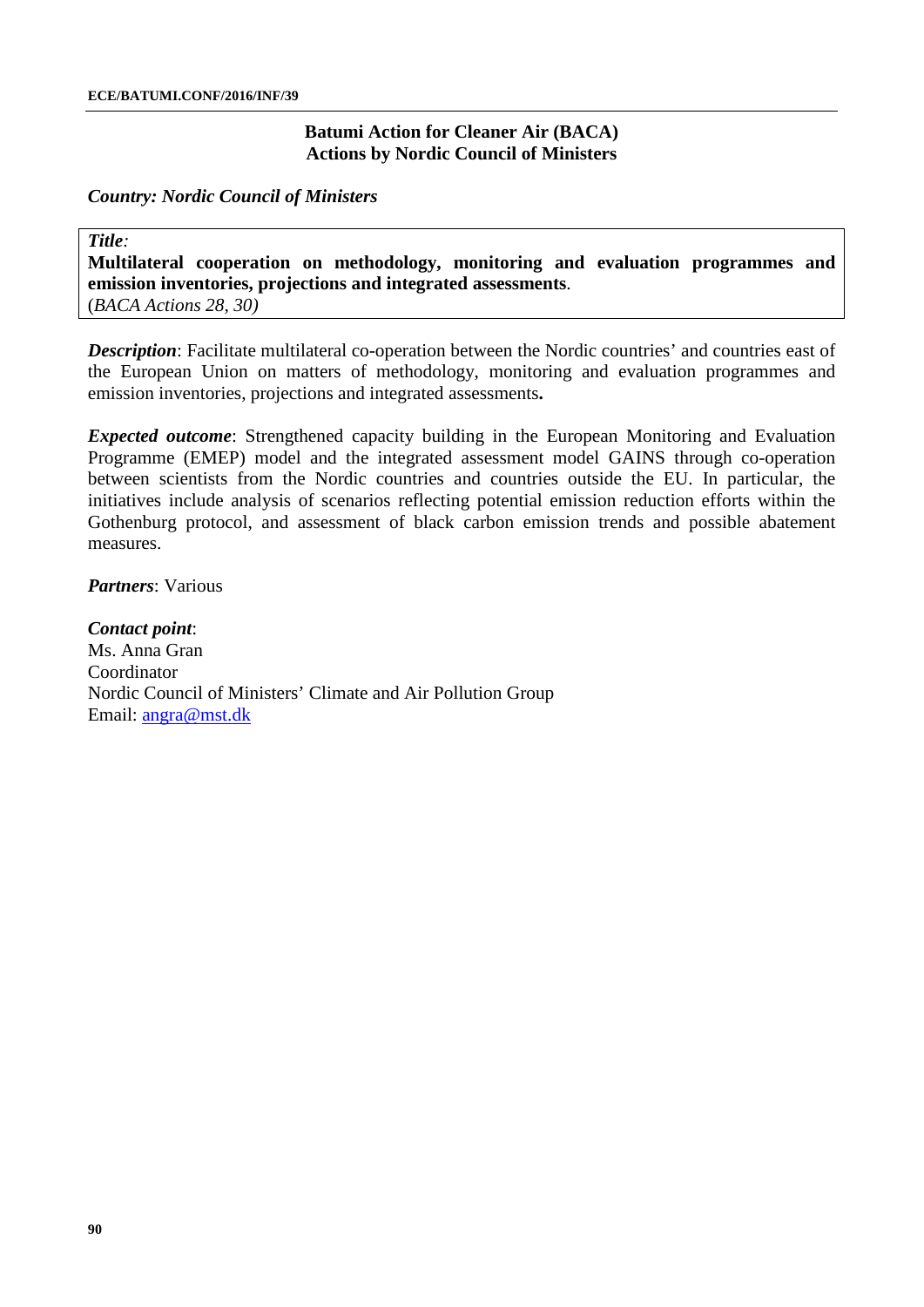*Organization:* The Regional Environmental Center for Central and Eastern Europe (REC)

*Note: The commitments submitted by the REC are based on the REC Strategy 2016-2020 and reflect ongoing activities of the REC. The implementation of further actions is contingent upon mobilised resources by the REC and continued support by resource partners of the REC.*

**Title: Citizen Led Air Pollution Reduction in Cities (CLAiR-City)** *(BACA Actions 4, 5, 22, 24, 25, 29, 33)*

*Description:* CLAiR-City, supported in 2016-2019 by the European Commission, Horizon 2020, RIA - Research and Innovation Action, will apportion air pollution emissions and concentrations, carbon footprints and health outcomes by city citizens' behaviour and day-to-day activities in order to make these challenges relevant to how people chose to live, behave and interact within their city environment. Through an innovative engagement and quantification toolkit, CLAiR-City will stimulate the public engagement necessary to allow citizens to define a range of future city scenarios for reducing their emissions to be used for supporting and informing the development of bespoke city policy packages out to 2050. Further information: [http://www.claircity.eu/.](http://www.claircity.eu/)

*Expected outcome:* Implementation of the recommendations of the project will lead to better supported, more effective and more cost-effective air quality policies from now until 2050. Within the six pilot cities, CLAiR-City will illustrate and quantify how EU Air Quality Directives can be achieved through low-cost high-gain behaviour changes bringing significant benefits to citizens though a number of different health outcome pathways, and demonstrate how this is adaptable across any city.

Partners: Research institutes, universities, SMEs, and international institutes from Belgium, Denmark, Hungary, Italy, the Netherlands, Portugal and UK, and pilot cities of Bristol (UK); Amsterdam (NL); Aveiro region (PT); Ljubljana (SI); Sosnowiec (PL) and the Liguria region (IT).

#### *Contact point:*

Ms. Eva Csobod Senior Expert and Topic Area Leader (Health and Environment) REC - Ady Endre ut 9-11, 2000 Szentendre, Hungary Email: [ECsobod@rec.org](mailto:ECsobod@rec.org) Tel:  $+36, 26, 504, 000$ .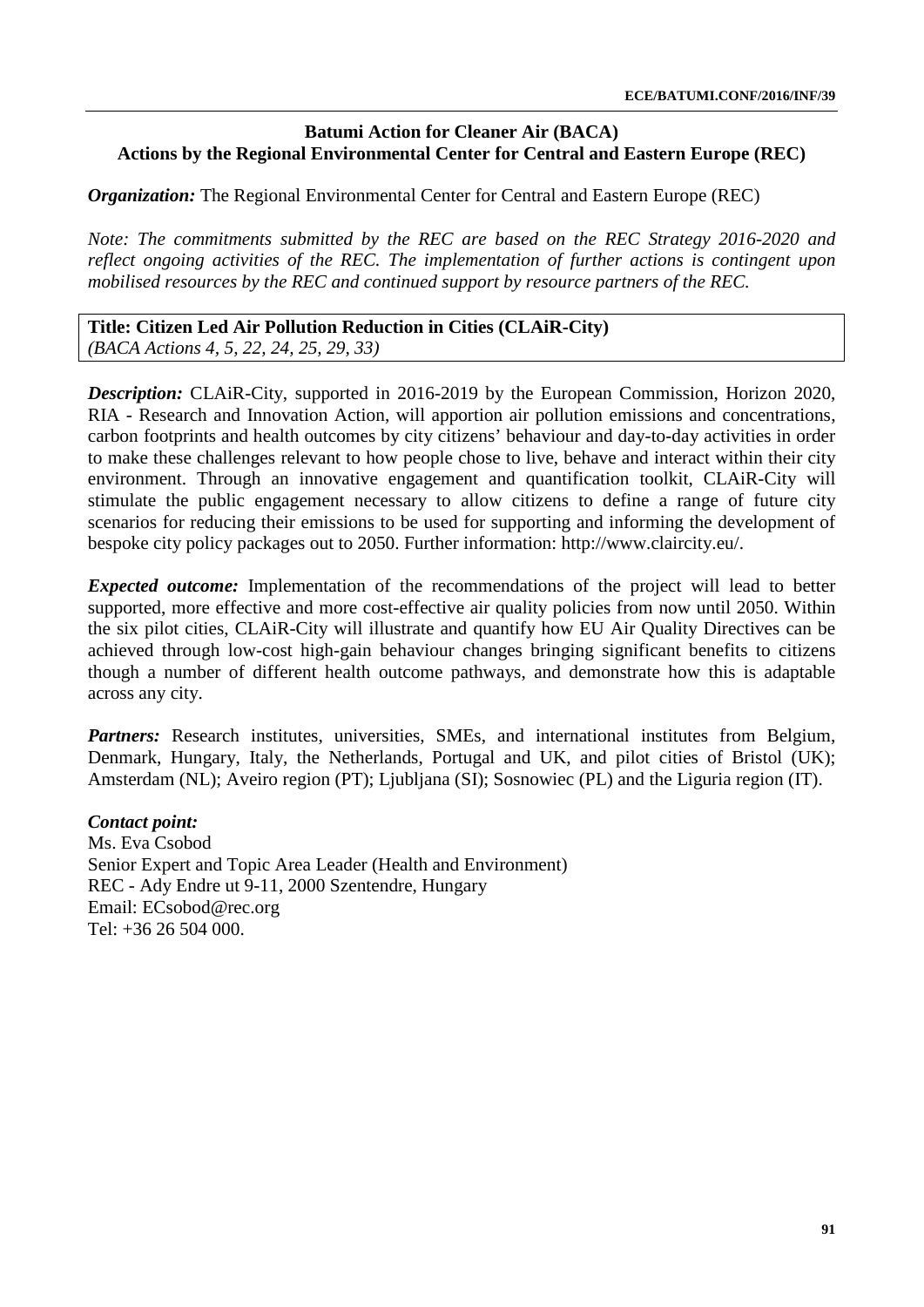*Organization:* The Regional Environmental Center for Central and Eastern Europe (REC)

### **Title: Services to technically assess compliance and monitor the implementation of the EU Air Quality Policy** (*BACA Actions 4, 8, 10, 11*)

*Description:* Technical assessments of replies from EU Member States to the European Commission pertaining to infringements under the Ambient Air Quality Directive (2008/50/EC) and the National Emission Ceiling Directive (2001/81/EC) are carried out for the Directorate-General for Environment of the European Commission.

*Expected outcome:* More effective implementation of EU air quality directives through support provided to: (1) the assessment of air quality plans and programs, as well as compliance trajectories submitted by the Member States relating to the principal objectives and obligations covered by the Ambient Air Quality Directive, (2) the European Commission's monitoring efforts.

*Partners:* Ricardo-AEA (EC Framework Contract Consortium Member)

# *Contact point:*

Mr. Tamas Kallay, Topic Area Leader (Sustainable Resource Use) REC - Ady Endre ut 9-11, 2000 Szentendre, Hungary Email: [TKallay@rec.org](mailto:TKallay@rec.org) Tel: +36 26 504 000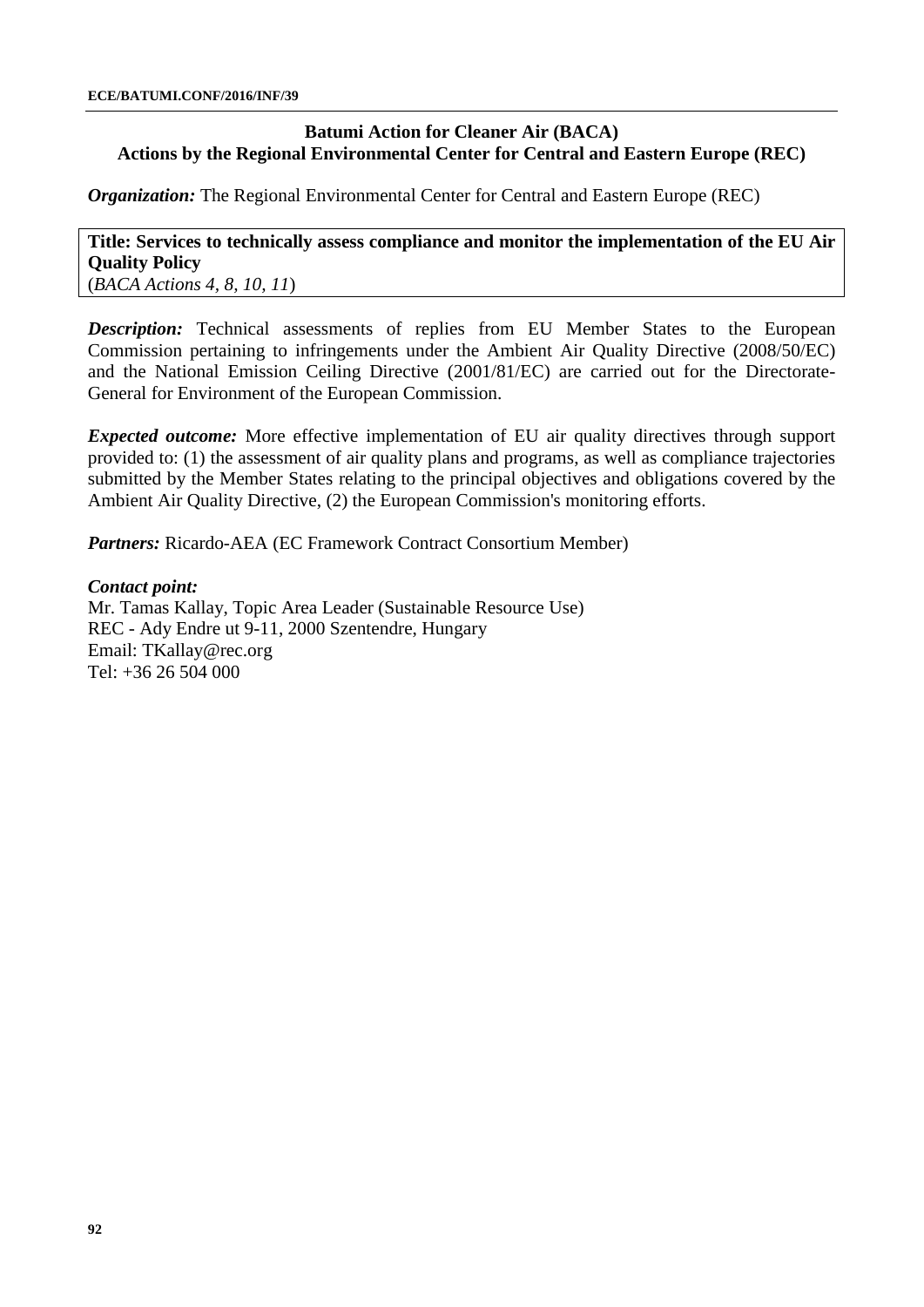*Organization:* The Regional Environmental Center for Central and Eastern Europe (REC)

**Title: Air quality and emissions: preparation for 2016/17 country dialogues and guidance for improved planning** (*BACA Actions 4, 8, 10, 11*)

*Description:* The overall objectives are to (1) identify practices in establishing and publishing National Air Pollution Control Programmes and National Air Quality Plans based on the experience in Europe and internationally; (2) define the basic data and analytical input requirements underpinning a National Air Pollution Control Programme; (3) propose guidance for compiling and quality-checking the information; (4) develop a template for a National Air Pollution Control Programme; (5) develop guidance for the conduct of country dialogues between the European Commission and EU Member States and support testing.

*Expected outcome:* More effective implementation of EU air quality directives through assisting the European Commission and EU Member States in establishing practical examples and guidance for developing enhanced National Air Pollution Control Programmes and associated reports.

*Partners:* Ricardo-AEA, Aether (EC Framework Contract Consortium Members)

# *Contact points:*

Mr. Tamas Kallay, Topic Area Leader (Sustainable Resource Use) REC - Ady Endre ut 9-11, 2000 Szentendre, Hungary Email: [TKallay@rec.org](mailto:TKallay@rec.org) Tel: +36 26 504 000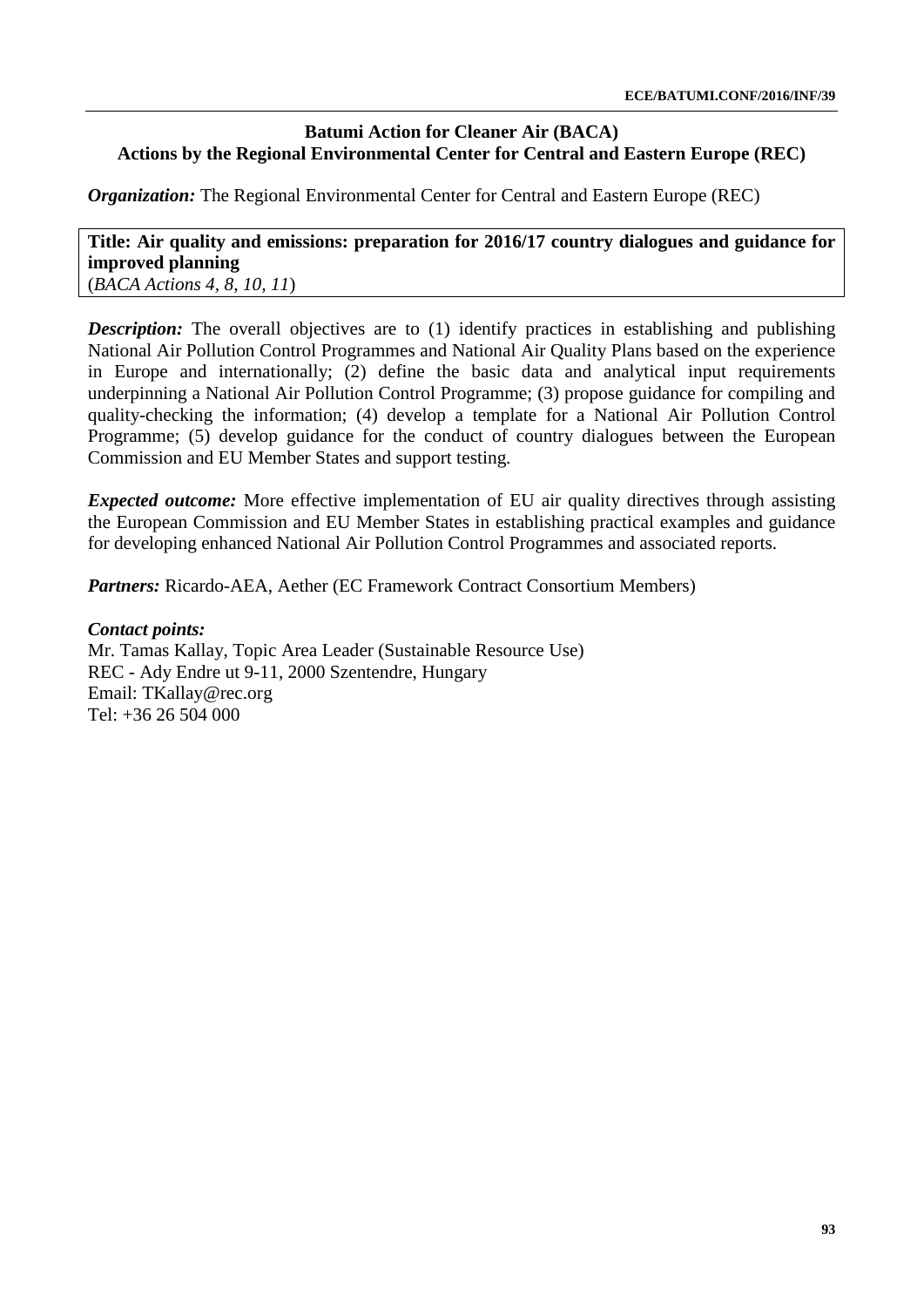*Organization:* The Regional Environmental Center for Central and Eastern Europe (REC)

**Title: Support Establishment and Advancement of Pollutant Release and Transfer Registers (PRTRs) in Western Balkan Countries and in Moldova** *(BACA Actions 4, 28, 37)*

*Description:* The project, supported in 2015-2017 by the Advisory Assistance Programme (AAP) of the German Ministry for Environment Nature Conservation, Building and Nuclear Safety, aims at strengthening the transparency of decision-making on [PRTR](https://www.umweltbundesamt.de/service/glossar/p?tag=PRTR#alphabar) development and operation, by increasing public awareness and knowledge on PRTR to use PRTR data and to be involved in the implementation of PRTR Protocol. Further information: [http://aarhus.rec.org/prtr/.](http://aarhus.rec.org/prtr/)

*Expected outcome:* Strengthened transparency of decision making on PRTRs by raising public awareness and knowledge about PRTRs, and strengthened capacities of Civil Society Organisations to use PRTR data and be better involved in the implementation of the PRTR Protocol; supported the development of functioning PRTRs in line with the UNECE PRTR Protocol and the E-PRTR; improved efficiency of PRTR reporting; built capacities of authorities and operators; shared experience and practical knowledge and assisted parties and signatories to the protocol to improve their practices in operating their PRTRs.

*Partners:* Aarhus Convention and its Protocol on Pollutant Release and Transfer Registers Secretariat, ministries of environment and environmental agencies, operators and CSOs in the Western Balkans and in Moldova.

# *Contact points:*

Ms. Tsvetelina Borissova Filipova Senior Expert and Topic Area Leader (Participatory Governance), REC - Ady Endre ut 9-11, 2000 Szentendre, Hungary Email: [TFilipova@rec.org](mailto:TFilipova@rec.org) Tel.: +36 26 504 000.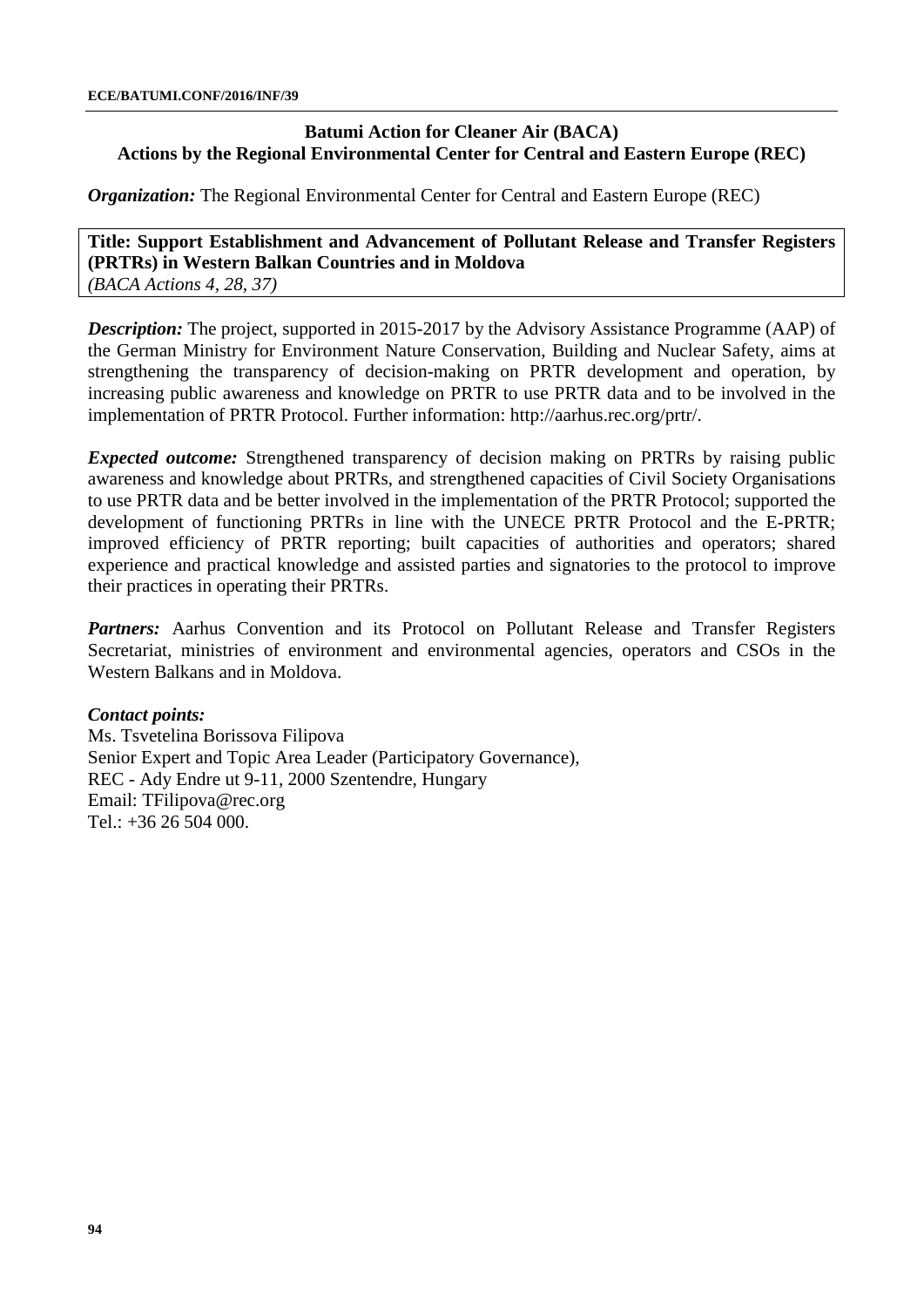# **Batumi Action for Cleaner Air (BACA) Actions by the United Nations Economic Commission for Europe (UNECE)**

# *Note*

*The commitments submitted by UNECE are based on ongoing and planned activities, in particular those carried out in the programmes of work under the Convention on Long-range Transboundary Air Pollution (Air Convention). Such activities are based on the needs expressed by concerned countries (both Parties and non-Parties) in order to support ratification and implementation of the Convention and its protocols. The implementation of proposed actions is contingent upon resource availability and continued support by countries concerned.* 

#### *Title:*

**Capacity-building in relation to air quality management policies and measures, air pollutant emission inventories and projections, as identified by target countries** *(BACA Actions 1,4, 28)*

# *Description:*

Providing advice to national authorities to support the development and implementation of air quality management policies and measures; providing training to national teams of experts to develop national emission inventories in accordance with the reporting requirements of the Air Convention, estimating base year emission levels and emission reduction targets, as provided for by the revised Gothenburg Protocol, and making respective emission projections; facilitating the exchange of information between countries on issues related to air pollution.

# *Expected outcome:*

Improved capacity in analysing and updating air quality management policies and legislation;

Increased awareness of the Air Convention, its protocols and their requirements;

Improved ratification and implementation of the Air Convention and its protocols by countries in the UNECE region;

Improved reporting of emission data and exchange of information by countries in the UNECE region

# *Partners:*

UNECE Environment Conventions Subsidiary bodies under the Convention National scientific institutions Other, including NGOs

# *Contact point:*

Albena Karadjova Secretary, Convention on Long-range Transboundary Air Pollution Albena.Karadjova@unece.org Tel: +41 22 917 23 45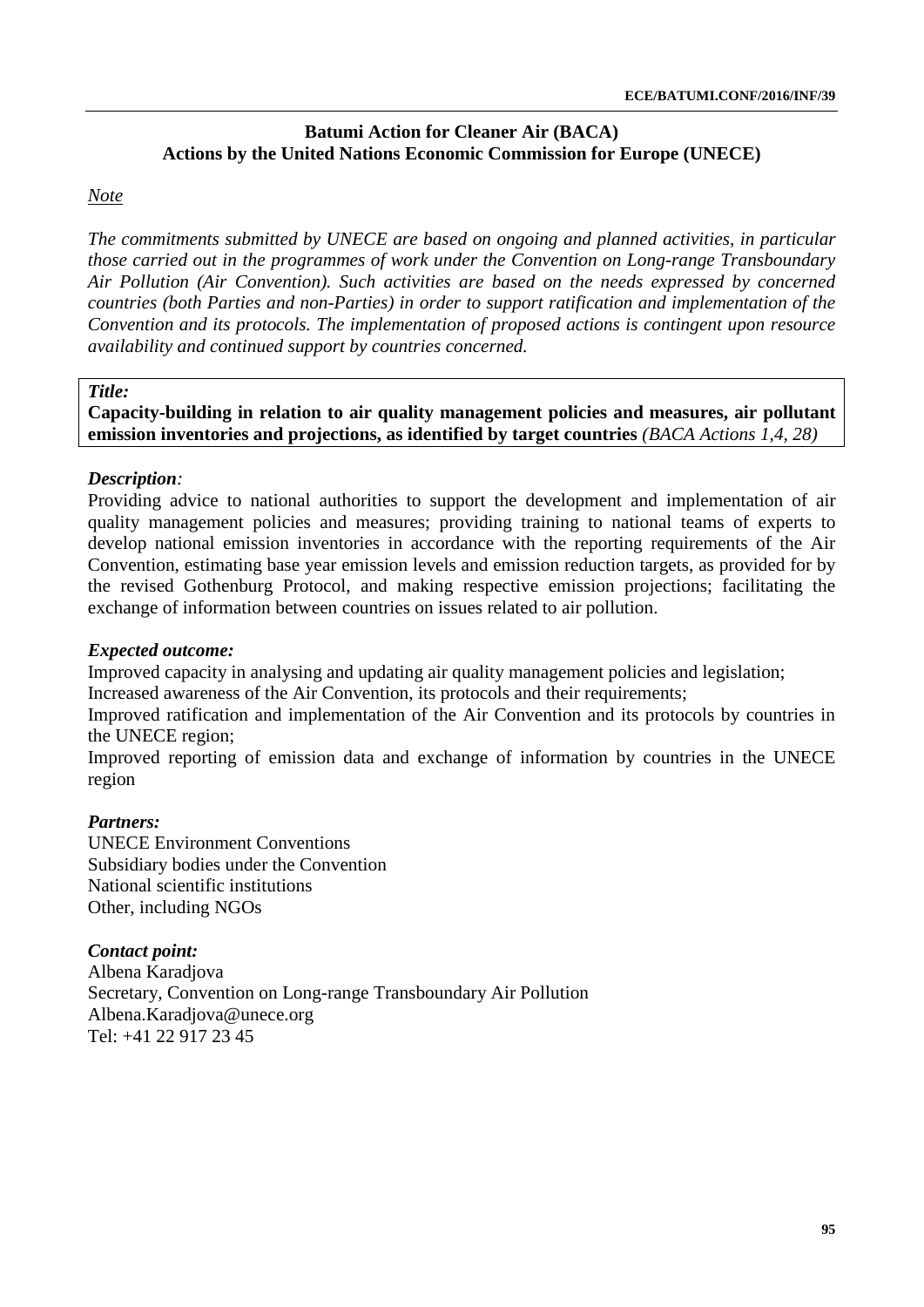### **Batumi Action for Cleaner Air (BACA) Actions by the United Nations Economic Commission for Europe (UNECE)**

*Title:*

**Promoting public awareness and visibility of the UNECE Air Convention and of air pollution issues in the UNECE region** *(BACA Actions 22, 23, 24, 25)*

#### *Description:*

Raising public awareness on the Convention and the overall visibility of air pollution issues throughout the UNECE region, in particular through substantive outreach and communication activities.

#### *Expected outcome:*

Increase in communications and outreach activities and identification of joint activities with other UNECE programmes, intergovernmental organizations, regional networks and agreements, resulting in enhanced visibility of the Convention and air pollution issues.

#### *Partners:*

UNECE programmes, WHO, UNEP, CCAC

#### *Contact point:*

Albena Karadjova Secretary, Convention on Long-range Transboundary Air Pollution Albena.Karadjova@unece.org Tel: +41 22 917 23 45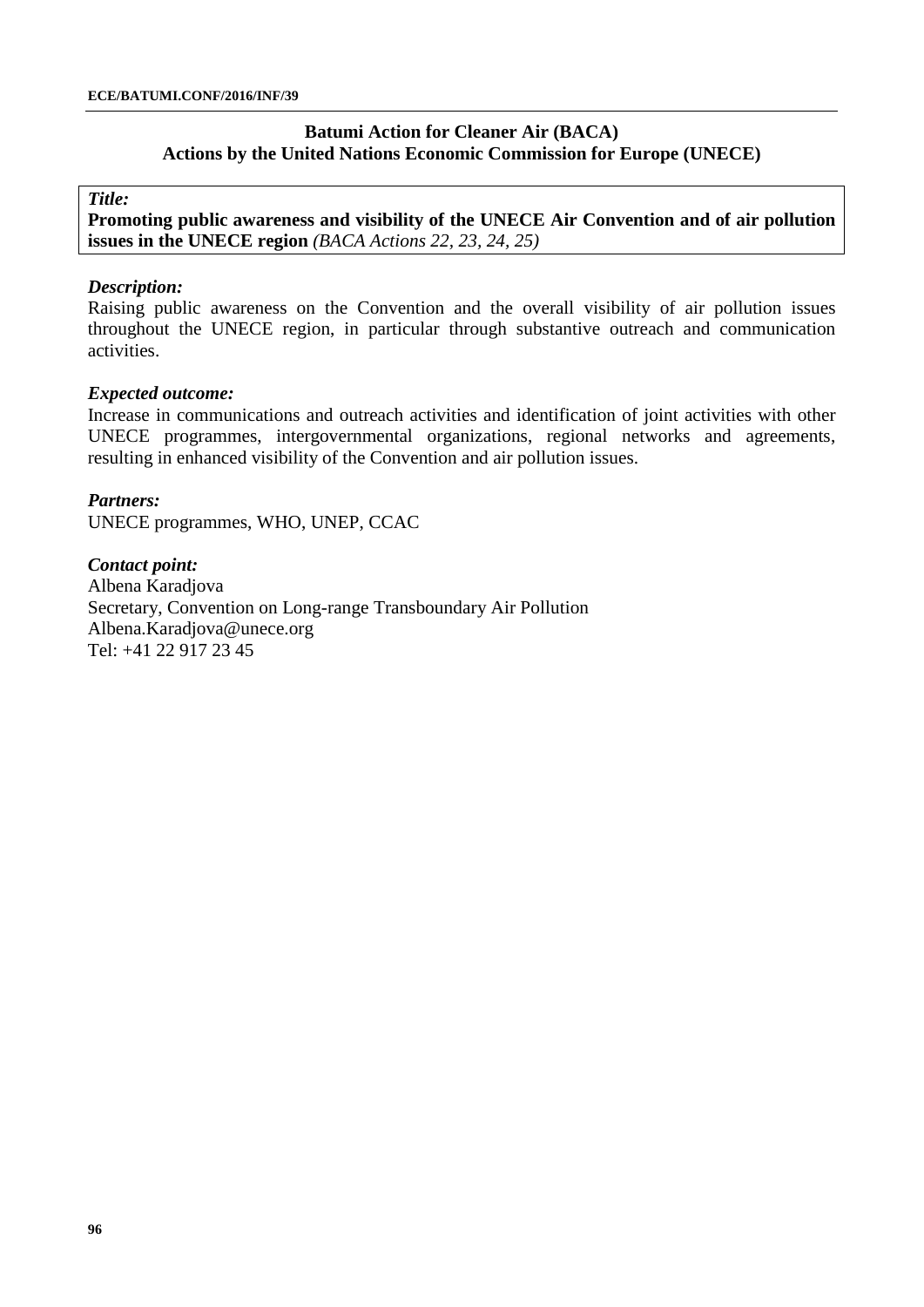# **Batumi Action for Cleaner Air (BACA) Actions by World Health Organization, Regional Office for Europe, European Centre for Environment and Health (WHO ECEH)**

# *Organization:* **World Health Organization, Regional Office for Europe, European Centre for Environment and Health (WHO ECEH)**

*Title:*

**To improve knowledge and provide scientific evidence of health impact of air pollution in cooperation with Member States, international organizations and experts** *(BACA Actions 4, 28, 29 and 33).*

**Description:** Fostering cooperation and the exchange of information; holding annual meetings of the Joint Task Force on the Health Aspects of Air Pollution of the WHO ECEH and the UNECE Executive Body for the Convention on Long-Range Transboundary Air Pollution; assessing how long-range transboundary air pollution affects human health; helping define priorities to guide future monitoring and abatement strategies; providing advice and tools on monitoring and modelling health impact of air pollution.

Further information: [http://www.euro.who.int/en/health-topics/environment-and](http://www.euro.who.int/en/health-topics/environment-and-health/air-quality/activities/health-aspects-of-long-range-transboundary-air-pollution)[health/air-quality/activities/health-aspects-of-long-range-transboundary-air-pollution](http://www.euro.who.int/en/health-topics/environment-and-health/air-quality/activities/health-aspects-of-long-range-transboundary-air-pollution)

*Expected outcome*: Strengthened capacity of the MS, parties to the CLRTAP, in implementing the provisions of the conventions by taking into account health effects of the related pollutants; Improved understanding on health impacts of air pollution; identified new emerging issues of health impacts of air pollution; enhanced capacity on understanding on health impacts of air pollution; prioritized future directions of international policies and processes on air quality and health; prioritized policies on air pollution in a cost effective manner.

*Partners*: UNECE, Member States of the WHO European Region parties to the Convention on Long-range Transboundary Air Pollution and its Protocols, experts and stakeholders

# *Contact point*:

Dr. Dorota Jarosinska Programme Manager, Environmental Exposures and Risks WHO European Centre for Environment and Health Email: [jarosinskad@who.int](mailto:jarosinskad@who.int)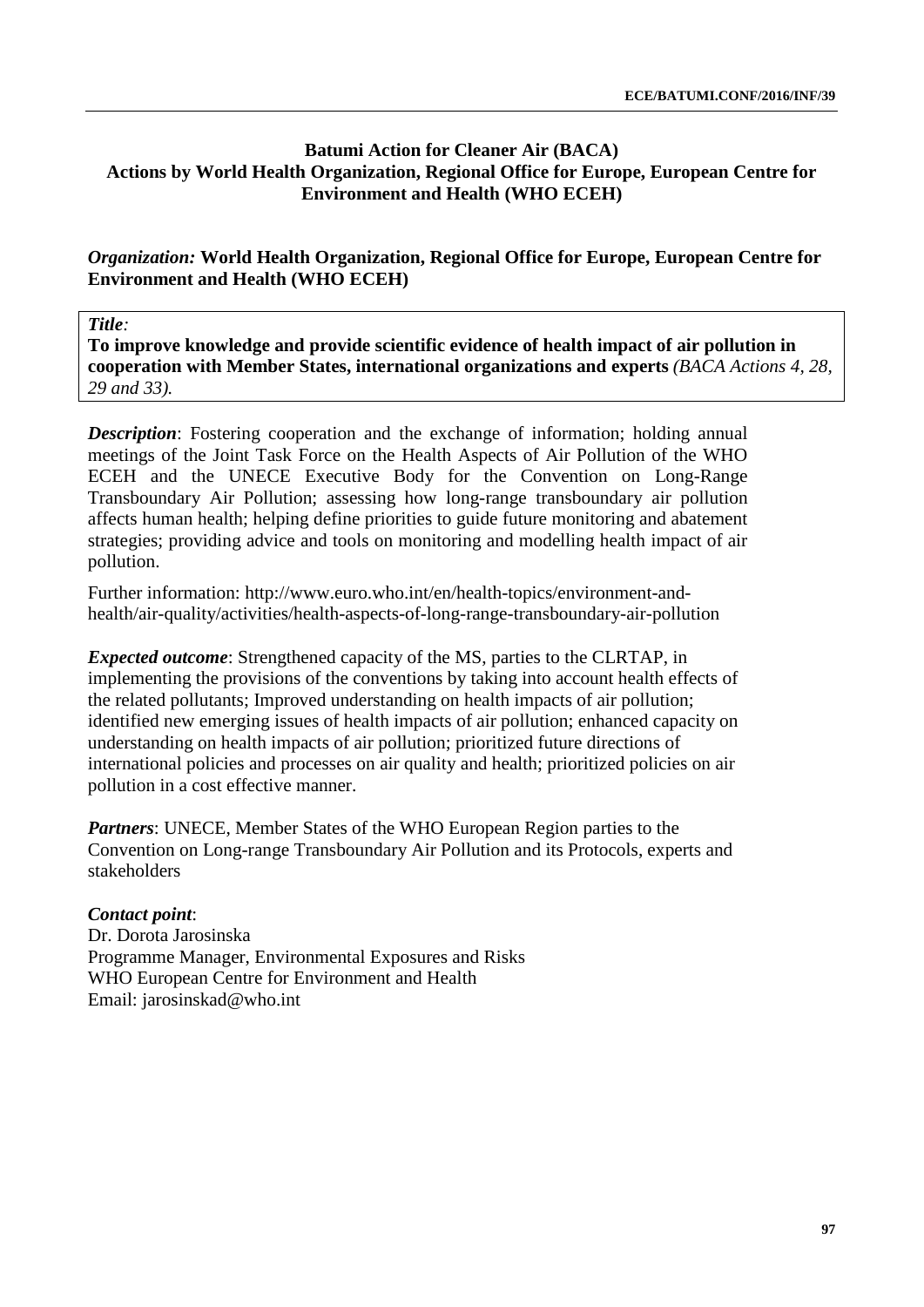# **Batumi Action for Cleaner Air (BACA) Actions by World Health Organization, Regional Office for Europe, European Centre for Environment and Health (WHO ECEH)**

# *Organization:* **World Health Organization, Regional Office for Europe, European Centre for Environment and Health (WHO ECEH)**

#### *Title:*

**Update of WHO Global Air Quality Guidelines** *(BACA Actions 4, 24 and 28)*

*Description*: WHO Air Quality Guidelines (AQGs) are used as a reference tool to help decision-makers in setting standards and goals for air quality management. The last edition of WHO AQGs for ambient air quality was published in 2006, providing recommendations for the classical air pollutants: particulate matter (PM), ozone  $(O_3)$ , nitrogen dioxide  $(NO_2)$  and sulphur dioxide  $(SO_2)$ . Since then, considerable new evidence on health effects from short- and long-term exposure to these pollutants and CO has become available. In addition, questions over the adverse health effects of desert dust have acquired a more prominent role in recent discussions among Member States. As a result, WHO started the update of the global AQGs for ambient air in 2016, covering the classical air pollutants, CO and desert dust. The project is expected to take several years [\(http://www.euro.who.int/en/health-topics/environment-and-health/air](http://www.euro.who.int/en/health-topics/environment-and-health/air-quality/activities/update-of-who-global-air-quality-guidelines)[quality/activities/update-of-who-global-air-quality-guidelines\)](http://www.euro.who.int/en/health-topics/environment-and-health/air-quality/activities/update-of-who-global-air-quality-guidelines).

*Expected outcome*: The resulting evidence-informed recommendations will provide support to Member States in developing sound air quality management policies and standards to protect populations from the adverse health effects of ambient air pollution.

*Partners*: (providing financial support): European Commission, Swiss Federal Office for the Environment, German Federal Ministry for the Environment, US Environmental Protection Agency and Government of the Republic of Korea. Other partners: International experts and stakeholders.

#### *Contact point*:

Dr. Dorota Jarosinska Programme Manager, Environmental Exposures and Risks WHO European Centre for Environment and Health Email: [jarosinskad@who.int](mailto:jarosinskad@who.int)